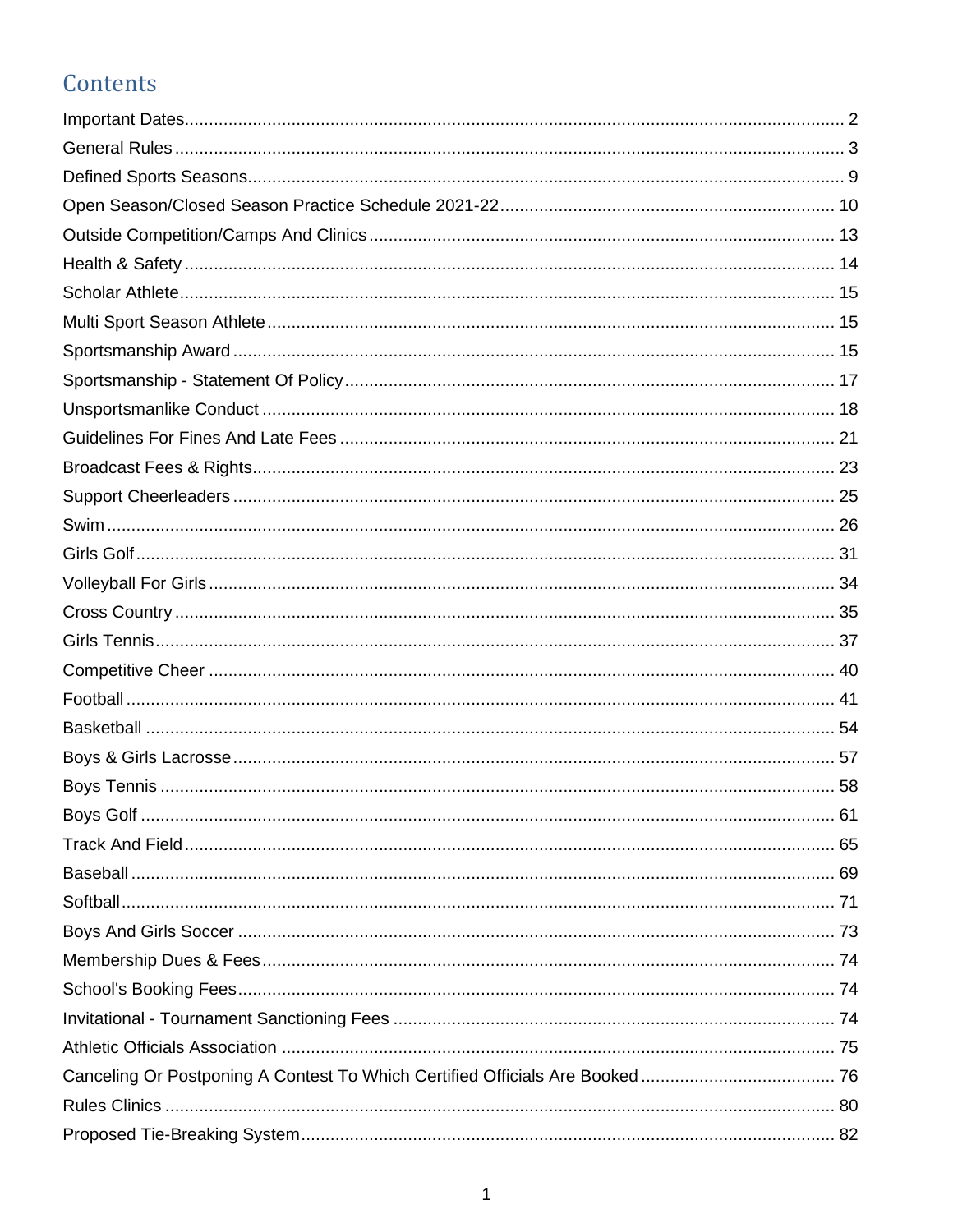### **RULES AND REGULATIONS GOVERNING ATHLETIC CONTESTS SPONSORED BY THE SOUTH CAROLINA HIGH SCHOOL LEAGUE FOR 2021-22**

#### **HELPFUL INTERPRETATIONS**

- 1. A transfer student should always be checked very closely. Many will not be eligible under the transfer rule.
- 2. Never submit a student on a Certificate of Eligibility without having all necessary paperwork on file.
- 3. Always check the records for the courses and units passed by a student.
- 4. Certificates of Eligibility must be submitted seven days prior to the first contest in that sport.
- 5. All varsity sports schedules must be filed in the South Carolina High School League Office (Arbiter for specific sports). Forms can be found in the Athletic Directors Notebook. The Coaches Calendar is a great reference. Use it.
- 6. It is recommended to not allow a student to practice without having a Parents' Permission Form, Physical Examination Form and insurance coverage.
- 7. A player has the same restrictions as a team on number of games played, etc. Anyone other than junior high or middle school players may move up or down.
- 8. Teachers' children have the same restrictions as other students.
- 9. If you have any doubt, check with the South Carolina High School League Office.

## <span id="page-1-0"></span>**IMPORTANT DATES**

| Sport                    | <b>Schedule Due</b> | <b>First Practice</b> | <b>First Scrimmage</b> | <b>First Playing Date</b> |
|--------------------------|---------------------|-----------------------|------------------------|---------------------------|
| Football                 | May 1               | September 8           | September 12           | September 25              |
| Volleyball               | May 1               | August 24             | August 31              | September 7               |
| Swimming                 | August 17           | August 17             | August 24              | August 31                 |
| <b>Girls Golf</b>        | August 17           | August 17             | August 24              | August 31                 |
| <b>Girls Tennis</b>      | August 17           | August 17             | August 24              | August 31                 |
| <b>Cross Country</b>     | August 17           | August 24             | August 31              | September 7               |
| <b>Competitive Cheer</b> |                     | September 8           | September 14           | October 13                |
| <b>Basketball</b>        | October 1           | November 2            | November 9             | November 30               |
| Wrestling                | October 1           | November 2            | November 9             | November 30               |
| Lacrosse                 | February 1          | February 1            | February 8             | February 22               |
| Soccer                   | February 1          | February 1            | February 8             | March 1                   |
| <b>Baseball</b>          | February 1          | February 1            | February 22            | March 15                  |
| Softball                 | February 1          | February 1            | February 22            | March 15                  |
| Boys Golf                | March 1             | February 1            | February 8             | March 8                   |
| <b>Boys Tennis</b>       | March 1             | February 1            | February 8             | March 8                   |
| Track/Field              | March 1             | February 1            | February 8             | March 8                   |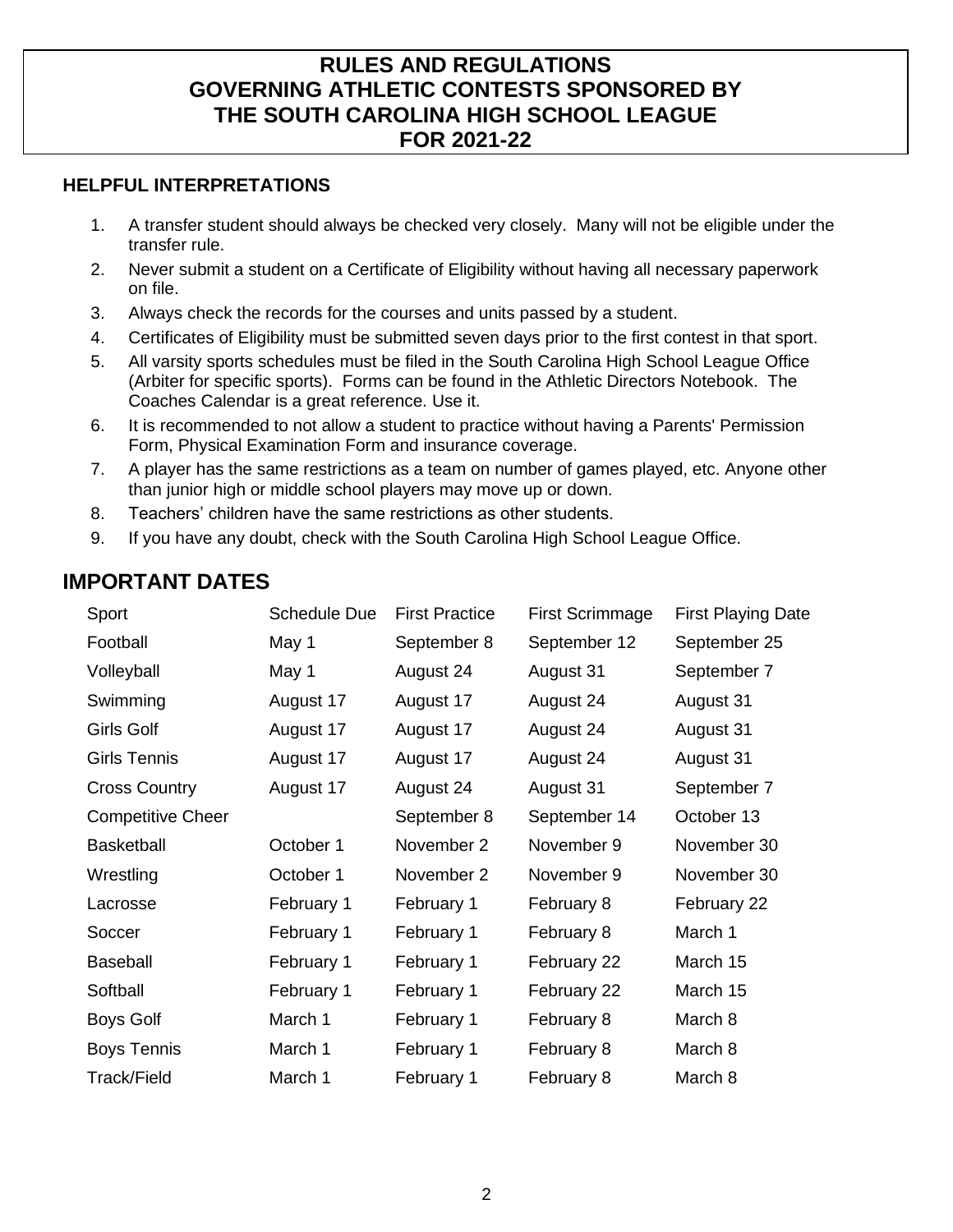# <span id="page-2-0"></span>**GENERAL RULES**

- 1. National Federation Rules will be used in all games. There will be no variation unless approved by the South Carolina High School League Executive Committee or the Legislative Assembly.
- 2. There will be five classifications: AAAAA, AAAA, AAA, AA and A.
- 3. Before September 15th of each year, each region coordinator will call a meeting of all high schools in the region for the purpose of:
	- a. Checking football, volleyball, girls' golf, girls' tennis, swimming, competitive cheer and cross country schedules and the method of determining region champions.
	- b. Discussing basketball and wrestling schedules and the method of declaring the champions.
	- c. Discussing any South Carolina High School League or region business.
	- d. Electing Legislative Delegates and alternates and submitting their names to the Commissioner before November 15<sup>th</sup>.
- 4. Before December 15th, each region coordinator will call a meeting of all schools in the region for:
	- a. Checking basketball and wrestling schedules and method of determining region champions.
	- b. Requesting basketball officials for the region basketball tournament.
	- c. Discussing baseball, softball, soccer, lacrosse, boys' tennis, boys' golf and track and field schedules and method of declaring champions.
	- d. Other South Carolina High School League or region business.
- 5. Before March 15th, each region coordinator will call a meeting of all schools in the region for:
	- a. Checking baseball, softball, soccer, boys' tennis, boys' golf and track and field schedules and method of declaring champions.
	- b. Determining track program for qualifying athletes for the State Track Meet.
	- c. Determining football, competitive cheer, volleyball, swimming, girls' golf, girls' tennis, and cross country17 schedules and the method of declaring region champions.
	- d. Electing new officers.
	- e. Other South Carolina High School League or region business
- 6. Each region coordinator, or the coach of the winning team must notify the South Carolina High School League Office immediately after the deciding game or contest has been held.
- 7. A school will not be allowed to compete in more than one classification except in cases of combination of schools. See By-Laws Article II, Section 2.
- 8. The following rules and procedures shall apply to all appeals by member schools of their placement after realignment has been completed, provided the Constitution and Bylaws allow such an appeal. These rules and procedures shall apply to all realignment appeals regardless of when the realignment occurs, i.e. 2-year period vs. 4-year period. A school seeking to change its classification or region at any time between realignment periods shall be considered an appeal and follow these rules and procedures.
	- a. When the League Commissioner publishes the completed realignment to the member schools, the Commissioner shall inform the member schools of any right to appeal and of the body or bodies designated to preside over each level of appeal, as may be provided and applicable under the current Constitution and Bylaws. The Commissioner shall also determine and inform the member schools of the deadline to commence a realignment appeal.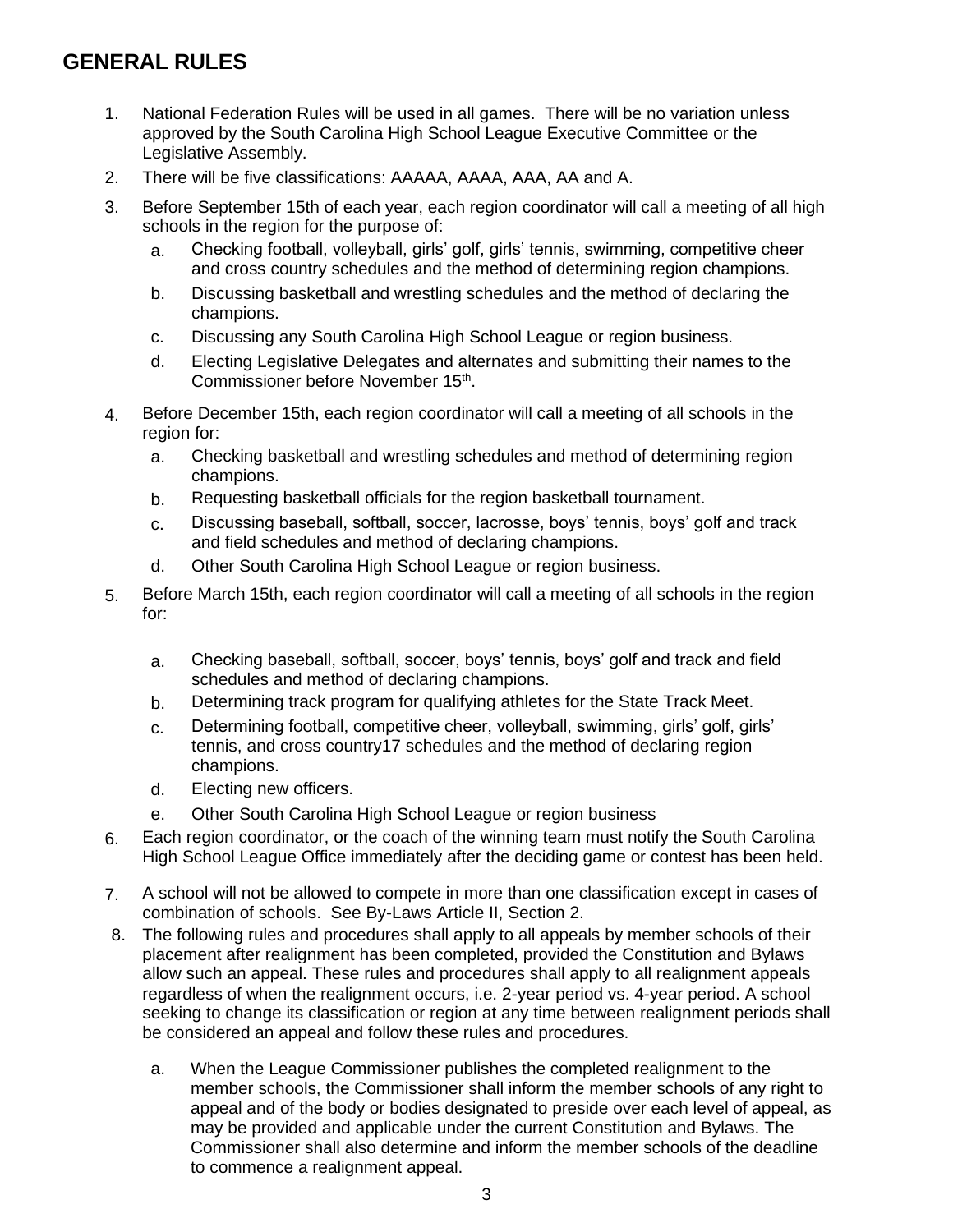b. To commence a realignment appeal, the superintendent or principal of the appealing school must deliver to the League Commissioner and the presiding officer of the body designated to hear the appeal a written appeal of its realignment placement on or before the deadline set by the Commissioner.

An appealing school seeking to change classifications shall state the classification and region the school seeks to leave, the classification and region(s) in which the school wishes to be placed, and the grounds therefor.

An appealing school only seeking to change regions within the same classification shall state the region the school seeks to leave, the region in which the school wishes to be placed, and the grounds therefor.

An appealing school may propose more than one alternate placement as part of its appeal. Proposed placements not included in the written appeal will not be considered at any appeal level. Schools may not present joint appeals.

There is no required format for written appeals, provided the appeal contains the information required under this section. An appealing school may submit additional documentation and information prior to a hearing to support the grounds for its appeal

c. At the same time the appealing school commences its written appeal in accordance with Section b., it shall also give notice of its appeal to other member schools by delivering copies of its written appeal as follows:

An appealing school seeking to change classifications shall deliver a complete copy of its written appeal to the principals of all schools in its current classification placement, and to the principals of all schools in the proposed classification placement(s).

An appealing school only seeking to change regions within the same classification shall deliver a complete copy of its written appeal to the principals of all schools within its current region placement, and to the principals of all the schools in the proposed region placement(s).

d. If the appealing school fails to timely deliver its written appeal to a school entitled to notice under Section c, then, promptly upon discovery of the lack of notice, the school entitled to such notice may notify in writing the Commissioner or the presiding officer of the body hearing the appeal of the lack of notice and its intent to respond to the appeal as allowed under these rules. The school alleging lack of notice must demonstrate that it did not receive timely notice and was denied the opportunity to respond in accordance with these rules and procedures.

When the lack of notice is raised prior to the realignment appeal hearing, then prior to hearing the appeal, the presiding body shall determine whether (i) the school received timely notice in accordance with Section c and (ii) the school has been denied a full and fair opportunity to respond to the appeal in accordance with these rules. If the school demonstrates lack of notice and the opportunity to respond, the appeal hearing shall be delayed until the school entitled to such notice has had a full and fair opportunity to respond in accordance with these rules. The rescheduled appeal hearing shall proceed in accordance with all notice requirements and other rules and procedures contained herein.

When the lack of notice is not raised until after the realignment appeal is decided, the body who decided the appeal shall reconvene to determine whether (i) the school received timely notice in accordance with Section c; (ii) the school was unable to notify the Commissioner or the presiding body prior to the appeal hearing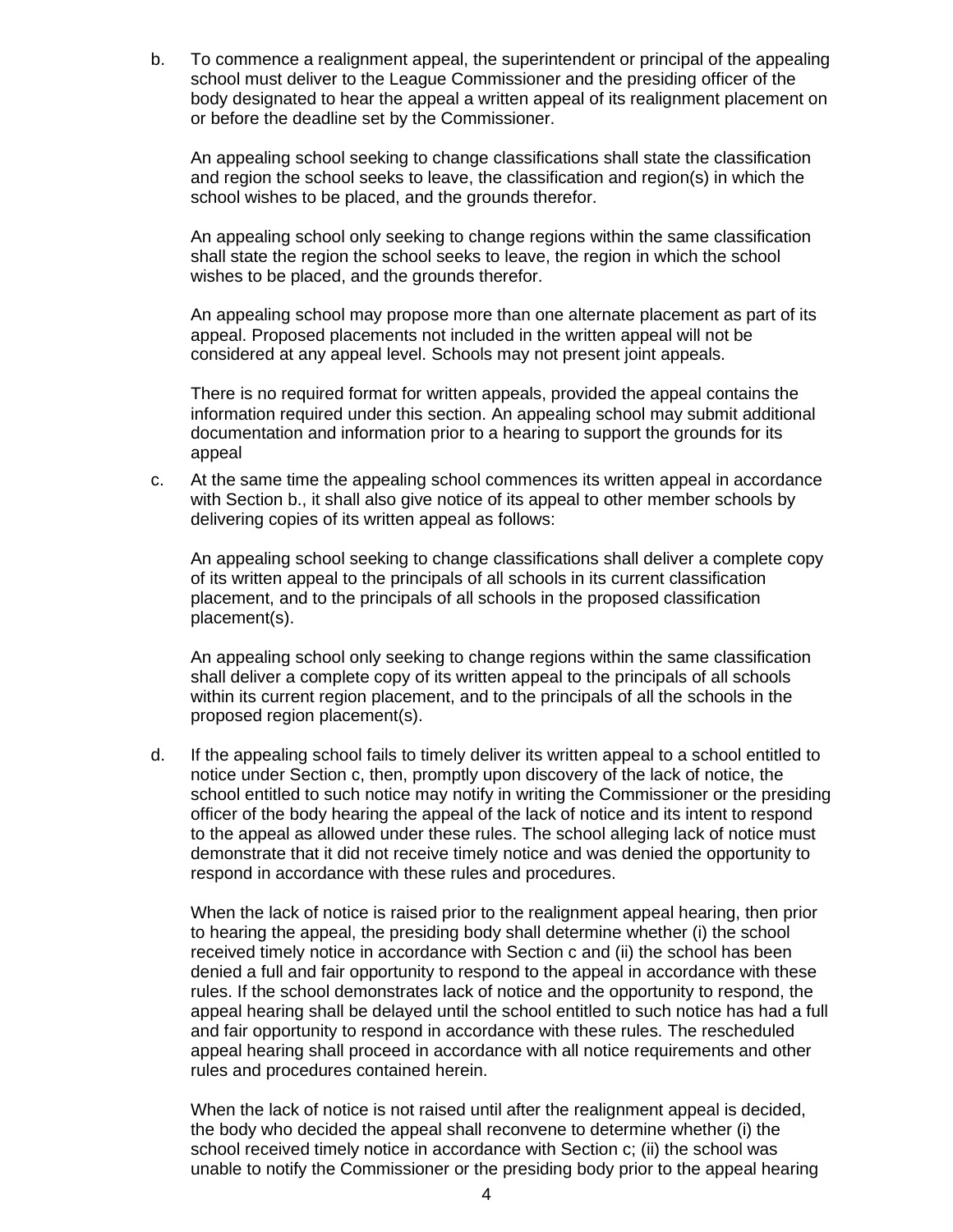that it had not received the required notice; and (iii) the school entitled to notice was otherwise denied a full and fair opportunity to respond to the appeal in accordance with these rules. If the school demonstrates these three criteria, then the prior decision shall be vacated and the body who decided the appeal shall schedule a rehearing for the appeal, which shall proceed in accordance with all notice requirements and other rules and procedures contained herein.

- e. Member schools entitled to notice of the realignment appeal under Section c. may provide written letters of support or opposition to any appealing school. Letters supporting or opposing a realignment appeal must be signed by the superintendent or principal of the member school and placed on official letterhead and must set forth the grounds for support or opposition. Letters must be delivered to the appealing school, with copies to the presiding officer of the body designated to hear the appeal and the League Commissioner, as soon as practicable but no later than five (5) business days after delivery of the written appeal. A school may submit additional documentation and information in support of or in opposition to the appeal prior to the hearing.
- f. The body designated to hear the appeal shall prepare a written notice and an agenda for any meeting at which realignment appeals will be heard. The notice and agenda shall include the date, time, and location of the meeting, each appealing school to be heard at the meeting, and the placement(s) proposed by each appealing school. The notice and agenda for realignment appeal hearings shall be delivered to the principals of the appealing schools and the principals of all other member schools entitled to notice of the appeal under Section c. as soon as practicable but no later than two (2) business days prior to the date of the appeal hearing. A realignment appeal not included on the meeting notice and agenda shall not be heard or discussed until after a written notice and agenda has been provided to the schools as required herein.
- g. Any member school that has submitted a written letter of support for or in opposition to a realignment appeal in accordance with Section e., or any member school claiming it did not receive timely and/or sufficient written notice of the appeal in accordance with Section c., shall be heard at the appeal hearing, provided the following conditions are met:
	- i. The principal of the member school notifies the presiding officer in writing at least twenty-four (24) hours in advance of the hearing that it wishes to speak at the appeal hearing, along with a brief explanation of the basis for the request and the speaker's name; and
	- ii. The comments by the member school at the appeal hearing are not duplicative of comments previously made by other member schools in attendance. Two or more member schools may designate one person to speak on behalf of all the schools.

The provisions of this section do not prevent the presiding officer of the appeal hearing from reasonably restricting a member school's ability to speak in the interest of time, efficiency, or to otherwise maintain orderly proceedings

h. An appealing school must show "extraordinary circumstances," as defined in the League's bylaws, for an appeal seeking to set aside any written realignment guidelines or written criteria used to formulate the final realignment plan.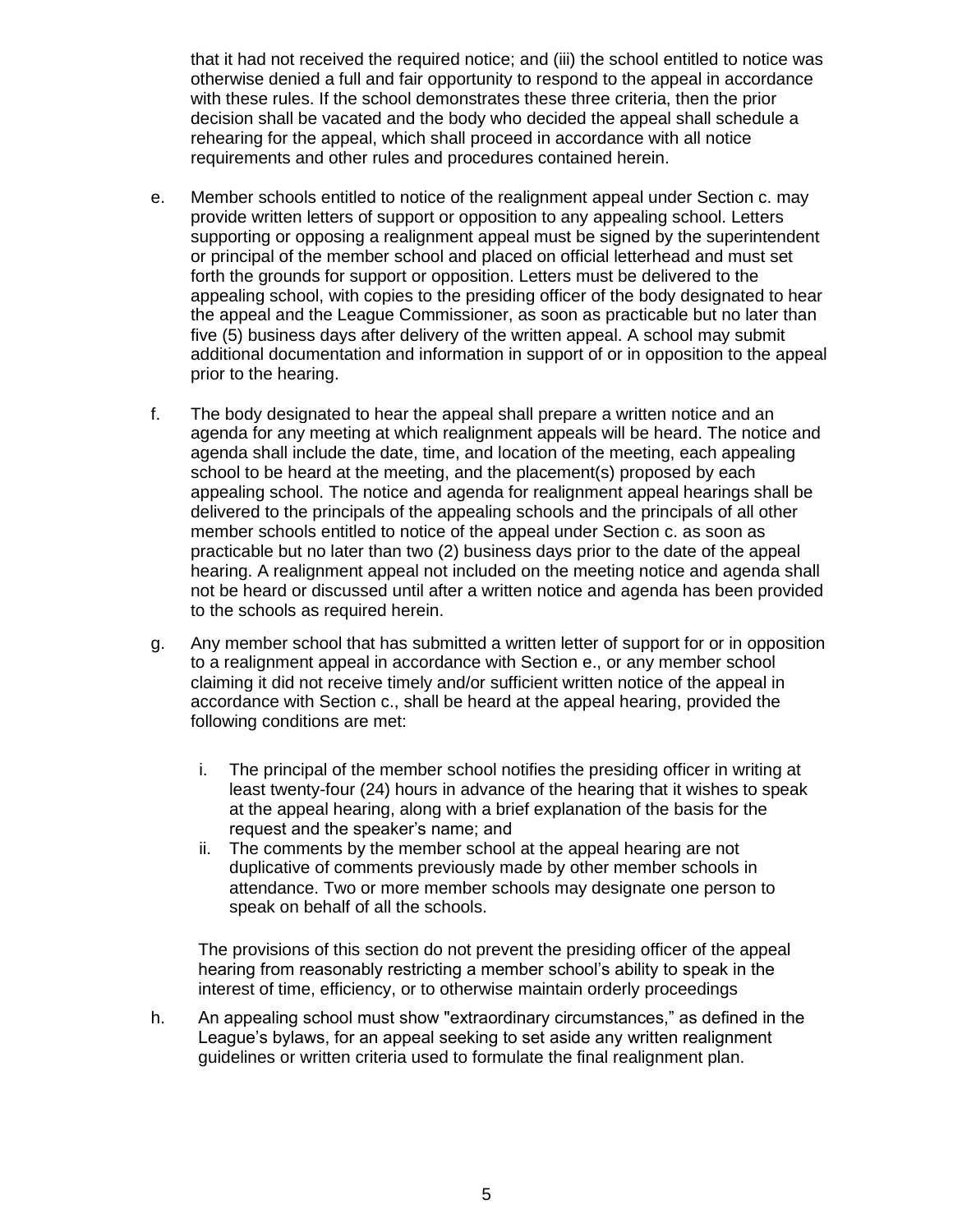- i. The realignment appeal hearing shall be scheduled to allow sufficient time for compliance with all notice requirements and response deadlines set forth in these rules and procedures. The hearing shall be recorded, and the recording and all written appeals, letters, notices, and any other documents received by the presiding body shall be made part of the record of the proceeding. After the realignment appeal hearing, the presiding body shall inform the parties of its decision. Following any meeting at which any realignment appeals were heard, the presiding officer shall as soon as practicable but no later than three (3) business days after the meeting provide written notice of each appeal decision to all member schools entitled to notice under Section c. and to the League Commissioner.
- j. If there are subsequent levels of appeal provided by the Constitution and Bylaws, a member school may appeal an adverse decision by delivering a written notice of appeal to the League Commissioner and the presiding officer of the body designated to hear the next level of appeal within twenty-four (24) hours of the adverse decision that it intends to appeal. The written notice of appeal must also be delivered to all schools that previously provided letters of support or opposition in accordance with Section e. and all schools that were heard at the appeal hearing in accordance with Section g.
- k. Upon receiving a written notice of appeal, the League Commissioner (or designee) shall forward the record of the prior proceeding(s) to the body designated to hear the next level of appeal. At each subsequent level of appeal, the presiding body shall prepare and deliver a written notice of and an agenda for any meeting at which realignment appeals will be heard in accordance with Section f, and the hearings shall proceed in accordance with Section i.
- l. At each subsequent level of appeal, review shall be limited to only proposed placements that were voted upon at the first level of appeal. The appealing school may supplement its prior submissions with additional documentation and information to support its grounds for appeal. However, the appealing school cannot change or amend its appeal to include proposed placements that were not voted upon at the first level of appeal. Schools that provided letters of support or opposition in accordance with Section e., or that were heard at the appeal hearing in accordance with Section g., may supplement their prior submissions. However, no school may participate in the proceedings at a subsequent level of appeal if it did not provide a letter pursuant to Section e. or was not heard at the first level of appeal pursuant to Section g.
- m. Whenever possible, all written appeals, letters, notices and other documents required under these rules and procedures should be delivered by email.
- n. Nothing in these rules and procedures should be interpreted to prevent a member school from having its appeal heard due to a technical violation of these rules that does not prejudice any other member school's rights to notice and to be heard as provided herein. However, at any level of appeal, the provisions of Section d. apply in situations where a member school alleges it has not received notice to which it is entitled under the rules.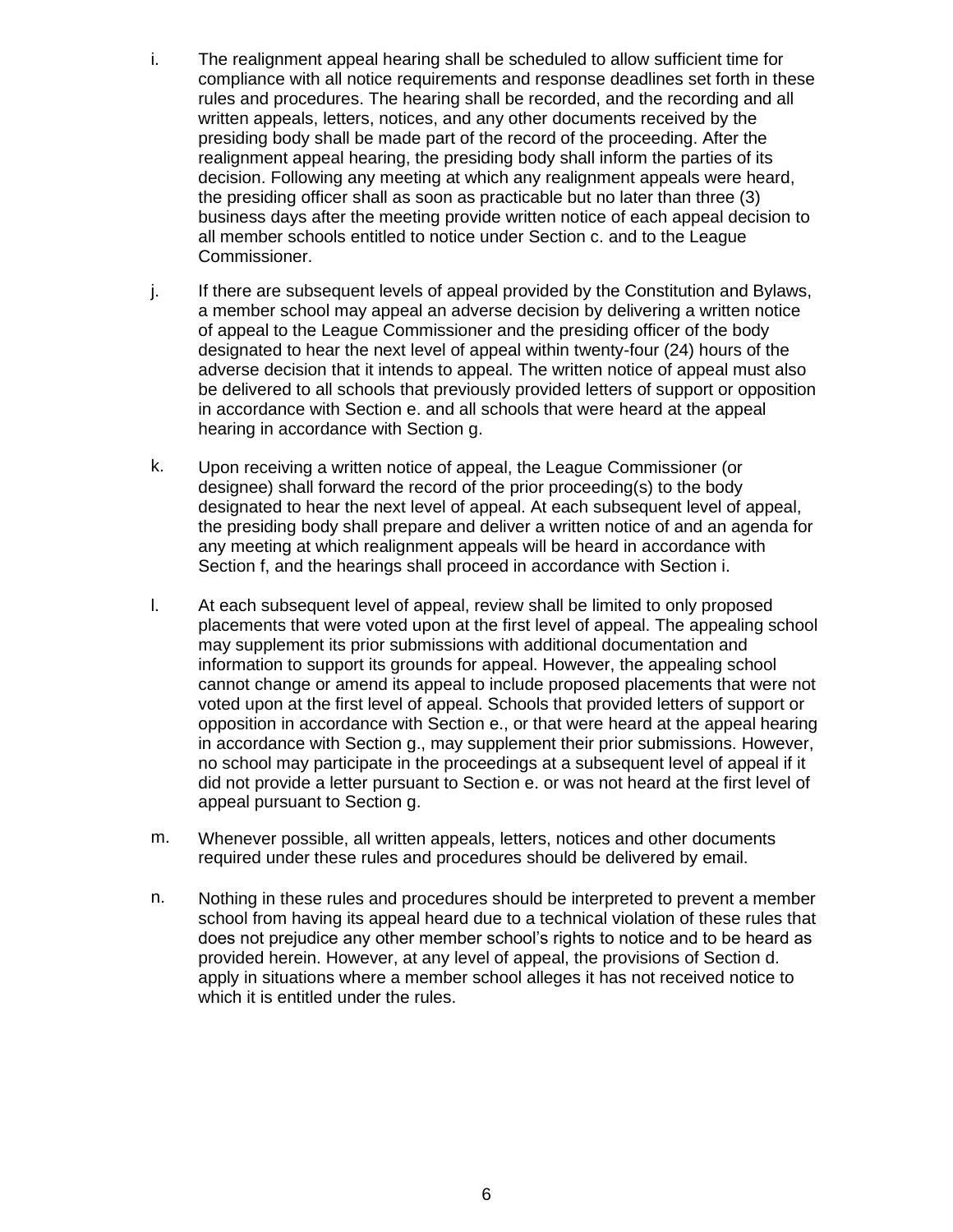## **RULES AND REGULATIONS GOVERNING INVITATIONALS, TOURNAMENTS, SHOWCASES AND JAMBOREES**

Schools will not permit their students to participate in an invitational, tournament, showcase or jamboree unless the South Carolina High School League approves the event.

All teams competing in any of these events must be members of the League or have permission to participate. The South Carolina High School League will not sanction any invitationals, tournaments, showcases or jamborees that does not have at least one-member school participating or is beyond the regular season.

Responsibility to the League Office must be established by designating a host school that will ensurethat all South Carolina High School League regulations are followed. Event directors must be from a member school.

A request for permission to hold an invitational, tournament, showcase or jamboree, signed by the principal of the host school, must be in the South Carolina High School League Office at least 30 days prior to the first session of the event or 90 days if out of state teams are to be invited. The request must include the purpose of the event, the sponsoring organization, the exact dates and the schools invited. A form to submit the request for approval can be found in the AD Notebook.

1. For each invitational, tournament or showcase in all sports, the League will charge a \$50.00 sanctioning fee.

**NOTE**: League passes will be honored at all League sponsored events.

- 2. Certified officials must be used at the varsity level.
- 3. Adequate police protection must be furnished. (See page 17 Police Protection)
- $4.$  All rules and regulations of the South Carolina High School League must be followed. This includes the awards rule and the amateur rule. For an invitational event, symbolic awards may be given. Trophies must be reasonable in size. Scholarships or monetary awards are in violation of this rule.
- 5. Total number of basketball, lacrosse and soccer games a student may play during an invitational, tournament or showcase is two per day. There must be a minimum one-hour rest between games.

#### **Invitationals**

1. Definition of an invitational:

An event where four or more schools are invited to participate in a series of contests at one or more locations hosted by a member school. May or may not be a tournament.

#### **Tournaments**

1. Definition of a tournament:

A tournament is a series of contests in competition for a championship in which at least  $1^{st}$  &  $2<sup>nd</sup>$  place is decided by a final contest between the two teams. Schools must now submit tournament format i.e., brackets as part of the sanctioning process in basketball, baseball, softball, tennis, lacrosse and soccer. (Maximum: 10 consecutive days for a tournament)

- 2. The South Carolina High School League Executive Committee has instructed the League Office to disapprove an invitational basketball tournament in which more than eight schools are involved if any part of the tournament causes loss of school time or is played on a day preceding a school day. If the tournament is held entirely during the Christmas holidays, more than eight teams may compete. Activities other than basketball are not limited to eight teams.
- 3. Schools are allowed preseason invitational tournament(s) **ten days** prior to the first legal playing date to include the previous weekend.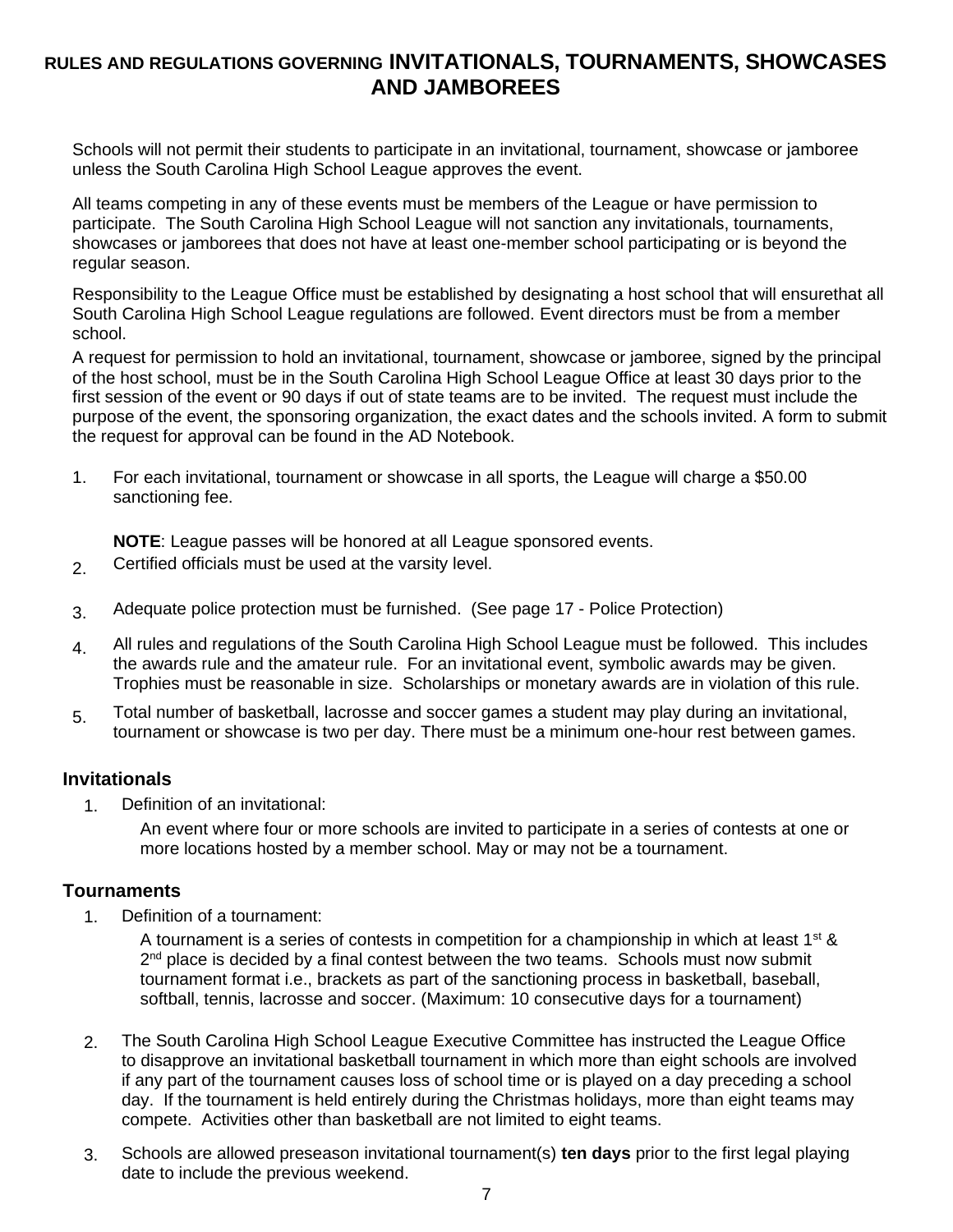#### **Showcases**

1. Definition of a showcase:

A showcase is an invitational with four or more schools participating in contests again predetermined opponents with no championship game being played.

### **Jamborees**

1. Definition of a jamboree:

A game like scrimmage where no team can play more than one half of a regulation contest in the event.

- 2. A financial statement and a list of participating teams must be sent to the SC High School League within fifteen days of completion of the event.
- 3. Each high school is permitted to participate in one approved varsity preseason jamboree. A school may elect to participate in a second varsity preseason jamboree instead of one of the two allowable scrimmages. Each school is permitted to participate in one sub varsity preseason jamboree.
- 4. A school may not participate for more than ½ of a regulation game in any jamboree type event.
- 5. No trophies or awards of any kind may be given to a player or team for participation in a jamboree. This regulation does not forbid the presentation of a sportsmanship award to a school or awards to individuals for winning a kicking contest or a similar contest held at a jamboree.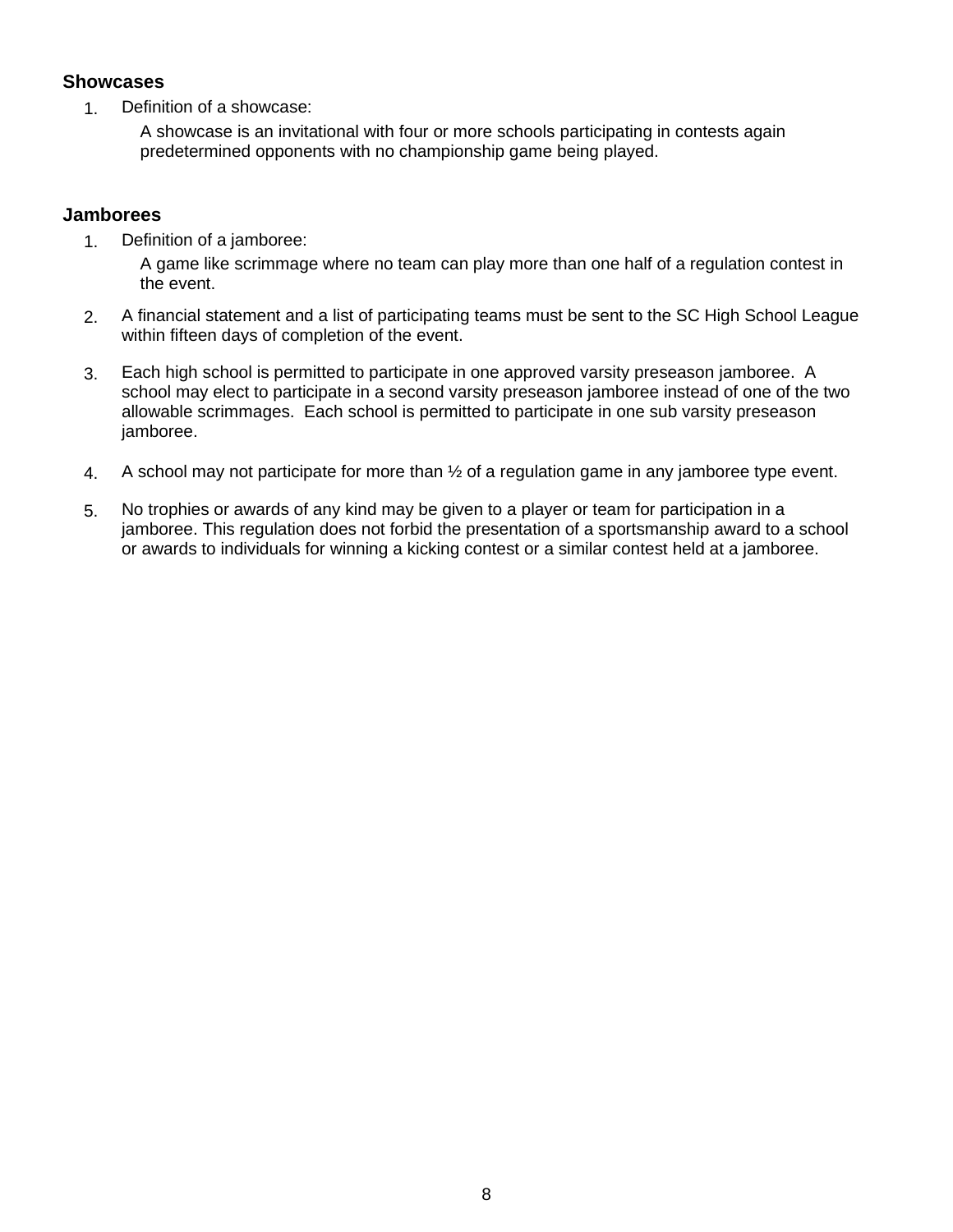# <span id="page-8-0"></span>**DEFINED SPORTS SEASONS**

The following terms will be used and will apply to all sports:

### **IN SEASON**

Begins first day of legal practice and ends with elimination from state play-off competition. Organized practice is left to the discretion of each school.

### **OPEN SEASON**

Any time except In Season and Closed Season. During open-season, coaches may conduct organized practice as specified in the Open Season/Closed Season practice schedule (refer to page 10).

Strength and conditioning programs will not be affected by the limitation on the Open Season/Closed Season practice schedule.

Practice and weight training must be open to all students. These sessions cannot be mandatory for any student.

School facilities will be open to all students and coaches who may be involved with the planning and monitoring of activities, including organized practice, during the specified periods.

#### **Participation cannot be mandatory for any student.**

### **CLOSED SEASON**

No coach/team may practice outside their in season or open season dates (refer to page 10).

No coach/team may practice after their season concludes.

Strength and conditioning programs will not be affected by the limitation on practices. Conditioning programs are not to include agility drills that enhance specific skills for a given sport, nor may equipment for any sport be used. Agility drills appropriate for all sports will be acceptable.

#### **A coach can no longer work with any athletes on sports specific skills/drills during the closed season.**

**JULY 4TH DEAD WEEK - July 3, 2022- July 9, 2022**No activities may take place to include strength, weight lifting, conditioning, meetings, films, practice, camps, clinics, etc.

### **OTHER REGULATIONS**

- 1. Activities that take place during the school day are local matters and are not affected by these regulations. However, any activity involving prospective athletes during the school day must be open to all students.
- 2. School facilities may not be used after school hours during closed season by students of a school except if they are members of an outside team clearly sponsored by an outside agency. Coaching outside teams during a closed season is permissible provided the 75% rule is not violated. (refer to page 13 for details on the 75% rule.)
- 3. Outdoor facilities normally available to the public will not be restricted by these regulations on non-school days. In other words, if it is the normal practice of the school to allow the general public to use these facilities on the weekends, there will be no violation if more than two students are present, provided there is no coach present, and there is no attempt to facilitate practice.
- 4. A coach may accompany prospective team members to a camp or clinic during a closed season but may not be involved with teaching skills to his or her own players.

Violation(s) of the practice rules orchestrated/initiated by school personnel will subject the school to sanction(s) by the South Carolina High School League. Violation(s) of the practice rules orchestrated/initiated by the student athletes will subject the school to a "warning" for first offense and more severe sanctions for repeated offense(s) within one calendar year.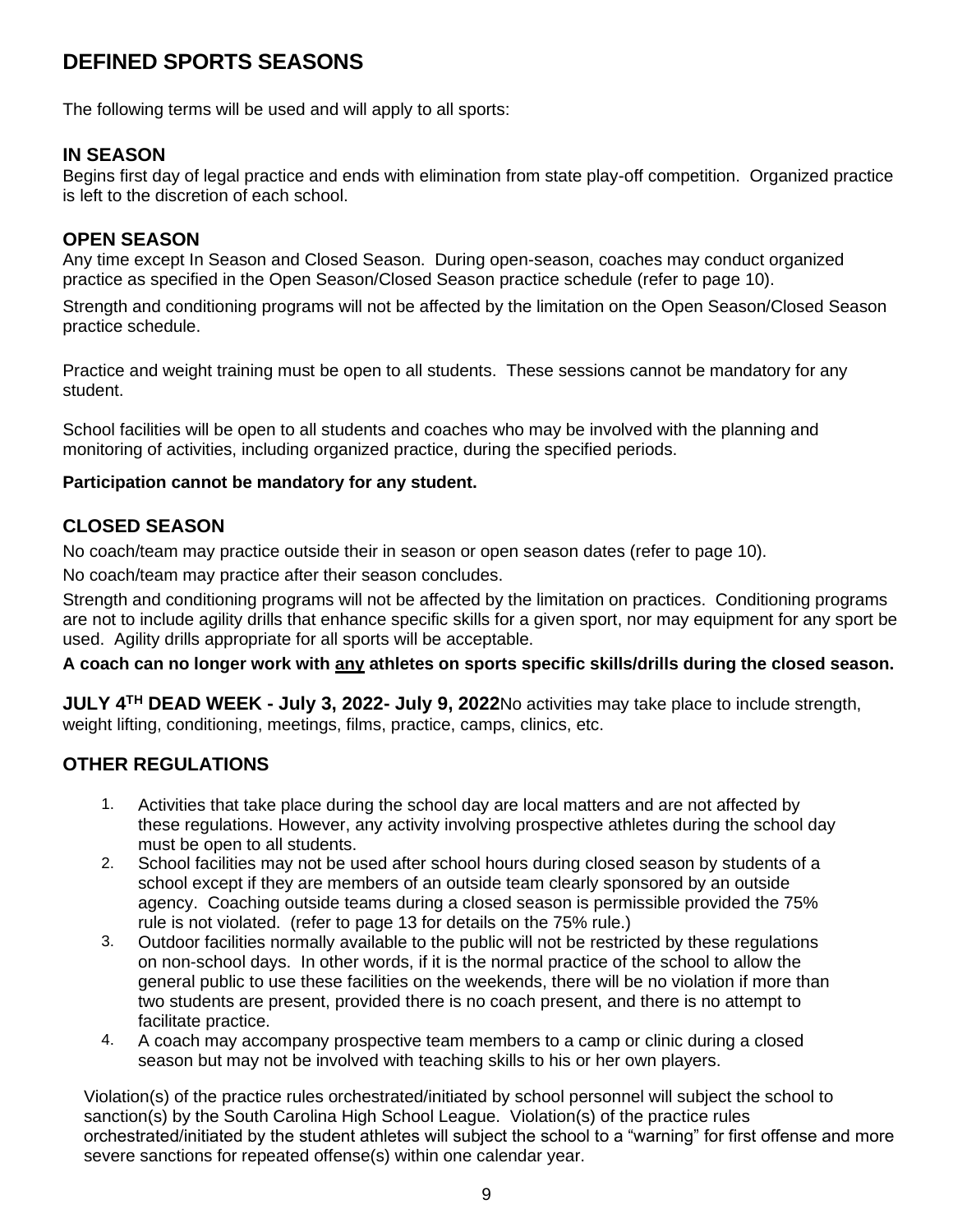# <span id="page-9-0"></span>**Open Season/Closed Season Practice Schedule 2021-22**

**Fall Sports - May 1- 31, 2022**

**Winter Sports – September 13 - October 27, 2021**

**Spring Sports - December 6, 2021 - January 26, 2022**

**NOTE**: **Ten days of competition are permitted June 1 - July 24, 2022. Participation at team camps and other outside organizations is included in these 10 days. No school will be permitted to attend or participate in team camps between July 25, 2022 and In-Season.**

NOTE: The exact 20 days must be documented by date and records of these days supplied to the League Office if requested.

### **Penalties for Violating the Open Season Schedule**

Any school allowing an illegal practice will be subject to the following penalties: may include the placing of the sport on probation.

1 day in violation / 1<sup>st</sup> occurrence per sport - \$500 fine and team loses one day of practice and limited to one preseason scrimmage.

2 days in violation / 2<sup>nd</sup> occurrence per sport -\$500 fine and team loses two days of practice, limited to one scrimmage, cannot host any events and cannot be the home team during the playoffs.

3 days in violation /  $3<sup>rd</sup>$  occurrence per sport- \$500 fine and team loses three days of practice, limited to one scrimmage, cannot host any events and cannot participate in the post season.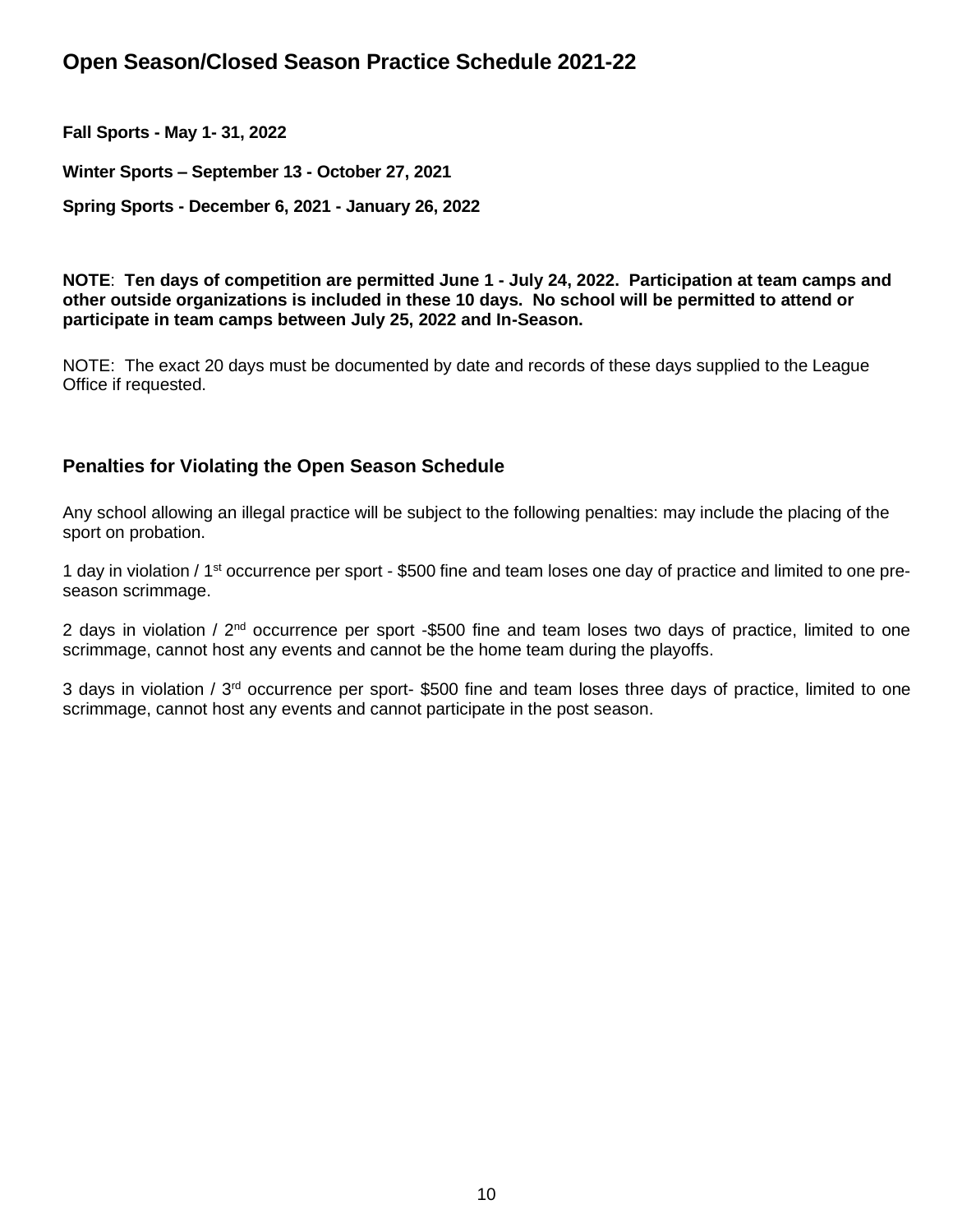| 2021 - 2022 Sports Season Calendar |  |  |  |
|------------------------------------|--|--|--|
|------------------------------------|--|--|--|

| <b>FALL SPORTS</b>       | <b>First Practice</b> | <b>First</b><br>Scrimmage/<br>Jamboree | <b>Pre-Season</b> | <b>First Contest</b> | <b>Last Contest</b> |
|--------------------------|-----------------------|----------------------------------------|-------------------|----------------------|---------------------|
|                          |                       |                                        |                   |                      |                     |
|                          |                       |                                        |                   | Week 0               |                     |
|                          |                       |                                        |                   | 8/20                 |                     |
|                          |                       |                                        |                   | Week 1               |                     |
| Football                 | 7/30                  | 8/5                                    |                   | $8 - 27$             | 10/29               |
|                          |                       |                                        |                   |                      |                     |
| Golf                     | 7/30                  | 8/6                                    | 8/6               | 8/16                 | 10/16               |
|                          |                       |                                        |                   |                      |                     |
| Swim                     | 7/30                  | 8/6                                    | 8/6               | 8/16                 | 10/2                |
|                          |                       |                                        |                   |                      |                     |
| Volleyball               | 7/30                  | 8/6                                    | 8/13              | 8/23                 | 10/18               |
|                          |                       |                                        |                   |                      |                     |
| Tennis                   | 7/30                  | 8/6                                    | 8/13              | 8/23                 | 10/18               |
|                          |                       |                                        |                   |                      |                     |
| <b>Cross Country</b>     | 7/30                  | 8/6                                    | 8/13              | 8/23                 | 11/5                |
|                          |                       |                                        |                   |                      |                     |
| <b>Competitive Cheer</b> | 7/30                  | 8/6                                    | 8/13              | 8/30                 | 11/6                |

| <b>WINTER SPORTS First Practice</b> |      | <b>First</b><br>Scrimmage/<br><b>Jamboree</b> | <b>Pre-Season</b> | <b>First Contest</b> | <b>Last Contest</b> |
|-------------------------------------|------|-----------------------------------------------|-------------------|----------------------|---------------------|
| <b>Basketball</b>                   | 11/1 | 11/8                                          | 11/19             | 11/29                | 2/11                |
| Wrestling                           | 11/1 | 11/8                                          | 11/19             | 11/29                | 2/1                 |

|                      |                       | <b>First</b><br>Scrimmage/ |                   |                      |                     |
|----------------------|-----------------------|----------------------------|-------------------|----------------------|---------------------|
| <b>SPRING SPORTS</b> | <b>First Practice</b> | Jamboree                   | <b>Pre-Season</b> | <b>First Contest</b> | <b>Last Contest</b> |
| Lacrosse             | 1/31                  | 2/7                        | 2/11              | 2/21                 | 4/14                |
| Soccer               | 1/31                  | 2/7                        | 2/18              | 2/28                 | 4/29                |
| <b>Baseball</b>      | 1/31                  | 2/7                        | 2/25              | 3/7                  | 4/30                |
| Softball             | 1/31                  | 2/7                        | 2/25              | 3/7                  | 5/2                 |
| <b>Tennis</b>        | 1/31                  | 2/7                        | 2/25              | 3/7                  | 4/22                |
| Golf                 | 1/31                  | 2/7                        | 2/25              | 3/7                  | 5/7                 |
| Track & Field        | 1/31                  | 2/7                        | 2/25              | 3/7                  | 4/30                |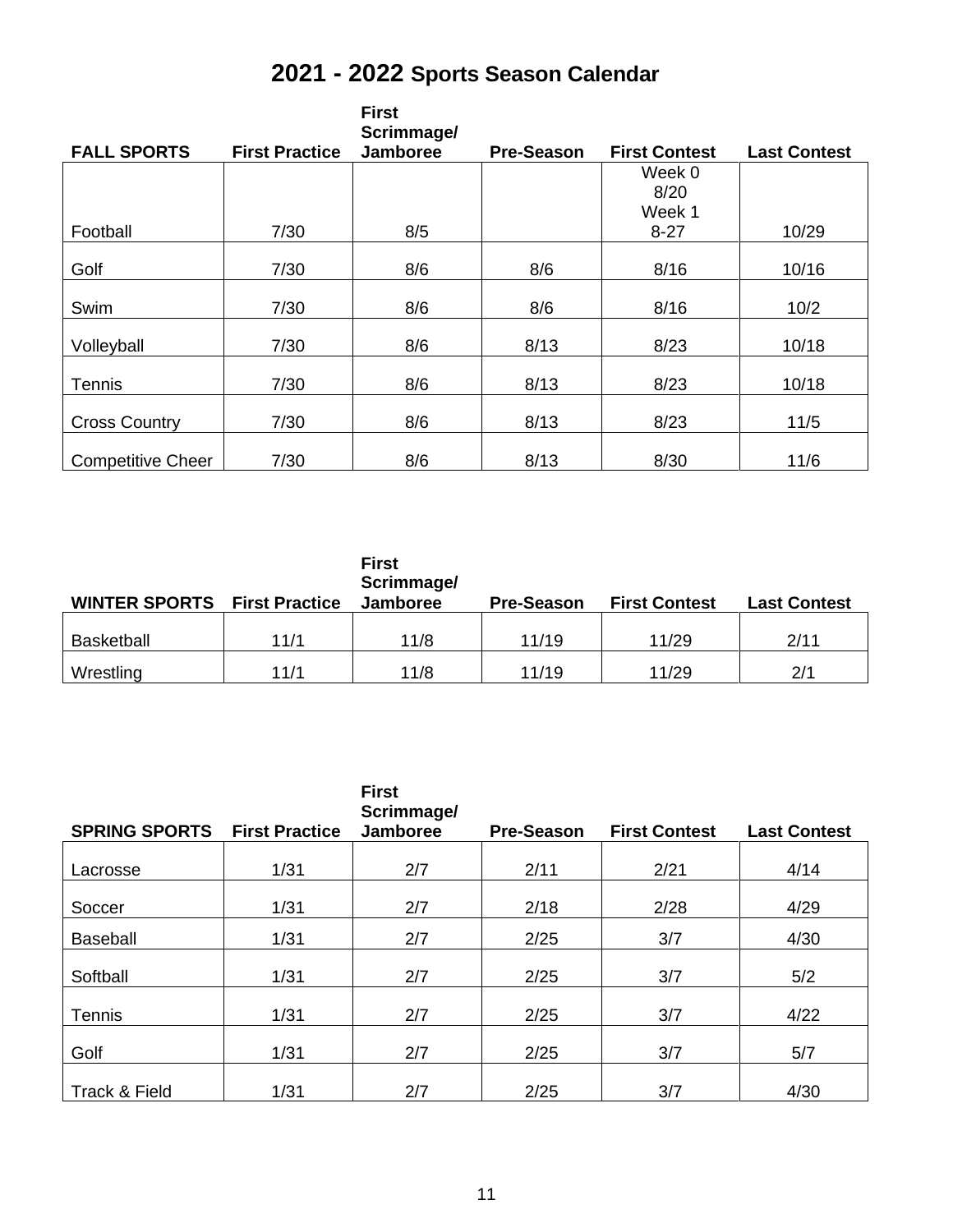# **2021 - 2022 Championships**

|                          | <b>Report</b>     |             |                   | <b>State</b> |
|--------------------------|-------------------|-------------|-------------------|--------------|
| <b>FALL SPORTS</b>       | <b>Qualifiers</b> | 1st Playoff | <b>Qualifiers</b> | Championship |
| Football                 | 10/30             | 11/5        | n/a               | 12/3, 4 & 5  |
| Golf                     | 10/12             | n/a         | 10/18             | 10/25 & 26   |
| Swim                     | 10/3              | n/a         | 10/2              | 10/8 & 9     |
| Volleyball               | 10/18             | 10/20       | n/a               | 11/4 & 86    |
| Tennis (Team)            | 10/18             | 10/21       | n/a               | 11/6         |
| Tennis (Ind.)            | 10/18             | n/a         | n/a               | 11/8 & 9     |
| <b>Cross Country</b>     | 11/1              | n/a         | 11/5 & 86         | 11/11 & 12   |
| <b>Competitive Cheer</b> | n/a               | n/a         | Week of 11/8      | 11/20        |

| <b>WINTER SPORTS</b> | Report<br><b>Qualifiers</b> | 1st Playoff | <b>Qualifiers</b> | <b>State</b><br>Championship |
|----------------------|-----------------------------|-------------|-------------------|------------------------------|
| <b>Basketball</b>    | 2/12                        | 2/15        | n/a               | 3/3, 4 & 8 & 5               |
| Wrestling (Team)     | 2/1                         | 2/5         | n/a               | 2/12                         |
| Wrestling (Ind.)     |                             | n/a         | 2/18 & 19         | 2/25 & 26                    |

| <b>SPRING SPORTS</b> | <b>Report</b><br><b>Qualifiers</b> | 1st Playoff | <b>Qualifiers</b> | <b>State</b><br>Championship |
|----------------------|------------------------------------|-------------|-------------------|------------------------------|
| Lacrosse             | 4/14                               | 4/19        | n/a               | 4/30                         |
| Soccer               | 4/29                               | 5/2         | n/a               | 5/12, 13 & 14                |
| <b>Baseball</b>      | 4/30                               | 5/3         | n/a               | $5/21 - 5/28$                |
| Softball             | 5/2                                | 5/4         | n/a               | $5/24 - 5/28$                |
| Tennis (Team)        | 4/22                               | 4/26        | n/a               | 5/7                          |
| Tennis (Ind.)        | 4/22                               | n/a         | n/a               | 5/10 & 11                    |
| Golf                 | 5/10                               | n/a         | 5/10              | 5/16 & 17                    |
| Golf - Class A       | n/a                                | n/a         | n/a               | 5/9                          |
| Track & Field        |                                    | n/a         | 5/13 & 14         | 5/20 & 21                    |

| Wrestling - AA   | 2/2  |
|------------------|------|
| Lacrosse - AAAA  | 4/15 |
| Boys Tennis - AA | 4/22 |
| Soccer - AA      | 4/29 |
| Boys Soccer - A  | 4/29 |

# **Seeding Meetings Intent to Participate**

| Wrestling - AA   | 2/2  | Girls Golf - AAA, AA, A    | 10/8  |
|------------------|------|----------------------------|-------|
| Lacrosse - AAAA  | 4/15 | Cross Country - AAA, AA, A | 10/22 |
| Boys Tennis - AA | 4/22 | <b>Competitive Cheer</b>   | 10/22 |
| Soccer - AA      | 4/29 | Boys Tennis - AA, A        | 4/15  |
| Boys Soccer - A  | 4/29 | Boys Golf - A              | 4/29  |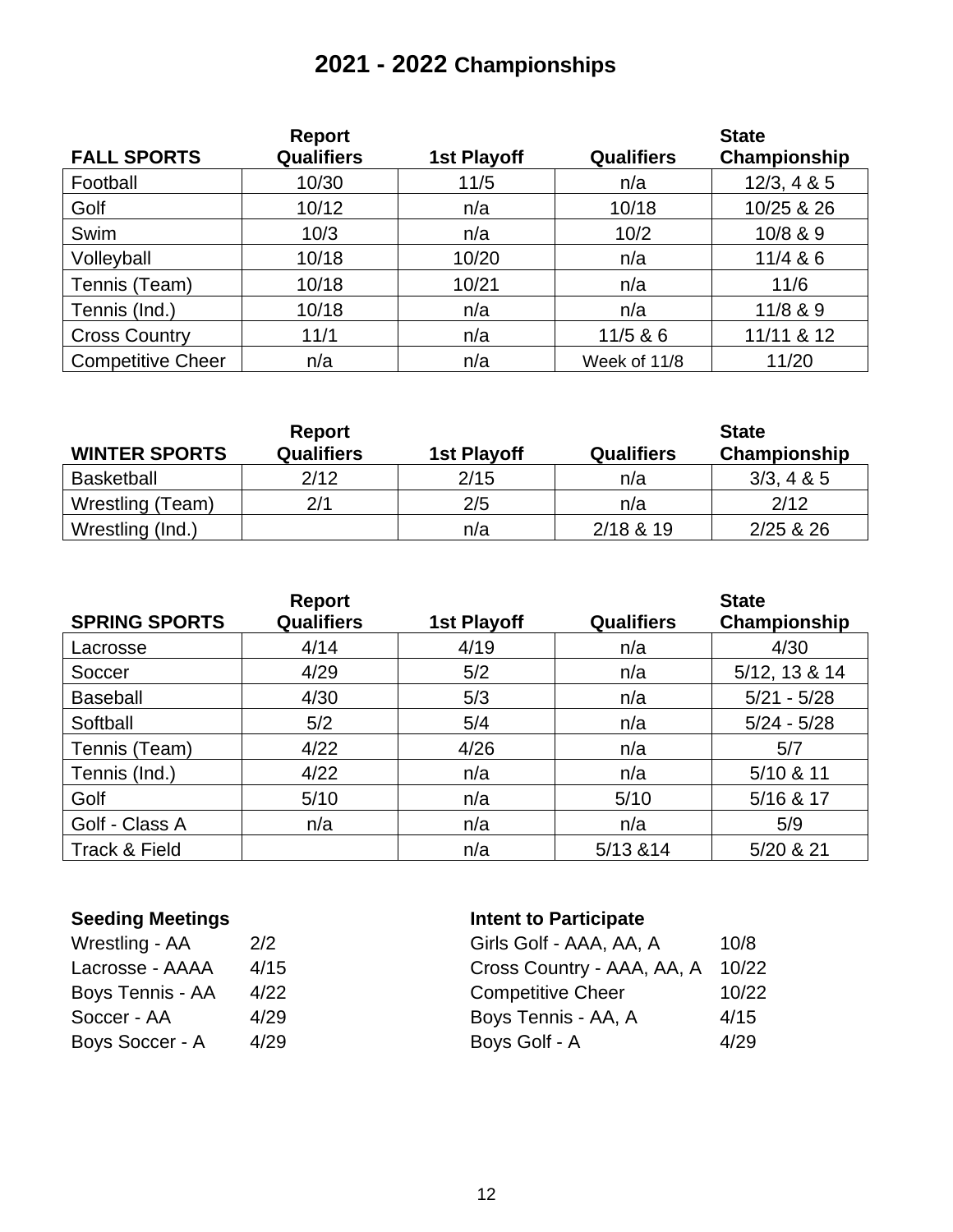# <span id="page-12-0"></span>**OUTSIDE COMPETITION/CAMPS AND CLINICS**

### **In Season**

Participation on an outside team during a sport season is permitted in all sports except football. Professional try-outs during the season in all sports are prohibited. Violation of this policy renders a student ineligible to return to his/her school team.

### **Out of Season (Competition Rules)**

During the out of season period, no school shall allow competition(s) that involve(s) the coach(es) and/or players except:

1. If a coach from a school (including volunteer coaches) is associated with an outside team of an outside South Carolina High School League, no more than 75% of the allowable starters for that sport may be on the roster of the outside team. This restriction applies to all students who were included on the school's certificate of eligibility and dressed for a varsity game during the previous season. Students with no remaining eligibility will not count. There is no limit on the number of students from the same school if there is no coach involved from that school. Also, there is no restriction on baseball or softball during the months of May, June, and July as it pertains to the 75% rule.

Examples of squad limits are:

| Swimming (12)          | Football (8)      | Girls Lacrosse (9) |
|------------------------|-------------------|--------------------|
| Volleyball (4)         | Golf $(3)$        | Soccer (8)         |
| Tennis (2)             | Basketball (3)    | Baseball (7)       |
| Competitive Cheer (15) | Wrestling (11)    | Softball (7)       |
| Cross Country (3)      | Boys Lacrosse (7) | Track $(13)$       |

- 2. Each year, member schools will be permitted 10 days of competition in summer leagues, team camps, or outside organizations during the time period of June 1 through the day prior to the South Carolina Athletic Coaches Association annual summer clinic. They may use school facilities and approved playing equipment for the 10 days. The exact 10 days must be documented by date and records of these days supplied to the South Carolina High School League Office if requested.
- 3. Any school violating either of the above may be fined up to \$500.00 and placed on probation in the sport involved.

### **Camps**

- 1. From June 1 through the day prior to the South Carolina Athletic Coaches Association annual summer clinic schools may attend camps. Participation in these camps will count toward the allotted 10 days of summer competition.
- 2. For Out of Season sports, attendance at camps; from the beginning of the South Carolina Athletic Coaches Association clinic through May 31st of each year, are governed by the following restrictions:
	- a. The student or the parents must pay all fees and expenses.
	- b. Students may be transported by their coach to camps or clinics at any time.
	- c. A coach may serve as an instructor at the camp but may not teach skills to students from their own school or feeder school(s) during closed season.
	- d. Attendances at camps during a sports season that are controlled entirely by a school and restricted to its students are exempt from these regulations.
	- e. A violation of any part of this section may result in a fine of up to \$500 and probation on the school.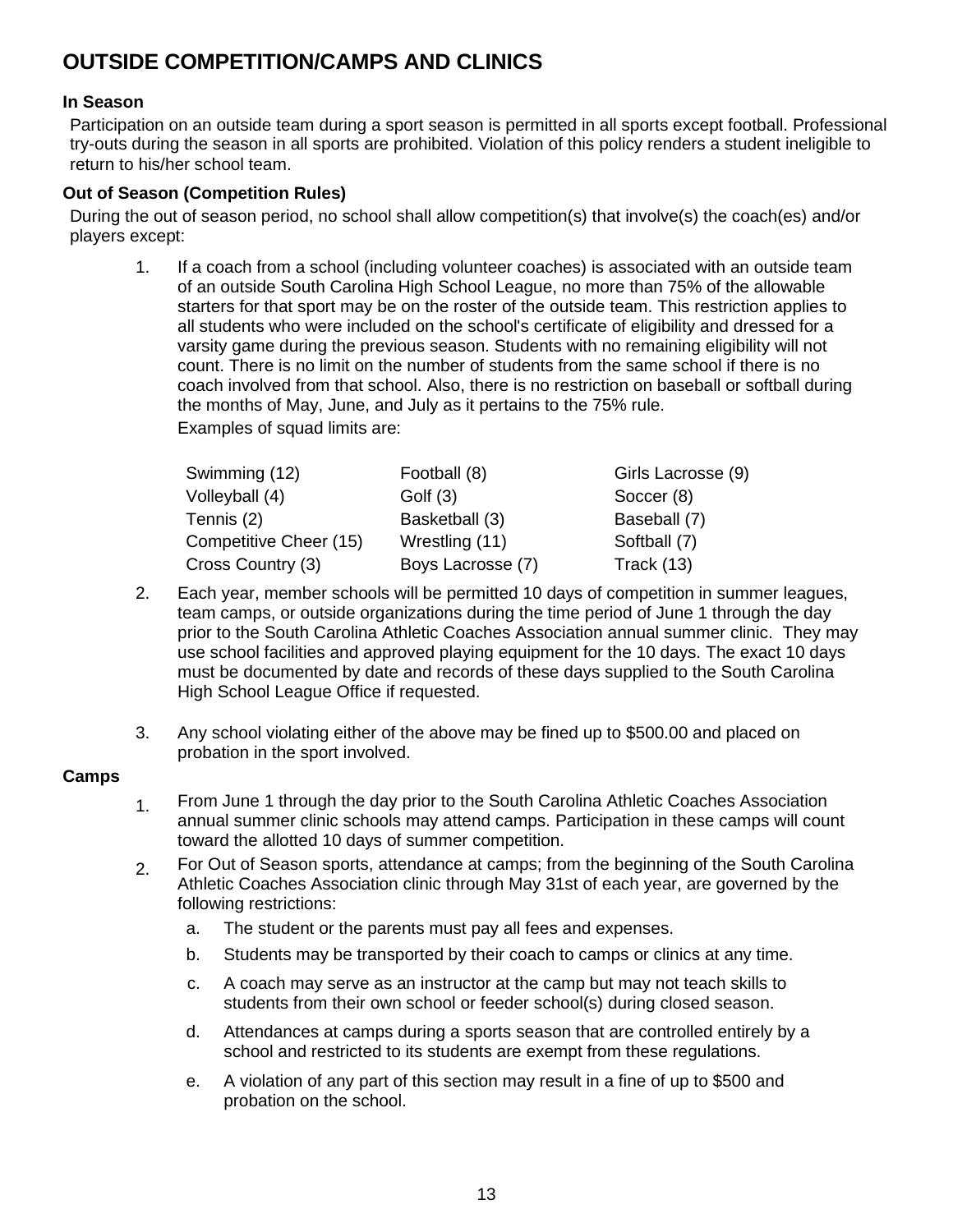#### **Clinics**

- 1. The principal of a member school must approve a clinic held on school facilities.
- 2. A coach may serve as an instructor at the clinic but may not teach skills to students from their own school or feeder school(s) during closed season.
- 3. A clinician's fee and expenses should be reasonable. Principals should pay close attention to this item before giving approval.
- 4. Room and board must not be a part of the clinic.
- 5. The clinic must not exceed three days within closed season.
- 6. Team competition is prohibited, and all physical activity must be restricted to fundamentals.
- 7. The coach may transport his players to the clinic.
- 8. A violation of any part of this section may result in a fine of up to \$500 and probation on the school.

# <span id="page-13-0"></span>**HEALTH & SAFETY**

- 1. All schools must have Emergency Action Plans (EAP) on file for all teams.
- 2. All schools must use a Wet Bulb Globe Thermometer (WBGT) to determine safe conditions for practice and/or competition during periods of high heat and humidity.
- 3. All schools must follow Pre-Season Practice Plans for all fall sports.
- 4. All coaches must be CPR/AED certified.
- 5. All coaches must complete courses in "Concussion in Sports", "Heat Illness Prevention", "Sudden Cardiac Arrest" and "Protecting Students from Abuse" found at [www.nfhslearn.com.](http://www.nfhslearn.com/)
- 6. All schools must have cold immersion tubs or similar devices at football practice.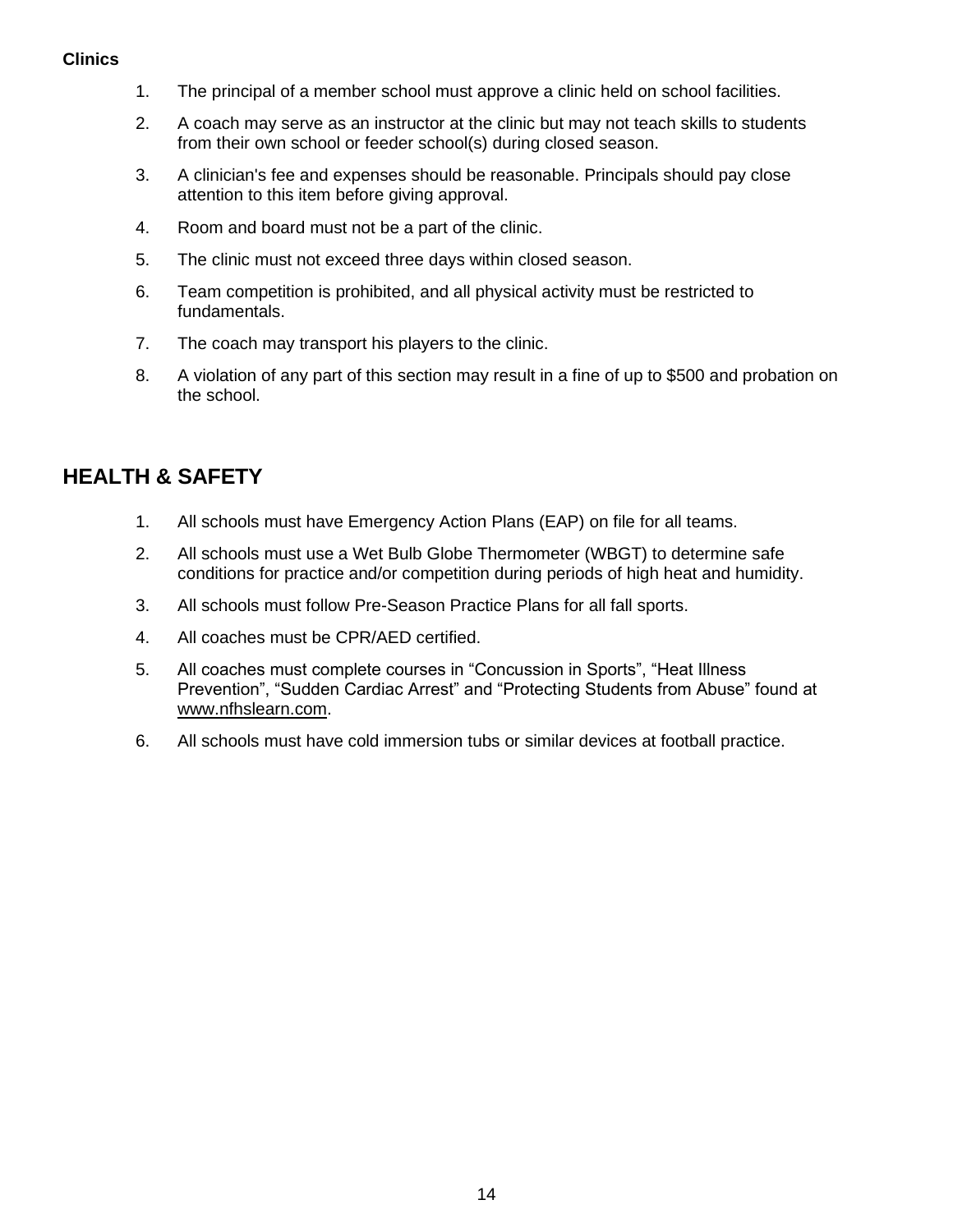# <span id="page-14-0"></span>**SCHOLAR ATHLETE**

Each year the League will recognize student athletes who excel academically. The following criteria will be used for selection:

- 1. Selections must be seniors who have lettered in two sports for at least one season or in one sport for at least two seasons during their academic career. Outstanding citizenship and sportsmanship must have been exhibited.
- 2. Selections must have achieved at least a 3.5 GPA. Grades will be cumulative through the end of first semester.
- 3. All selections must be submitted to the League Office no later than March 15.

# <span id="page-14-1"></span>**MULTI SPORT SEASON ATHLETE**

Each year the League will recognize student athletes in a multi-sport recognition program. The purpose of this recognition program is to promote multi-sport participation in the athletic culture.

The "Double Threat" award was launched to recognize those students in our member schools who letter in at least two varsity SCHSL sanctioned sports.

All nominees must meet the following criteria:

Lettered in two varsity sports in separate seasons during the school year.

# <span id="page-14-2"></span>**SPORTSMANSHIP AWARD**

Sportsmanship is a key factor in the overall development of student-athletes during their education experience. It is through learning sportsmanship that athletes and coaches are able to deal with adversity in a positive way. The South Carolina High School League challenges your school to educate and instill the values of sportsmanship throughout your school. Education is the key to success and sportsmanship is not an exception. Coaches and student-athletes need to be taught the expectations you have set forth for your school for handling adversity.

Our standard shall be that all coaches and players compete with humility and respect all involved in the contest. The purpose of this program is to promote and recognize exemplary conduct of the players, coaches and fans. The South Carolina High School Leagues encourages your school to take the challenge and make sportsmanship a priority in your school.

Sportsmanship Awards will be given out to member schools at the Spring Conference each year. The dates of the award time period are March 1, 2021 - February 28, 2022.

The on-line form is to be completed no later than March 1, 2022. The form can be found on the sportsmanship page on the website. Each year the League will recognize schools who exemplify outstanding sportsmanship. There are two levels of the Sportsmanship Award: Banner & Certificate. The following criteria will be used for selection: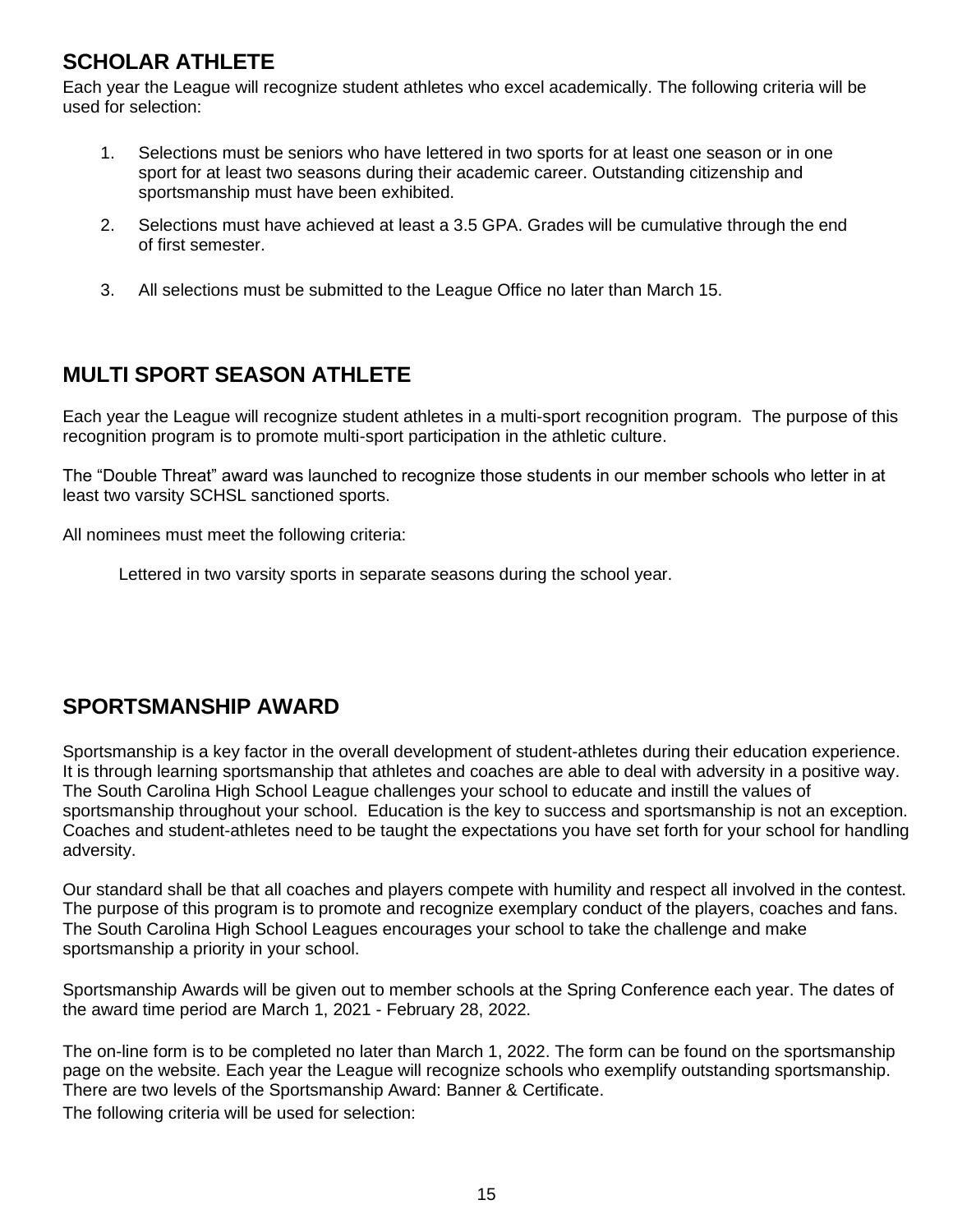### Banner

To be eligible for the banner your school must field a team(s) in each sports season. (Fall, Winter & Spring)

- Community Service Activities \* Minimum of four (one can be community litter clean-up during the living clean week)
- Gold Level during Living Clean Week \*\* (one community litter clean-up & no ejections)
- Sportsmanship Program in your school \*\*\* and attendance at the SCHSL Leadership Conference
- Athlete Ejections None
- Coach Ejection None
- No sportsmanship issues or sanctions of fans or students at any contest

# **Certificate**

- Community Service Activities Minimum of two (one can be community litter clean-up during the living clean week)
- Gold or Silver Level during Living Clean Week \*\* (one community litter clean-up & no ejections)
- Sportsmanship Program in your school or attendance at the SCHSL Leadership Conference
- Athlete Ejections No more than three
- Coach Ejection None
- No sportsmanship issues or sanctions of fans or students at any contest

The following information will be submitted using the online form in the League website.

- \* Community Service Activities must provide description of activity, dates and photos.
- \*\* Living Clean Week description of community clean-up activity and photos.

\*\*\* Sportsmanship Program – must provide details of the program, how it is implemented in your school.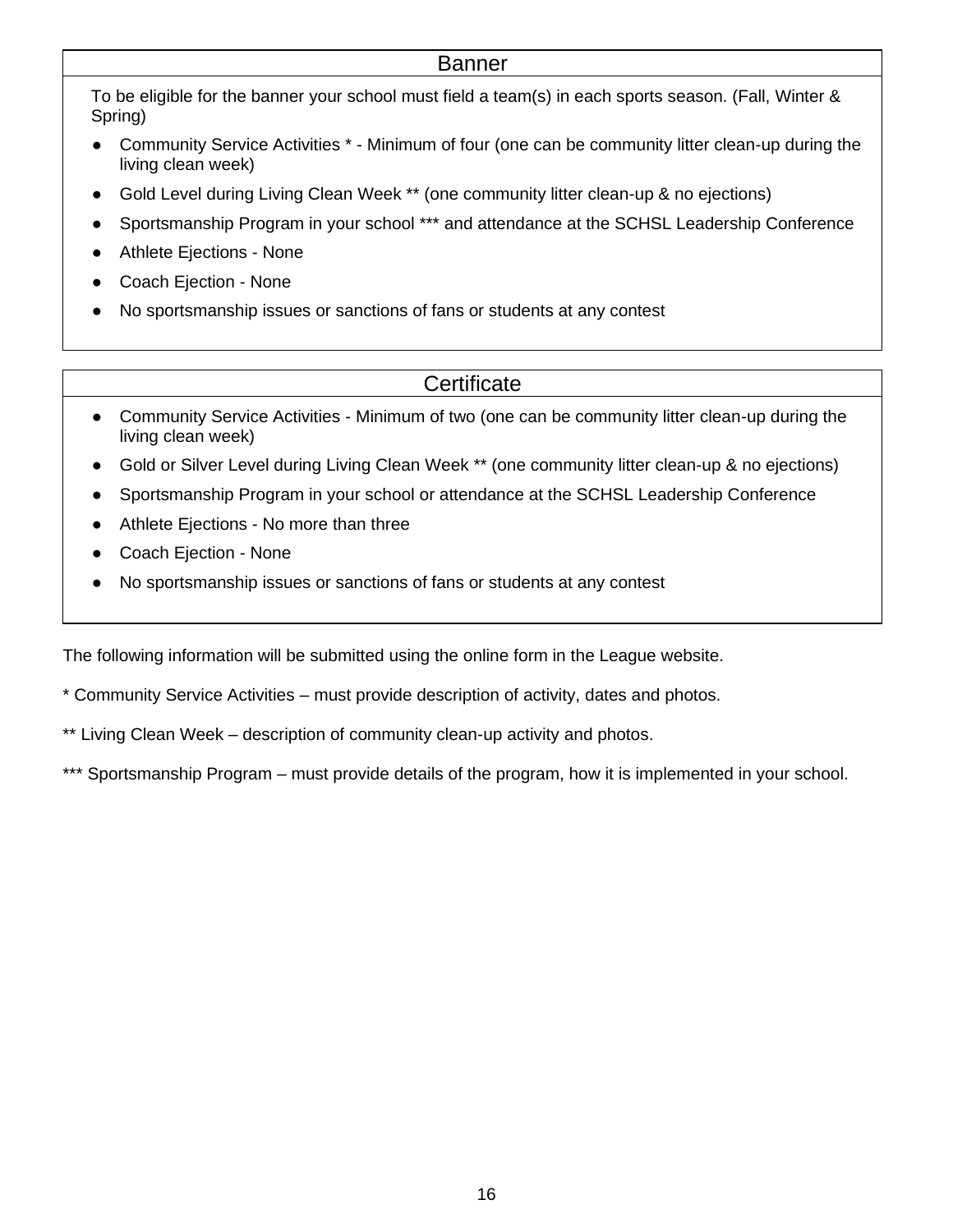# <span id="page-16-0"></span>**SPORTSMANSHIP - STATEMENT OF POLICY**

The State Athletic Administrators Association has joined with the South Carolina High School League's Executive Committee in continuing to emphasize the urgent need for impeccable sportsmanship by our players, coaches and fans. Good sportsmanship and good conduct go hand in hand with high school athletics. Athletic administrators, coaches, players and officials have the greatest responsibility to see that conduct and sportsmanship are at the highest level possible.

**Athletic Directors** are responsible for administration and supervision of local athletic programs, including the conduct of fans at athletic events. The Board of Education should develop a school district sportsmanship policy and philosophy and direct the administrators to carry it out. Guidelines and policies need to be implemented, and those attending games should be informed through news media, cheerleaders, and others, that poor conduct and poor sportsmanship will not be tolerated.

**Coaches** must exemplify through their own actions and behavior an acceptable example of good sportsmanship and conduct. Coaches have access to their players on a daily basis and they need to take time to stress the importance of good conduct and sportsmanship by players in interscholastic contests. Allowing players to commit an unsportsmanlike act without a reprimand is really telling the player he has done nothing wrong.

**Players** must be held accountable for their actions and be taught what is acceptable and what is not. Actions by individuals to call attention to themselves are a distraction to any game and are counterproductive to the high school philosophy of promoting a total team concept.

Fireworks/cannons/other explosive devices – All fireworks/incendiary and explosive devices are prohibited on school facilities at League events. **A \$1,500.00 fine will be imposed per occurrence for violations of this rule.** 

Baiting and taunting must be eliminated totally from all athletic activities. It should be the goal of everyone to have the outcome of each contest determined by athletic skills and hard work and to never let baiting and taunting or other negative actions be a factor. Examples of baiting and taunting are finger pointing, shooting motions to imply superiority, gestures with obscene connotations, excessive talking to distract or intimidate. This will also include signs or flags used to incite spectators and interfere with the orderly flow of the game.

The above list is not complete, but it should give enough direction to coaches and officials to reach agreement on the kinds of conduct that must be eliminated. It will take a concerted effort, but we are convinced that we can keep interscholastic sports as the greatest perpetuator of sportsmanship in athletics today.

The South Carolina High School League expects that all persons representing a member school shall treat their opponents with respect and courtesy and anything less is unacceptable. Personal conduct of athletes, coaches, and other school personnel in which interscholastic athletics are not involved is a matter to be resolved by the member school. This position also gives the host school the authority to determine who may perform as a supplement at an athletic event.

**Officials** at an interscholastic athletic event are participants in the educational development of high school students. As such, they must exercise a high level of professionalism, self-discipline, independence and responsibility.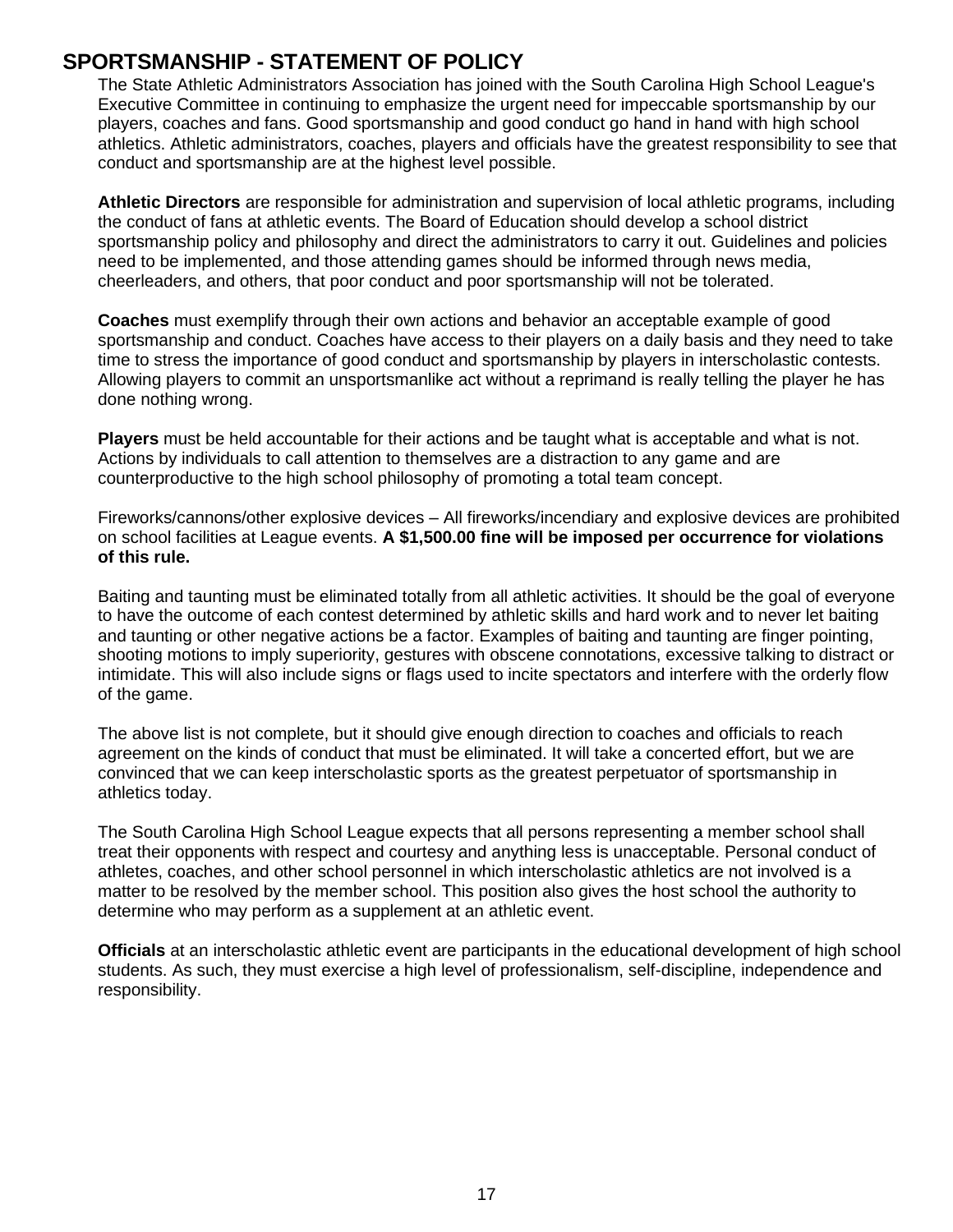# <span id="page-17-0"></span>**UNSPORTSMANLIKE CONDUCT**

**Unsportsmanlike acts** that take place at the site of an interscholastic contest are South Carolina High School League matters. All ejections must be reported by the school to the South Carolina High School League office by noon of the following day. The South Carolina High School League shall discipline violators of the following items:

- 1. An athlete who is ejected for using abusive language, flagrantly or maliciously contacting another person, making obscene gestures to opponents or spectators, shall be ineligible for a minimum of the next contest to the maximum of one year depending on the seriousness of the violation.
	- a. Player(s) ejected from a contest may remain in the bench area.
	- b. A suspended athlete may be in the bench area provided they are not in uniform.
- 2. Any ejection that warrants game(s) suspension will require the removal of the athlete's eligibility until the suspension has been served at the level of the ejection. Suspensions carry over from sport to sport and/or year to year. The student athlete is eligible for scrimmages and jamborees when the suspension is carried over from a previous sports season.
- 3. Game(s) suspension (depending on the nature of the ejection) may result in the following:
	- − a minimum of one game for swim, competitive cheer, football, lacrosse
	- − a minimum of two games for volleyball, cross country, golf, wrestling, track & field
	- − a minimum of three games for basketball, soccer, baseball, softball, tennis

Ejections during post season play for all sports may result in a minimum one game suspension.

- 4. Any attempt to verbally abuse, make obscene gestures to, threaten or strike an official or member of the opposing coaching staff, shall be considered a serious violation making the athlete ineligible for a minimum of the next two contests to the maximum of one year. Any action that warrants a maximum penalty will also require that the school be placed on immediate probation in that sport. The South Carolina High School League Office will review any other action(s) that result in an ejection with the possibility of additional penalties.
- 5. Any athlete who leaves the bench area to become involved in an altercation, either physical or verbal, will be disqualified from that game and will be subject to a minimum of a next game suspension depending on his or her involvement. A school whose athletes violate this bench policy will be subject to South Carolina High School League discipline.
- 6. An athlete who is ejected for the second time in the same sport will have his or her athletic eligibility removed for a minimum of two weeks. An athlete who has been ejected from three contests during a school year (all sports) shall become ineligible for the remainder of the school year. Game officials must report all player ejections so that the South Carolina High School League Office can officially notify the school of each violation. When an athlete is ejected for the second time in the same sport, the school is required to immediately begin the above prescribed penalty.
- 7. Any post game unsportsmanlike activities that involve athletes, coaches and/or other school personnel while at the playing area.
- 8. A coach will be in violation of the standards for good sportsmanship established by the South Carolina High School League for:
	- a. making degrading/critical remarks about officials during or after a contest either on the field of play, from the bench or through any public news media or social media;
	- b. arguing with officials or going through motions indicating dislike/disdain for a decision;
	- c. detaining the official following the contest to request a ruling or explanation of actions taken by the official; or
	- d. being ejected from any contest.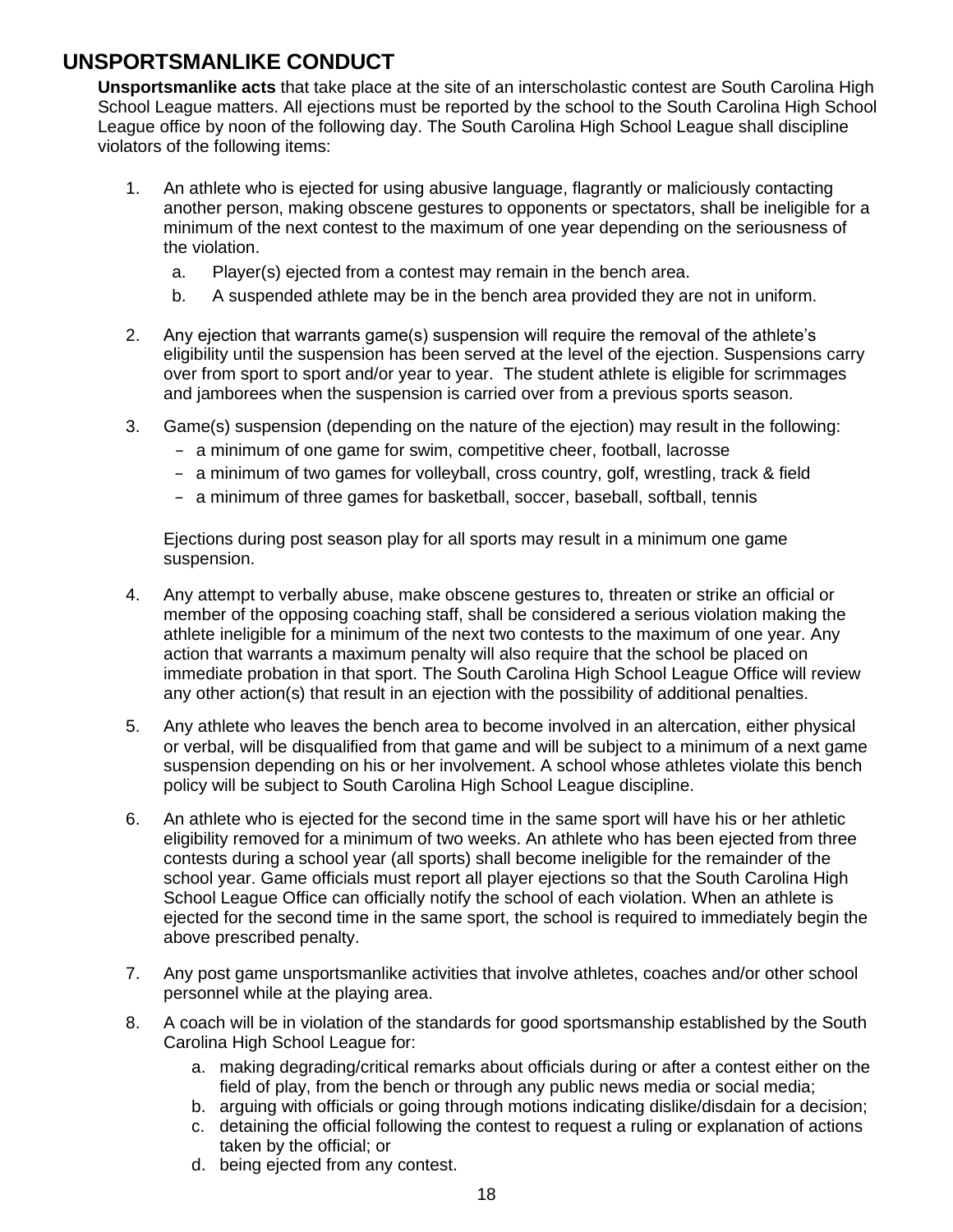- 9. A coach's action that leads to an ejection will be considered as serious unsportsmanlike conduct. The minimum penalty will be a two-game suspension (Must be served at the level of ejection before resuming coaching duties at games) and a \$300.00 fine. The minimum penalty for a second offense will be two games suspension and a \$500.00 fine. If a coach is ejected from the final game of the season, the minimum penalty will be a \$500.00 fine assessed to the school.
	- a. Coaches ejected from a contest must leave the facility/stadium immediately and not return.
	- b. Suspended coaches shall not be present at the venue during any contest(s) while under suspension.
- 10. A school must control its spectators. In cases where spectators physically assault an official, coach, or athlete, the school shall be given one of two options: (1) To take legal action against the offender(s) that is acceptable to the South Carolina High School League or (2) be disciplined by the League.
- 11. A school shall not allow vulgar chants by its supporters.
- 12. Violation of any of the above policies will warrant South Carolina High School League discipline for the school or individual.

#### **Degrees of League Discipline Are:**

**WARNING:** An official notice that an inexcusable, unethical, or unsportsmanlike action is a matter of record and must not happen again.

**RESTRICTIVE PROBATION:** A team may compete in regular region scheduled contests and for a region or state championship, but may be restricted in participation in other events associated with the sport (i.e., scrimmages, jamborees, non-region contests, invitational tournaments, closed season practice, summer competitions, etc.)

**PROBATION:** A team may compete in regularly scheduled contests but may not play in a jamboree, an invitational event or for a region or state championship.

**SUSPENSION:** A suspended school may not compete against another member school or a school in another state whose association is a member of the National Federation of State High School Associations.

**FINE:** May be levied in addition to other disciplines and may range from \$50.00 to \$2,500.00 for each violation.

**APPEALS***:* A school that has been placed on probation or had a program suspended during that sport season, must appeal within 10 working days. If the suspension or probation occurs during the last contest of the season, the appeal must be made prior to the beginning of the sport the next season.

- 13. **POLICE PROTECTION:** The host team must furnish adequate police protection at all varsity football and basketball games. Police protection may also be required at other contests if so deemed by the home school administration. Police protection must be given to all varsity football and basketball officials. Failure to protect the officials will bring immediate probation, pending an investigation. Failure to have required uniformed protection will result in a \$250.00 fine against the host school.
- 14. Should there be an altercation caused by players, staff, or fans, only the head coaches, or security, will go on the playing field or court to stop the participants. All assistant coaches are to keep the remaining members of the team off the playing area. Officials are instructed to take all steps possible to prevent an altercation from increasing and to bring it to a stop as quickly as possible. Officials should not be involved in controlling the persons involved once it gets underway. **All cameramen must be instructed to keep the camera running and film all of the altercation. This is vital to our investigation of the responsible parties.**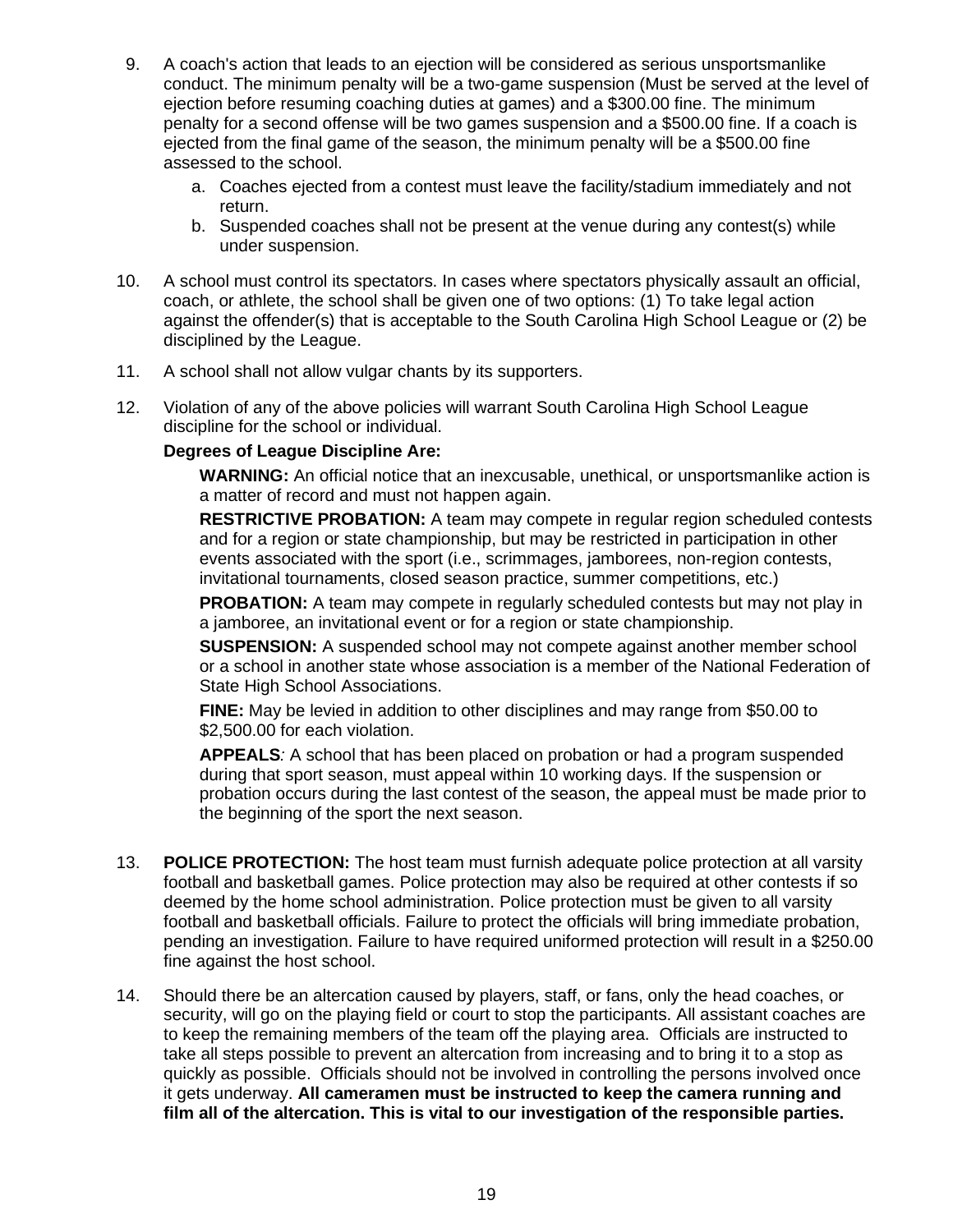- 15. **Altercations during summer league/camp.** Altercations that occur during summer league/camp competition will be handled by the schools.
- 16. In all situations of unsportsmanlike conduct committed by the school's coaches, bench personnel, and/or players, sanctions should be issued against the individual(s) as opposed to the entire team, if at all possible. It shall be the responsibility of the offending school to investigate and report to the South Carolina High School League Office all individuals involved in unsportsmanlike conduct that cannot be detected by video, game officials' report(s), or witness statements. In absence of information (videotape, witness statements) being provided by the school, the South Carolina High School League may sanction the school. The South Carolina High School League may address the reported individuals of the unsportsmanlike act individually or collectively. The South Carolina High School League shall use information obtained through video, game officials report, law enforcement reports, witness statements, etc., and the offending schools report to determine action(s) to be taken to address the unsportsmanlike conduct.
- 17. **REPEATED UNSPORTSMANLIKE BEHAVIOR.** Repeated unsportsmanlike behaviors by teams involving multiple student athletes during the same sport season may subject the school's program/team to more severe penalties, to include possible probation and/or suspension.

# **DRUGS AND ALCOHOL**

While at the site of a South Carolina High School League sponsored activity, neither a participant, game official nor a coach shall use, be in possession of or be under the influence of alcohol or any other mood-altering drug. This restriction will also apply to any form of tobacco (including smokeless varieties).

A student violating this policy will be prohibited from participating in the specific event and the future eligibility status of this student will be subject to review by the South Carolina High School League.

The philosophy of the South Carolina High School League should be obvious as it attempts to address some items in our society, which have been proven to be harmful to the physical as well as emotional well-being of our student athletes. In this regard, the South Carolina High School League also recognizes the responsibility of coaches and other school personnel in dealing with the problem.

The South Carolina High School League is also adamantly opposed to anabolic androgenic steroid use at the high school level. The issue goes beyond protecting the integrity of a sport. The use of steroids in sports is considered to be cheating. We stand opposed to the use of steroids by athletes and all members of the student body because of health and ethical concerns.

## **CONTESTS WITH NON-MEMBER NON-PUBLIC SCHOOLS**

Member schools may compete with non-member non-public schools provided certified officials are used in varsity contests. If a nonmember non-public school is invited to attend an invitational event, such non-public school may get permission to enter from the Commissioner of the South Carolina High School League.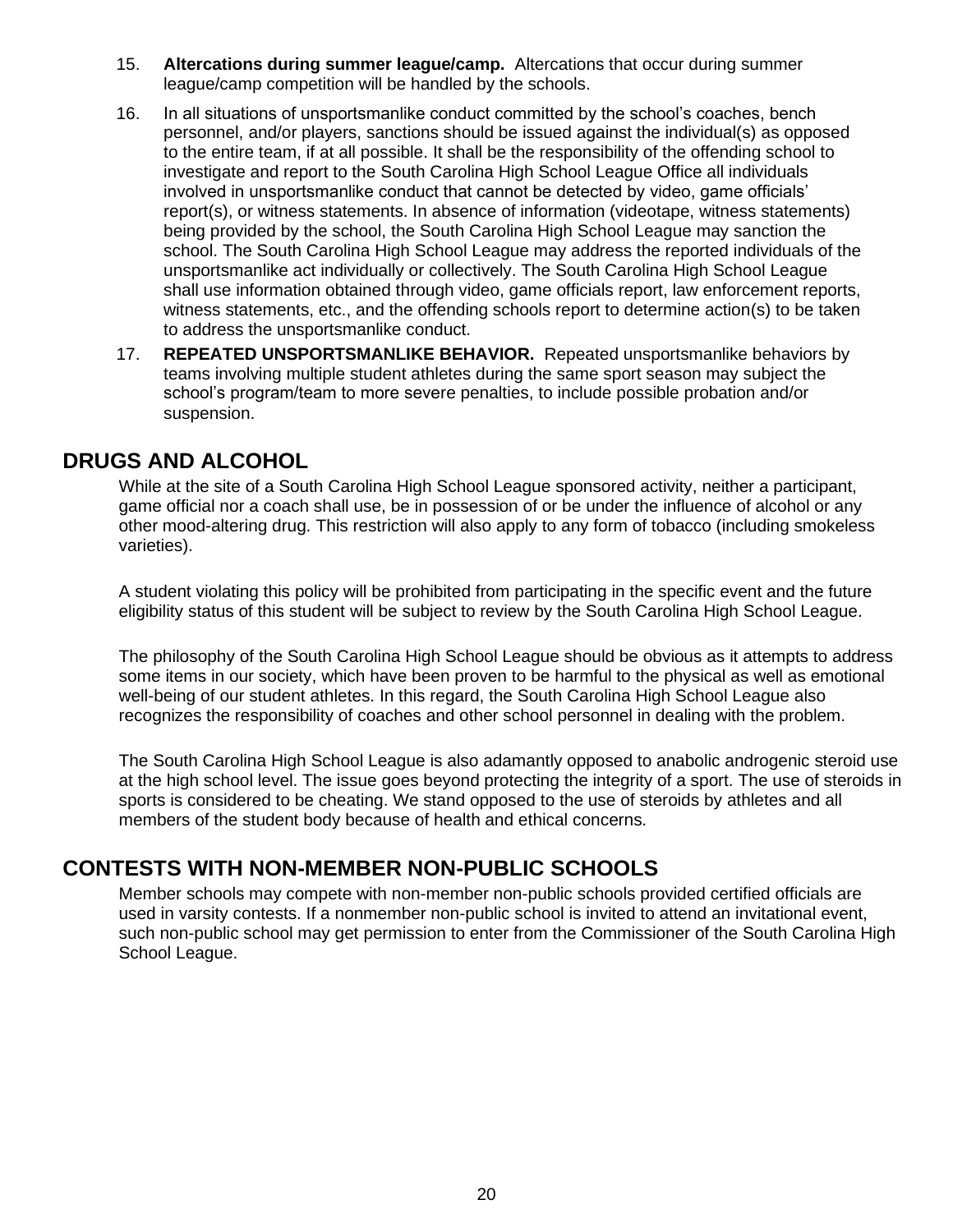# <span id="page-20-0"></span>**GUIDELINES FOR FINES AND LATE FEES ADOPTED BY EXECUTIVE COMMITTEE**

School discipline has always been a great concern to the South Carolina High School League Office and to the Executive Committee. Many problems arise during the school year in the enforcement of rules and regulations pertaining to eligibility, eligibility forms, activity schedules and unsportsmanlike conduct. In order to avoid inconsistencies and to assist the South Carolina High School League Office in being uniform in its dealings with the membership, the South Carolina High School League Executive Committee has adopted a set of "Guidelines for Fines." No personal checks will be accepted. These guidelines, as set forth by the Executive Committee, are as follows:

### **TWENTY-FIVE DOLLAR FINES**

- 1. Failure to submit sanctioning form 30 days before event
- 2. Failure to submit tennis ladder before noon of first play-off date

### **FIFTY-DOLLAR FINES**

- 1. Violation of Article VIII, Section 1 Failure to submit varsity schedules to SCHSL or entered into Arbiter by designated times.
- 2. Violation of Article VII, Section 16 Failure of a school to file a Certificate of Eligibility form prior to the specified deadline in an activity. (No games forfeited.)
- 3. Failure to pay a fine within 60 days.
- 4. A school official places the name of an ineligible student on a certificate of eligibility form and the student does not participate in a contest. (No games forfeited)
- 5. Failure to pay membership dues and insurance by December 1.

### **ONE-HUNDRED DOLLAR FINES**

- 1. A school fails to file Certificate of Eligibility or have on file any other required form prior to participation in a contest or omits a student's name that participates. (No games forfeited)
- 2. Unsportsmanlike actions of players, coaches or spectators. (Minimum)
- 3. Failing to meet the deadline to enter the play-offs.
- 4. Non-attendance at mandatory rules clinics.
- 5. A school permits an ineligible student to participate in a scrimmage or jamboree.
- 6. A coach fails to complete a required safety course or training.

### **TWO-HUNDRED FIFTY DOLLAR FINES**

1. Failure to have required uniformed protection will result in a fine against the host school.

### **THREE-HUNDRED DOLLAR FINES**

1. Ejection of coach (see Statement of Policy – page 15). If the final game of the season, \$500.00.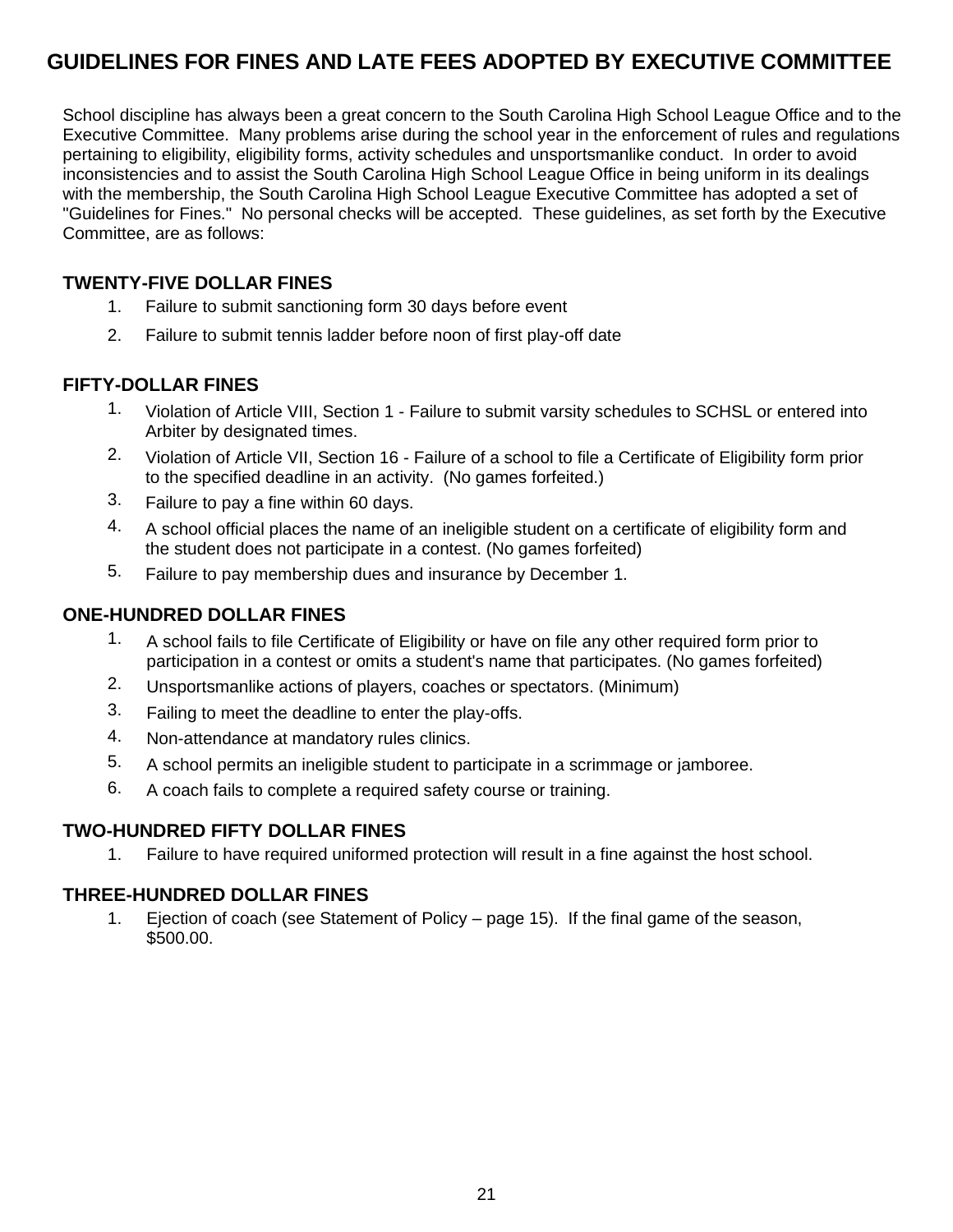### **FIVE-HUNDRED DOLLAR FINES**

- 1. A school official removes a team from the playing area before a game is completed.
- 2. Serious unsportsmanlike actions of players, coaches or spectators.
- 3. A school permits an ineligible student to participate. **(Games will be forfeited.)**
- 4. A school fails to file a Certificate of Eligibility form for a student who is ineligible and who is allowed to participate. **(Games will be forfeited.)** (The individual sport may be placed on probation.)
- 5. A school violates the open season practice schedule.
- 6. A school fails to have an Emergency Action Play on file for every sports team.
- 7. A school fails to implement the use of a Wet Bulb Globe Thermometer to determine safe conditions for practice or competition during periods of high heat and humidity.
- 8. A school fails to have cold immersion tubs at football practice.
- 9. Ejection of coach from final game of the season.

### **ONE-THOUSAND DOLLAR FINE**

1. Play-off forfeitures after accepting bracket seed.

### **FIFTEEN-HUNDRED DOLLAR FINE**

1. Use of fireworks and explosive devices at League events.

### **TWENTY-FIVE HUNDRED DOLLAR FINES**

- 1. If an ineligible student is permitted to participate and if the participation is permitted with any official (coach, athletics director, administrator, etc.) of the school knowing that the student may possibly be ineligible, the school, program or team may be disciplined by the Commissioner (depending on actions taken by school to address situation), to include fine, and/or warn, probation, or suspension. Upon proper appeal by the school, the Executive Committee may change the suspension to a fine not to exceed \$2,500.00 for each ineligible student and probation on the program or team involved. **(Games will be forfeited.)**
- 2. Upon appeal or reconsideration by the Executive Committee, the Committee may alter any of the above penalties based on the circumstances of the school, the players, or the coach.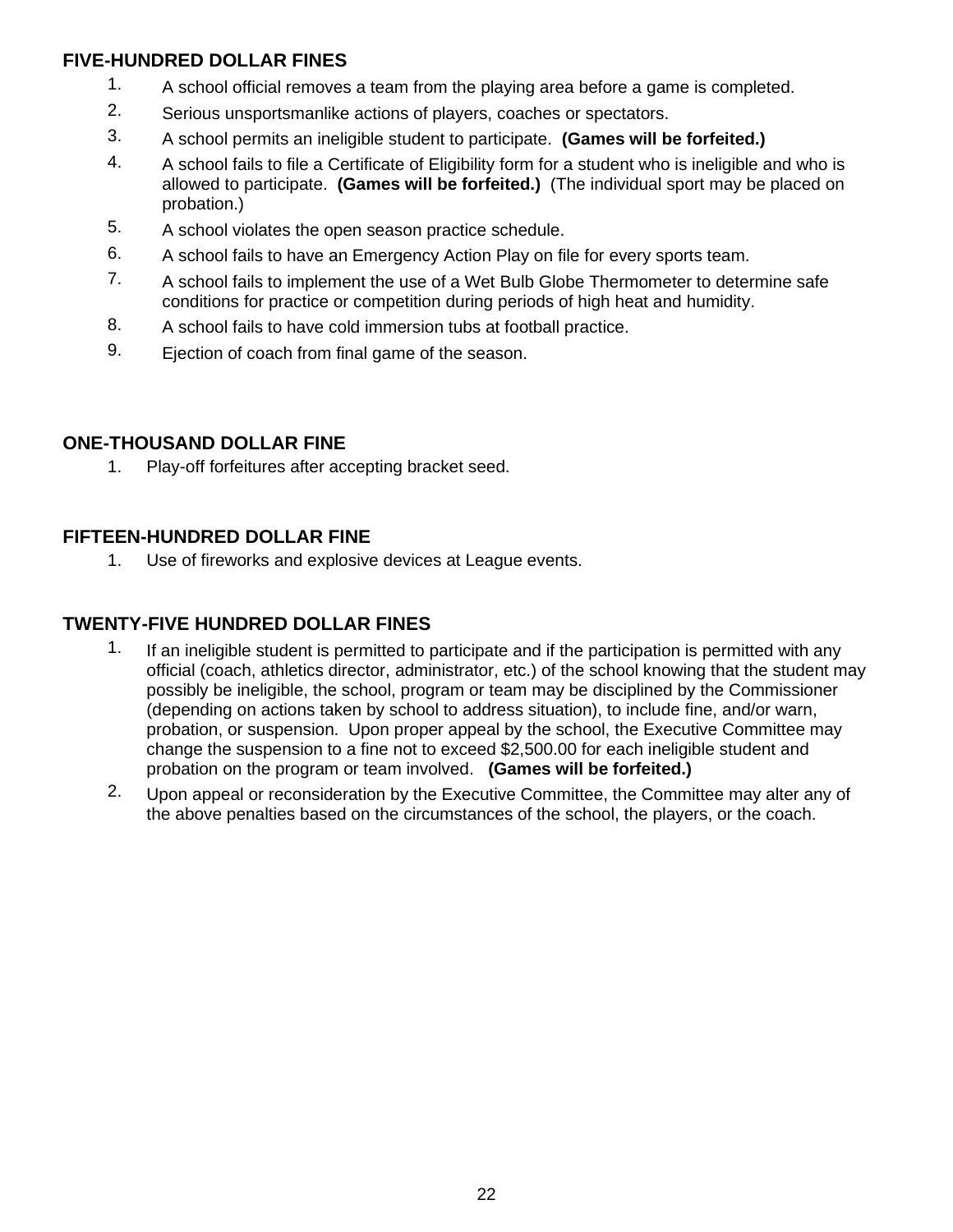# <span id="page-22-0"></span>**BROADCAST Fees & Rights**

- 1. WRITTEN POLICY Each school (or school district) should have a written policy concerning broadcasting. This does not necessarily mean that restrictions are needed. Broadcasters need to know this policy if they are to serve the public.
- 2. REGULAR SEASON GAMES The broadcast rights are the exclusive property of the home school. Applications to broadcast regular season games must be directed to the principal of the host school. APPLICATIONS FOR BROADCASTING RIGHTS - The form to be used by all parties in making application to broadcast high school athletic contests should be made out in triplicate. After signing the application, the host school will keep a copy. The original and the other copy will be returned to the broadcasting party. The broadcasters will keep the original and send a copy to the visiting team. A broadcaster will not go to an athletic contest for the purpose of broadcasting the contest without first receiving written permission from the host school, tournament director or commissioner. A broadcaster will limit its working personnel to three persons and will accept available facilities.
- 3. INVITATIONAL EVENTS Requests to broadcast invitational events will be directed to the invitational event director.
- 4. REGION TOURNAMENTS Broadcast rights of region tournaments, that are not part of the playoffs, are the property of the region. Requests to broadcast region games should be directed to the region coordinator or region tournament director.
- 5. UPPER AND LOWER STATE PLAY-OFFS Any contest beyond region play is considered a state play-off.
	- Requests for radio and/or internet broadcast beyond region play will be directed to the principal of the host school. **Exception**: Requests to broadcast all football finals and basketball semi-finals and finals should be directed to the League office.
	- Requests for television or internet stream beyond region play will be directed to the principal of the host school. **Exception**: Requests to broadcast all rounds of football and basketball state finals should be directed to the League office.
- 6. FEES FOR BROADCASTING RIGHTS \**Football and Basketball are exempt from NFHS Network licensing rights.* All contracts concerning regular season games must be left to the host school and the interested party. State play-off fees made payable to SCHSL are as follows:

| Live (Radio and/or Internet)                 |                                          |                                                                        |          |          |          |  |  |
|----------------------------------------------|------------------------------------------|------------------------------------------------------------------------|----------|----------|----------|--|--|
| <b>FOOTBALL</b>                              |                                          |                                                                        |          |          |          |  |  |
|                                              | AAAAA                                    | AAAA                                                                   | AAA      | AA.      | A        |  |  |
| 1 <sub>st</sub> Round                        | \$200.00                                 | \$200.00                                                               | \$75.00  | \$50.00  | \$50.00  |  |  |
| $2nd$ Round                                  | \$300.00                                 | \$300.00                                                               | \$150.00 | \$100.00 | \$100.00 |  |  |
| 3rd Round                                    | \$300.00                                 | \$300.00                                                               | \$150.00 | \$100.00 | \$100.00 |  |  |
| 4th Round                                    | \$300.00                                 | \$300.00                                                               | \$150.00 | \$150.00 | \$150.00 |  |  |
| 5 <sub>th</sub> Round                        | \$400.00                                 | \$400.00                                                               | \$225.00 | \$200.00 | \$200.00 |  |  |
|                                              |                                          | No charge for delayed broadcasts over 3 hours of delay from game time. |          |          |          |  |  |
| <b>BASKETBALL</b>                            |                                          |                                                                        |          |          |          |  |  |
|                                              | Play-offs All Classes - \$50.00 per game |                                                                        |          |          |          |  |  |
| State Finals All Classes - \$100.00 per game |                                          |                                                                        |          |          |          |  |  |
| <b>ALL OTHER SPORTS</b>                      |                                          |                                                                        |          |          |          |  |  |
| Play-offs All Classes - \$50.00 per game     |                                          |                                                                        |          |          |          |  |  |
| State Finals All Classes - \$100.00 per game |                                          |                                                                        |          |          |          |  |  |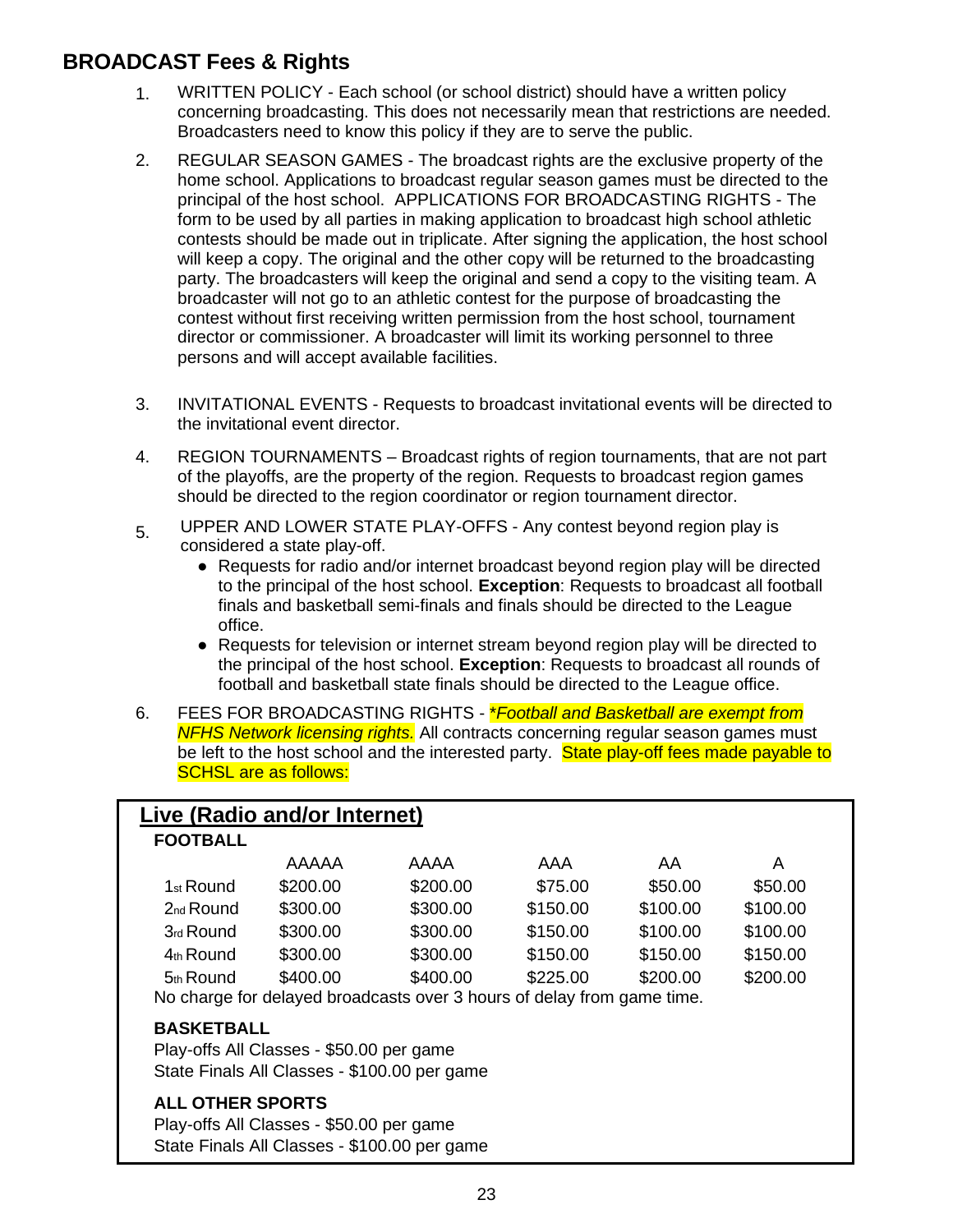# **Live (Television and/or streaming video)**

### **FOOTBALL**

| <b>Internet Stream</b>           | <b>School or Neutral Site</b> | <b>Championship Site</b> |  |  |
|----------------------------------|-------------------------------|--------------------------|--|--|
| Live                             | \$500                         | \$1,000                  |  |  |
| <sup>1</sup> Delayed/On-Demand * | \$250                         | \$500                    |  |  |

| <b>Television Broadcast</b> | <b>School or Neutral Site</b> | <b>Championship Site</b> |  |  |
|-----------------------------|-------------------------------|--------------------------|--|--|
| Live                        | \$1,500                       | \$3,000                  |  |  |
| Delayed/VOD *               | \$750                         | \$1,500                  |  |  |

### **BASKETBALL**

| <b>Internet Stream</b> | <b>School or Neutral Site</b> | <b>Championship Site</b> |  |  |
|------------------------|-------------------------------|--------------------------|--|--|
| Live                   | \$250                         | \$750                    |  |  |
| Delayed/On-Demand *    | \$150                         | \$250                    |  |  |

| <b>Television Broadcast</b> | <b>School or Neutral Site</b> | <b>Championship Site</b> |  |  |
|-----------------------------|-------------------------------|--------------------------|--|--|
| l Live                      | \$1,000                       | \$2,000                  |  |  |
| Delayed/VOD *               | \$500                         | \$1,000                  |  |  |

### **ALL OTHER SPORTS NOT COVERED BY NFHS NETWORK**

| <b>Internet Stream</b> | <b>School or Neutral Site</b> | <b>Championship Site</b> |  |  |
|------------------------|-------------------------------|--------------------------|--|--|
| ∟ive                   | \$150                         | \$300                    |  |  |
| Delayed/On-Demand *    | \$75                          | \$150                    |  |  |

| <b>Television Broadcast</b> | <b>School or Neutral Site</b> | <b>Championship Site</b> |  |
|-----------------------------|-------------------------------|--------------------------|--|
| ∟ive⊦                       | \$500                         | \$1,500                  |  |
| Delayed/VOD <sup>*</sup>    | \$250                         | \$750                    |  |

\* Delayed broadcast must be 72 hours or more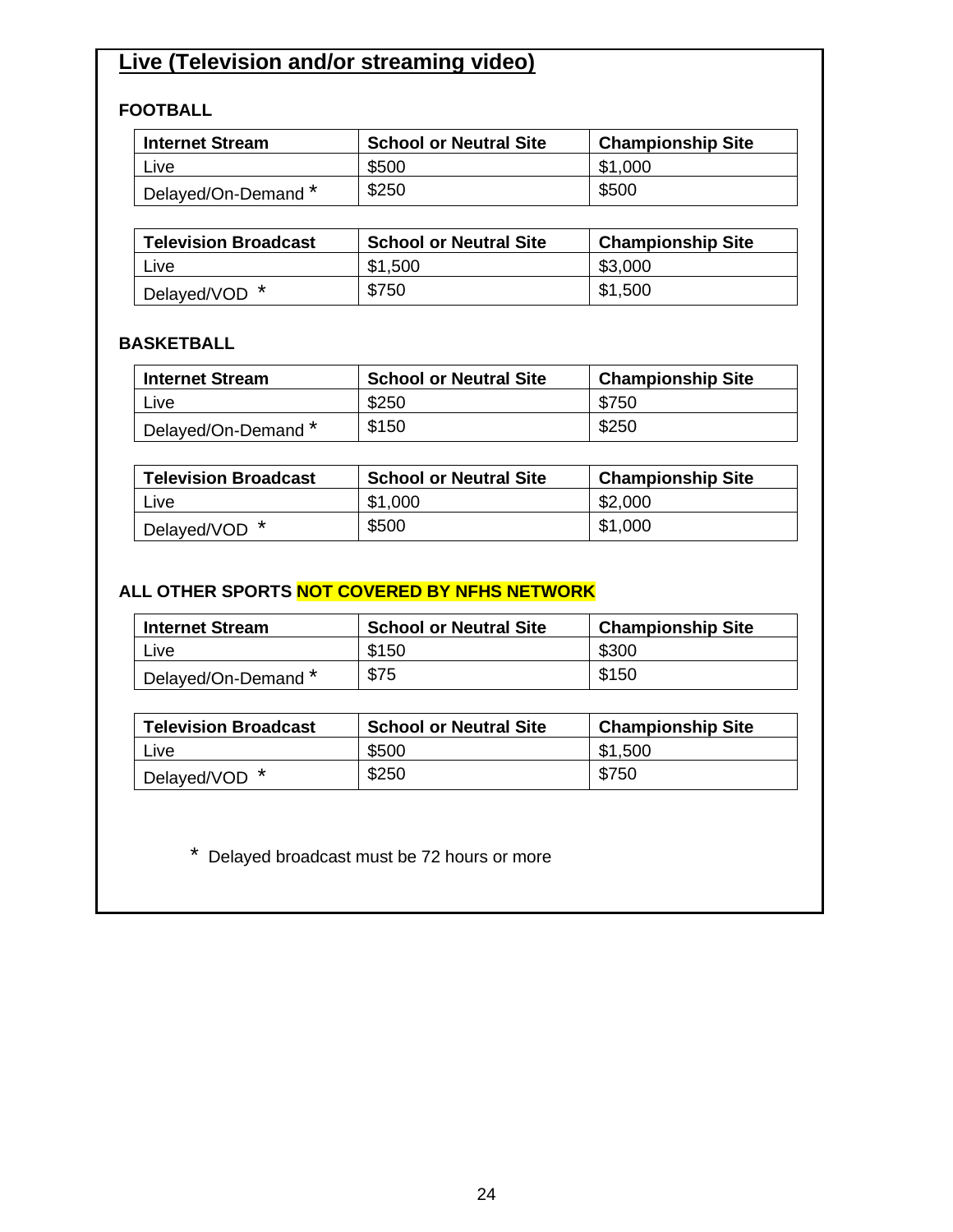# <span id="page-24-0"></span>**SUPPORT CHEERLEADERS**

It is necessary to regulate certain activities of cheerleading squads when they are performing at South Carolina High School League events. This is to better ensure the safety of the athletes and the officials as well as the cheerleaders themselves.

#### **It is the responsibility of the school administration to enforce these regulations.**

#### **ALL SPORTS**

Jewelry will not be worn at any time.

Participation in spirit team activities during interscholastic contests and spirit competitions must be limited to bona fide students of the school who are designated as members of the school's spirit team(s).

When building pyramids, no cheerleader may stand or sit on another cheerleader who does not have at least one foot or knee on the floor.

#### \*\***The following are not allowed:**

- Basket Tosses
- Double-Twist to a cradle
- Single-Twist to a cradle
- Any Twisting Dismounts
- Elevator Tosses or Similar Multi-Base Tosses
- Any Airborne Twisting Tumbling Skills

A participant (mascot) in a full head and/or body costume must not stunt or tumble, except for a forward roll or cartwheel.

#### **FOOTBALL**

If cheerleaders are allowed along the sidelines, a parallel line five yards from the sidelines must restrict their movement toward the field. Jewelry will not be worn at any time.

#### **BASKETBALL**

Cheerleaders must be in the bleachers except during full time-outs, end of quarters and half time. Mascots are considered cheerleaders. Megaphones for vocal cheering will be used only by cheerleaders. Jewelry will not be worn at any time.

#### **ALL SPORTS**

When building pyramids, no cheerleader may stand or sit on another cheerleader who does not have at least one foot or knee on the floor. Jewelry will not be worn at any time.

#### \*\***The following are not allowed:**

- Basket Tosses
- Double-Twist to a cradle
- Single-Twist to a cradle
- Any Twisting Dismounts
- Elevator Tosses or Similar Multi-Base Tosses
- Any Airborne Twisting Tumbling Skills

**\*\***It is recommended that cheerleaders and cheerleader coaches/advisors follow the **Spirit Rules Book**  published by the **National Federation of State High School Associations**. These guides may be obtained from the League Office.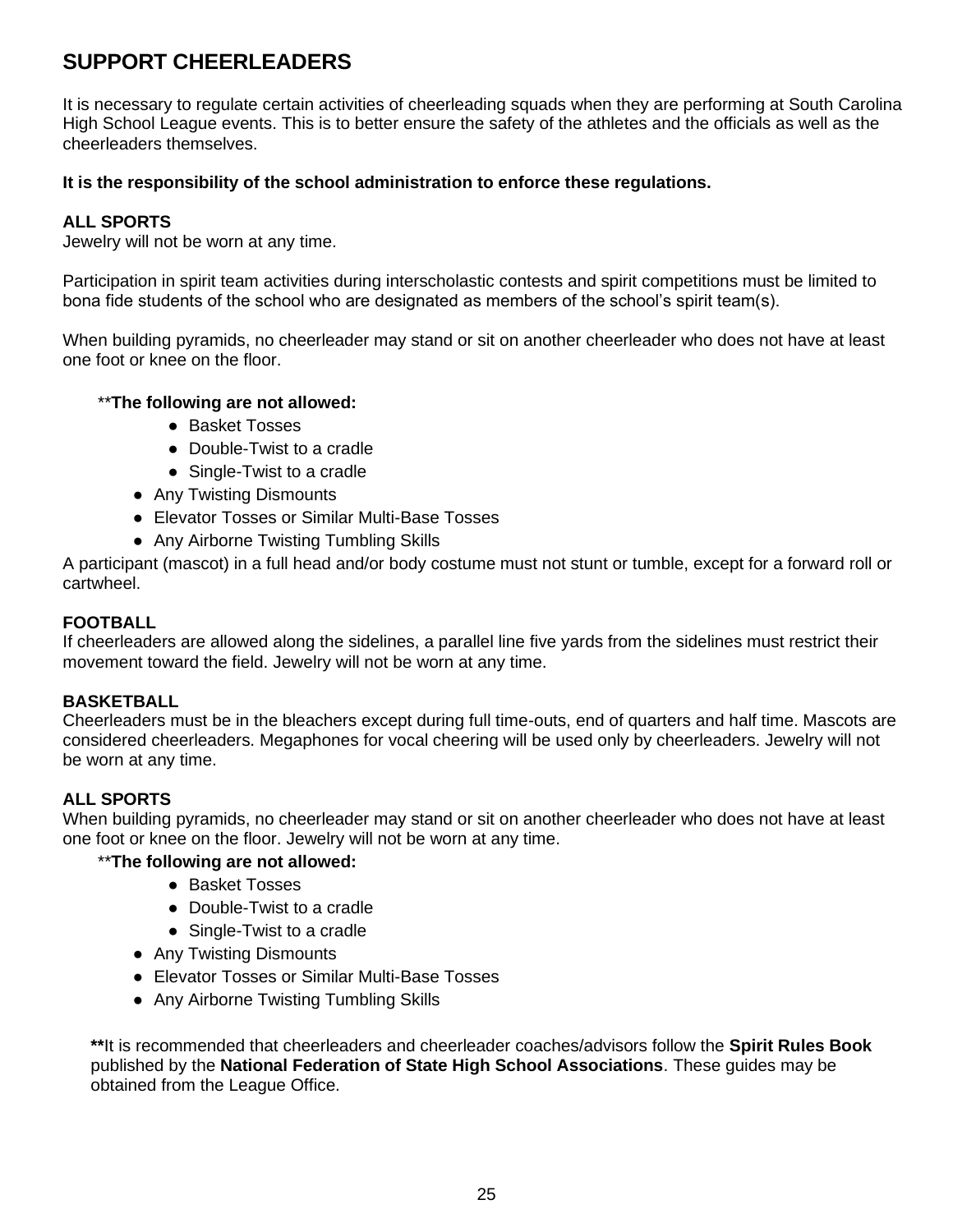## **SWIM**

- <span id="page-25-0"></span>1. The South Carolina High School League will sponsor a championship in each classification that has at least twelve of its schools participating. If this requirement is not met, schools may enter the state meet of the next higher classification.
- 2. National Federation Rules shall govern all contests and may be obtained from the South Carolina High School League Office.
- 3. The varsity head coach must attend a South Carolina High School League sponsored rules clinic.
- 4. All coaches must be CPR & AED certified. All coaches must verify with their principal completion of the online courses "Concussion in Sports", "Heat Illness Prevention", "Sudden Cardiac Arrest" and "Protecting Students from Abuse" found at www.nfhslearn.com.

#### 5. **COMPETITIVE SEASON**

- a. All classes are allowed eight meets, two preseason scrimmages and one jamboree, the Region Championship Meet is included in the eight-meet limit. All meets must be swum prior to the entry date for submission to the State Championship Meet.
- b. By state adoption, exhibition swim competition is prohibited.
- c. A swimmer may compete in only one meet (varsity or JV) in a day.
- d. Unlimited team entries shall be permitted at invitational, triangular and non-varsity meets.
- e. In varsity dual meets, coaches may mutually agree for additional entries beyond the National Federation maximum in the meet. These swimmers will have the opportunity to score points for their team and swim a qualifying time for state. If the coaches do not mutually agree on the number of additional entries, it is restricted to National Federation rules spelled out in Rule 3, Section 1, Article 2 of the rules book.
- f. Scoring throughout the state for all meets will follow National Federation rules spelled out in Rule 7, Section 1, Article 2-3 of the rules book. Only NFHS and SCHSL rules will apply at all meets
- g. In each Region each team will swim every other team in their Region at least once. Teams may swim other teams outside their Region provided the above limitations are met.
- h. Teams in Regions not having a Region Championship Meet may swim in another Region Championship meet by permission of the host team.
- i. Only swimmers who have qualified for the State Championship Meet will be allowed to continue practice after State Meet qualifiers have been posted on the South Carolina High School League website.
- j. Swimmers must compete in at least two South Carolina High School League sanctioned regular season meets prior to the State Championship Meet.
- k. Swimmers qualify for the State Championship Meet according to qualifying times and procedures outlined in Sections 9 and 10 of these rules. Qualifying times may be achieved in any South Carolina High School League sanctioned regular season varsity meet completed in the current high school swim season. Qualifying times achieved after the State Championship Meet entry deadline will not be accepted.

### 6. **ACCEPTANCE INTO THE STATE MEET**

Swimmers or relay teams that meet the automatic qualifying time (AQT) specified in Section 10 (and are entered) will be accepted in the State Meet.

NOTE: Swimmers will only be allowed to compete in the event(s) or relay team(s) in which he/she qualifies through AQT or CT.

If there are fewer than 30 swimmers or 20 relays with automatic qualifying times in any event, then swimmers or relays with the fastest consideration times (CT) specified in Section 10 will be accepted up to a maximum of 30 swimmers or 20 relays per event. Swimmers with AQT must be officially entered into the State meet to be accepted. Swimmers with CT must be officially entered into the State meet to be considered. State meet entries submitted for swimmers with Automatic Qualifying or Consideration Times are subject to individual and meet entry limits.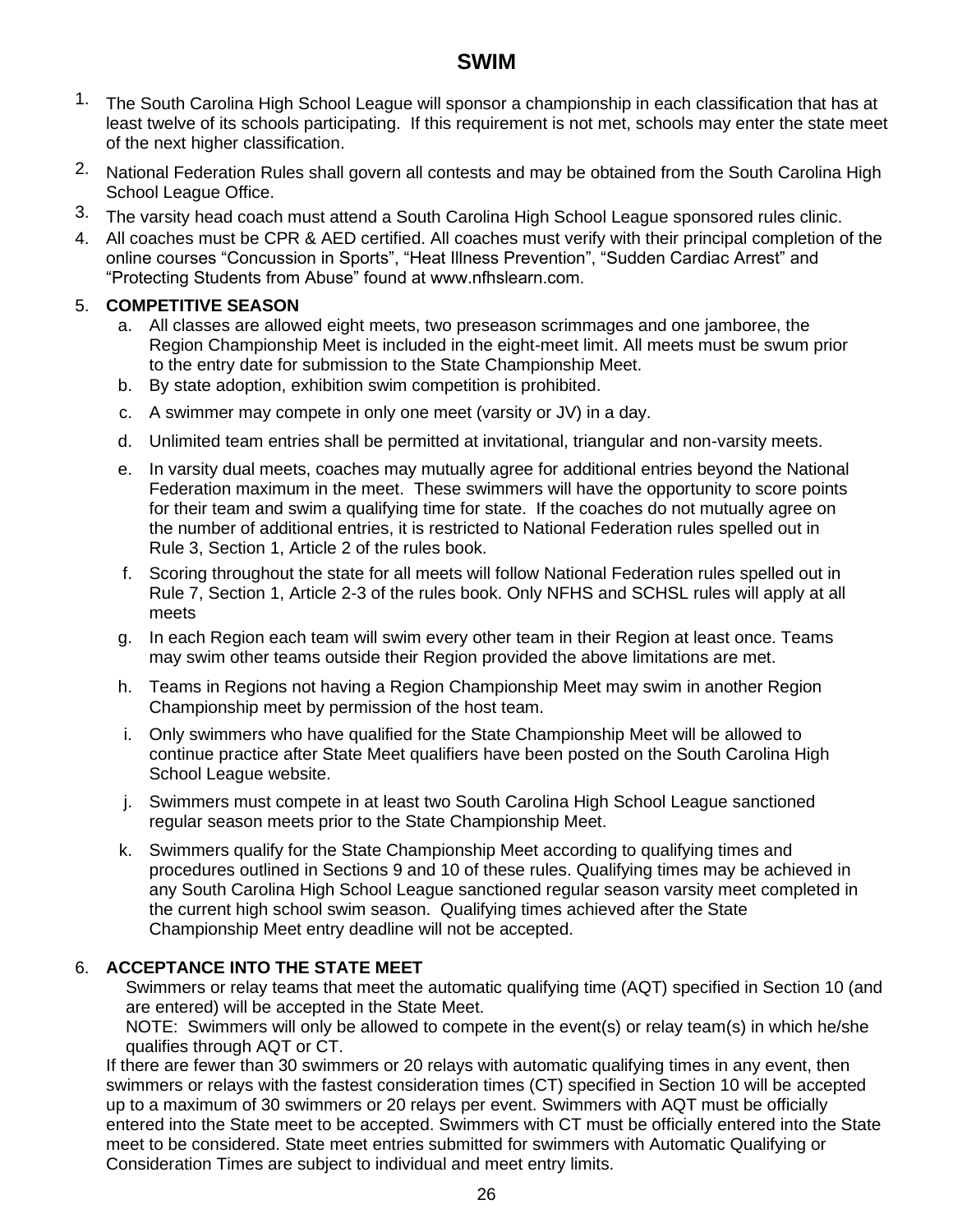#### 7. **2021-2022 STATE MEET QUALIFYING TIMES**

| Events                   | <b>Class AAAAA Girls</b> |               | <b>Class AAAAA Boys</b> |               |
|--------------------------|--------------------------|---------------|-------------------------|---------------|
|                          | Automatic                | Consideration | Automatic               | Consideration |
| 200-yd Medley Relay      | 1:57.06                  | 2:08.77       | 1:44.37                 | 1:55.81       |
| 200-yd Freestyle         | 2:05.63                  | 2:18.20       | 1:54.22                 | 2:05.64       |
| 200-yd Individual Medley | 2:22.04                  | 2:36.24       | 2:08.89                 | 2:21.78       |
| 50-yd Freestyle          | :26.08                   | :28.68        | :23.21                  | :25.53        |
| 100-yd Butterfly         | 1:03.10                  | 1:09.41       | :56.87                  | 1:02.55       |
| 100-yd Freestyle         | :57.31                   | 1:03.04       | :51.47                  | :56.61        |
| 500-yd Freestyle         | 5:37.58                  | 6:17.34       | 5:13.43                 | 5:44.77       |
| 200-yd Freestyle Relay   | 1:45.68                  | 1:56.25       | 1:33.79                 | 1:43.17       |
| 100-yd Backstroke        | 1:04.13                  | 1:10.54       | 59.27                   | 1:05.19       |
| 100-yd Breaststroke      | 1:13.22                  | 1:20.54       | 1:05.11                 | 1:11.62       |
| 400-yd Freestyle Relay   | 3:52.90                  | 4:16.19       | 3:28.55                 | 3:49.41       |

| <b>Class AAAAA Boys</b> |               |  |  |  |  |
|-------------------------|---------------|--|--|--|--|
| Automatic               | Consideration |  |  |  |  |
| 1:44.37                 | 1:55.81       |  |  |  |  |
| 1:54.22                 | 2:05.64       |  |  |  |  |
| 2:08.89                 | 2:21.78       |  |  |  |  |
| :23.21                  | :25.53        |  |  |  |  |
| :56.87                  | 1:02.55       |  |  |  |  |
| :51.47                  | :56.61        |  |  |  |  |
| 5:13.43                 | 5:44.77       |  |  |  |  |
| 1:33.79                 | 1:43.17       |  |  |  |  |
| 59.27                   | 1:05.19       |  |  |  |  |
| 1:05.11                 | 1:11.62       |  |  |  |  |
| 3:28.55                 | 3:49.41       |  |  |  |  |

| Events                   | <b>Class AAAA Girls</b> |               |           | <b>Class AAAA Boys</b> |
|--------------------------|-------------------------|---------------|-----------|------------------------|
|                          | Automatic               | Consideration | Automatic | Consideration          |
| 200-yd Medley Relay      | 2:02.04                 | 2:14.24       | 1:49.19   | 2:00.11                |
| 200-yd Freestyle         | 2:09.75                 | 2:22.73       | 2:00.59   | 2:12.65                |
| 200-yd Individual Medley | 2:28.38                 | 2:43.22       | 2:16.45   | 2:30.10                |
| 50-yd Freestyle          | :26.82                  | 29.50         | :23.94    | :26.33                 |
| 100-yd Butterfly         | 1:06.26                 | 1:12.89       | 1:00.48   | 1:06.53                |
| 100-yd Freestyle         | :59.23                  | 1:05.15       | :53.59    | :58.73                 |
| 500-yd Freestyle         | 5:48.89                 | 6:23.78       | 5:26.79   | 5:59.47                |
| 200-yd Freestyle Relay   | 1:49.83                 | 2:00.81       | 1:37.95   | 1:47.75                |
| 100-yd Backstroke        | 1:07.52                 | 1:14.27       | 1:02.32   | 1:08.55                |
| 100-yd Breaststroke      | 1:16.69                 | 1:24.36       | 1:08.99   | 1:15.89                |
| 400-yd Freestyle Relay   | 4:00.86                 | 4:24.95       | 3:38.37   | 4:00.21                |

| Events                   | Class AAA, AA & A Girls |               | Class AAA, AA & A Boys |           |               |
|--------------------------|-------------------------|---------------|------------------------|-----------|---------------|
|                          | Automatic               | Consideration |                        | Automatic | Consideration |
| 200-yd Medley Relay      | 2:04.44                 | 2:16.88       |                        | 1:52.16   | 2:03.38       |
| 200-yd Freestyle         | 2:12.45                 | 2:25.70       |                        | 2:04.96   | 2:17.46       |
| 200-yd Individual Medley | 2:32.94                 | 2:48.23       |                        | 2:21.51   | 2:35.66       |
| 50-yd Freestyle          | :27.25                  | :29.98        |                        | :24.38    | :26.82        |
| 100-yd Butterfly         | 1:07.95                 | 1:14.75       |                        | 1:02.34   | 1:08.57       |
| 100-yd Freestyle         | 1:00.41                 | 1:06.45       |                        | :54.72    | 1:00.19       |
| 500-yd Freestyle         | 5:57.33                 | 6:33.06       |                        | 5:36.88   | 6:10.57       |
| 200-yd Freestyle Relay   | 1:51.86                 | 2:03.05       |                        | 1:40.47   | 1:50.52       |
| 100-yd Backstroke        | 1:09.06                 | 1:15.97       |                        | 1:03.93   | 1:10.32       |
| 100-yd Breaststroke      | 1:19.09                 | 1:27.96       |                        | 1:10.72   | 1:17.79       |
| 400-yd Freestyle Relay   | 4:05.89                 | 4:30.48       |                        | 3:44.78   | 4:07.26       |

Automatic Times:

The automatic times will be calculated with the data from the last 3 years: an average of the 20<sup>th</sup> place for individuals and the 10<sup>th</sup> place for relays from the PSYCH SHEET will determine the automatic times. If the average of the times produces a slower automatic time than the current state qualifying time, the automatic time will stay the same. If the average of the times is faster than the current time, the time will be updated to reflect the faster time.

Consideration Times:

Calculation of consideration times will be calculated by multiplying the confirmed automatic time by 1.10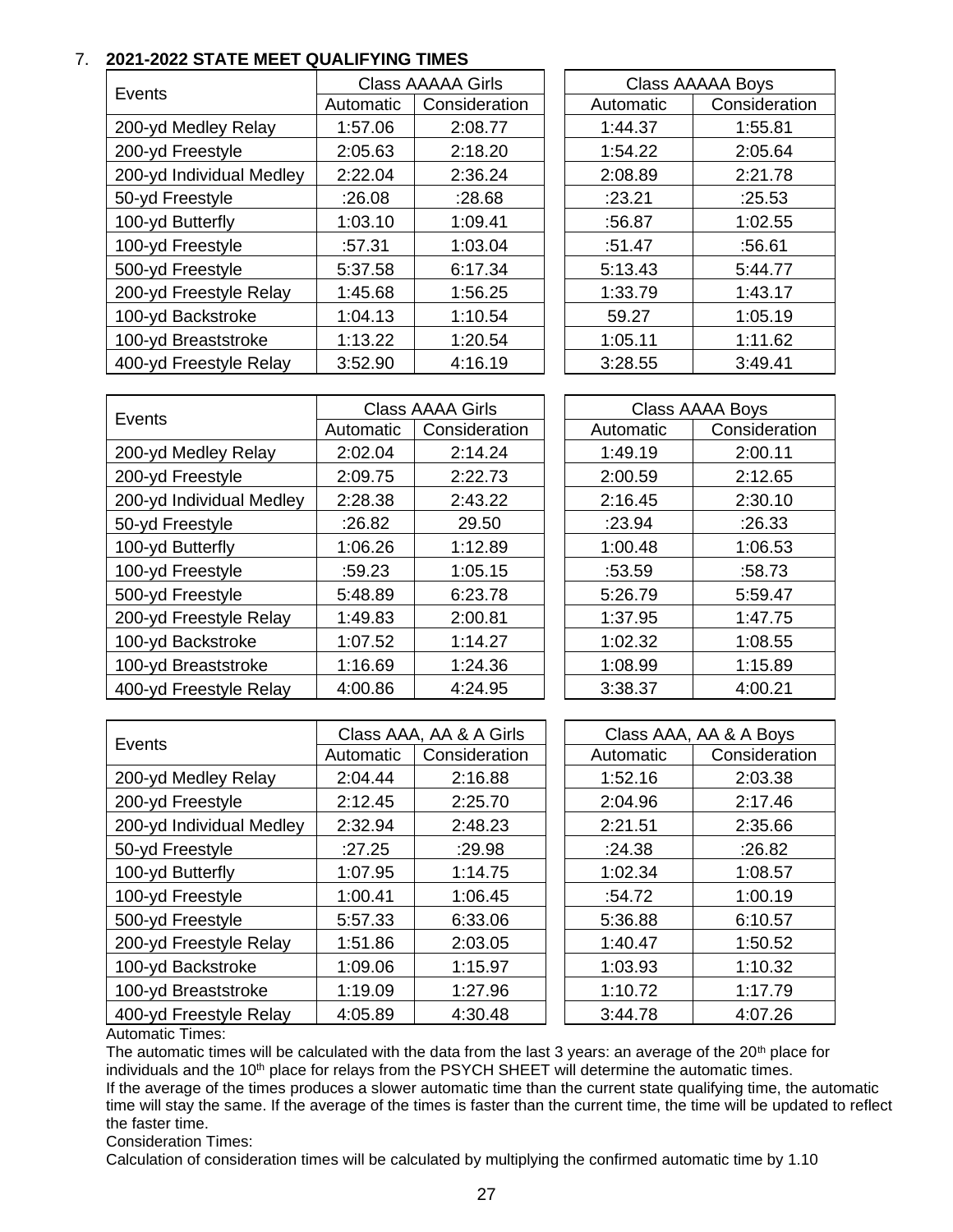### 8. **ORDER AND NUMBERING OF EVENTS**

The following order and numbering of events shall be used in all SCHSL sanctioned meets. Breaks may be shortened by mutual agreement of the coaches. All Championship meets will be swum in yards; the 400-meter freestyle event should be swum instead of 500-meter freestyle in meter pools.

| Girls Event No. | Boys Event No.    | Event                          |
|-----------------|-------------------|--------------------------------|
|                 | 2                 | 200-yd/200-m Medley Relay      |
| 3               | 4                 | 200-yd/200-m Freestyle         |
| 5               | 6                 | 200-yd/200-m Individual Medley |
|                 | 8                 | 50-yd/50-m Freestyle           |
|                 |                   | (15 minute break)              |
| 9               | 10                | 100-yd/100-m Butterfly         |
| 11              | $12 \overline{ }$ | 100-yd/100-m Freestyle         |
| 13              | 14                | 500-yd/400-m Freestyle         |
| 15              | 16                | 200-yd/200-m Free Relay        |
|                 |                   | (15 minute break)              |
| 17              | 18                | 100-yd/100-m Backstroke        |
| 19              | 20                | 100-yd/100-m Breaststroke      |
| 21              | 22                | 400-yd/400-m Free Relay        |

#### 9. **CERTIFICATION OF OFFICIAL TIMES FOR STATE CHAMPIONSHIP MEET ENTRY**

a. **Manual timing.** Official manual times for entry into the SCHSL State Championship Meet are determined by using three stopwatches per lane. Backup stopwatches may be used in case of watch or timer malfunction. When three watches record different times, the official time is the middle time. When two watches record the same time, that time is the official time. The digits representing thousandths of a second shall be dropped with no rounding.

In the case of watch or timer malfunction, the following procedure should be followed:

- i. All manually timed meets must be set up with three stopwatches per lane and with the intention to record three watch times per swim. This is the primary timing system for a manually timed meet. If three good watch times are recorded then the official time is the middle time, not the average of the three. A "good" watch time is defined as a time recorded by a timer properly positioned at the finish end of the lane.
- ii. In case of a malfunction of one of the stopwatches (either through timer error or watch malfunction) then a backup watch from the head timer should be used to time the swim to get three good times.
- iii. In case of a malfunction, and when the head timer with a backup watch is not able to provide a third time for a swim, the following procedure should be followed:
	- 1. If only two good watch times are available, then the average (NFHS Swimming Rule 6.2.2) of the two watch times should be recorded as the official time.
	- 2. The only time that two watch times should be used is in case of a malfunction. Two watch times should be the exception, not the rule.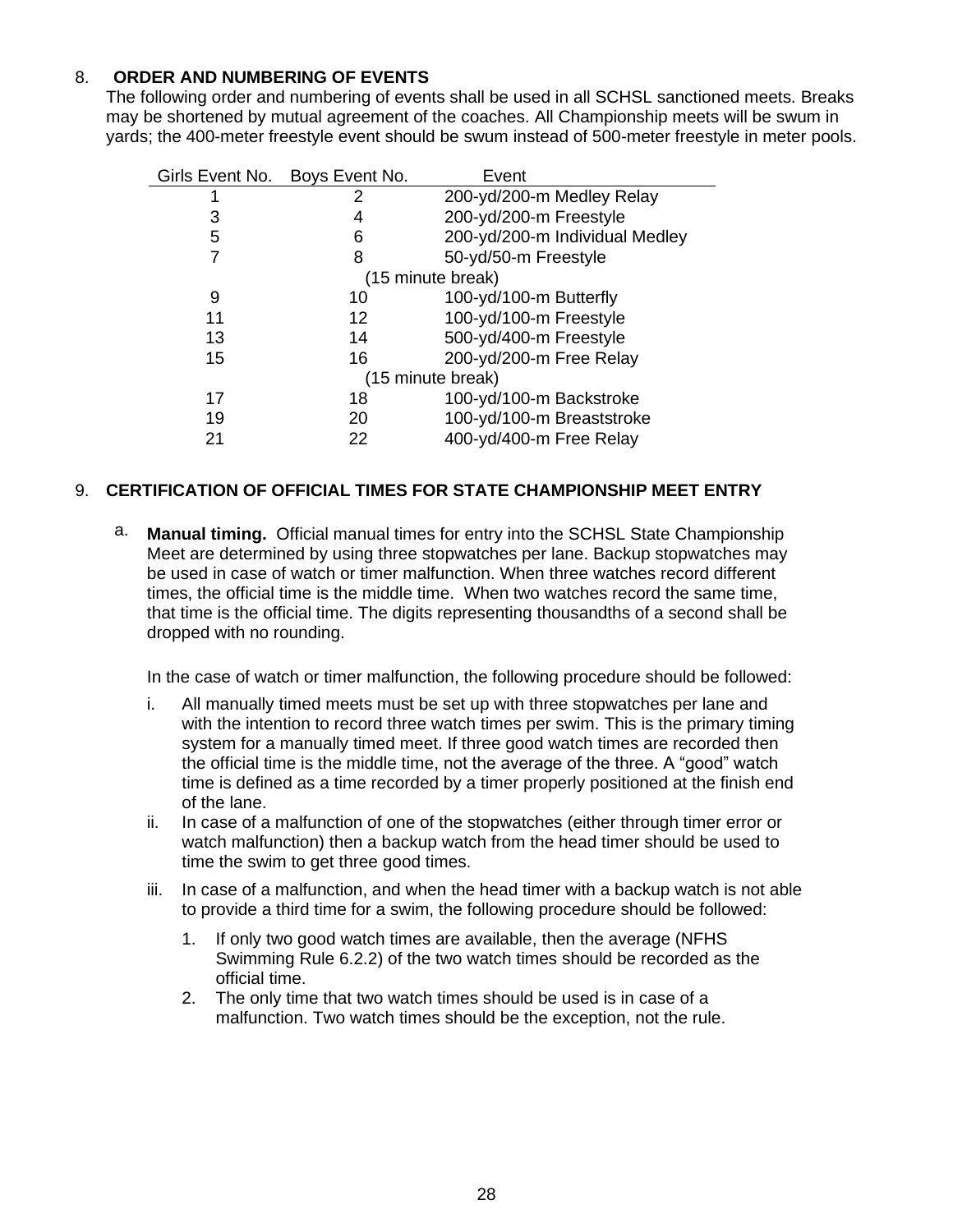#### b. Semi-Automatic System

A semi-automatic timing system consists of a system that is automatically started from a starting system and manually stopped by a person at the finish of the race. Minimum Requirements.

- i. Two Dolphin Watches or buttons interfaced with the start system per lane.
- ii. A backup system of One Manual watch per lane.
- c. **Automatic (Electronic) timing.** Official time is the pad time computed to the hundredth of a second. If there is a malfunction of the automatic system, backup times shall be integrated according to NFHS Rules 6-2-3 and 6-2-4.
	- i. Semi-Automatic Backup System shall be used consisting of at least one button per lane.
	- ii. Manual Backup system shall be used consisting of at least one manual stopwatch per lane.
- d. **Meter times.** Meter times will be converted (for posting and State Meet entries) as specified in the current NFHS Swimming and Diving and Water Polo Rules Book conversion chart.
- e. **Certified times for State Championship Meet.** Official qualification times for entry into the State Championship Meet are certified yard or converted meter times from regular season meets that appear on the Sports Timing & Software, Inc. Meet results must be verified and signed by the meet referee and a coach from each participating school. Each team must keep copies of certified meet results in case validation of entry times is required. **Raw times must be submitted to Sports Timing & Software, Inc. according to the instructions in Section 10.e by the earlier of the two following deadlines:**
	- i. **within 3 days following a regular season meet, or**
	- ii. **24 hours before the entry deadline for the State Championship meet**
- f. **Submission of Certified Times.** Host team of each meet must submit a **COMPLETE MEET BACKUP** and a Standard Data Interchange export file of the results (SD3 or CL2) within 3 days of the completion of the meet using Swim Meet Management Software. Results should be submitted at [www.sportstiming.com/schss.](http://www.sportstiming.com/schss)

Corrections to times after the initial submission of results must have a confirmation email submitted from the meet referee.

Teams must be designated using the standard 3-letter high school abbreviations listed in AD Notebook on the League website**.**

**DO NOT CONVERT TIMES** before submitting. Times will be converted by Sports Timing & Software, Inc.

Times will be posted in rank order **www.sportstiming.com.** It is each coach's responsibility to check this site to be sure that the listing is accurate and to promptly report any errors to at www.sportstiming.com/schss

g. **State Meet entries should be submitted by Sunday, October 3 by 9:00 pm by going to [www.sportstiming.com/schss.](http://www.sportstiming.com/schss)** The times posted on the Sports Timing & Software, Inc website are the official entry times for the State Meet.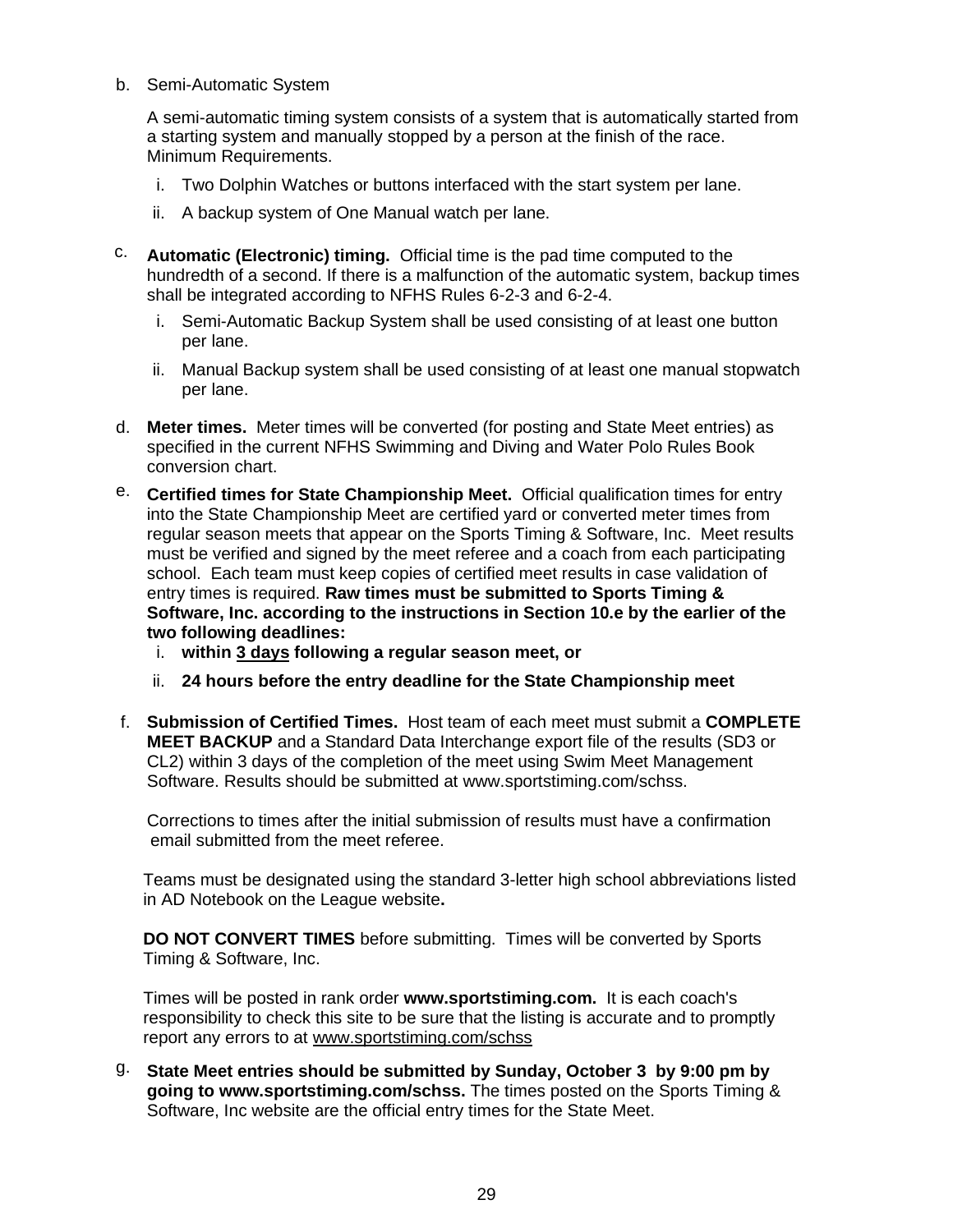- 10. In the State Championship Meet, each team shall be permitted a maximum of four entries in an individual event and one team in a relay event. Each swimmer may enter a maximum of four events, no more than two of which may be individual events. All teams are required to submit the names of relay swimmers with their entries for the State Championship meet (as many as 8 swimmers per relay may be submitted). Entries should be submitted using a team management software, using a USA Swimming Standard Data Interchange (SD3) or compatible format. For teams that do not have a team management program, Team Manager Lite can be downloaded for free from [www.hy-tekltd.com.](http://www.hy-tekltd.com/)
- 11. In the State Championship Meet, points are awarded for 20 places in all events. For relays, points awarded are double the individual points for that place.

12. In the State Championship Meet, track-style starting blocks with wedges are permitted.. **(Backstroke ledges are not permitted)**

#### 13. **STATE MEET INFORMATION**

.

State Championship Meets will be held on October 8-9

|                                       | <b>Site</b>                     | <b>Host School</b> |
|---------------------------------------|---------------------------------|--------------------|
| Friday Oct. 8<br><b>AAAA State</b>    | North Charleston Aquatic Center | TBA                |
| <b>Championship Meet</b>              |                                 |                    |
| Saturday Oct.9<br><b>AAA State</b>    | North Charleston Aquatic Center | TBA                |
| <b>Championship Meet</b>              |                                 |                    |
| Saturday Oct. 9<br><b>AAAAA</b> State | North Charleston Aquatic Center | TBA                |
| <b>Championship Meet</b>              |                                 |                    |

#### 14. **STATE CHAMPIONSHIP MEET ENTRY FEE**

A one-time entry fee (per team) of \$25.00 per swimmer will be charged. **Make check payable to SCHSL and remit to the League by October 25, 2021.** Invoice can be found under AD Notebook

#### 15. **REGULATIONS GOVERNING THE STATE CHAMPIONSHIP MEET**

- a. Responsibility for local arrangements for the State Championship meet will be left to each participating school.
- b. The meet director will receive an honorarium of \$150.00.
- c. Proceeds from concessions and heat sheets go to the host school.
- d. To be eligible to compete for a Team State Championship, a school must have six participants compete in the State Championship meet. The SCHSL will continue to recognize individual champions.
- 16. The League will furnish team trophies and medals to the State Champion and Runner-up. Individual medals will be given to the first, second and third-place finishers in each event.
- 17. Refer to pages 1-25 for additional regulations.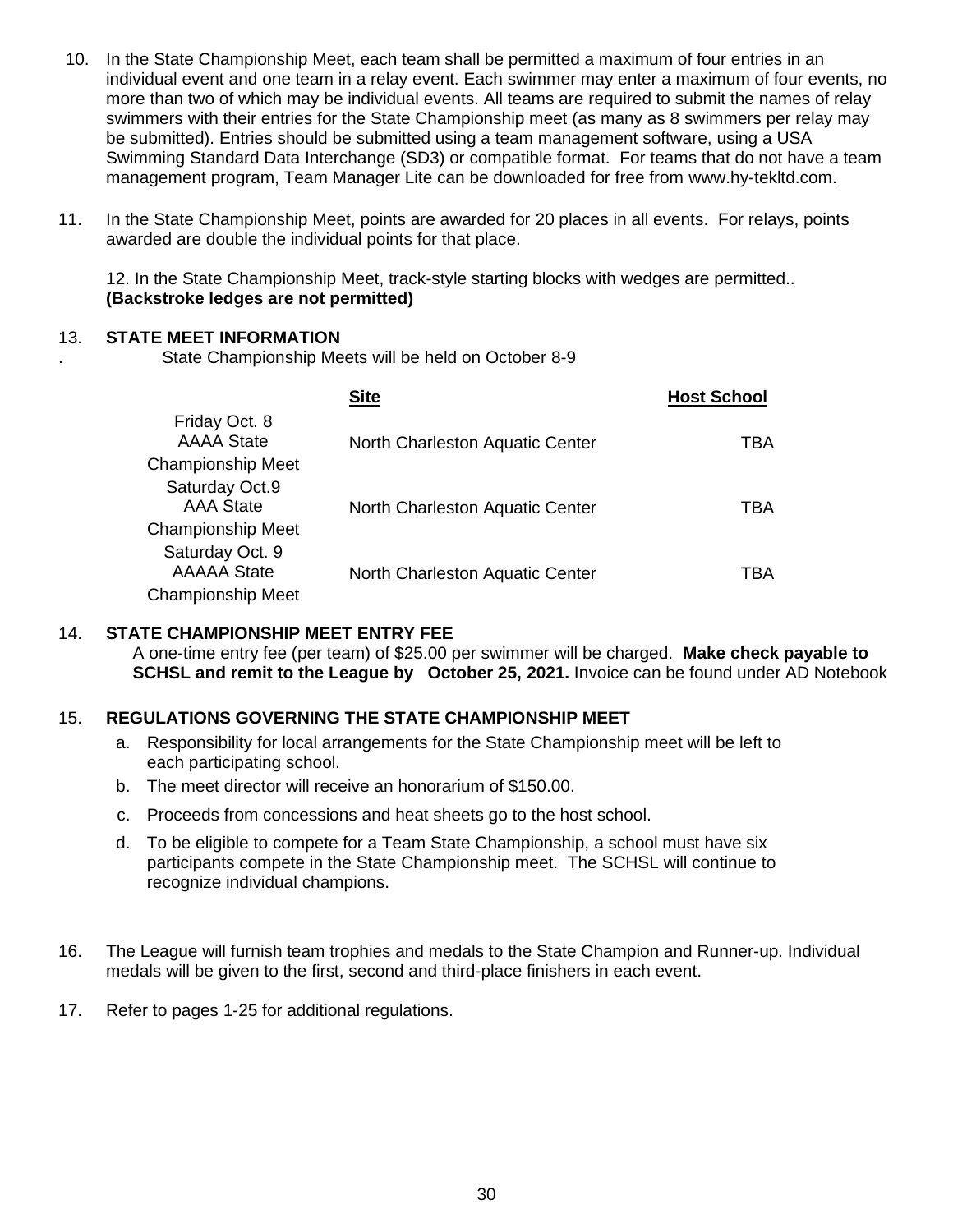# **GIRLS GOLF**

- <span id="page-30-0"></span>1. The South Carolina High School League will sponsor a championship in each classification that has at least twelve of its schools participating. If this requirement is not met, schools may enter the tournament of the next higher classification.
- 2. The Rules of Golf, as approved by the United States Golf Association, shall govern golf competition. Regular season matches shall be limited to nine holes of play.
- 3. The varsity head coach must attend a South Carolina High School League sponsored rules clinic.
- 4. All coaches must be CPR & AED certified. All coaches must verify with their principal completion of the online courses "Concussion in Sports", "Heat Illness Prevention", "Sudden Cardiac Arrest" and "Protecting Students from Abuse" found at www.nfhslearn.com.
- 5. Varsity golf teams are allowed 16 playdates including invitational tournaments, two scrimmages and one jamboree. JV teams are allowed 12 playdates including tournaments and one scrimmage. One invitational may be preseason and start on August 9. Any tournament entered (regardless of the number of days) counts as one playdate.
- 6. If a school is participating in a preseason tournament more than seven days prior to its first regular season match, the certificate of eligibility must be submitted before participation in this tournament.
- 7. Range finders and GPS devices will be allowed in match and tournament play with the following stipulations:
	- In each pairing if any player uses a range finder/GPS device then all players in the pairing will have access to the device.
	- Any player using a device but does not allow other members of the pairing to utilize it when asked will be disqualified for a serious breach of etiquette (USGA rule 33-7) by the tournament committee.
	- GPS devices on cell phones are not permitted. Use of GPS devices on cell phones will result in disqualification.
	- Rangefinders that calculate slope in addition to yardage are not permitted. Use of rangefinders that calculate slope will result in disqualification of any player that utilized the device.
- 8. Cell phones and devices that allow texting are not to be used during the course of play. Use of cell phone or texting device for calling or texting during a stipulated round will result in disqualification. Exceptions: If a player or players encounter a dangerous situation (Ex. weather, animal or person) or if there is a medical emergency players may use the cell phone to call a coach, the clubhouse or the proper authorities (911).
- 9. **One coach is permitted to coach their golfers anywhere on the course.** Any player that receives coaching from anyone other than their designated coach is subject to the following penalties:

 $1<sup>st</sup>$  offense – 2 stroke penalty  $2<sup>nd</sup>$  offense – disqualification.

### 10. SCORING:

- a. Regular Season A total of the four (4) low players' scores will comprise the team score.
- b. Tournament For each eighteen holes or part (see #13-c) played, the total of the four (4) low players' scores will comprise the team score for that round. The team's score for a tournament will be the sum of all rounds or parts played.
- c. Scorecards must be totaled, signed, and attested. Each player is responsible for her hole-by-hole score. If she gives a score over what she made on the hole, the score will stand as recorded. If she gives a score lower than she made, she will be disqualified. Under no circumstances should a player keep her own card. The player (competitor) is solely responsible for the correctness of the score recorded for each hole.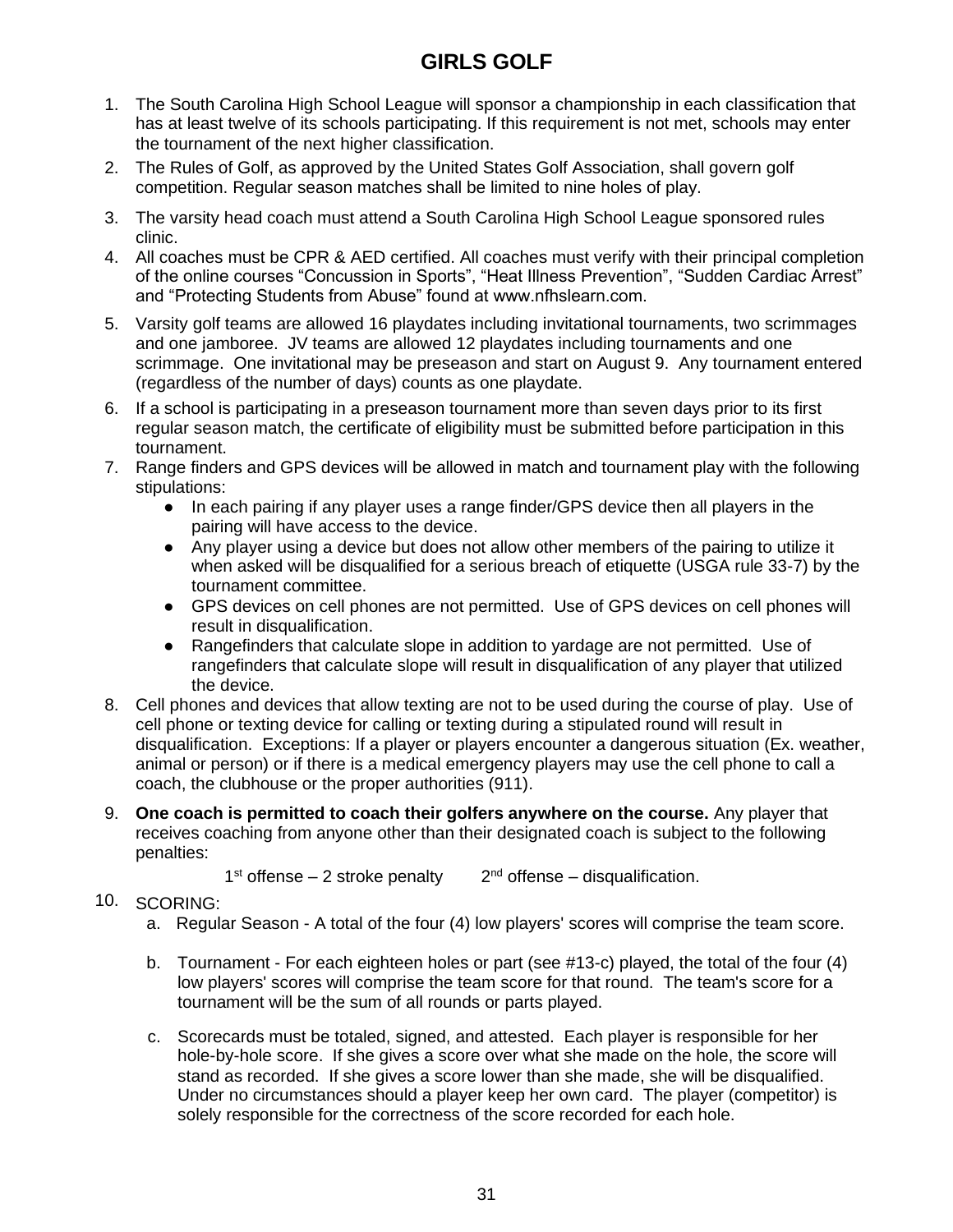#### 11. BREAKING TIES:

- a. Teams tied for a position (champion or runner up) will be resolved by a sudden death stroke play-off by the four (4) low players on the previous eighteen holes. This will begin on the first tee or on the tee as designated by the committee with all four players teeing in the same group, beginning with the number four (4) players and progressing in order to the number one (1) players.
- b. Individuals tied for a position will be resolved in the same manner.

### 12. POSTPONEMENT/CANCELLATION:

Match - In the event a match cannot be completed (nine holes), it must be replayed in its entirety or canceled.

Tournament - In the event play has to be stopped, all players will mark their ball in an appropriate manner where play is suspended. If play cannot continue the same day, the round will begin from the beginning the next day. If play cannot begin again, the score will revert to the one-half (½) round that has been completed by all players. All tournaments will be at least eighteen (18) holes.

#### 13. TOURNAMENT RULES

- a. Players from the same school will not be paired together.
- b. Pairings will be determined by player position as designated by her coach when application is submitted to the Tournament Committee.
- c. Unlimited substitutions may be made between rounds. (A round is defined as eighteen (18) holes.) A team may continue to compete as long as it has four (4) players. If a team has fewer than four (4) players, the team will be ineligible for team honors, but the remaining individual team players may compete for individual honors.
- d. Caddies, ride on carts, and electric pull carts will not be permitted, but manual hand carts may be used. (A request to waive this regulation must be approved by the principals prior to a tournament.)
- e. Practice on the competition course between rounds is prohibited. (USGA Rule 7-1-B disqualification)
- f. Practice between holes is prohibited. (Two (2) stroke penalty)
- g. Club throwing on the competition course is prohibited. (Two (2) stroke penalty)
- h. If a questionable situation occurs, a player must play a second ball (provisional) and request a ruling from the Committee at the end of the round.
- . REGION TOURNAMENTS: Each region will determine their tournament format.

UPPER/LOWER STATE will be 18 holes events.

STATE TOURNAMENT will be 36 holes events.

14. The League will furnish trophies and medals to the State Champion and Runner-up in each classification. Medals will be awarded to the medalist, second and third place finishers in each classification.

Refer to pages 1-25 for additional regulations.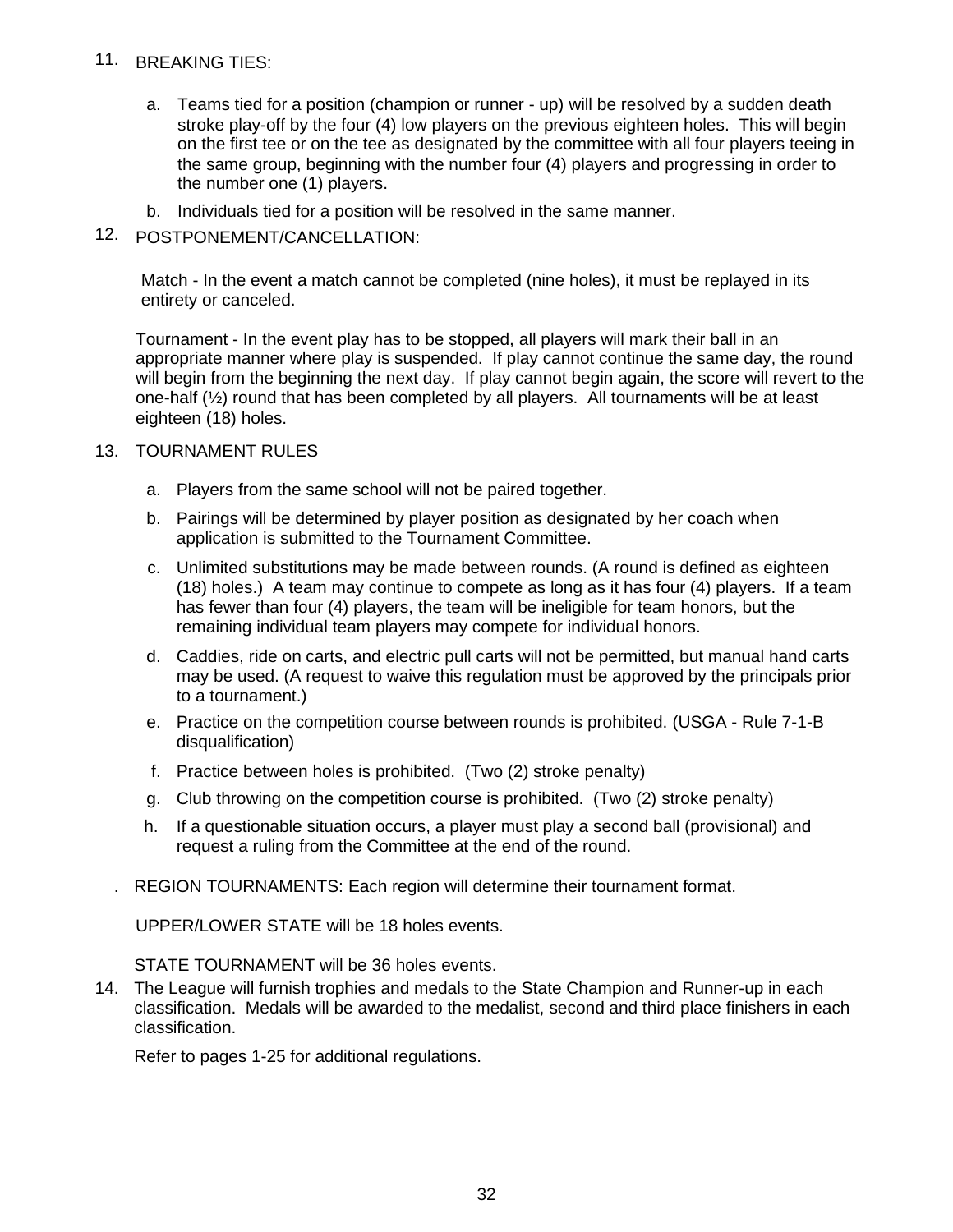#### **Class AAAAA Girls Golf**

#### **QUALIFIERS:**

Each upper state region shall qualify four teams to the upper state tournament and each lower state region shall qualify four teams to the lower state tournament. Each region will also qualify one individual from a non-qualifying team. Upper and lower state tournaments will be 18-hole events. The top 8 teams from the upper state and lower state tournaments will qualify for the state tournament. The top 4 individuals from non-qualifying teams will qualify for the state tournament.

| Upper State Oct. 18 | TRD. | Host School: TBD |
|---------------------|------|------------------|
| Lower State Oct. 18 | TBD. | Host School: TBD |

#### **STATE CHAMPIONSHIP:**

The top eight teams from the upper and lower state tournaments and the top 4 individuals from nonqualifying teams will qualify for the state tournament. (maximum of 16 teams and 8 individuals qualify for state).

| Oct. 25-26 | TBD | <b>Host School: TBD</b> |
|------------|-----|-------------------------|
|            |     |                         |

#### **Class AAAA Girls Golf**

#### **QUALIFIERS:**

The Class AAAA Upper/Lower Qualifiers will be an open tournament. Entry forms located in the AD Notebook must be submitted to the host school by October 11.

| Upper State | Oct. 18 | TBD. | Host School: TBD |
|-------------|---------|------|------------------|
| Lower State | Oct. 18 | TBD. | Host School: TBD |

#### **STATE CHAMPIONSHIP:**

Any team that shoots 400 or better at either qualifier will advance to the state championship. The top three individuals on non-qualifying teams will qualify for the state tournament.

If 12 teams do not qualify with a score of 400 or less, the next closest team score will qualify. The goal is to have 12 minimum teams and 16 teams maximum.

Oct. 25-26 TBD Host School: TBD Host School: TBD

#### **Class AAA Girls Golf**

#### **QUALIFIERS:**

The Class AAA Upper/Lower Qualifiers will be open consisting of teams from Classes AAA, AA & A. Entry forms located in the AD Notebook must be submitted to the South Carolina High School League by October 11.

Any team that shoots 380 or better at either qualifier will advance to the state championship. Any individual not on a qualifying team that shoots 95 or lower will also qualify for the state championship.

AAA qualifiers and the state tournament will play double par.

| Upper State Oct. 18 | TBD. | Host School: TBD |
|---------------------|------|------------------|
| Lower State Oct. 18 | TBD. | Host School: TBD |

### **STATE CHAMPIONSHIP:**

|  | Oct. 25-26 |
|--|------------|
|--|------------|

**TBD** Host School: TBD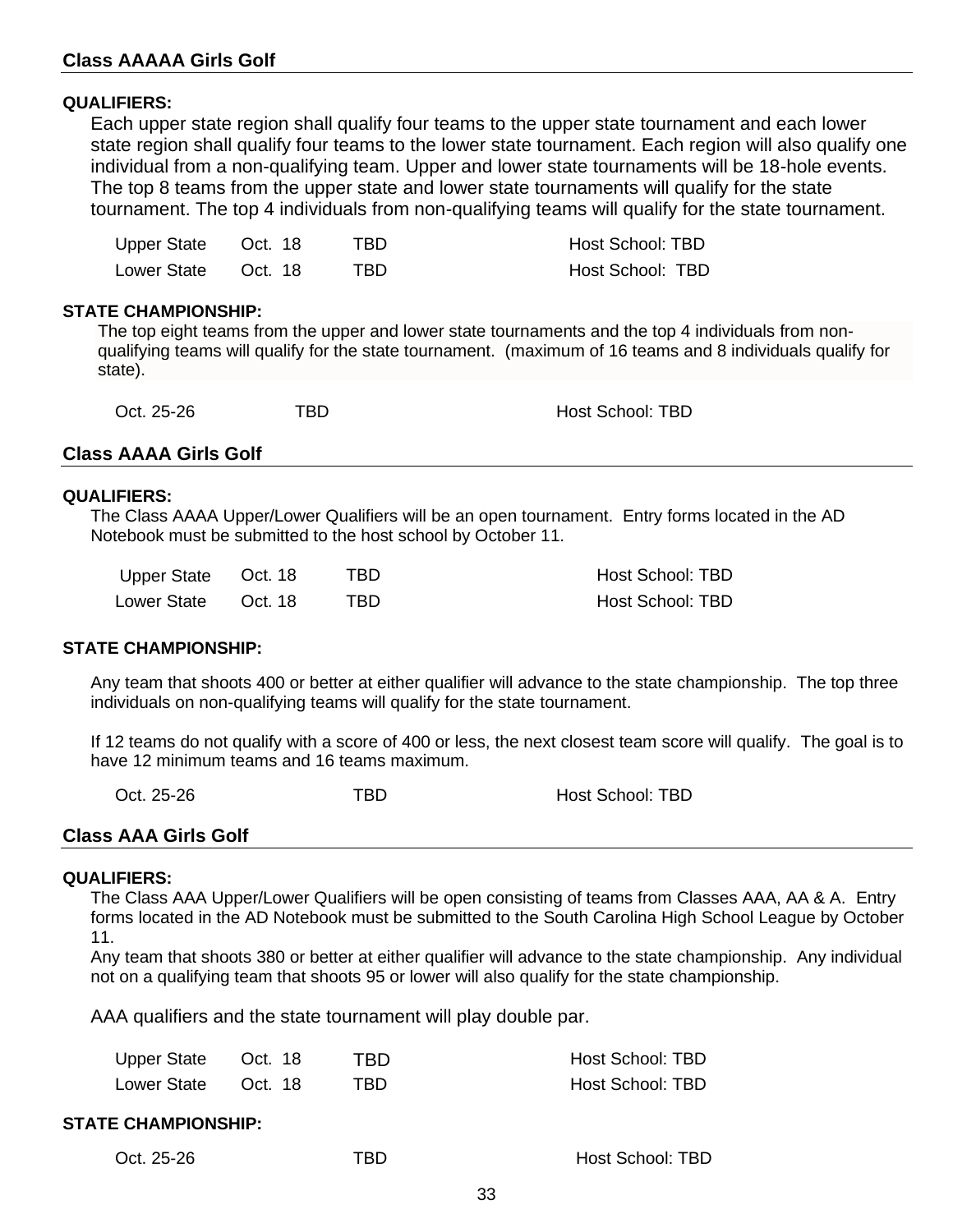- <span id="page-33-0"></span>1. The South Carolina High School League will sponsor championship play-offs in all five classes.
- 2. The official rules published by the National Federation will be used along with the following adoptions:
	- a. A 3 out of 5 match may be played when only two schools are involved in a single match.
	- b. If a team has not arrived at the tournament site and is ready to play at the scheduled time, it will forfeit its initial game in the match. If the team has not arrived within fifteen minutes of the scheduled time, the match will be forfeited. For 3 out of 5 matches, wait an additional 15 minutes.
	- c. If a match is suspended due to power failure or other unforeseen circumstances, it will be resumed from the point of suspension. The score and lineup will be the same when it is resumed as it was at the moment of suspension.

**d. Teams shall occupy the bench located on the side of the net adjacent to their playing area throughout** the **match. Unless a clear and distinct advantage is gained by staying on the same side of the** net, **the official will determine this prior to the match starting.**

- 3. The varsity head coach must attend a South Carolina High School League sponsored rules clinic.
- 4. All coaches must be CPR & AED certified. All coaches must verify with their principal completion of the online courses "Concussion in Sports", "Heat Illness Prevention", "Sudden Cardiac Arrest" and Protecting Students from Abuse" found at www.nfhslearn.com.
- 5. Varsity volleyball teams are allowed 18 play dates, two scrimmages and one jamboree. JV teams are allowed 16 JV play dates, one scrimmage and one jamboree. Each tournament entered will count as one of these 18/16 dates and one tournament may be preseason. It is permissible to play a JV & Varsity match on the same day. However, it will count as two play dates.
- 6. Varsity matches are to be best three of five sets unless playing a tri-match. In a tri-match teams will play best two of three sets and if needed the third set is to be played to 25 points. JV matches can be modified to play best two of three sets and if the third set is needed to determine the winner, it can be played to 15 points.
- 7. Clean and secure dressing facilities must be provided for opponents and officials. A school is responsible, within reason, for the clothing of opponents, but not rings, money, watches, etc.
- 8. The South Carolina High School League Executive Committee recommends that spectators not kick or beat bleachers. Signs with the exception of welcome signs will not be permitted beyond region play.
- 9. A Wilson K1 Silver volleyball must be used in all play-off matches.
- 10. The South Carolina High School League will furnish trophies and medals for the State Champion and Runner-up in each of the five classifications.
- 11. Instructions for postponing or canceling matches in which certified officials are booked are on page 76.
- 12. Refer to pages 1-25 for additional regulations.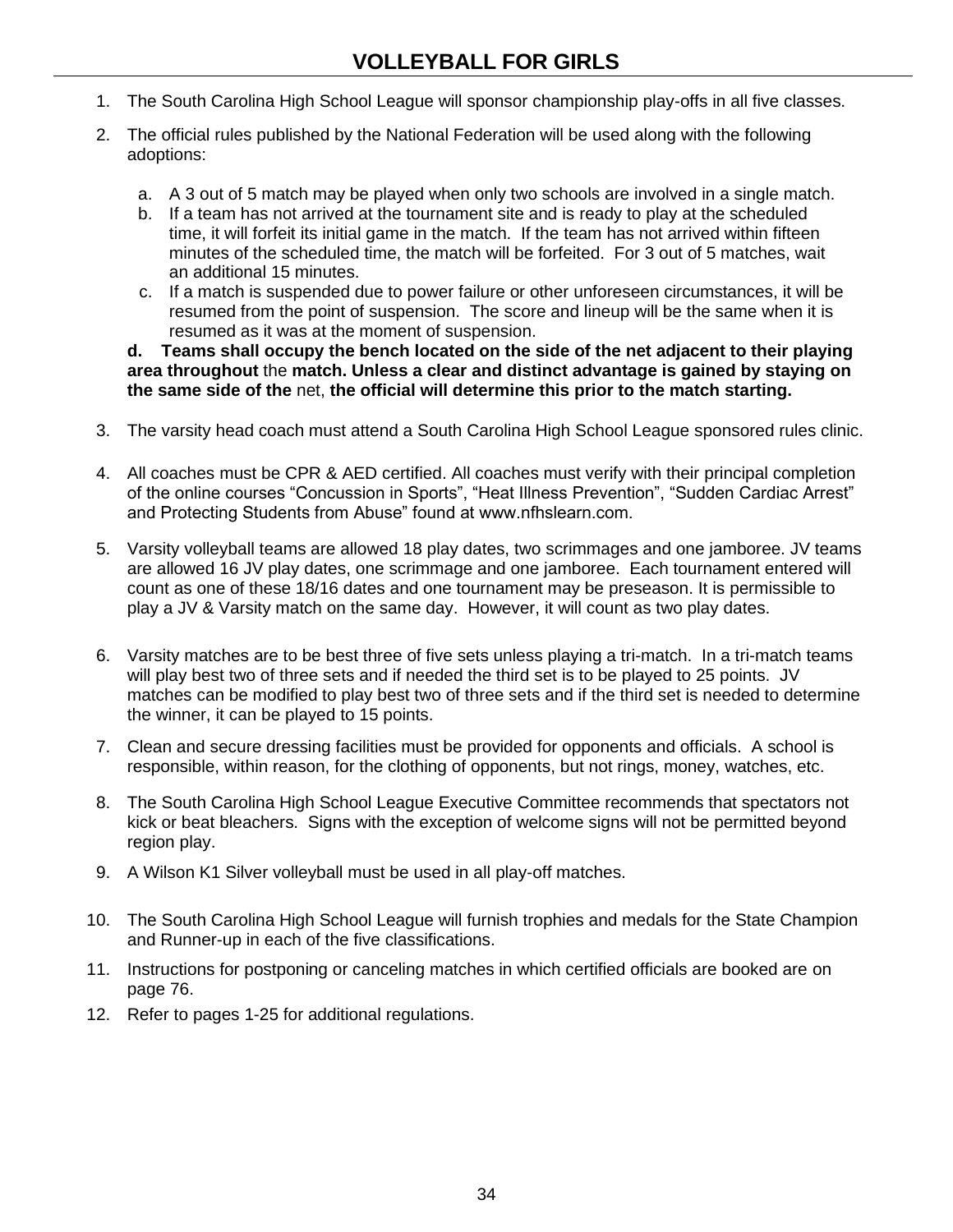# **CROSS COUNTRY**

- <span id="page-34-0"></span>1. The South Carolina High School League will sponsor a boys' and girls' championship in each classification that has at least twelve of its schools participating. If this requirement is not met, schools may enter the tournament of the next higher classification.
- 2. National Federation Rules shall govern all contests and may be obtained from the South Carolina High School League Office.
- 3. The varsity head coach must attend a South Carolina High School League sponsored rules clinic.
- 4. All head coaches must be CPR & AED certified. All coaches must verify with their principal completion of the online courses "Concussion in Sports", "Heat Illness Prevention", "Sudden Cardiac Arrest" and "Protecting Students from Abuse" found at www.nfhslearn.com.
- 5. Cross country teams are allowed 16 varsity meets and 12 JV meets including invitationals. Each invitational entered will count as one of the meets. Varsity teams are also allowed two scrimmages and one jamboree. Sub Varsity teams are allowed one scrimmage and one jamboree. One invitational may be preseason.
- 6. Entries with the names of each runner will be entered at [www.scrunners.c](http://www.scrunners.com/)om. All runners must have completed a minimum of two cross country races prior to entering state competition.

### 7. **ALL TEAMS MUST QUALIFY FOR THE STATE MEET.**

State Meets will be held November 12 - 13, 2021 at **Sandhills Research and Education Center** - The course will be closed at 8:45 am on the day of the meet.

- 8. Regulations for Qualifying and State Meets.
	- a. Individuals or a full team may represent a school.
	- b. A team will consist of not less than five nor more than seven members.
	- c. Team scores will be determined by totaling the numerical position of the first five finishers from each team. The low aggregate scores will determine team winners.
	- d. A non-team runner's place will be omitted when determining team scores and each team runner will advance in the order of their finish.
	- e. If teams tie, the tie shall be resolved in accordance with the rules book.
	- f. The course will be approximately three miles for boys and girls. Flats are the recommended footwear.
	- g. Teams are allowed to walk or jog the course the day before the championship.
	- h. Failure to submit the Qualifying Entry form by the deadline will result in a \$25.00 fine. This form is located in the AD Notebook.
	- i. There will be an entry fee for \$25 per athlete for the State Finals.
- 9. The South Carolina High School League will furnish trophies and medals for the State Champion and the State Runner-up in each Class in the Boys' and Girls' Meets. Medals will be awarded to the first three finishers in each Meet.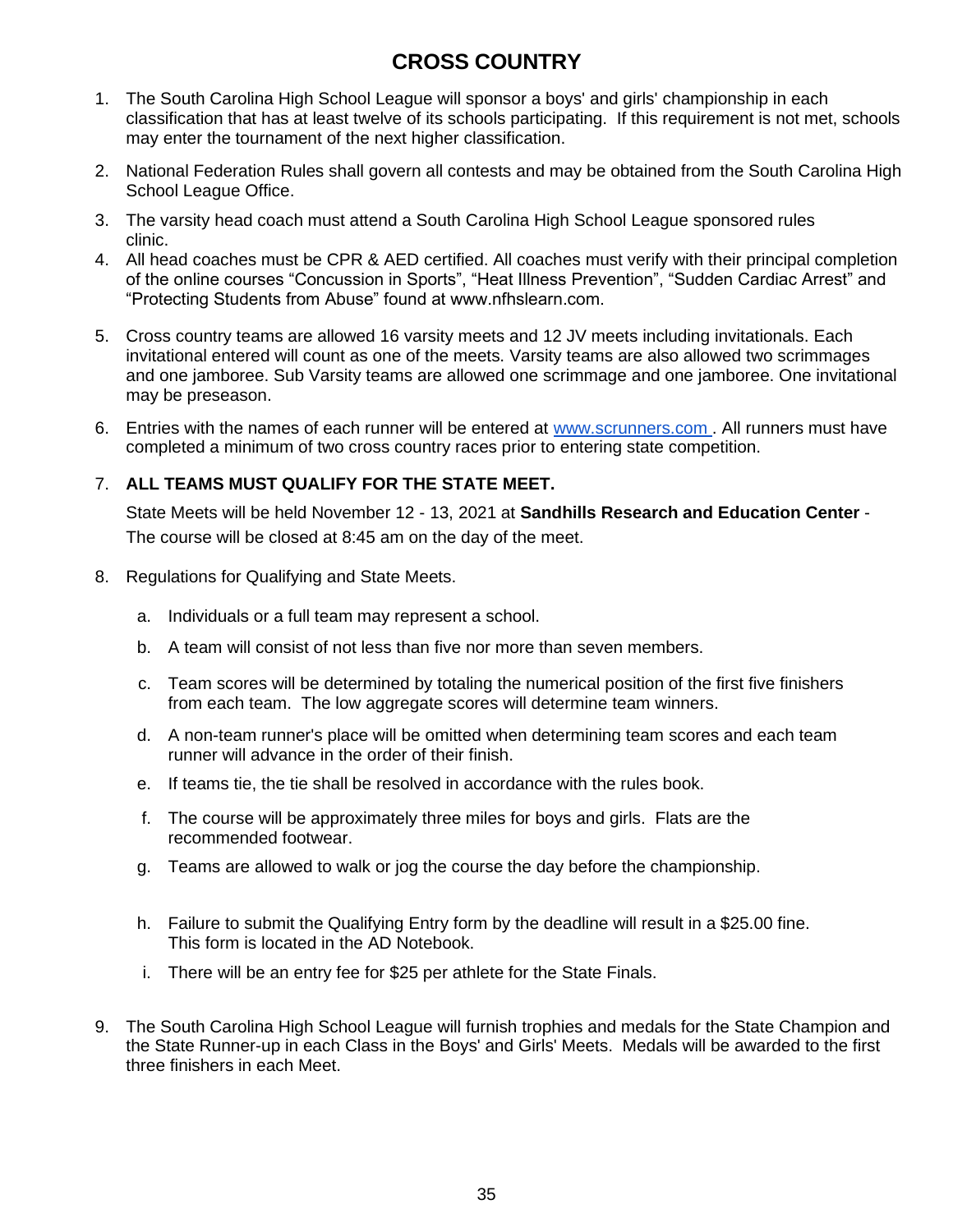### **Class AAAAA**

Friday November 5, 2021 at Sandhills Research and Education Center

Qualifiers Boys 9:30 & 10:00

Qualifiers Girls 10:30 & 11:00

### **Class AAAA**

Saturday November 6, 2021 at Crooked Creek State Park

Qualifiers Boys 9:30 & 10:00

Qualifiers Girls 10:30 & 11:00

### **Class AAA**

Saturday November 6, 2021 at Sandhills Research and Education Center

Qualifiers Boys 9:30 & 10:00

Qualifiers Girls 10:30 & 11:00

### **Class AA/A Cross Country**

Friday November 5, 2021 at Crooked Creek State Park

Qualifiers Boys 9:30 & 10:00 (AA ONLY)

Qualifiers Girls 10:30 & 11:00

## **Class A**

Girls and Boys TBD - (More than 16 a qualifier, less than 12 will be combine with AA)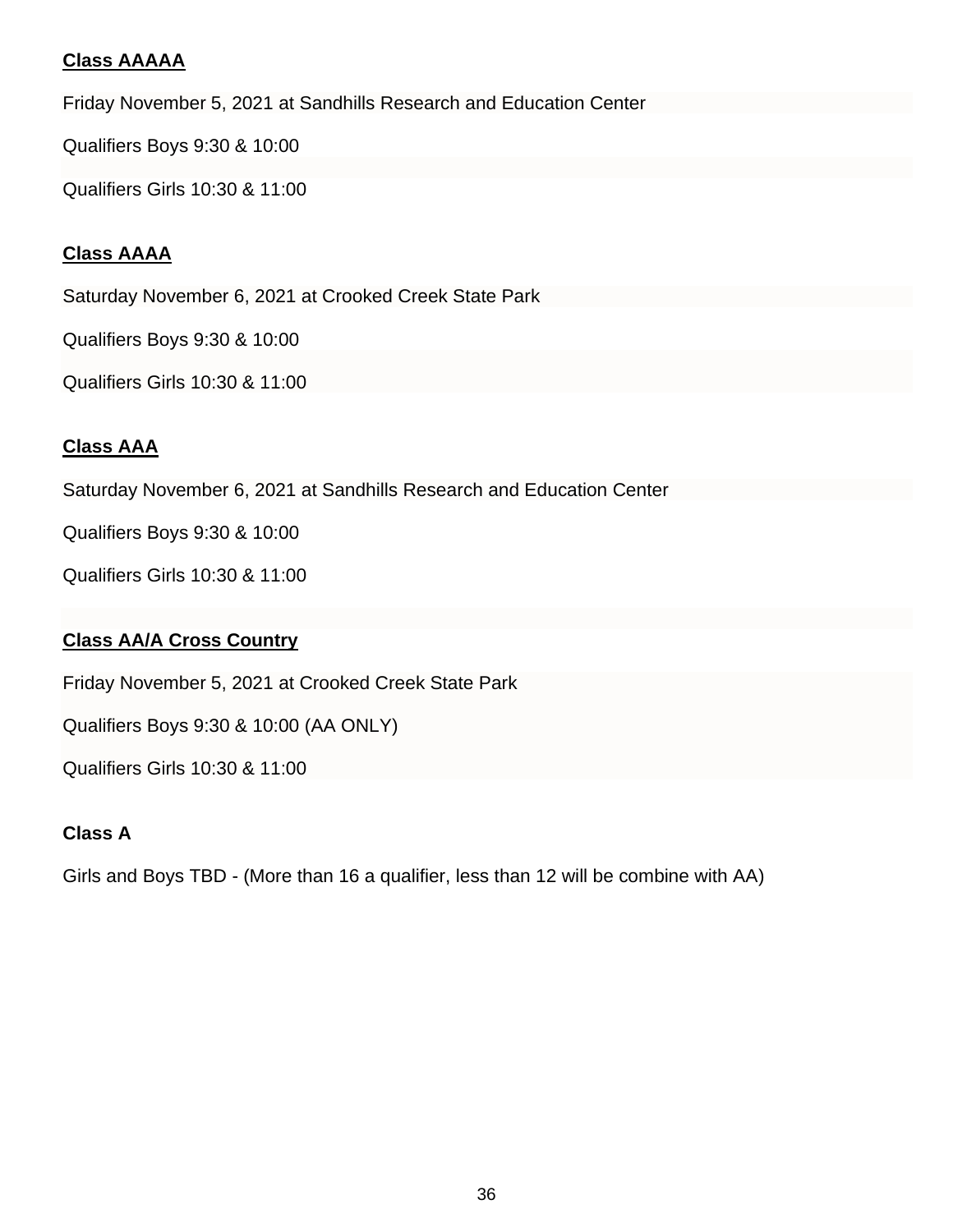# **GIRLS TENNIS**

- 1. The South Carolina High School League will sponsor championships in each classification that has at least twelve of its schools participating. If this requirement is not met, schools may enter the tournament of the next higher classification. In addition to the team competition, a 32-draw AAAAA - AAAA and a 32-draw AAA-AA-A Singles Tournament will be held. These tournaments will be exclusive of the team competition.
- 2. The rules of the United States Tennis Association will apply when not covered by South Carolina High School League rules.
- 3. The varsity head coach must attend a South Carolina High School League sponsored rules clinic.
- 4. All coaches must be CPR & AED certified. All coaches must verify with their principal completion of the online courses "Concussion in Sports", "Heat Illness Prevention", "Sudden Cardiac Arrest" and "Protecting Students from Abuse" found at www.nfhslearn.com.
- 5. All classes are allowed 24 matches, two scrimmages and one jamboree. **S**ub-varsity teams are allowed 22 matches, one scrimmage and one jamboree. The matches can be any combination of tournaments (to include preseason) and regular season matches. Preseason play can only be in tournaments.
- 6. All tennis matches must be played on hard courts. If a school uses clay courts, the opposing school must be notified in advance and agree to play the match on the alternate surface. A school cannot use two different surfaces for a match unless previously agreed by both schools.
- 7. Each match will be two no-ad sets with a 10-point tie-breaker played to decide the match if the sets are split. A set tie-breaker will be a 7-point tie-breaker. Pro-Set scoring (8 games, 7-point tie-breaker at 7-7) is permitted once the match has been decided. This includes the regular season and play-offs. (Any exception will result in both teams forfeiting).
- 8. Team competition will consist of 5 singles and 2 doubles teams. Only two players may play both singles and doubles during the same dual match. A player may play on only one doubles team in a dual match. (Any exception will result in a team forfeit, 7-0). A team appearing with only 5 or 6 players will forfeit the #2 doubles.
- 9. Coaches will exchange line-ups before the match begins, with at least 1-5 singles listed. Coaches have the option to hold off announcing doubles until after singles matches have been completed but must inform the other coach beforehand. If doubles matches are announced after singles matches are completed, doubles line-ups will be exchanged simultaneously.
- 10. All players must play in at least four regular season dual matches to be eligible to play in the play-offs. All players will be required to compete in a school issued shirt. Appropriate tennis apparel is expected (cut-offs and jeans are not considered appropriate tennis apparel). Bandanas are not permitted.
- 11. In team play, there will be a maximum 10-minute break between singles and doubles play if a player is playing both singles and doubles.
- 12. Suspended matches are to be resumed from the point of interruption.
- 13. Coaching (by the head coach only) will be permitted during the 90-second changeover between odd numbered games. Coaching will be limited to 45 seconds and the coach must remain outside the fence. Coaching is also allowed during the rest period following split sets. This conference is limited to two minutes. No coaching is allowed during a tie-breaker.
- 14. Spectators, including players not participating, must stay a minimum of 3 feet away from the fenced area.
- 15 No cell phones or any electronic equipment is permitted by players or coaches as coaching tools.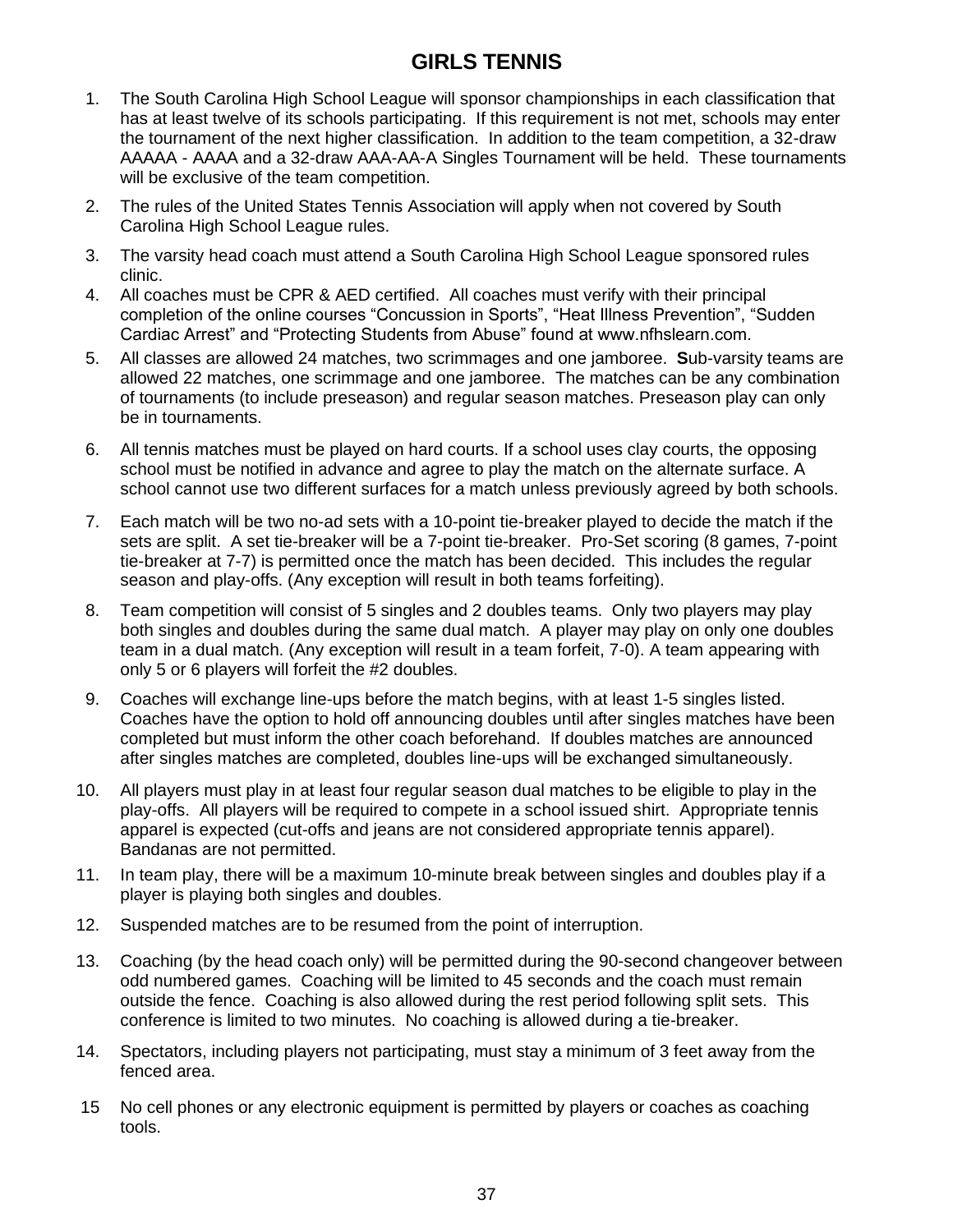- 16. In all phases of competition, coaches must play their singles participants and doubles teams in descending order of ability. Challenge matches will determine this order. **THE FOLLOWING GUIDELINES MUST BE FOLLOWED:**
	- a Players shall be ranked according to their head to head competition. Each coach shall
	- . maintain a dated copy of all challenge matches. You must use a minimum 6 total game challenge format to establish the initial ladder. Two no-ad sets with a 10-point tiebreaker must be used after the initial ladder is established
	- b A player may challenge up only one position per challenge match.
	- . c. **First doubles team shall always have a combined rank (based on the singles rank), which will be lower than that of the second team by a difference of at least 3 points. If the total ranking number is less than 3 points, a challenge match shall determine which team plays as #2 and which as #1.**
	- d . Temporary illness or absence of any player shall not change rules a. and b. When a player is out, all players must move up to fill the space with any forfeits at the bottom of the lineup. When that player returns, he/she must return in their original position.

#### e **NOTE: a, b, c, d - FAILURE TO COMPLY WILL RESULT IN A TEAM FORFEIT (7-0)**

- . f. A coach, who questions the relative order of the opponent's lineup, may request to see the challenge records. Coaches must bring all challenge match data, as well as all previous individual and team scores, to every interscholastic match played. This includes the play-offs. Any challenge matches that change the line-up must be documented, dated and signed by the coach. If these records are not made available at the contest in question, the concerned coach may file a written protest with the South Carolina High School League. The South Carolina High School League will then expect the challenged coach to present the records. If records cannot be properly submitted, a forfeit will be imposed.
- g . Once the play-offs begin, the singles ladder may not be changed. **ANY EXCEPTION WILL RESULT IN A TEAM FORFEIT (7-0).**
- h . Once a match has begun, a player may not leave the court except for the following reasons:
	- 1. Bona fide bathroom break.
	- 2. To replace equipment (shoes, contact lens). If a player exceeds the time allowed (5 minutes), they will be subject to the point penalty system. 25 seconds will be allowed for each delay of game penalty. For example, warning - 25 seconds; point - 25 seconds; game - 25 seconds; match - 25 seconds.
	- 3. Leaving the court for reasons other than #1 or #2 will result in a forfeit of that match.
- i. **Any serious unsportsmanlike act will result in an immediate disqualification. Examples are, but not limited to: vulgar or abusive language or gestures, throwing racket, or fighting (should a disqualification occur the recorded score will be what the score was at the time of the disqualification).**
- 17. A dated challenge ladder must be submitted to the South Carolina High School League Office by noon of the first playoff date. Failure to submit the tennis ladder by the deadline will result in a \$25.00 fine. This form is located in the AD Notebook.
- 18. State Finals Florence Tennis Center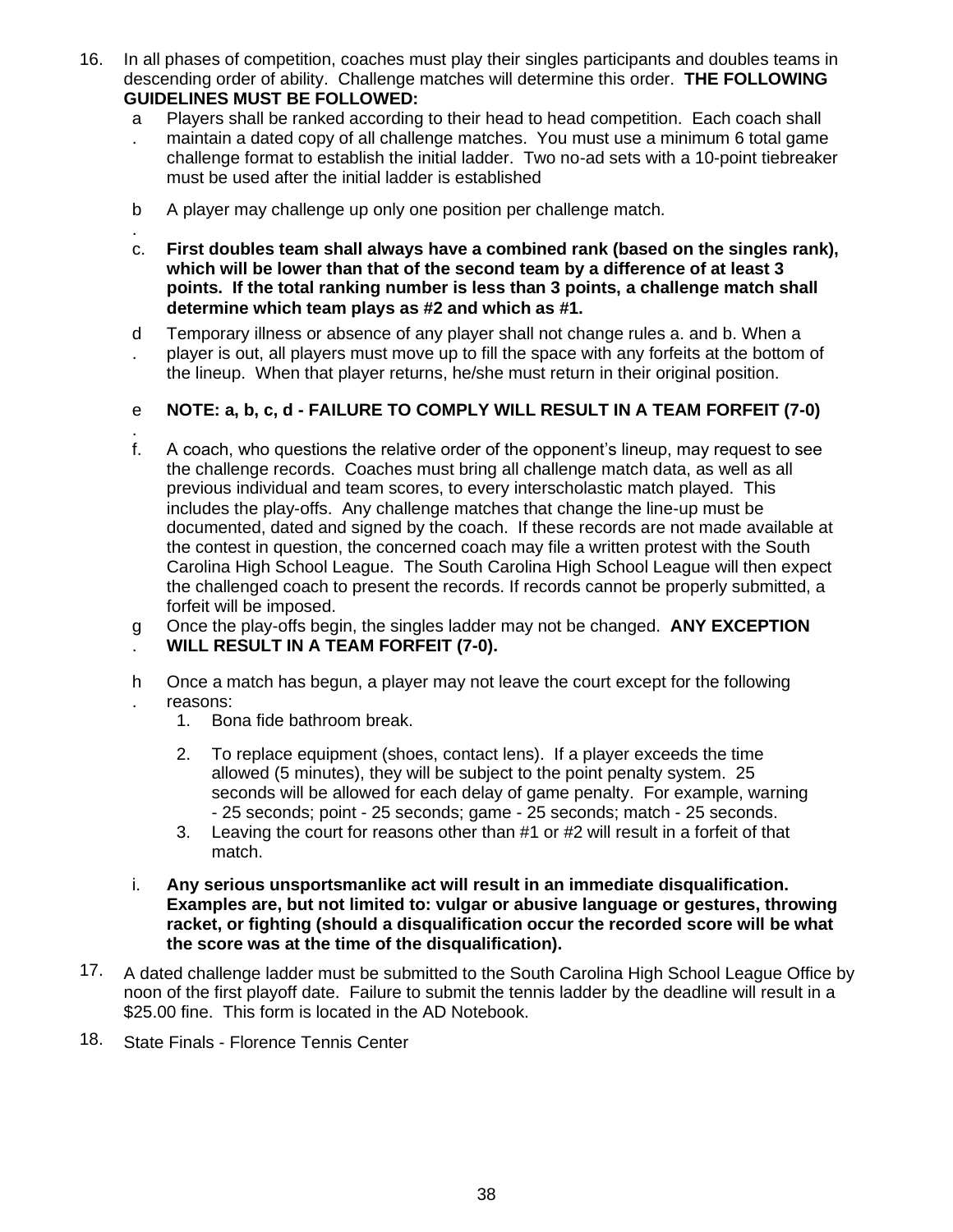# 19. **SINGLES TOURNAMENT INFORMATION**

All regions will qualify their best singles player for the Singles Tournaments to be held in November. Regions that have both AA and A teams are reminded that they will have two automatic qualifiers for the singles tournament (one representing AA and one representing A). Regions will also have the opportunity to submit in order of ability additional players for at large consideration. The number chosen will be the number needed to fill a 32-player draw for the AAAAA-AAAA Tournament and a 32-player draw for the AAA-AA-A Tournament. A panel of tennis coaches will use the following criteria for the at large selection process:

- a Recommendations from regions submitted in writing. Information on season records and
- . opponents should be included.

.

.

- b UTR and USTA rankings in South Carolina.
- c. There will be an entry fee of \$25 fee per athlete for the Individual State Finals.
- 20. Regular season scoring will be used for the State Singles Tournaments.
	- a . A player is entitled to an hour's rest between main draw matches. Warm-up time will be limited to 10 minutes.
	- b Any changes in the schedule will be left to the discretion of the tournament director.
- 21. The South Carolina High School League will furnish trophies and medals to the State Champion and Runner-up in each competing class. Medals will be awarded to the individuals winning first and second places in the Singles competition and first place in the consolation bracket.
- 22. A tournament is a series of contests in competition for a championship in which at least  $1^{st}$  &  $2^{nd}$ place is decided by a final contest between the two teams. Schools must now submit tournament format i.e., brackets for approval as part of the sanctioning process in basketball, baseball, softball, lacrosse, tennis and soccer. (Maximum 10 consecutive days for a tournament).
- 23. Refer to pages 1-25 for additional regulations.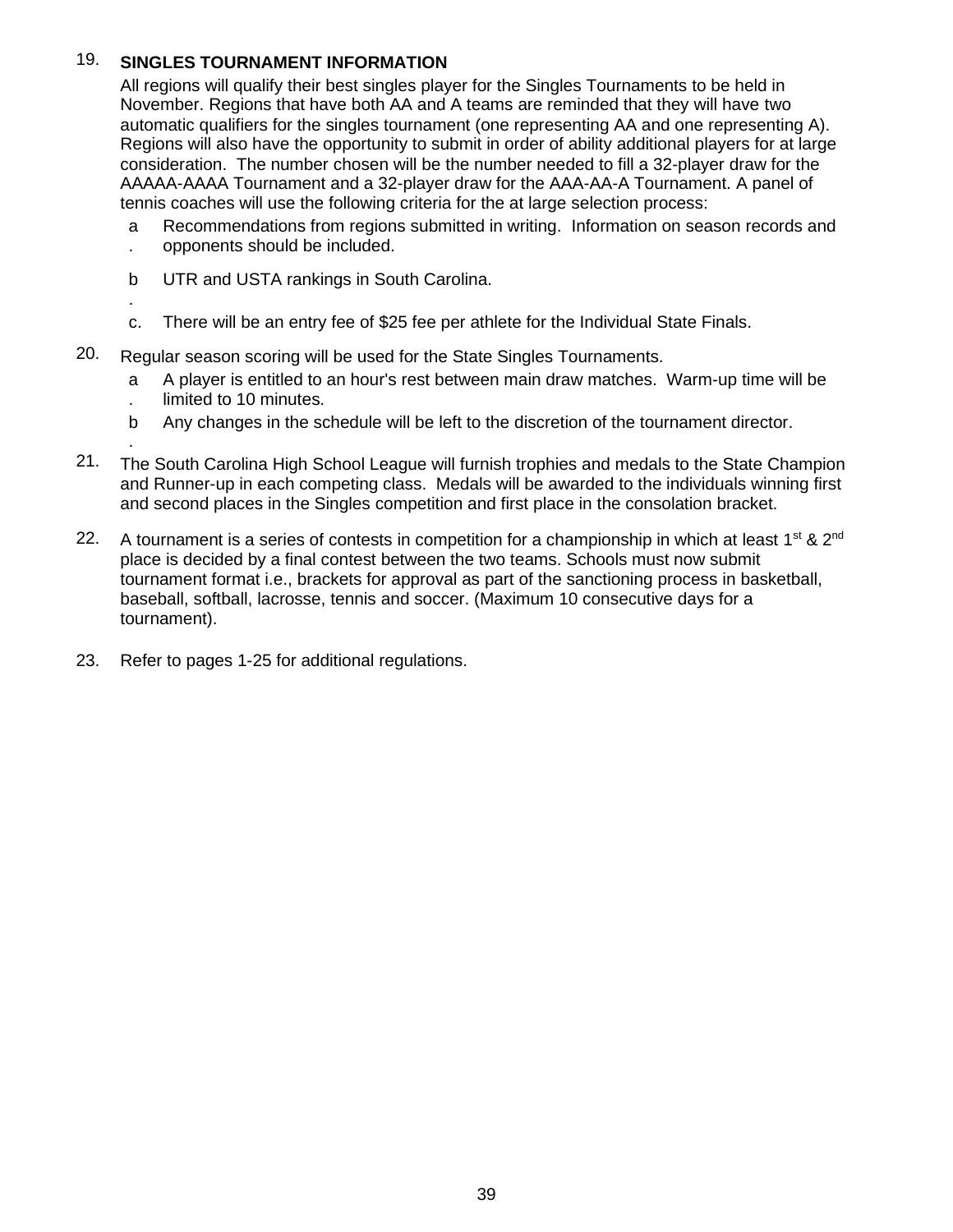# **COMPETITIVE CHEER**

- 1. The South Carolina High School League will sponsor a championship in each classification that has at least twelve of its schools participating. If this requirement is not met, schools may enter the tournament of the next higher classification.
- 2 The National Federation Spirit Rule Book and the South Carolina High School League Competitive Cheer Manual will be used for all South Carolina High School League competitions. Please visit www.schsl.org and click on Competitive Cheer for the cheer manual.
- 3. The varsity head coach must attend a South Carolina High School League sponsored rules clinic.
- 4. All coaches must be CPR & AED certified. All coaches must verify with their principal completion of the online courses "Concussion in Sports", "Heat Illness Prevention", "Sudden Cardiac Arrest" and Protecting Students from Abuse" found at www.nfhslearn.com.
- 5. The South Carolina High School League strongly recommends that all competitive cheer coaches take the American Association of Cheerleading Coaches and Advisors safety certification course.
- 6 Any team having more than one male will be considered a coed team. A state championship for coed cheer will be provided if 16 or more schools enter state competition.
- 7. All classes are allowed a maximum of 24 performing cheerleaders.
- 8. Members of the competitive team must have been a member of a support cheerleading squad during the year.
- 9. A team must have participated in at least two regular season competitions in order to be eligible to participate in the play-offs.

### 10. **STATE COMPETITION REGULATIONS**

a. Competitive Area:

A matted surface with seven strips will serve as the competitive area. The routine must be performed within the boundaries of the competitive area. Only three SCHSL passholding coaches and competitors are permitted in the competitive area.

- b. Order of Competition: The order of competition for the qualifiers and the state finals will be determined by the South Carolina High School League.
- c. AAAAA The top 16 teams and any ties at 16 will advance to the state finals.

AAAA & AAA - The number of teams who qualify for the state finals will be 3/4 of the total number of teams who actually compete at the statewide qualifier. The number cannot exceed 16 to advance to state.

- d Refer to the Competitive Cheer manual for additional information.
- 11. Refer to pages 1-25 for additional regulations.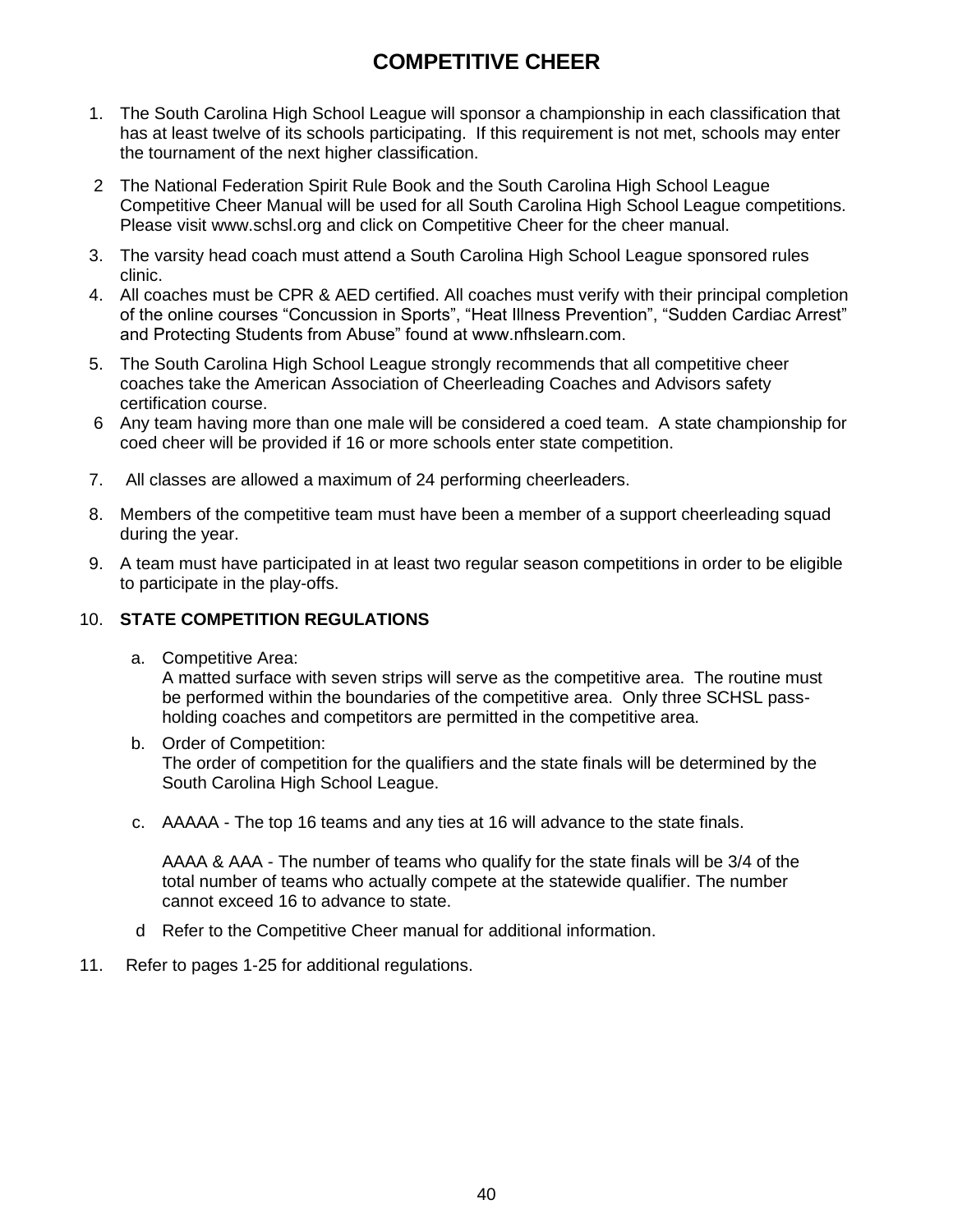# **FOOTBALL**

- 1. The South Carolina High School League will sponsor championship play-offs in all classes.
- 2. National Federation Rules shall govern all contests and may be obtained from the South Carolina High School League Office.
- 3. The varsity head coach must attend a South Carolina High School League sponsored rules clinic.
- 4. All coaches must be CPR & AED certified. All coaches must verify with their principal completion of the online courses "Concussion in Sports", "Heat Illness Prevention", "Sudden Cardiac Arrest" and "Protecting Students from Abuse" found at [www.nfhslearn.com.](http://www.nfhslearn.com/)
	- Immersion tubs or other cooling devices must be available for use during periods of high heat and humidity to aid in the prevention of heat related illness.
- 5. A school or student shall not play in more than 10 varsity or 10 JV games to be completed prior to the play-offs or take part in any post-season game that is not part of the state championship series. All varsity teams are allowed two scrimmages and one jamboree. Sub-varsity teams are allowed one scrimmage and one jamboree.
	- a. See schsl.org for contact limitations in season.
- 6. Eligible football players who dress but do not participate in the varsity game may play in the subvarsity game the following day, or the immediate Monday following.
- 7. A team may not schedule more than one game in any week nor participate in more than one game in any four-day period, except it may play a postponed game on Monday and an originally scheduled game on Thursday. (A Student has the same limitations as a team)

### 8 **Practice Information:**

- a A school shall not permit contact practice in pads between its last game and August 5. . Pads include padding of any kind on the shoulders, hips or thighs.
	- **NOTE:** High schools are permitted twenty days of practice **May 1-31** (pads may be worn maximum of 10 days).
		- The first three (3) days of spring practice (For fall practice this is two (2) days) will be in helmets only. Pads may not be worn on the shoulders, in girdles and/or below the waist. (No girdles, hip, thigh, knee or tailbone protection),
		- No hand shields, arm shields, and/or stand up dummies of any kind may be used during the first three (3) days of spring or two (2) days of fall *(preseason)* practice.
		- During any practice(s) beyond the first 3 days of spring practice, a coach may equip his players in any combination of pads that he prefers for a period of **up to ten (10) days.** *(Ten (10) days is the maximum amount of time in pads.)* Schools are not required to be in helmets only or in full pads only; any combination may be used. During the time of practice in pads (full or combination of pads) the use of all football equipment is permitted.
		- Middle school students may **NOT** take part in the high school practices, if players are wearing any equipment other than helmets. If players are equipped with more than helmets, middle school athletes must hold their practices apart from the high school. *(They could be on the same field, but away from the high school practices.)* Middle school students may not be equipped in pads or have contact drills during spring practice.
		- Rising 9<sup>th</sup> graders, (8<sup>th</sup> graders), are **NOT** 9<sup>th</sup> graders until school is out for the year, thus they may **NOT** take part in contact drills of the high school.
		- Schools **MAY NOT** charge admission for a spring practice (game)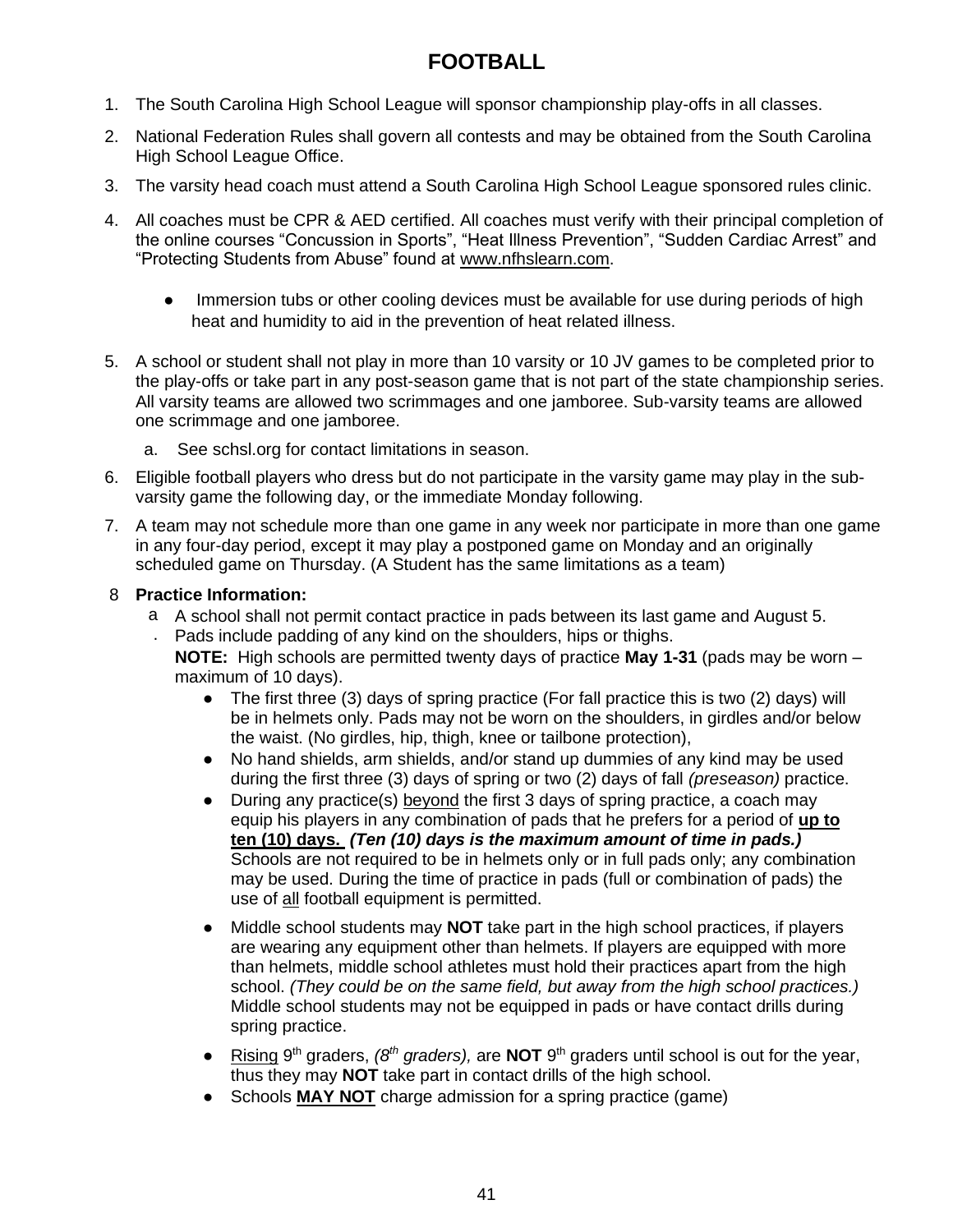- b High School programs must use the following helmet/pad progression for all football . players beginning July 30th regardless of when they first attend practice: (Note: All
- potential football players must have the progression below. The date listed is the earliest date the specified equipment is allowed.)
	- 1. Days 1 and 2 in helmets only beginning July 30th. Pads of any kind may not be worn during these two days. (To include shoulder, girdles, hip, thigh, knee or tailbone protection.). During these two days, hand shields, arm shields, air type or foam filled dummies and/or stand-up dummies of any kind cannot be used.
	- 2. Days 3 and 4 in helmets and shoulder pads only beginning August 2nd. No player may wear pads in their girdle and/or on the tailbone, hips, thighs, or knees. during these two days. Hand shields, arm shields, air-type or foam filled dummies and/or stand-up dummies may be used.
	- 3. Day 5 (August 4th) players may wear full gear or any combination of pads that the coach prefers.
	- 4. Day 6 (August 5th) 1st Scrimmage. Note: All players must have completed the 5 day pad progression prior to competing in a scrimmage.
- c Sub-varsity teams must complete their schedule prior to the day of the first round of playoffs in that sport.

# d **Passing Leagues**

Players may not wear padding of any kind during the 7 on 7 passing league competition. (i.e. no girdles, hip, thigh or tailbone protection) Only helmets, pants, jerseys, shoes and socks may be worn. **Middle school teams may not participate in passing leagues.**

# e. **Pre-season Football Practice Opportunities**

\* See schsl.org for preseason practice guide.

- 1. Any practice session over three hours constitutes two practices. (Exception: three way scrimmages)
- 2. Any scrimmage or jamboree constitutes a practice. (There must be a minimum of three calendar days between scrimmages and/or jamborees.)
- 3. Practices on Saturday and Sunday also count
- 4. A full-contact practice is defined as football pants, pads and shoulder pads
- 5. This will in no way affect the starting date of fall practice as set by the South Carolina High School League

### 10. **Home Team Responsibilities:**

- a. The home team will determine the starting time, within reason.
- b. **Schools must certify to the South Carolina High School League Office that its chain crew and ECO have been properly instructed. The crews need to be responsible adults.**
- c. The policing of the sidelines is a home team responsibility. If cheerleaders, statisticians, etc. are allowed along the sidelines, a parallel line five yards from the sidelines must restrict their movement toward the field. News media may move within 2 yards of the sidelines provided a line is placed 2 yards from the sidelines.
- d. **Clean and secure** dressing facilities must be provided for opponents and officials. A school is responsible, within reason, for the clothing of opponents, but not rings, money, watches, etc.
- e. Game management is responsible for clearing the field of play and the end zones at the beginning of each half so play may begin at the scheduled time.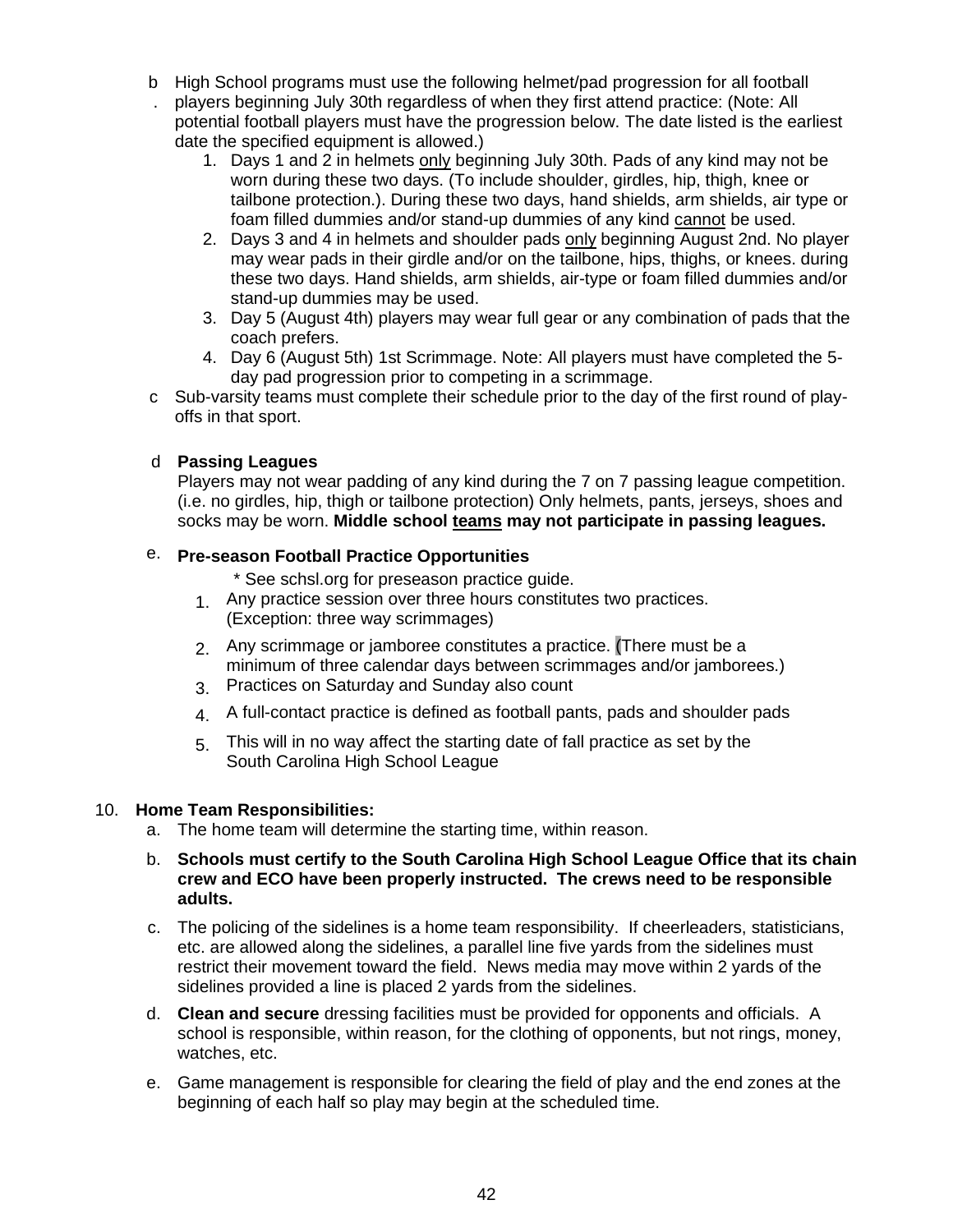#### 11. **Game Official Responsibilities:**

- a. Officials certified by the South Carolina High School League must be used in all varsity games. An ECO will not be assigned unless a school requests one. Instructions for postponing or canceling games in which certified officials are booked are on page 76.
- b. Officials are required to be present one and one half hours prior to game time for all varsity games. The South Carolina High School League Executive Committee strongly advises the host school to furnish hotel or motel accommodations for the officials. If school facilities are used, they must be sanitary and include chairs, showers, hot water and a place that can be locked.
- c. After the game, officials must be met on the field by uniformed policeman and escorted safely from the stadium vicinity.
- 12. No game at any level may end in a tie. In case of a tie at the end of regulation, the Ten Yard Line Overtime Procedure as printed in the National Federation Football Rules Book shall be used.
- 13. All football games above the junior high school level and below the senior high school varsity level will be played in four quarters of not more than 10 minutes each. 7th and 8th grade teams will play 8-minute quarters.

# 14. **Regulations Governing State Play-Offs:**

a. All games will be played on Friday night at either 7:30 pm or 8:00 pm with the decision being left up to the home team. Both teams will have to agree to any other change.

**NOTE**: If games are scheduled on Thursdays because of school sharing playing facilities the changes still apply.

b. The sites of the games mentioned below will be left to the discretion of the host schools, but they will be expected to hold the games in stadiums with adequate facilities and large enough to handle the crowds. Adequate facilities include a restraining fence around the field or a stadium configuration that allows for control of spectator access to the playing area.

| Class | <b>First and Second Round</b> | <b>Third Round and Semifinals</b> | Finals |
|-------|-------------------------------|-----------------------------------|--------|
| A     | 1,000                         | 1,500                             | 6,000  |
| AA    | 2,000                         | 3,200                             | 6,000  |
| AAA   | 3,000                         | 4,500                             | 6,000  |
| AAAA  | 4,000                         | 5,000                             | 6,000  |
| AAAAA | 4,000                         | 5,000                             | 6,000  |
|       |                               |                                   |        |

MINIMUM SEATING REQUIREMENTS FOR PLAY-OFFS

If the above minimum seating is not available, a stadium with a smaller seating capacity may be used with the approval of the Commissioner provided the stadium has a restraining fence around the playing field.

c. The host school will obtain pre-numbered tickets for play-off games.

If state or county law requires a seat tax, it will be added to these admissions, but will not be included in the gross proceeds as mentioned in paragraph e. All seats are general admission except the host school may offer reserved seat tickets to season ticket holders who had reserved seats during the regular season. Seats for the bands may be reserved.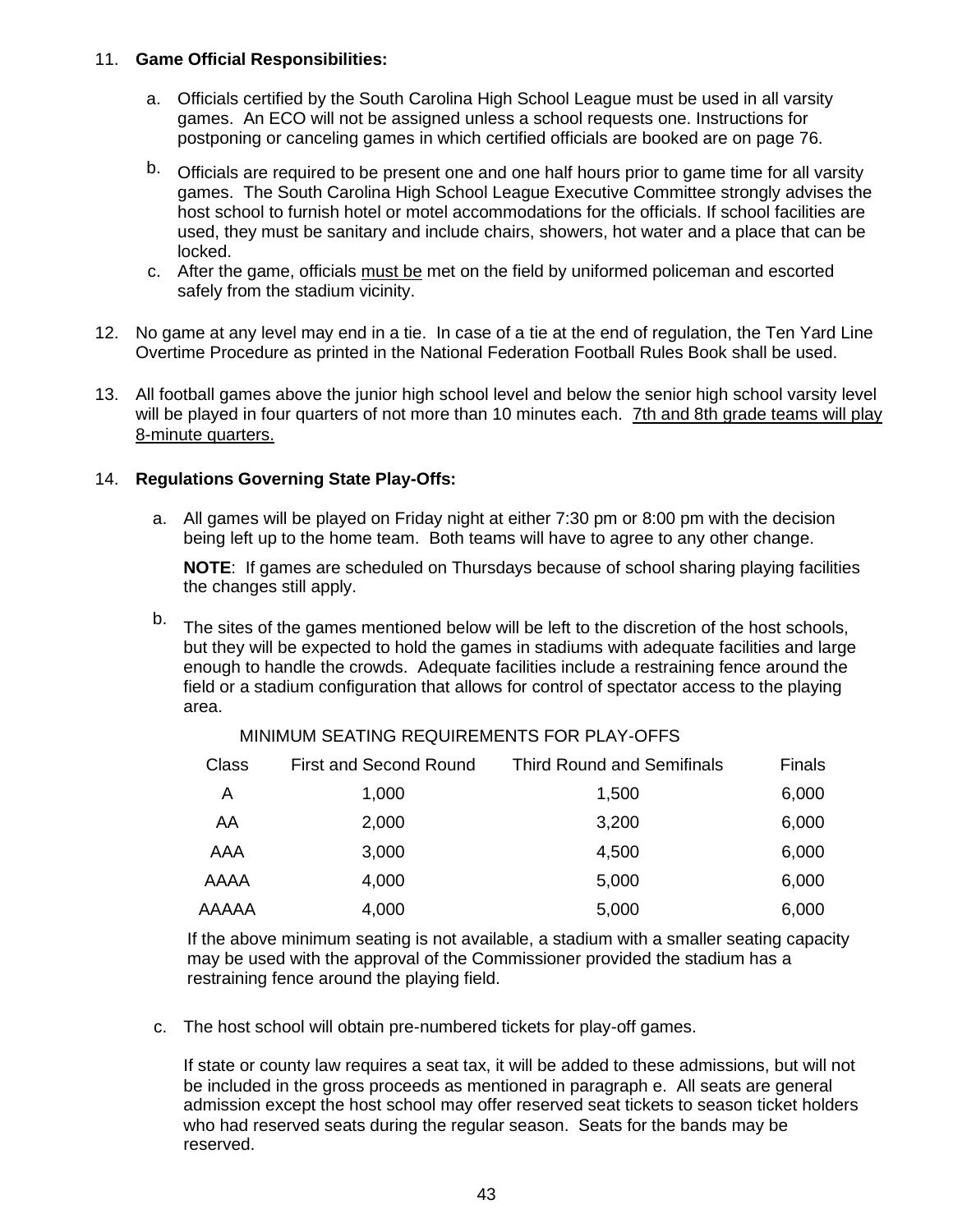- d. An ECO will be assigned to all play-off games.
- e. If the host team chooses not to host the game, it will be offered to the visitors. If neither team chooses to host the game, the South Carolina High School League will set it and the teams will share the expenses equally.
- f. Within 15 days following the play-off, the host school will send copies of the financial statement to the South Carolina High School League and the visiting school.
- g. The home team will wear dark jerseys unless other satisfactory arrangements are made in writing with the visiting team and the South Carolina High School League Office.
- h. Broadcast fees are a part of the gross gate receipts. Information on broadcast fees is on 23.
- 15 The South Carolina High School League will furnish trophies and medals for the State Champion and State Runner-up in each classification.
- 16. Refer to pages 1-25 for additional regulations.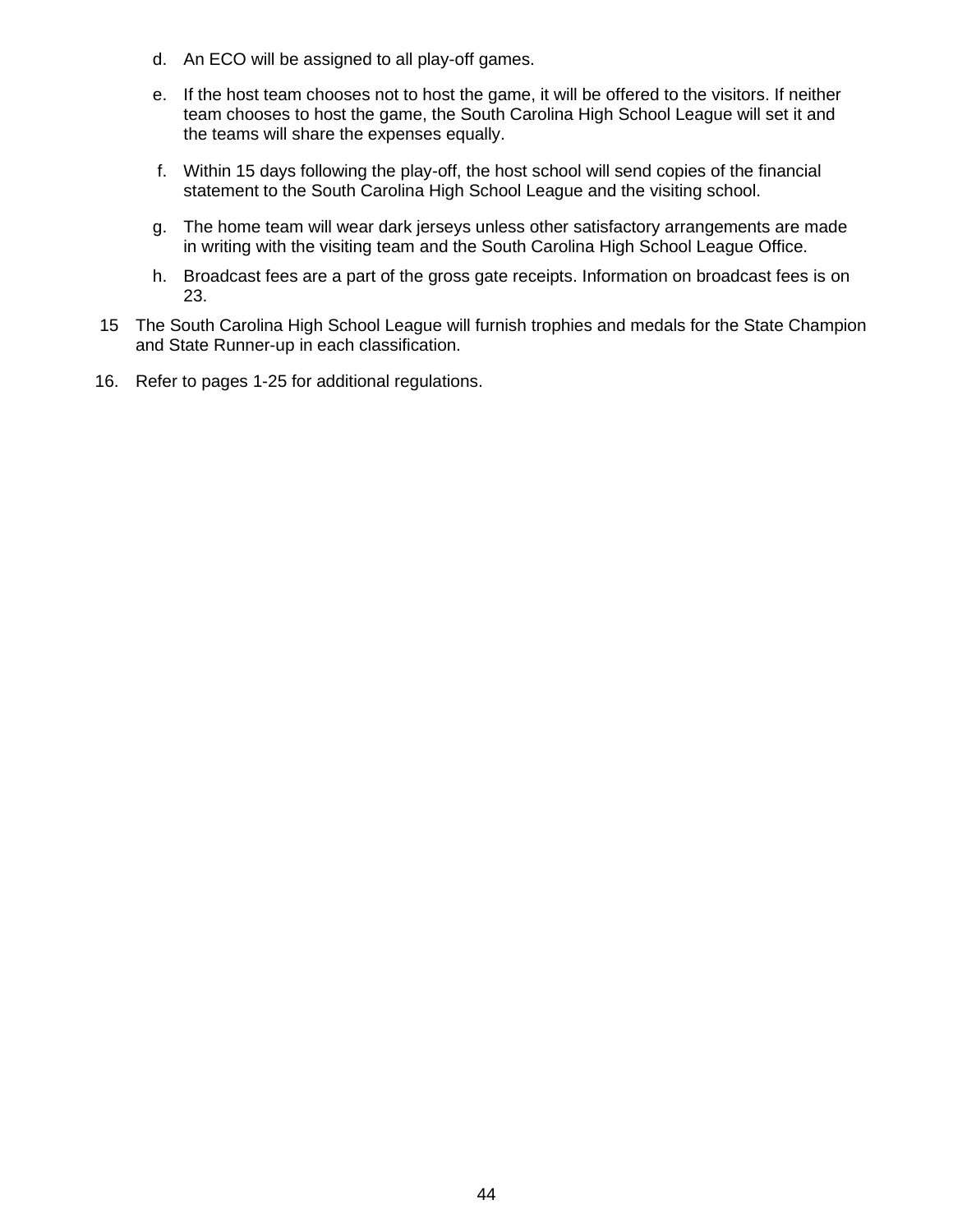# **WRESTLING**

- 1. The South Carolina High School League will sponsor a championship in each classification that has at least twelve of its schools participating. If this requirement is not met, schools may enter the tournament of the next higher classification.
- 2. National Federation Wrestling Rules shall govern all wrestling in South Carolina except as modified by South Carolina High School League Regulations.

**NOTE**: Schools are reminded of the uniform requirements specified in the rules. **NOTE**: The rules strongly recommend that protective headgear be used in all practices. The headgear will be required in all competition.

- 3. The varsity head coach must attend a South Carolina High School League sponsored rules clinic.
- 4. All coaches must be CPR & AED certified. All coaches must verify with their principal completion of the online courses "Concussion in Sports", "Heat Illness Prevention", "Sudden Cardiac Arrest" and ``Protecting Students from Abuse" found at www.nfhslearn.com.
- 5. If a school is participating in a preseason tournament more than seven days prior to its first regular season match, the certificate of eligibility must be submitted before participation in this tournament.

**NOTE: Second semester eligibility begins when first semester classes are dismissed, grades are final and when the student is added to the certificate of eligibility form signed by the principal.**

- 6. Wrestling teams are allowed 16 varsity and 12 high school sub-varsity playing dates during the regular season. Each invitational entered will count as one of these 16 dates. One invitational may be preseason. Schools that offer varsity wrestling will have an opportunity to enter girls in 3 dates that will not count against the original 16 dates. (Must be female vs female match and not a part of any dual or tournament that includes male wrestlers. Varsity teams are allowed two scrimmages and one jamboree. Sub-varsity teams are allowed one scrimmage and one jamboree.)
	- a. Any wrestler who has received a forfeit during a dual match may not wrestle at any time during the match.
	- b. The South Carolina High School League recommends during any qualifying and State Tournament, at least one adult must be at each scoring table.
	- c. The South Carolina High School League strongly recommends that contracts be used when scheduling non-region dual matches.
	- d. Weigh-in procedures will not delay the start of a match. Refer to H.
	- e. A school may send more than one team to a varsity event provided that school counts those separate events as two of their 16 dates. This would include entering multiple wrestlers at the same weight. Forming of house teams are not allowed.
	- f. Weigh-ins: In a dual meet, wrestlers shall weigh-in shoulder-to-shoulder, a maximum of one hour before the scheduled start of the meet. In tournament competition, contestants shall weigh-in at the site a maximum of two hours before the first session begins.
	- g. Sub-varsity matches may not start later than twenty minutes prior to the varsity match.
	- h. Starting Time: If a team is not ready at the scheduled starting time, one team point will be deducted. If neither team is ready, the home team will have two team points deducted and the visitor will have one team point deducted.
	- i. A forfeit shall eliminate a contestant from further competition in any tournament including region or qualifying.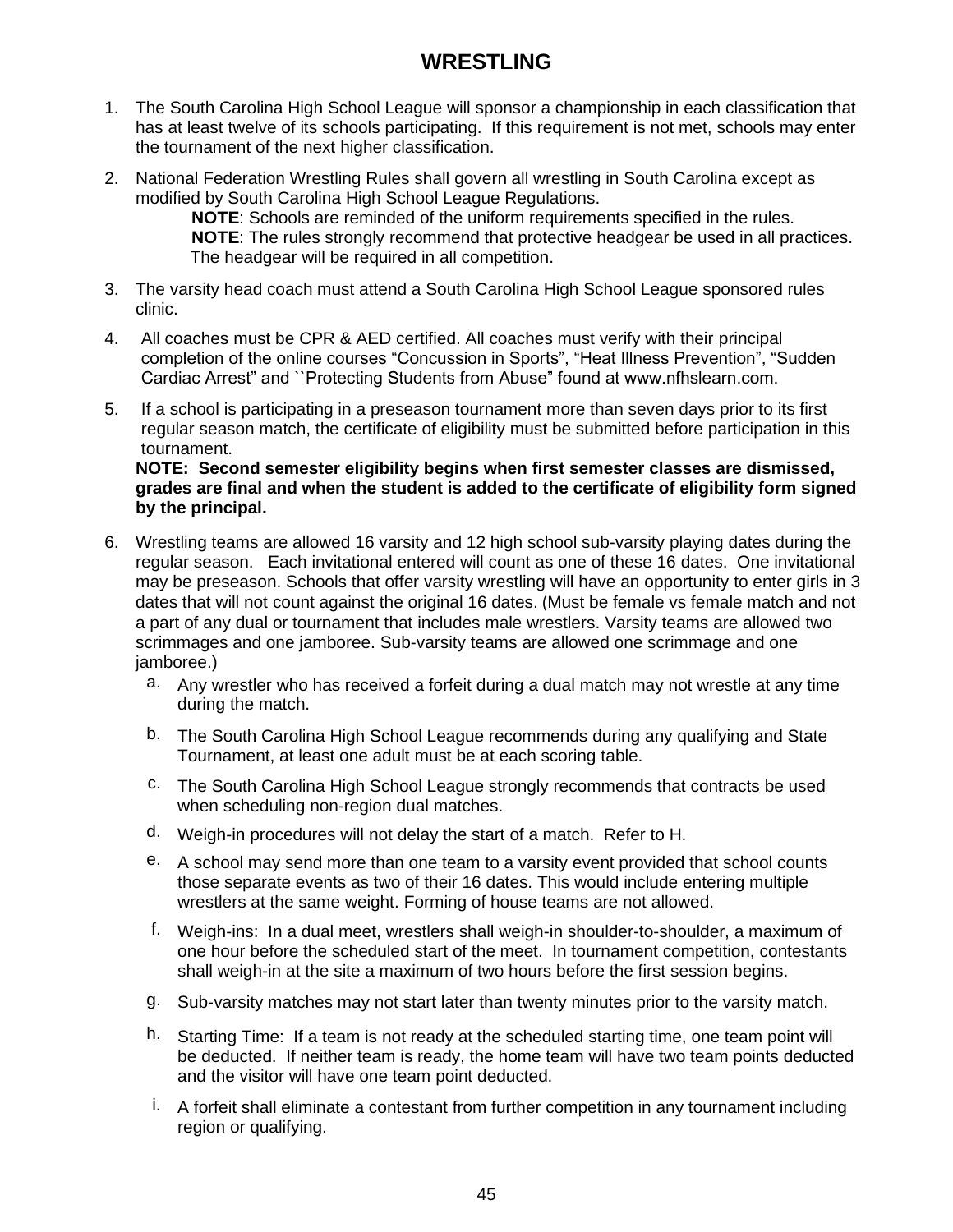- 7. School must have a minimum of seven wrestlers to be eligible to compete in the dual playoffs. (Must make weight at the site.)
- 8. Officials certified by the South Carolina High School League must be used in all varsity matches. Instructions for postponing or canceling matches in which certified officials are booked are printed on page 76.
- 9. Weight Classes will be as listed in the rules book.

**NOTE**: A student may not wrestle more than one class above his actual weight. **NOTE**: A school may enter only one contestant in each weight division

# 10. **WEIGHT CONTROL:**

Weight Management program:

- a. Test Date June  $1<sup>st</sup>$  will be the first date that testing may occur for the upcoming wrestling season. A school assessor can test athletes during the summer months and then put the information in the Optimal Performance Calculator on the NWCA website (www.nwcaonline.com).
- b. Testing Athletes All wrestlers in grades 9-12 will be tested by an assessor and have their data entered into the OPC. Data may only be entered once per athlete.
- c. Competition Data Weigh In Sheet The South Carolina High School League has mandated the use of a competition data Weigh In sheet for all weigh-ins. To access this sheet, login into the OPC through www.nwcaonline.com. Under the Coaches Tab at the top, you can select "Competition Data/Record Sheet". Select that option. On the next page, use the first link that says "Create Pre-Match Weigh-in Sheet". Click on that link. Enter in the date of the competition you want to make a weigh in sheet for and the name and click "NEXT". Print off the list of wrestlers created.
- d. Documentation Each head coach will be responsible for having an Alpha Master Sheet and Competition Data Weigh In Sheet. The Alpha Master sheet contains a list of all wrestlers who have passed the test and give the minimum weight that they can compete in the season. The Competition Data Weigh In Sheet is a list of the lowest weight class that your wrestlers can be on the day of that competition. These sheets can be printed off the NWCA Website using the coach's username and password that they receive when they register their school with the NWCA.
- e. Competition No athlete may compete in an event until they have had their minimum weight established on the OPC and their name appears on the Alpha Master *and Competition Data Weigh in Sheet.* To do so, this means that they have passed hydration and had the skinfold test completed.
- f. Assessors and Test administrators- A test administrator is a certified official who does the actual testing. This group includes certified school trainers, nurses, and doctors. An assessor is the person who actually puts the data into the OPC on the NWCA website. This person CAN be the test administrator, or any other school personnel chosen by the athletic director. However, the assessor CANNOT be the actual wrestling coach.
- g. Materials To complete testing, you must have a refractometer to measure the urine sample and a set of skin calipers. The refractometer can be either the optical or digital type.
- h. Re-testing If an athlete fails the hydration, they must wait at least 48 hours before they are tested again. *The Litmus test for urine hydration is not allowed.*
- i. Margin of Error South Carolina will use a 2% margin of error for determining the minimum weight of a wrestler. This 2% will only be used for athletes who have 7% body fat or higher. The margin of error will be calculated automatically on the OPC for the state of South Carolina.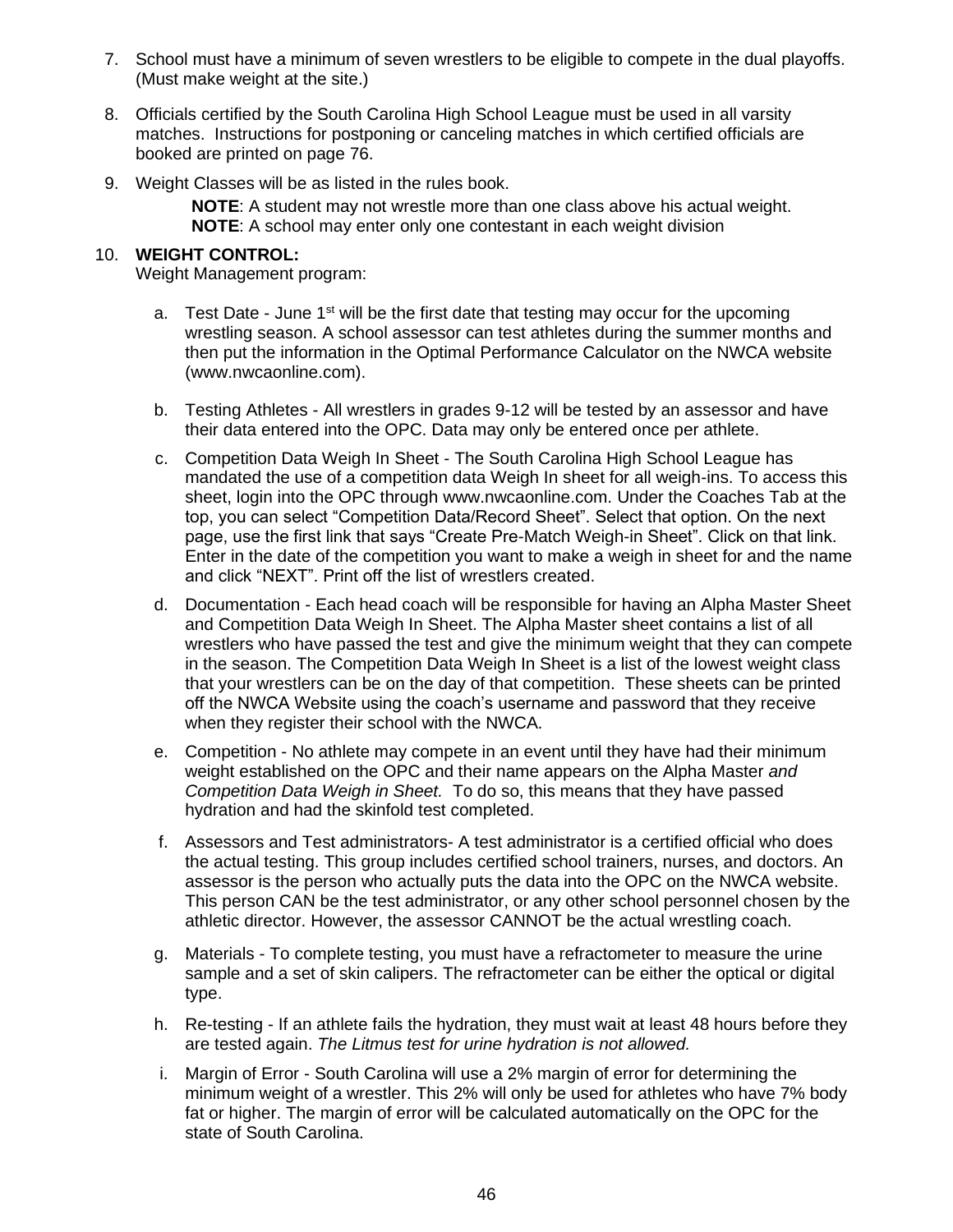- j. Athletes below 7% Body Fat- Athletes who measure below 7% body fat will wrestle at the weight class they establish during their hydration and body fat test. There is no exception that will allow athletes below 7% to drop down in weight.
- k. Doctor's Note Athletes who are below 7% body fat will need a doctor's note to compete. The doctor's note should be taken to every event and the coach should be able to produce it if questioned. There will not be a specific form used by the doctor. All that is needed is the doctor's statement that the athlete is below 7% body fat and is healthy enough to compete in wrestling.
- l. Ineligible Wrestlers Athletes who are ineligible to compete in the first semester can still have their minimum weight established as early as June 1<sup>st</sup>.
- m Growth Allowance South Carolina will still use a 2-pound growth allowance. Wrestlers . will be given a 2-pound growth allowance to their minimum weight classes on December 26<sup>th</sup>. However, the 2-pound growth allowance cannot help a wrestler establish a minimum weight class.

EXAMPLE- A wrestler's minimum weight on the OPC is 126.3. This athlete cannot wrestle 126 on January  $7<sup>th</sup>$  after the two pounds have been given and the weight class becomes 132

- n. Establishing Minimum Weight Class All wrestlers must be at their minimum weight class by February 1, 2022. The OPC must simply allow the wrestler to make that minimum weight by the final date.
- o. Moving up in Weight Classes A wrestler may weigh in one weight class above their minimum weight class at the date of competition as indicated on the Competition Date Weigh In Sheet without losing certification at the lower weight class.
- p. Coaches Responsibility It is the responsibility of the coaches to follow all the procedures and make sure they wrestle their athletes in the appropriate weight classes at the appropriate times. Wrestling an athlete at an improper weight class will subject the team to South Carolina High School League penalties.
- q. The Official The official is being used to record the wrestlers correct net weight on the Data Competition Weigh In Sheet. The official has no other role in the weight management system.

**NOTE**: The use of a sweatbox or similar box device for weight reduction purposes is prohibited. Refer to the wrestling rules book for other restrictions.

11. **State Championship** - The State Individual Tournament will be held on Feb. 25-26, 2022. The top qualifier in each weight division from the Upper State will be paired against the fourth qualifier from the Lower State and others will be paired accordingly.

### 12 **Regulations Governing State Tournaments:**

- a. Responsibility for local arrangements for the State Individual Wrestling Tournament will be left to each participating school.
- b. The tournament director for state individuals will receive \$450.00. The head official and South Carolina High School League Director will decide any questions not answered in the official wrestling rules or in these regulations
- c. Entry fee for the State Individual Tournament will be \$25.00 per wrestler. **Make check payable to: South Carolina High School League**. **CHECKS ARE DUE TO THE SOUTH CAROLINA HIGH SCHOOL LEAGUE OFFICE BY March 11, 2021.** Invoice can be found in the AD Notebook.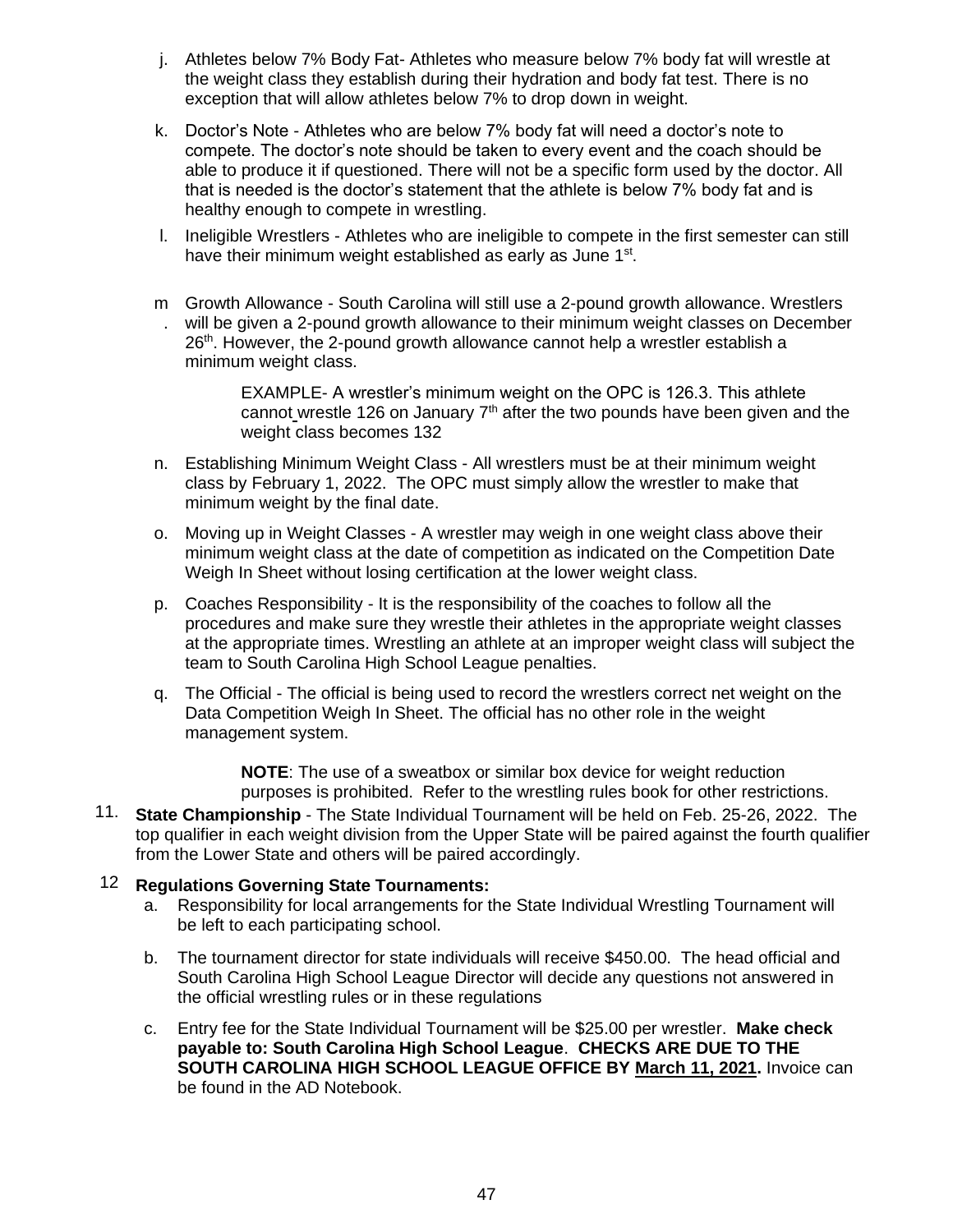- . d. Proceeds from concessions go to the host school. Proceeds from program sales and advertising will be part of the tournament receipts
	- e. Tournament Regulations:
		- A. Uniformed security and certified trainers are required at all state wrestling tournaments (region, upper and lower state, dual team sites and finals).
		- C. Require a minimum of 3 mats for  $1<sup>st</sup>$  and  $2<sup>nd</sup>$  rounds of individual championship.
		- D. Individual Champion: Order of wrestling and suggested number of mats.

| <b>First Round</b> | Championship  | 3 mats |
|--------------------|---------------|--------|
| <b>First Round</b> | Consolation   | 3 mats |
| Second Round       | Championship  | 2 mats |
| Consolation        | Semi-Finals   | 2 mats |
| Consolation        | <b>Finals</b> | 2 mats |
| Championship       | <b>Finals</b> | 1 mat  |

- 13. The South Carolina High School League will furnish trophies and medals to the State Champion and State Runner-up in each competing class. Medals will be awarded to individuals winning first, second, and third places in each weight class.
- 14 Refer to pages 1-25 for additional regulations.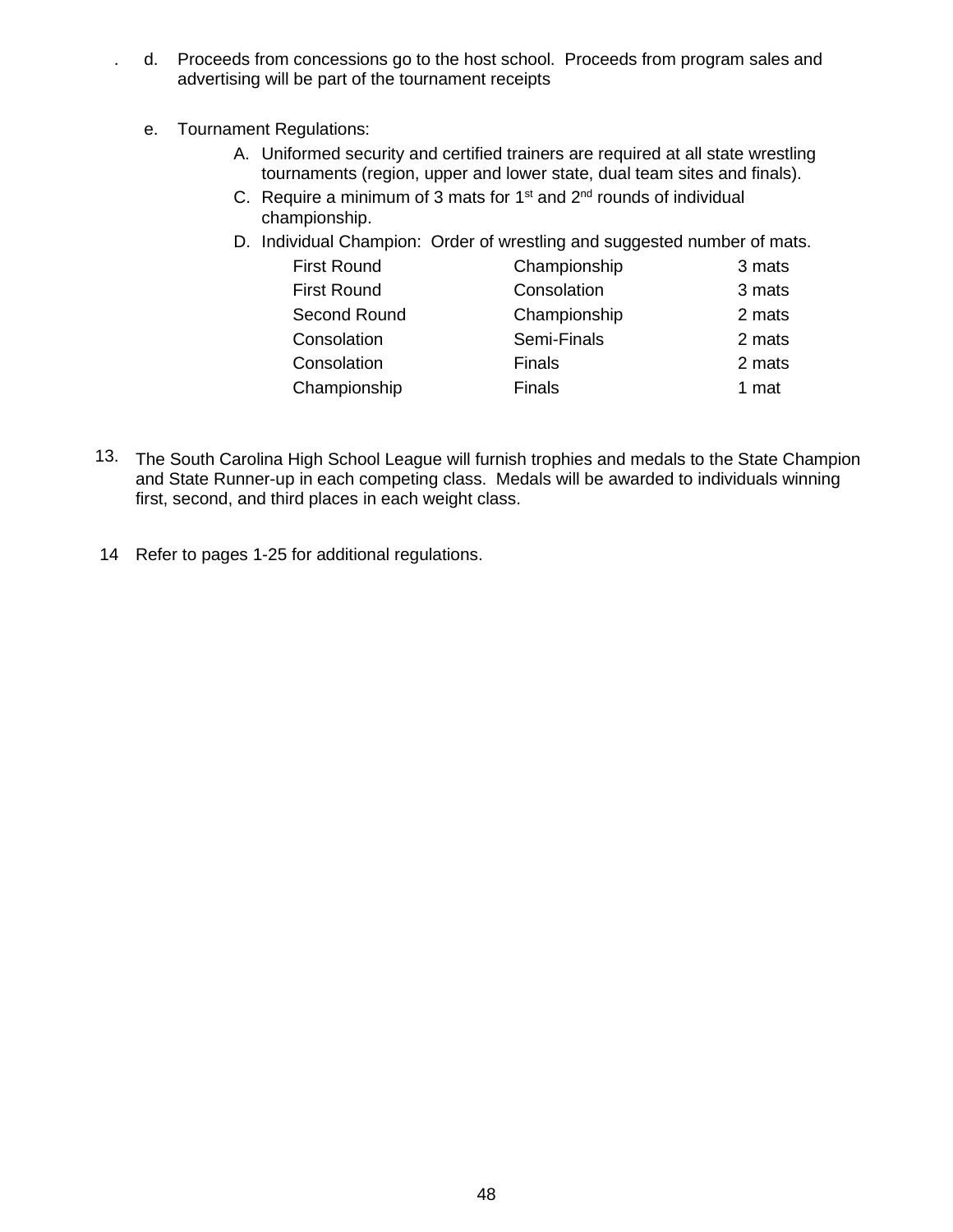# **Class AAAAA Wrestling**

#### **DUALS:**

Class AAAAA Dual Championship Dreher HS February 12

Declaring Play-off Participants

- Each team must play each member of the region. In the event a school refuses to play another school in the same region, that school becomes ineligible for any play-off berth and forfeits to all teams for the purpose of declaring champions, and other region qualifiers.
- Each region will declare their play-off participants by their own method.
- If a school withdraws from a dual match, it counts as one loss by forfeit and one win for the receiving team.
- If a school withdraws from a dual tournament, this counts as two losses by forfeit. Schools will lose entry fees, as well. No team can claim a win by forfeit.
- No out-of-state dual or individual matches may count in the team or individual's record for state play-off qualifications.

# **INDIVIDUALS:**

| Upper State Individual Qualifying | TBA | February 18-19 |
|-----------------------------------|-----|----------------|
| Lower State Individual Qualifying | TBA | February 18-19 |
| <b>Individual State Finals</b>    | TBA | February 25-26 |

The AAAAA Conference shall sponsor Upper and Lower State Qualifying Tournaments, which will provide entrants for the State Individual Tournament. The tournaments will be set up as follows:

- a. **NOTE**: A wrestler MAY NOT carry record up, but MUST take record down
- b. The seeding for the Upper and Lower State Tournaments will be accomplished as follows:
	- 1.. A committee for each tournament will be formed and consists of the Upper and Lower State Tournament Directors and at least two (2) representatives from each region (to include the Region Tournament Directors and/or the region seeding committee chairman).

Seeding Criteria

- a. Overall In-state record (must have a minimum of 10 matches). Dual playoff match results will count on an individual's record.
- b. Head to head within 10% winning percentage.
- 2. Wrestlers who wrestle at different weights during the season MUST include their record at the higher weight for seeding purposes.
- c. The top four (4) wrestlers in each weight class will be entered in the State Individual Tournament. The Upper and Lower State Tournament Directors will forward the appropriate information (as defined in Paragraph IV-A) to the State Individual Tournament Director no later than Tuesday, February 23rd. Seeding will be as indicated in the State Tournament brackets.

In Upper, Lower and State Individual Tournaments, only (2) two coaches will be allowed on the floor from each school. A trainer may be present on the floor to handle injuries and blood problems.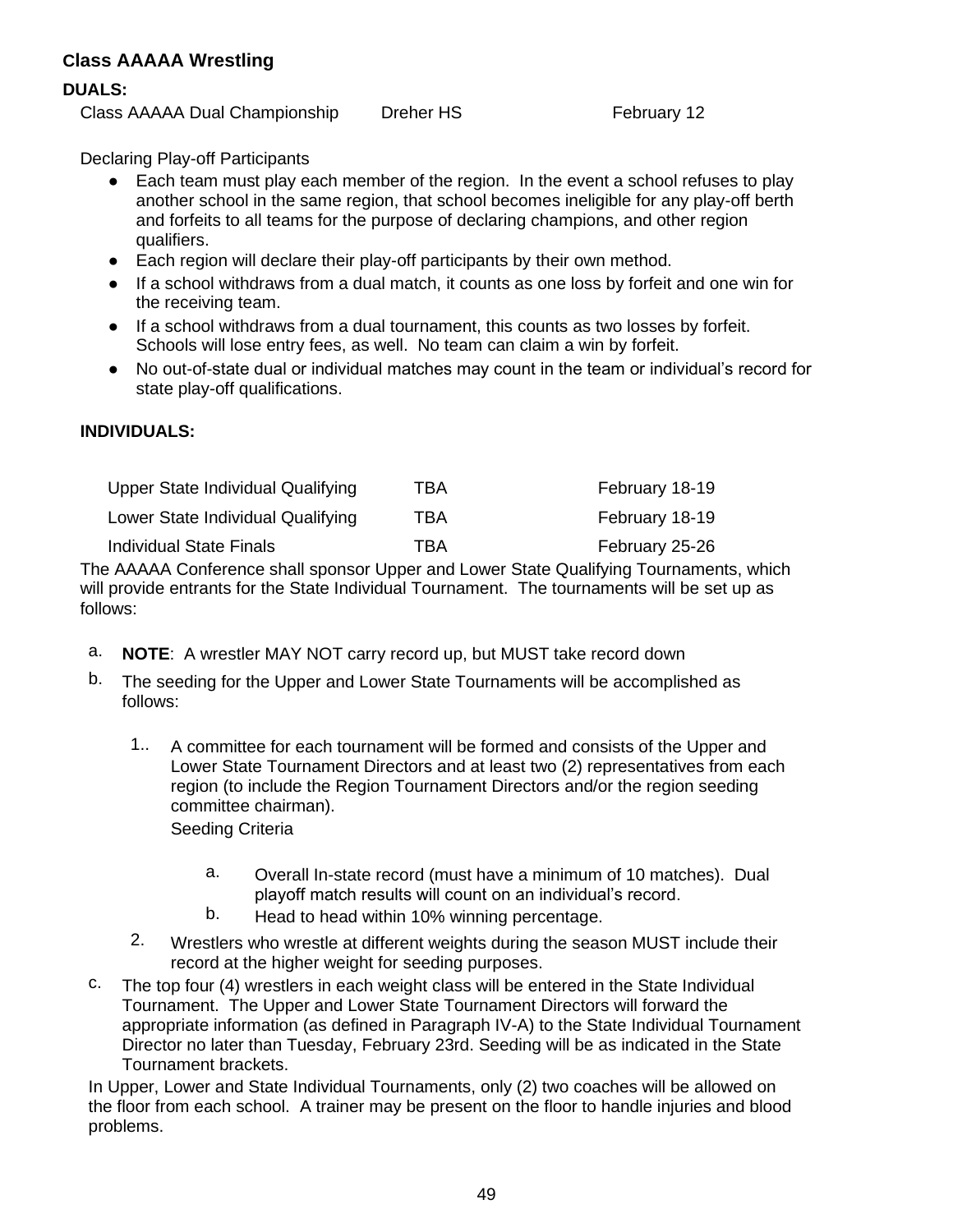- a. Regions will determine their own entry fee requirements.
- b. Entry fees for the Upper and Lower State Individual Tournaments will be \$25.00 for one (1) wrestler and \$50.00 for two (2) or more wrestlers. **Make checks payable to**: TBA (upper host).

Tournament Expenses and Proceeds Distribution:

- a. Region tournament (if applicable), as defined by the respective regions.
- b. Upper and Lower and State Individual Tournaments:
	- 1. Allowable expenses:
		- a. Director's Fee \$150.00
		- b. Officials' Fees and Travel
	- 2. Host school must provide security for the tournament and be responsible for all expenses.
- c. Expenses will come from gate receipts and entry fees.
- d. 20% of the gross admission proceeds to the South Carolina High School League.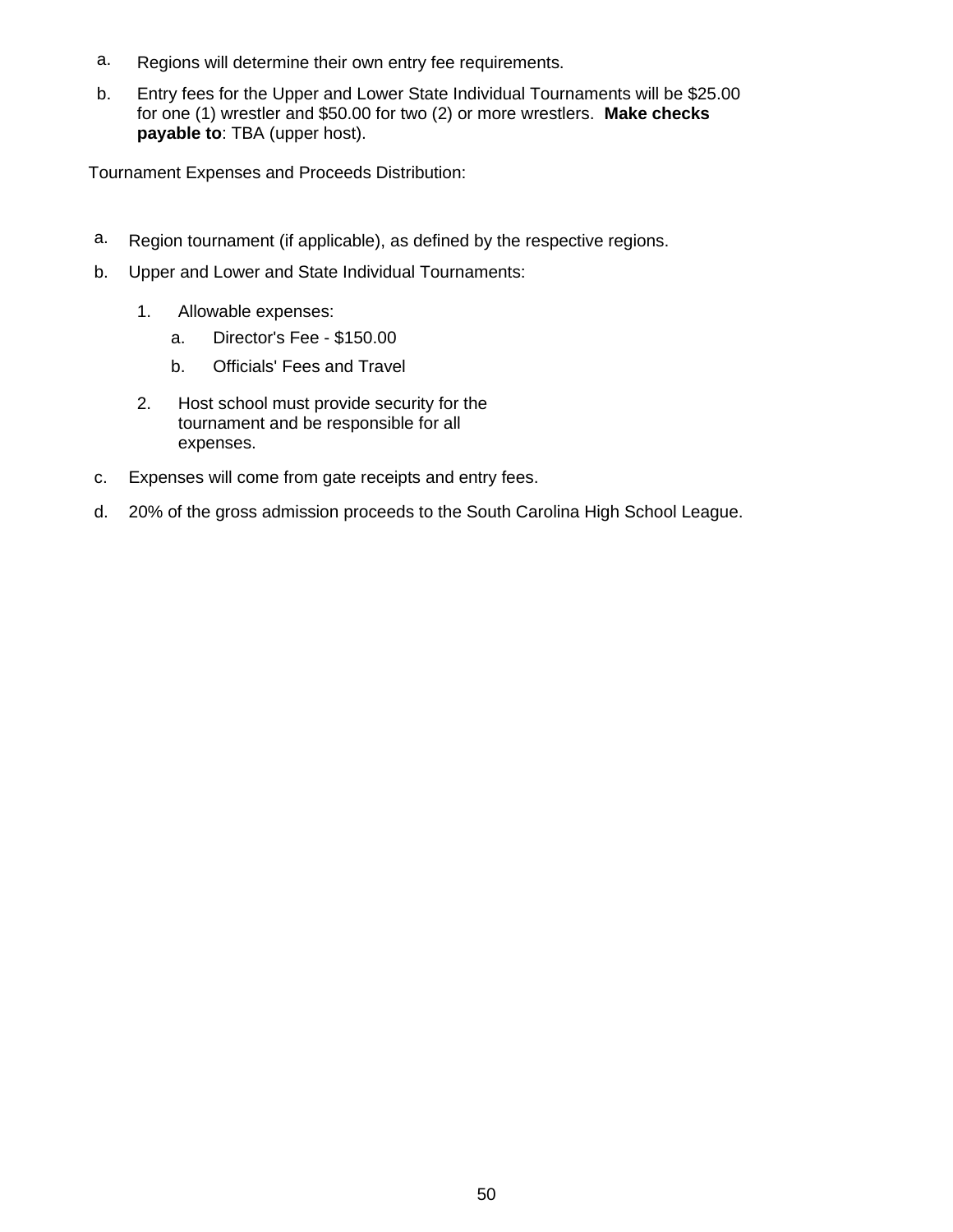### **DUALS:**

Class AAAA Dual Championship Dreher H.S. - February 12

Declaring Play-off Participants

- Each team must play each member of the region. In the event a school refuses to play another school in the same region, that school becomes ineligible for any play-off berth and forfeits to all teams for the purpose of declaring champions, and other region qualifiers.
- Each region will declare their play-off participants by their own method.

# **INDIVIDUALS:**

| Upper State Individual Qualifying | TBA | February 18-19 |
|-----------------------------------|-----|----------------|
| Lower State Individual Qualifying | TBA | February 18-19 |
| <b>Individual State Finals</b>    | TBA | February 25-26 |

The AAAA Conference shall sponsor Upper and Lower State Qualifying Tournaments, which will provide entrants for the State Individual Tournament. The tournaments will be set up as follows:

- a. The AAAA Conference shall sponsor Upper and Lower State Individual Qualifying Tournaments. These tournaments will qualify the entrants for the State Individual Championship Tournament. Each region will qualify four competitors in each weight class or will determine their method of selecting qualifiers for the upper and lower state tournament. The top qualifier in each weight division from the upper state will be paired against the fourth qualifier from the lower state and others will be paired accordingly.
- b. The top four (4) wrestlers in each weight class at the qualifying tournaments will advance to the State Tournament.
- c. The seeding for the Upper and Lower State Tournaments will be accomplished as follows:
	- 1.. A committee for each tournament will be formed and consists of the Upper and Lower State Tournament Directors and at least two (2) representatives from each region (to include the Region Tournament Directors and/or the region seeding committee chairman).

Seeding Criteria

- a. Overall In-state record (must have a minimum of 10 matches). Dual playoff match results will count on an individual's record.
- b. Head to head within 10% winning percentage.
- 2. Wrestlers who wrestle at different weights during the season MUST include their record at the higher weight for seeding purposes.
- d. The top four (4) wrestlers in each weight class will be entered in the State Individual Tournament. The Upper and Lower State Tournament Directors will forward the appropriate information (as defined in Paragraph IV-A) to the State Individual Tournament Director no later than Tuesday, February 23.

In Upper, Lower and State Individual Tournaments, only (2) two coaches will be allowed on the floor from each school. A trainer may be present on the floor to handle injuries and blood problems.

a. Regions will determine their own entry fee requirements.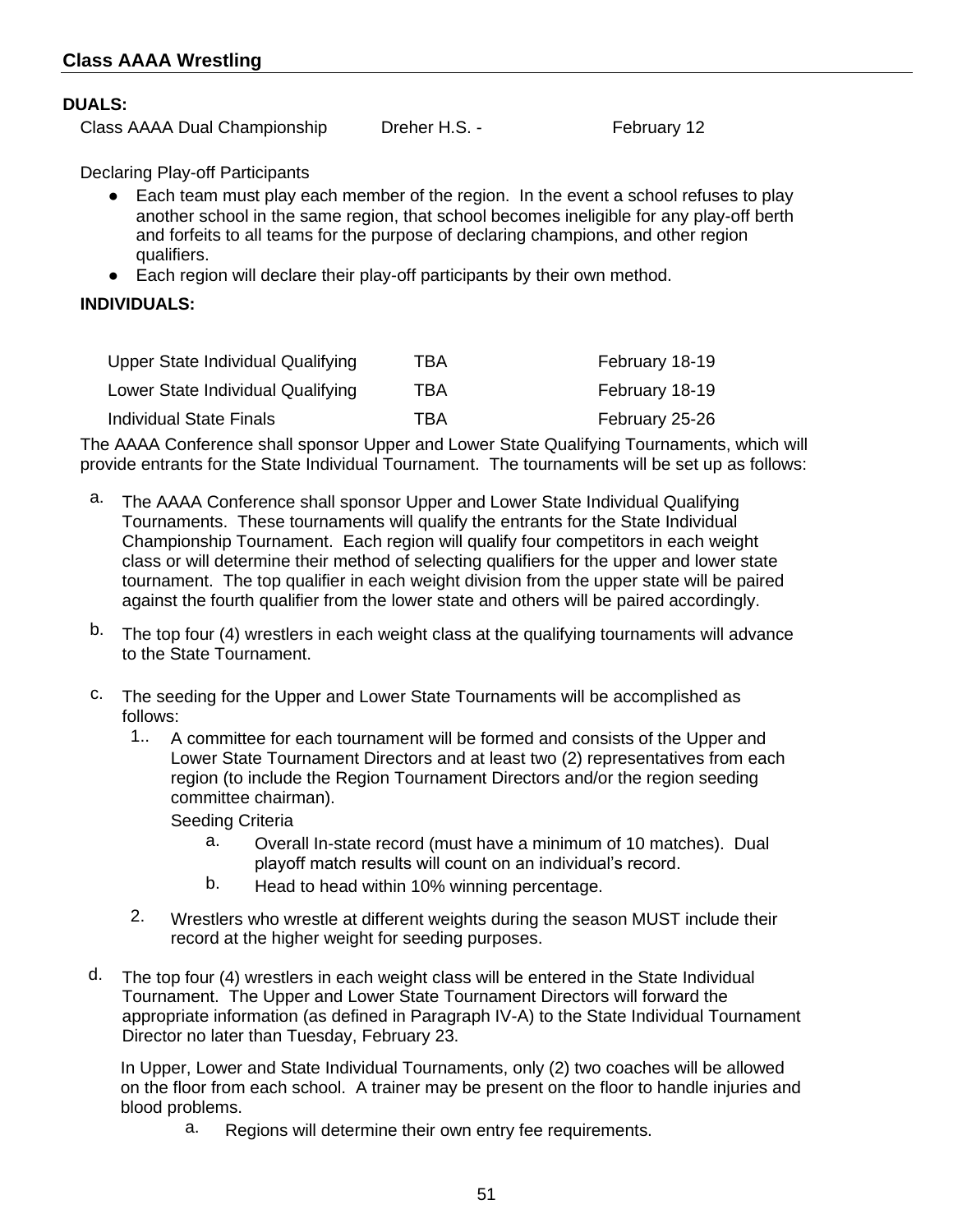# **Class AAA Wrestling**

#### **DUALS:**

Class AAA Dual Championship Dreher H.S February 12

Declaring Play-off Participants

- Each team must wrestle each member of the region. If a team refuses to wrestle a region member, then that school will become ineligible for a play-off berth
- Each region is responsible for selecting its top four finishers.
- If two or more teams tie at the end of the season, then the teams will use the AAA Tie-Breaking System for breaking the tie or ties.

### **INDIVIDUALS:**

| Upper State Individual Qualifying | TBA                   | February 18-19 |
|-----------------------------------|-----------------------|----------------|
| Lower State Individual Qualifying | TBA                   | February 18-19 |
| <b>Individual State Finals</b>    | Anderson Civic Center | February 25-26 |

The AAA Conference shall sponsor Upper and Lower State Qualifying Tournaments, which will provide entrants for the State Individual Tournament. The tournaments will be set up as follows:

- a. Each region will qualify four competitors in each weight class or will determine their method of selecting qualifiers for the upper and lower state tournament. A 16-man double elimination bracket will be used and 4 wrestlers will advance to the State Tournament. The top qualifier in each weight division from the upper state will be paired against the fourth qualifier from the lower state and others will be paired accordingly.
- b. The top four (4) wrestlers in each weight class at the qualifying tournaments will advance to the State Tournament.
- c. Only two (2) coaches will be allowed in the corner of the mat during an individual tournament.
- d. Entry fees for the tournament.
	- Regions will determine their own entry fee.
	- Entry fee for the Upper and Lower State Individual Tournaments will be \$100.00 per team.
- e. Disbursement of Proceeds
	- 1. Twenty percent of gross ticket sales proceeds will go the South Carolina High School League
	- 2. Expense of officials. The following expenses may be taken but not to exceed the amounts listed below:
		- Tournament Director \$100.00
		- Security (not to exceed \$200.00)
		- Certified Athletic Trainer \$200.00
		- Ticket personnel \$8.00 per hour
		- Clean-up (not to exceed \$200.00)
		- Head table workers (not to exceed \$150.00
	- 3. Excess monies will be forwarded to the AAA Conference. NOTE: Proceeds from concessions will go to the host school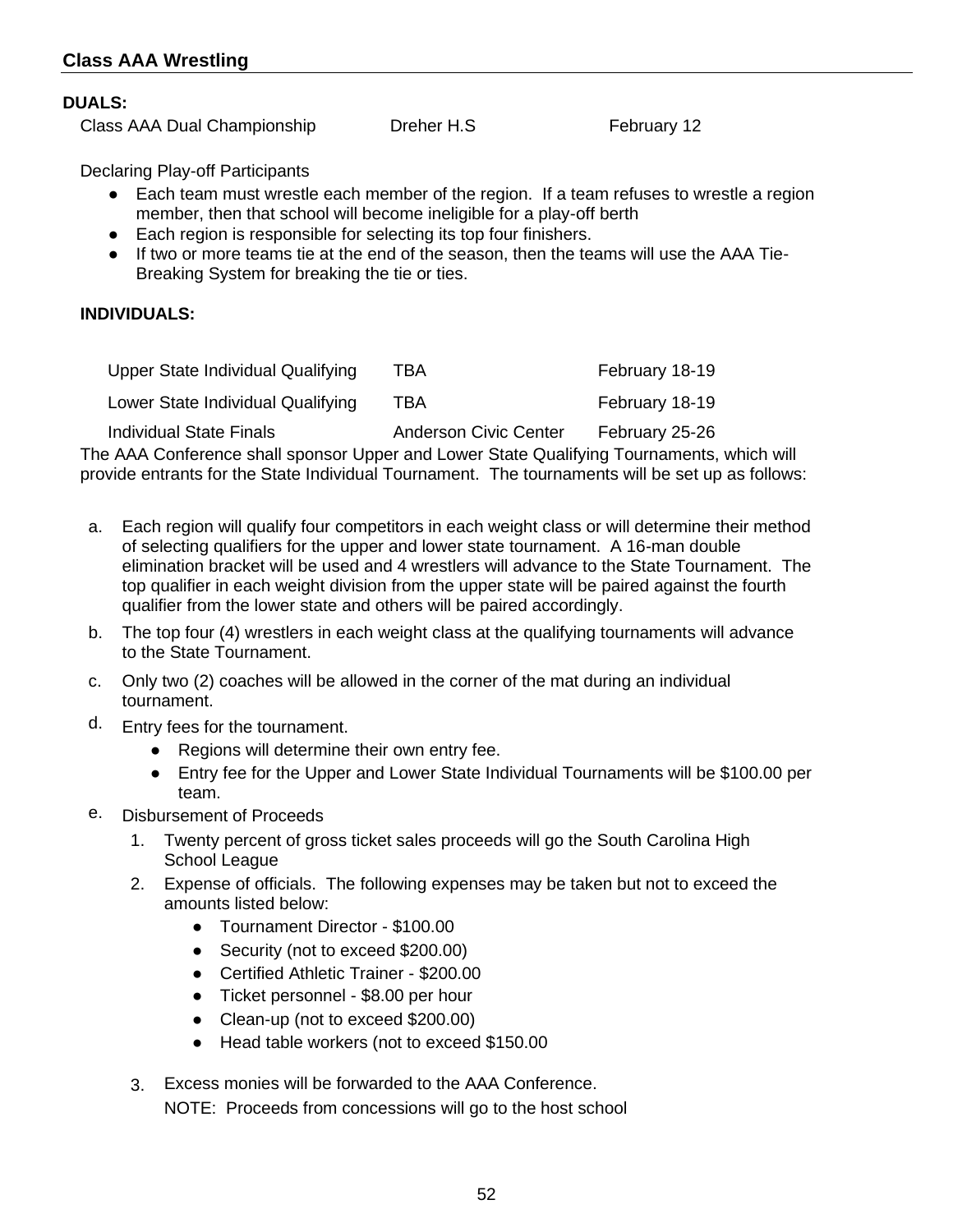# **DUALS:**

Class AA Dual Championship Dreher H.S. The Rebruary 12

Declaring Play-off Participants

- Class AA seeding meeting for dual team championships will be February 2, 2022 at 10:00 am at the League office.
- All entry forms for the Class AA duals must be received by the league office by 9:00 am February 2, 2022, for the school to be eligible for the Class AA Dual Team Championships

#### Upper and Lower State Duals Tournament Seeding Criteria

Initial Seeding will be based on Overall Winning Percentage Head to Head trumps Overall Winning Percentage.

In the event of a tie, the criteria will be as follows:

- 1. Common Opponent Margin of Victory.
- 2. Overall Consensus of Seed Committee.

\*lf it is within the power of the Seed Committee, there will be no Region match-ups in the first round of the tournament

# **INDIVIDUALS:**

| Upper State Individual Qualifying | TBA | February 18-19 |
|-----------------------------------|-----|----------------|
| Lower State Individual Qualifying | TBA | February 18-19 |
| Individual State Finals           | TBA | February 25-26 |

- 1. All AA schools will be permitted to enter one competitor in each weight class at the Upper or Lower State Qualifying Tournament.
- 2. It will be a 16-man double elimination bracket using single elimination wrestle-in matches to set the 16 man bracket.
- 3. Seeding meetings for the Upper and Lower State Individual Qualifiers will be held on February 9. Time to be determined by host teams. All wrestler records and information needs to be submitted to the host school by 9:00 am on February 9.
- 4. Individual Tournament Seeding Criteria All wrestlers will need a 10-match minimum to be seeded. Wrestlers without a 10-match minimum will be a random draw. A wrestler MAY NOT carry record up but MUST take record down.

Initial Seeding will be based on Overall Winning Percentage.

Head to Head trumps Overall Winning Percentage

In the event of a tie, the criteria will be as follows: Previous State Placer Previous State Qualifier Overall Consensus of Seed Committee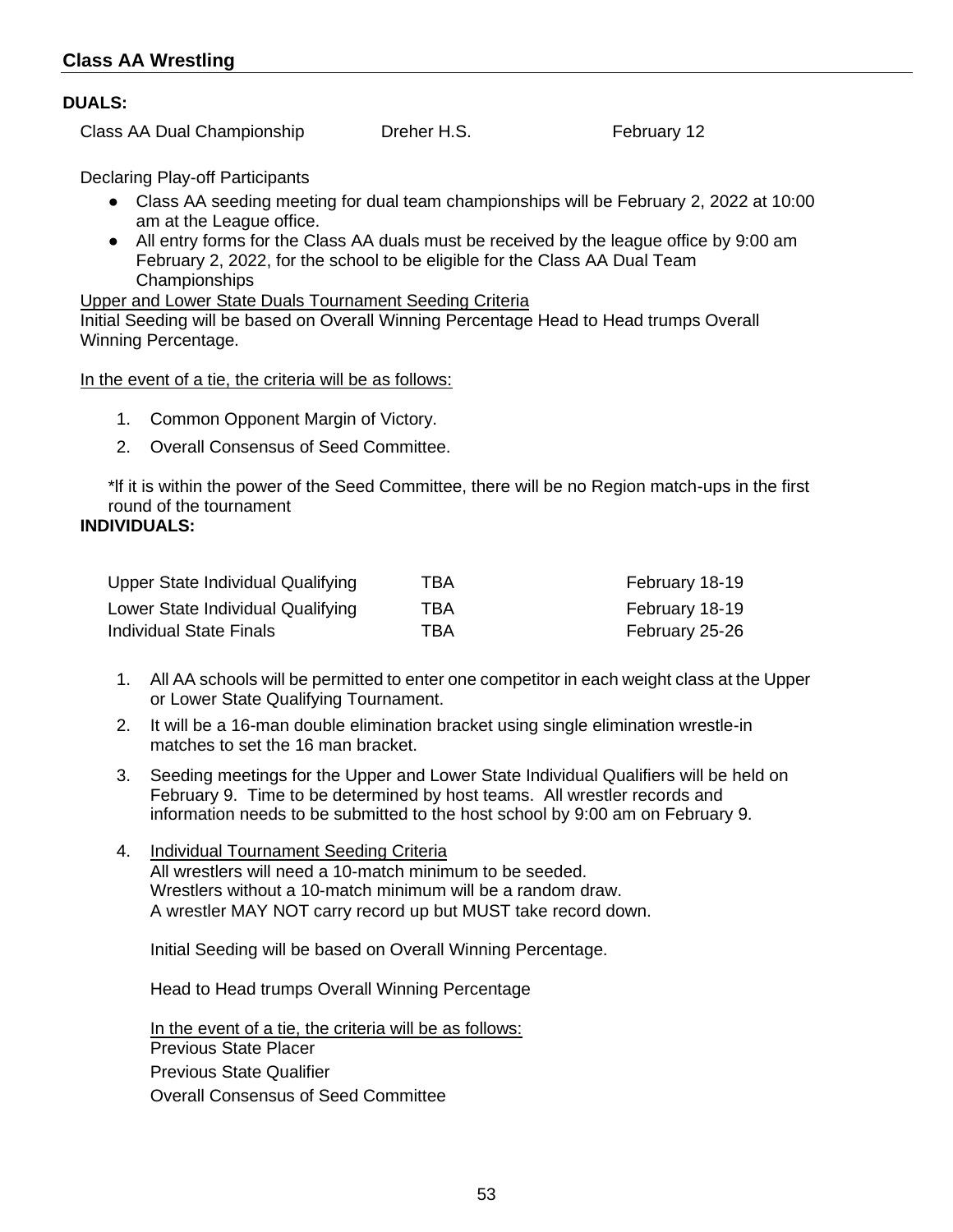# **BASKETBALL**

- 1. The South Carolina High School League will sponsor state basketball play-offs for boys and girls in each of the five classes.
- 2. National Federation Rules shall govern all contests and may be obtained from the South Carolina High School League Office. By state adoption "the head coach may rise in front of his or her seat within the confines of a designated coach's box to give instructions to his or her players and/or substitutes."
- 3. The varsity head coach must attend a South Carolina High School League sponsored rules clinic.
- 4 All coaches must be CPR & AED certified. All coaches must verify with their principal completion of the online courses "Concussion in Sports", "Heat Illness Prevention", "Sudden Cardiac Arrest" and ``Protecting Students from Abuse" found at www.nfhslearn.com.
- 5. If a school is participating in a preseason tournament more than seven days prior to its first regular season game, the certificate of eligibility must be submitted before participation in this tournament.

Contest Restrictions**:**

- a. E If a school does not participate in a Christmas Invitational Tournament, one of the two allowable scrimmages may be held during the Christmas Holidays.
- b. All classes are allowed 26 games, two scrimmages and one jamboree.Sub-varsity teams are allowed 24 games, one scrimmage and one jamboree. The games can be any combination of tournaments (to include preseason) and regular season games. Preseason play can only be in tournaments.
- c. A student has the same limitation on playing, as does a team.
- d. Students will be restricted to one game per day except they may play in two games in one day in an invitational tournament. There must be a minimum of one hour's rest between games.
- e. All teams must be accompanied by an adult who must be present at all times that dressing rooms are in use.
- f. Any team member who leaves the bench and approaches/engages in a fracas shall be disqualified from the game.

#### **NOTE: Students seeking second semester eligibility are eligible to participate the second semester when first semester classes are dismissed, grades are final and when the student is added to the certificate of eligibility form signed by the principal.**

- 6. Home Team Responsibilities**:**
	- a. The principal of the host school will prohibit the use of loud noisemakers, i.e. cowbell, air horns, radios and musical instruments. The tournament director will forbid noisemakers during tournament play.
	- b. Cheerleaders must be in the bleachers except during full time-outs, end of quarters and half time. Mascots are considered cheerleaders. Megaphones for cheering purposes will be used only by cheerleaders. Jewelry will not be worn at any time. **Each school is responsible for enforcement of these regulations.**
	- c. Pep bands or musical entertainment may be permitted prior to the game, between quarters, during timeouts, during halftime or following the game. Under no circumstances will any musical instruments be used at any other time. Pep bands cannot sit behind visitors' bench.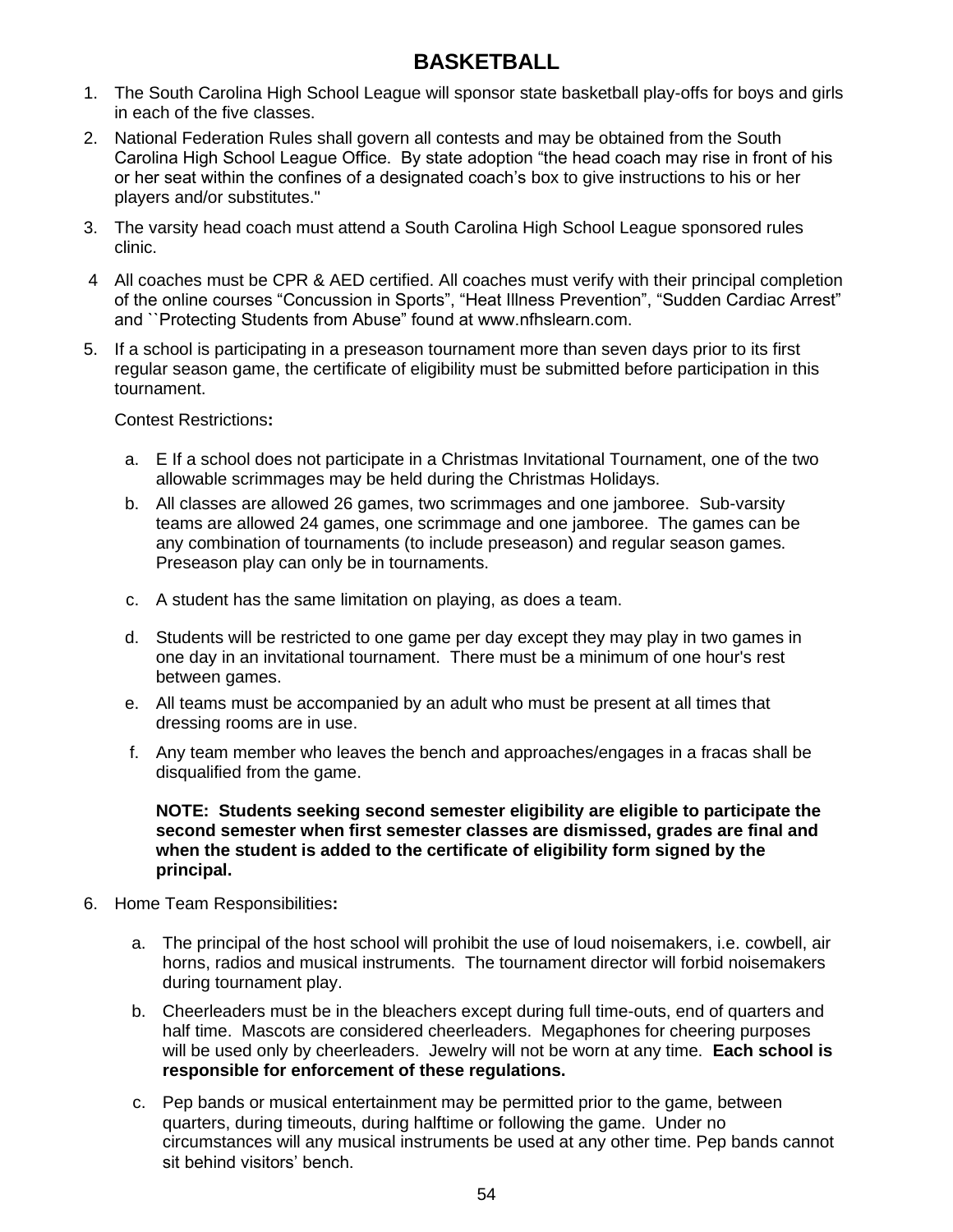- d. Clean and secure dressing facilities must be provided for opponents and officials. A school is responsible, within reason, for the clothing of opponents, but not rings, money, watches, etc.
- e. A uniformed policeman shall meet the officials at the scorer's table after the game and escort them to their dressing room or car and see them safely on their way.
- 7. If a region has a duly constituted basketball regulation automatically giving the regular season winner a position in the State Play-Offs, the region may order teams that are tied for first place to break the tie by a sudden death plan provided the tied teams split during the regular season. This play-off will be considered part of the State Play-offs and a financial statement must be submitted to the South Carolina High School League Office.
- 8. Scheduled Game Times
	- a. All games must start at their scheduled times. If two varsity games are being played, the first game must start no later than 7:00 P.M. The second game will begin within 20 minutes after the conclusion of the first game.
	- b. Overtime periods for all games played in quarters of less than eight minutes will be three minutes each
	- c. All JV, "B", junior high school or middle school games will be played in four quarters of six minutes each with intermissions of one minute after first and third quarters and eight minutes between halves.

**NOTE:** Basketball games postponed because of inclement weather must be rescheduled on the next available date. In case of an emergency that causes postponement of a basketball game and the game cannot be made up under our present rules, the Commissioner will have authority to grant permission to reschedule the game:

- 9. The South Carolina High School League strongly recommends the use of contracts for nonregion games.
- 10 The region will select the site for any play leading toward the region championship. Region trophies must not exceed 21 inches in height.
- 11. Officials, certified by the South Carolina High School League, must be used in all varsity games. The South Carolina High School League Office will not book sub-varsity games. Instructions for postponing or canceling games for which certified officials are booked are on page 76.

# 12. **STATE PLAY-OFF REGULATIONS**

- a. Twenty-five school personnel and varsity cheerleaders in uniform will be admitted without charge. All other persons must have tickets.
- b. No school may practice at the site of a state play-off game unless the site is on its campus.
- c. Bands, musical instruments, radios, tape players, cowbells, air horns, megaphones (other than those used by cheerleaders) or other offensive noisemakers will not be permitted. Signs, banners or flags will not be permitted.
- d. Advertising tobacco, alcoholic beverages and related products will not be authorized.
- e. If uniforms do not contrast, the home team will change unless their uniform is white. Teams must bring two sets of jerseys.
- f. Gate receipts will be distributed according to the financial statements in the Athletics Director's notebook.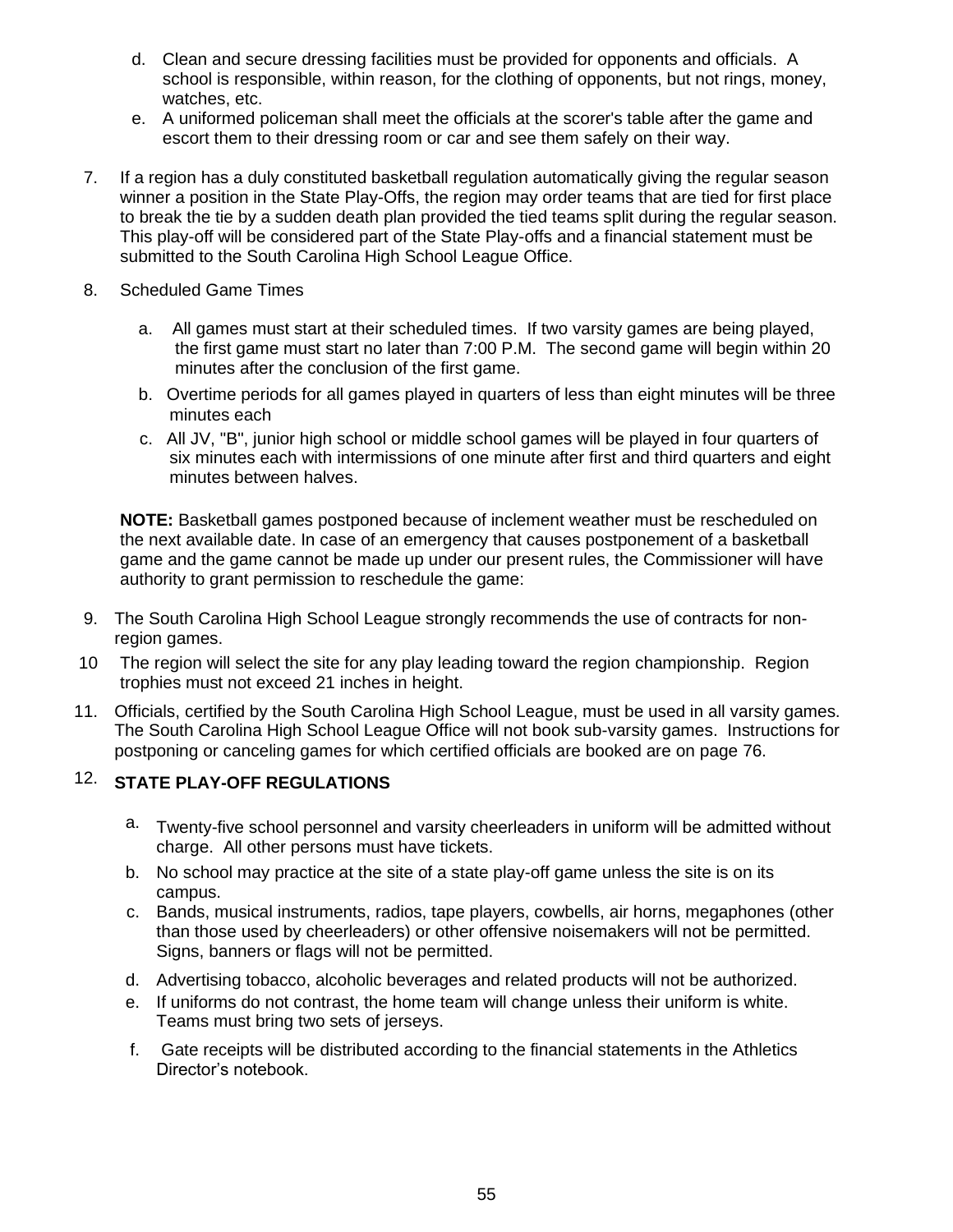### 13. MINIMUM SEATING REQUIREMENTS FOR PLAY-OFFS

| <b>Class</b> | <b>Third Round 2 Schools</b> | <b>Third Round 3 Schools</b> |
|--------------|------------------------------|------------------------------|
| AAAAA        | 1,200                        | 1,500                        |
| AAAA         | 1,200                        | 1,500                        |
| AAA          | 1,000                        | 1,200                        |
| AA           | 1,000                        | 1,200                        |
| A            | 1,000                        | 1,200                        |

\* There will be no minimum seating for girls. Host schools will be expected to hold the games in gymnasiums with adequate facilities and large enough to handle the crowds. Any exceptions to the above minimum seating requirements will be left to the discretion of the Commissioner.

- 14. The League will furnish trophies and medals for the State Champion and Runner-up teams in each of the five classifications.
- 15. A tournament is a series of contests in competition for a championship in which at least 1<sup>st</sup> & 2<sup>nd</sup> place is decided by a final contest between the two teams. Schools must now submit tournament format i.e., brackets for approval as part of the sanctioning process in basketball, baseball, softball, tennis and soccer.
- 16. Refer to pages 1-25 for additional regulations.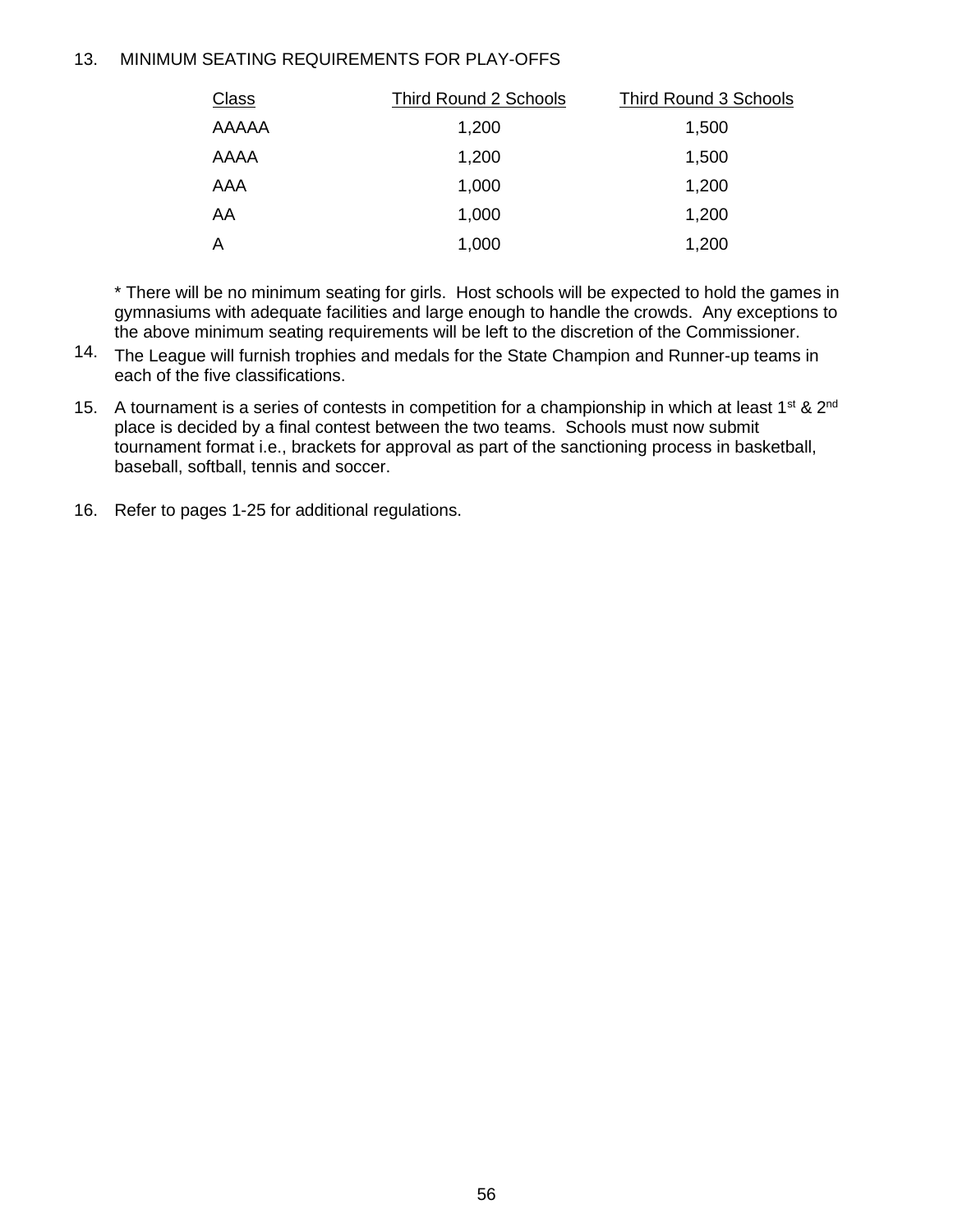# **BOYS & GIRLS LACROSSE**

- 1. The South Carolina High School League will sponsor a girls' and boys' open championship.
- 2. National Federation Rules for Boys Lacrosse and the official Rules for Girls & Women's Lacrosse endorsed by the National Federation shall govern lacrosse games when not covered by the SCHSL rules. The rules books may be obtained from the South Carolina High School League office.
- 3. The varsity head coach must attend a South Carolina High School League sponsored rules clinic.
- 4. All head coaches must be CPR & AED certified. All coaches must verify with their principal completion of the online courses "Concussion in Sports", "Heat Illness Prevention", "Sudden Cardiac Arrest" and "Protecting Students from Abuse" found at www.nfhslearn.com.
- 5. If a school is participating in a preseason tournament more than seven days prior to its first regular season game, the certificate of eligibility must be submitted before participation in this tournament.
- 6. All classes are allowed 16 games, two scrimmages and one jamboree. Sub-varsity teams are allowed 14 games, one scrimmage and one jamboree. The games can be a combination of tournaments (to include preseason) and regular season games. Preseason play can only be in tournaments.
- 7. Girls and boys lacrosse are considered contact sports by the South Carolina High School League.
- 8. Certified officials are required for all varsity contests. Instructions for postponing or canceling games for which certified officials are booked are printed on page 76.
- 9. The girls and boys semi-finals will be played at home sites. Three officials will be required for semifinals.
- 10. Student athletes will be restricted to one game per day except they may play in two games in one day in an invitational tournament. There must be a minimum of one-hour rest between games.
- 11. **Boys Lacrosse Only**: (December 6-January 26, 2022) -The first three days shall be in shorts and helmets. Of the remaining days, a maximum of 10 days may be in full gear. Gloves may be worn on all days during this period. Outside of that, helmets and gloves.
- 12. The only time music will be allowed is prior to the game, at 2-minute timeouts and during halftime. Under no circumstances will any music be used at any other time
- 13. A tournament is a series of contests in competition for a championship in which at least 1<sup>st</sup> & 2<sup>nd</sup> place is decided by a final contest between the two teams. Schools must now submit tournament format i.e., brackets as part of the sanctioning process in basketball, baseball, softball, tennis, lacrosse and soccer. (Maximum 10 consecutive days for a tournament)

Varsity Lacrosse

- Maximum of ten games can be played in a combination of the two tournaments
- If you choose to play more than five games in any one tournament this will constitute having played a second tournament. (Reference #5 for limitations)

JV Lacrosse

- Maximum of ten games can be played in a combination of the two tournaments
- If you choose to play more than five games in any one tournament this will constitute having played a second tournament (Reference #5 for limitations)
- JV level does not have the option to trade in one tournament for additional regular season contests
- 14. Refer to pages 1-25 for additional regulations.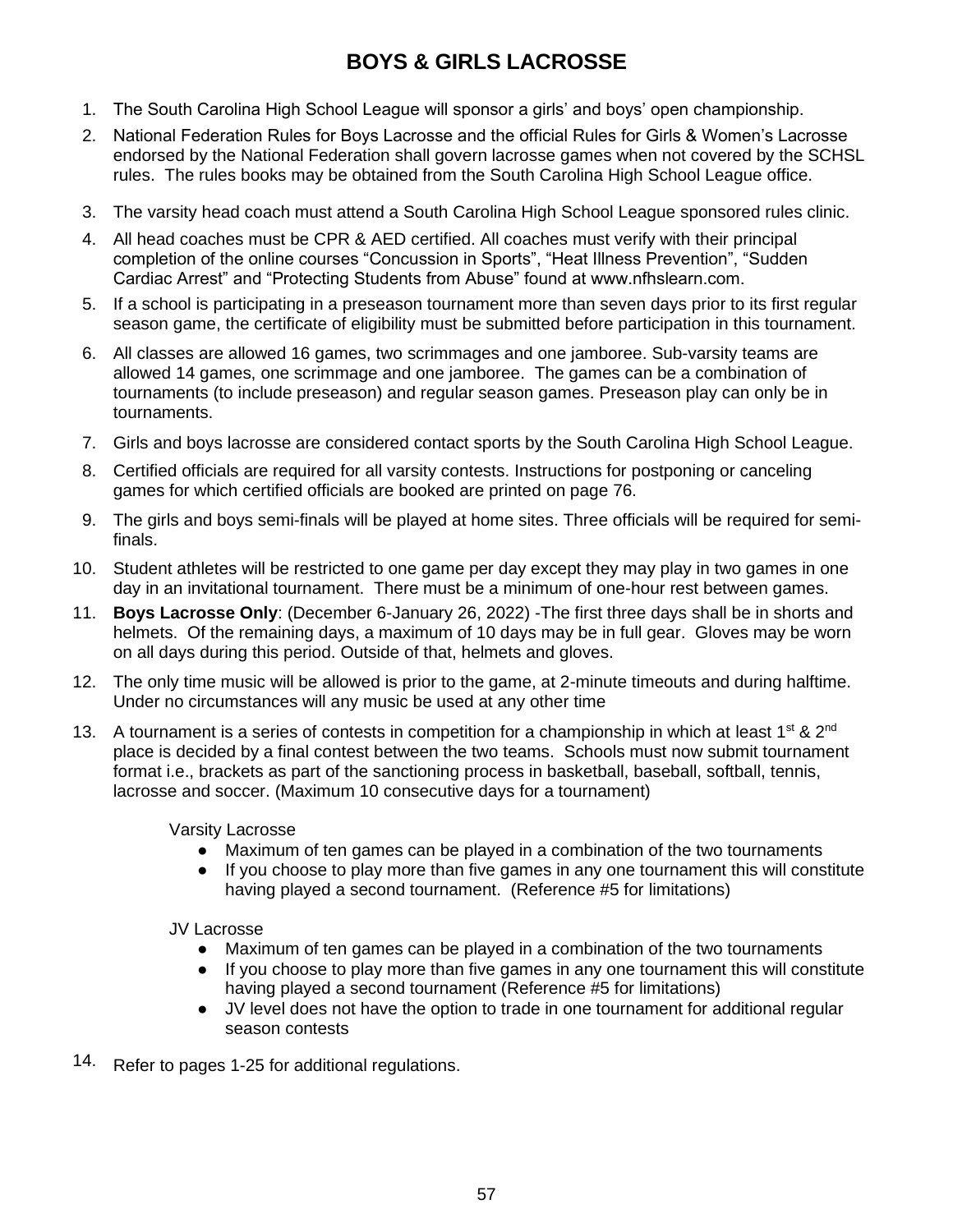# **BOYS TENNIS**

- 1. The South Carolina High School League will sponsor championships in each classification that has at least twelve of its schools participating. If this requirement is not met, schools may enter the tournament of the next higher classification. In addition to the team competition, a 32-draw AAAAA - AAAA and a 32-draw AAA-AA-A Singles Tournament will be held. These tournaments will be exclusive of the team competition
- 2. The rules of the United States Tennis Association will apply when not covered by South Carolina High School League rules.
- 3. The varsity head coach must attend a South Carolina High School League sponsored rules clinic
- 4. All head coaches must be CPR & AED certified. All coaches must verify with their principal completion of the online courses "Concussion in Sports", "Heat Illness Prevention", "Sudden Cardiac Arrest" and "Protecting Students from Abuse" found at www.nfhslearn.com.
- 5. All classes are allowed 24 matches, two scrimmages and one jamboree.Sub-varsity teams are allowed 22 matches, one scrimmage and one jamboree. The matches can be any combination of tournaments (to include preseason) and regular season matches. Preseason play can only be in tournaments.
- 6. All tennis matches must be played on hard courts. If a school uses clay courts, the opposing school must be notified in advance and agree to play the match on the alternate surface. A school cannot use two different surfaces for a match unless previously agreed by both schools.
- 7. Each match will be two no-ad sets with a 10-point tie-breaker played to decide the match if the sets are split. A set tie-breaker will be a 7-point tie-breaker. Pro-Set scoring (8 games, 7-point tie-breaker at 7-7) is permitted once the match has been decided. This includes the regular season and play-offs. (Any exception will result in both teams forfeiting).
- 8. Team competition will consist of 5 singles and 2 doubles teams. Only two players may play both singles and doubles during the same dual match. A player may play on only one doubles team in a dual match. (Any exception will result in a team forfeit, 7-0). A team appearing with only 5 or 6 players will forfeit #2 doubles.
- 9. Coaches will exchange line-ups before the match begins, with at least 1-5 singles listed. Coaches have the option to hold off announcing doubles until after singles matches have been completed but must inform the other coach beforehand. If doubles matches are announced after singles matches are completed, doubles line-ups will be exchanged simultaneously.
- 10. All players must play in at least four regular season dual matches to be eligible to play in the play-offs. All players will be required to compete in a school issued shirt. Appropriate tennis apparel is expected (cut-offs and jeans are not considered appropriate tennis apparel). Bandanas are not permitted.
- 11. In team play, there will be a maximum 10-minute break between singles and doubles play if a player is playing both singles and doubles.
- 12. Suspended matches are to be resumed from the point of interruption.
- 13. Coaching (by the head coach only) will be permitted during the 90-second changeover between odd numbered games. Coaching will be limited to 45 seconds and the coach must remain outside the fence. Coaching is also allowed during the rest period following split sets. This conference is limited to two minutes. No coaching is allowed during a tie-breaker.
- 14. Spectators, including players not participating, must stay a minimum of 3 feet away from the fenced area.
- 15. No cell phones or any electronic equipment is permitted by players or coaches as coaching tools.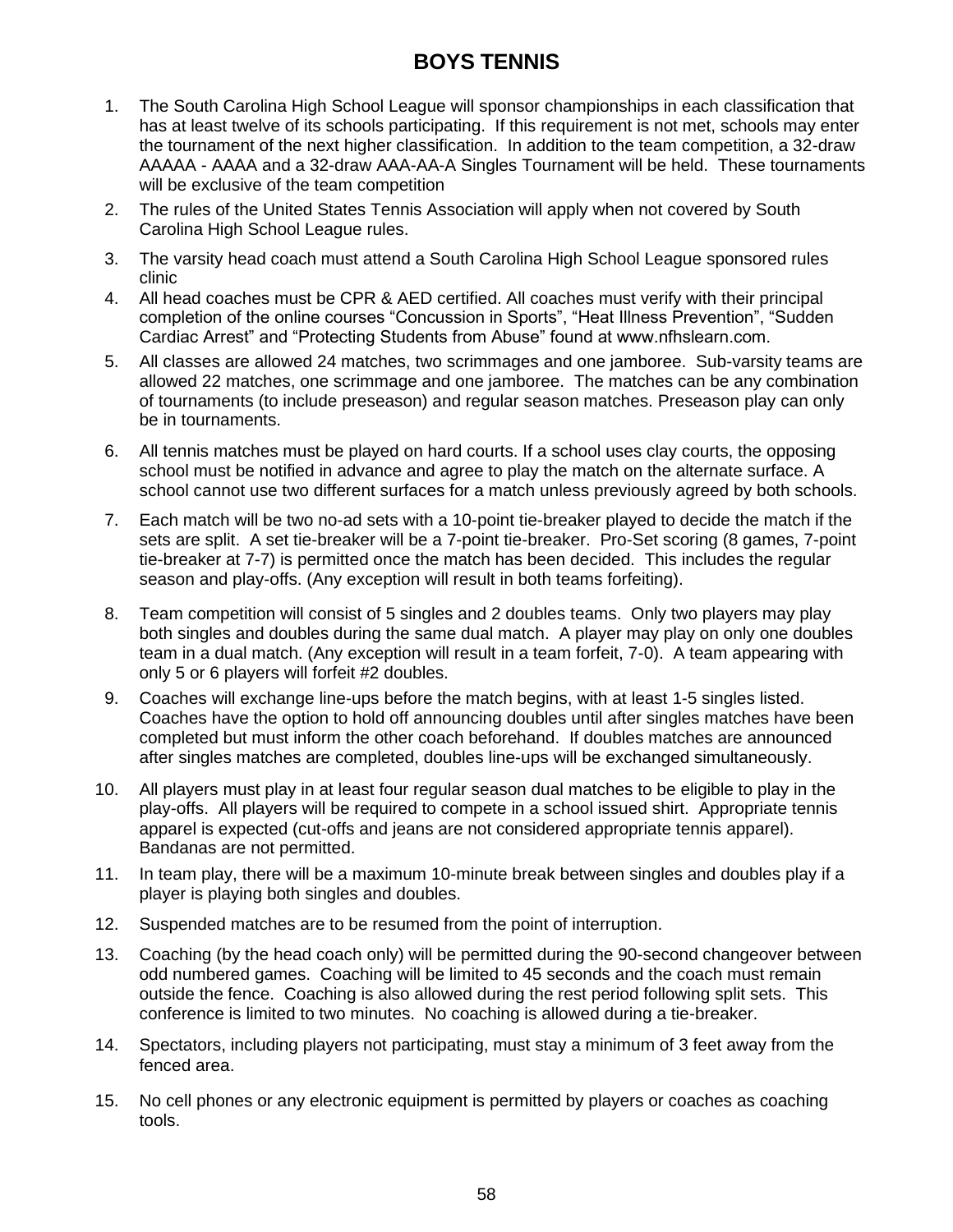- 16. In all phases of competition, coaches must play their singles participants and doubles teams in descending order of ability. Challenge matches will determine this order. **THE FOLLOWING GUIDELINES MUST BE FOLLOWED:**
	- a. Players shall be ranked according to their head-to-head competition. Each coach shall maintain a dated copy of all challenge matches. You must use a minimum 6 total game challenge format to establish the initial ladder. Two no-ad sets with a 10-point tiebreaker must be used after the initial ladder is established
	- b. A player may challenge up only one position per challenge match.
	- c. **First doubles team shall always have a combined rank (based on the singles rank), which will be lower than that of the second team by a difference of at least 3 points. If the total ranking number is less than 3 points, a challenge match shall determine which team plays as #2 and which as #1.**
	- d. Temporary illness or absence of any player shall not change rules a. and b. When a player is out, all players must move up to fill the space with any forfeits at the bottom of the lineup. When that player returns, he/she must return to their original position.

# e. **NOTE: a, b, c, d - FAILURE TO COMPLY WILL RESULT IN A TEAM FORFEIT (7-0)**

- f. A coach, who questions the relative order of the opponent's lineup, may request to see the challenge records. Coaches must bring all challenge match data, as well as all previous individual and team scores, to every interscholastic match played. This includes the play-offs. Any challenge matches that change the line-up must be documented, dated and signed by the coach. If these records are not made available at the contest in question, the concerned coach may file a written protest with the South Carolina High School League. The South Carolina High School League will then expect the challenged coach to present the records. If records cannot be properly submitted, a forfeit will be imposed.
- g. Once the play-offs begin, the singles ladder may not be changed. **ANY EXCEPTION WILL RESULT IN A TEAM FORFEIT (7-0).**
- h. Once a match has begun, a player may not leave the court except for the following reasons:
	- 1. Bona fide bathroom break.
	- 2. To replace equipment (shoes, contact lens). If a player exceeds the time allowed (5 minutes), they will be subject to the point penalty system. 25 seconds will be allowed for each delay of game penalty. For example, warning - 25 seconds; point - 25 seconds; game - 25 seconds; match - 25 seconds.
	- 3. Leaving the court for reasons other than #1 or #2 will result in a forfeit of that match.
- i. **Any serious unsportsmanlike act will result in an immediate disqualification. Examples are, but are not limited to: vulgar or abusive language or gestures, throwing their racket, or fighting (should a disqualification occur the recorded score will be what the score was at the time of the disqualification).**
- 17. A dated challenge ladder must be submitted to the South Carolina High School League Office by noon of the first playoff date. Failure to submit the tennis ladder by the deadline will result in a \$25.00 fine. This form is located in the AD Notebook.
- 18. State Finals Florence Tennis Center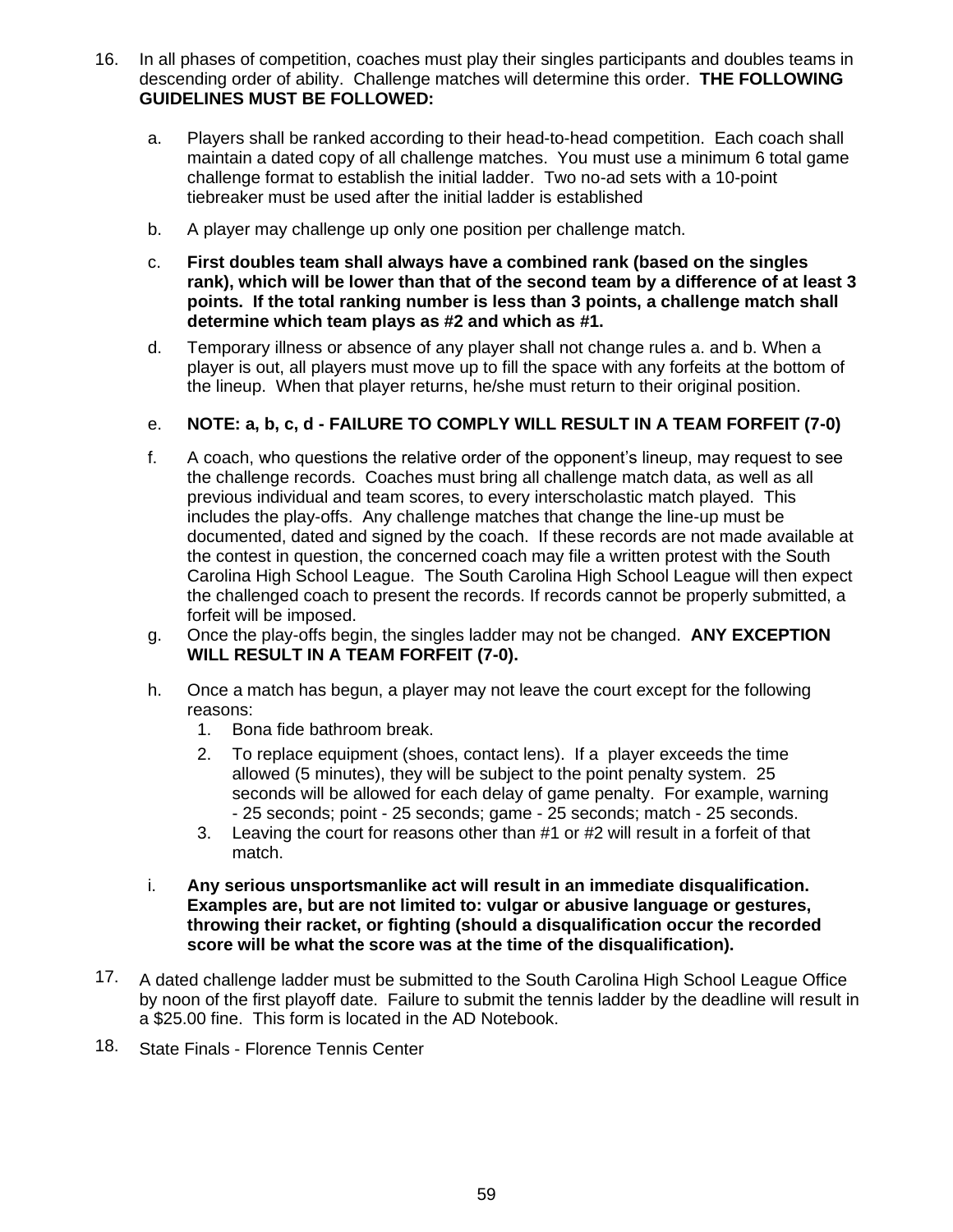# 19. **SINGLES TOURNAMENT INFORMATION**

All regions will qualify their best singles player for the Singles Tournaments to be held in May. Regions that have both AA and A teams are reminded that they will have two automatic qualifiers for the singles tournament (One representing AA and one representing A). Regions will also have the opportunity to submit in order of ability additional players for at large consideration. The number chosen will be the number needed to fill a 32-player draw for the AAAAA-AAAA Tournament and a 32-player draw for the AAA-AA-A Tournament. A panel of tennis coaches will use the following criteria for the at large selection process:

- a. Recommendations from regions submitted in writing. Information on season records and opponents should be included.
- b. USTA rankings in South Carolina.
- c. There will be an entry fee of \$25 per athlete for the Individual State Finals.
- 20. Regular season scoring will be used for the State Singles Tournaments.
	- a. A player is entitled to an hour's rest between matches. Warm-up time will be limited to 10 minutes.
	- b. Any changes in the schedule will be left to the discretion of the tournament director.
- 21. The South Carolina High School League will furnish trophies and medals to the State Champion and Runner-up in each competing class. Medals will be awarded to the individuals winning first and second places in the Singles competition and first place in the consolation bracket.
- 22. A tournament is a series of contests in competition for a championship in which at least  $1<sup>st</sup>$  $\&$  2<sup>nd</sup> place is decided by a final contest between the two teams. Schools must now submit tournament format i.e., brackets for approval as part of the sanctioning process in basketball, baseball, softball, lacrosse, tennis and soccer. (Maximum 10 consecutive days for a tournament).
- 23. Refer to pages 1-25 for additional regulations.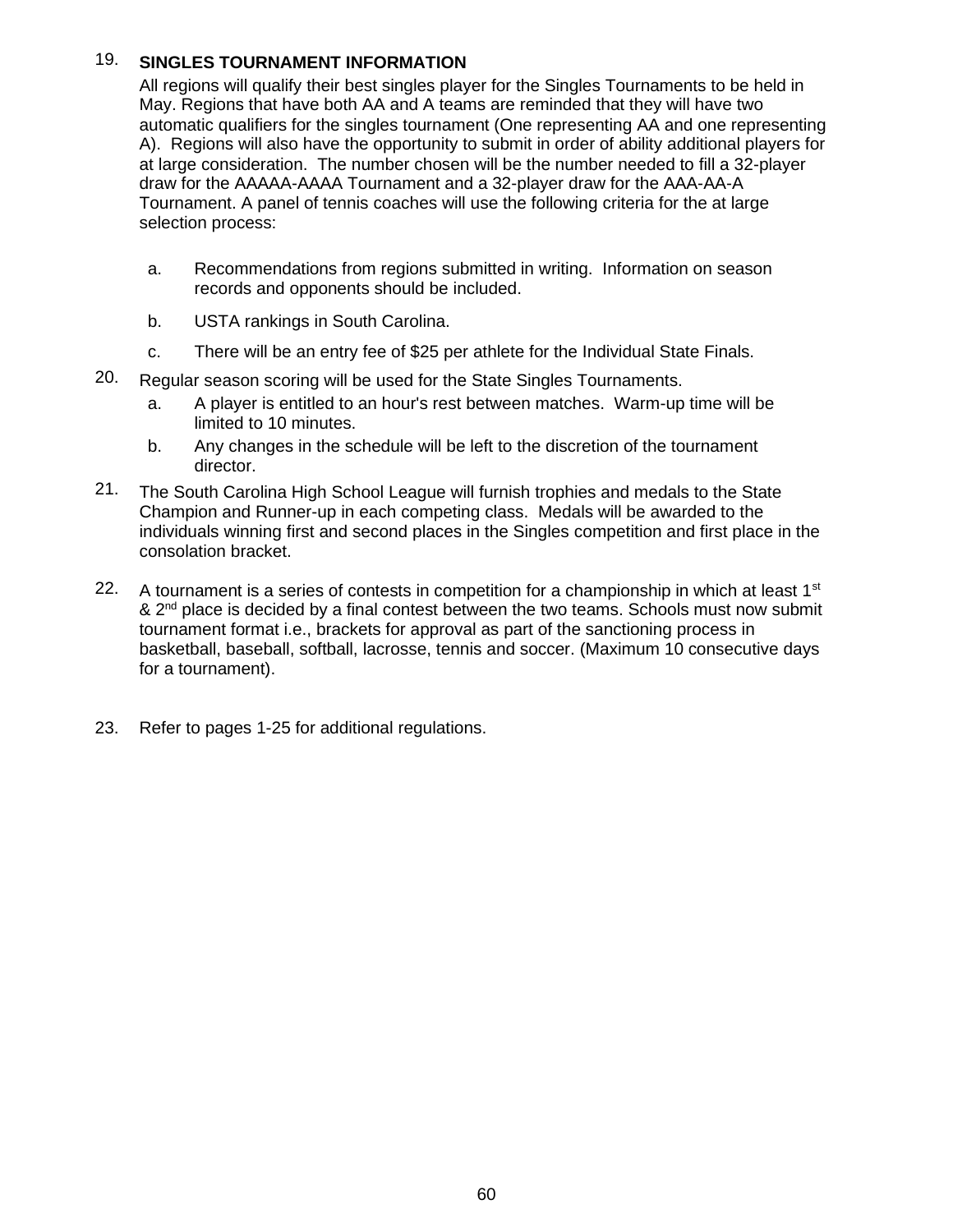# **BOYS GOLF**

- 1. The South Carolina High School League will sponsor a championship in each classification that has at least twelve of its schools participating. If this requirement is not met, schools may enter the tournament of the next higher classification.
- 2. The Rules of Golf, as approved by the United States Golf Association, shall govern golf competition. Regular season matches shall be limited to nine holes of play.
- 3. The varsity head coach must attend a South Carolina High School League sponsored rules clinic.
- 4. All head coaches must be CPR & AED certified. All coaches must verify with their principal completion of the online courses "Concussion in Sports", "Heat Illness Prevention", "Sudden Cardiac Arrest" and "Protecting Students from Abuse" found at www.nfhslearn.com.
- 5. Varsity golf teams are allowed 16 playdates including invitationals, two scrimmages and one jamboree. Sub-varsity teams are allowed 12 play dates including invitationals one scrimmage and one jamboree. One invitational may be preseason. Any invitational entered (regardless of the number of days) counts as one playdate.
- 6. If a school is participating in a preseason tournament more than seven days prior to its first regular season game, the certificate of eligibility must be submitted before participation in this tournament.
- 7. Range finders and GPS devices will be allowed in match and tournament play with the following stipulations:
	- In each pairing if any player uses a range finder/GPS device then all players in the pairing will have access to the device.
	- Any player using a device but does not allow other members of the pairing to utilize it when asked will be disqualified for a serious breach of etiquette (USGA rule 33-7) by the tournament committee.
	- GPS devices on cell phones are not permitted. Use of GPS devices on cell phones will result in disqualification.
	- Rangefinders that calculate slope in addition to yardage are not permitted. Use of rangefinders that calculate slope will result in disqualification of any player that utilized the device.
- 8. Cell phones and devices that allow texting are not to be used during the course of play. Use of cell phone or texting device for calling or texting during a stipulated round will result in disqualification. Exceptions: If a player or players encounter a dangerous situation (Ex. weather, animal or person) or if there is a medical emergency players may use the cell phone to call a coach, the clubhouse or the proper authorities (911).
- 9. **One coach is permitted to coach their golfers anywhere on the course.** Any player that receives coaching from anyone other than their designated coach is subject to the following penalties:

 $1<sup>st</sup>$  offense – 2 stroke penalty  $2<sup>nd</sup>$  offense – disqualification.

### SCORING:

- a. Regular Season A total of the four (4) low players' scores will comprise the team score.
- b. Tournament For each eighteen holes or part (see #12-c) played, the total of the four (4) low players' scores will comprise the team score for that round. The team's score for a tournament will be the sum of all rounds or parts played.
- c. Scorecards must be totaled, signed, and attested. Each player is responsible for his hole-by-hole score. If he gives a score over what he made on the hole, the score will stand as recorded. If he gives a score lower than he made, he will be disqualified. Under no circumstances should a player keep his own card. The player (competitor) is solely responsible for the correctness of the score recorded for each hole.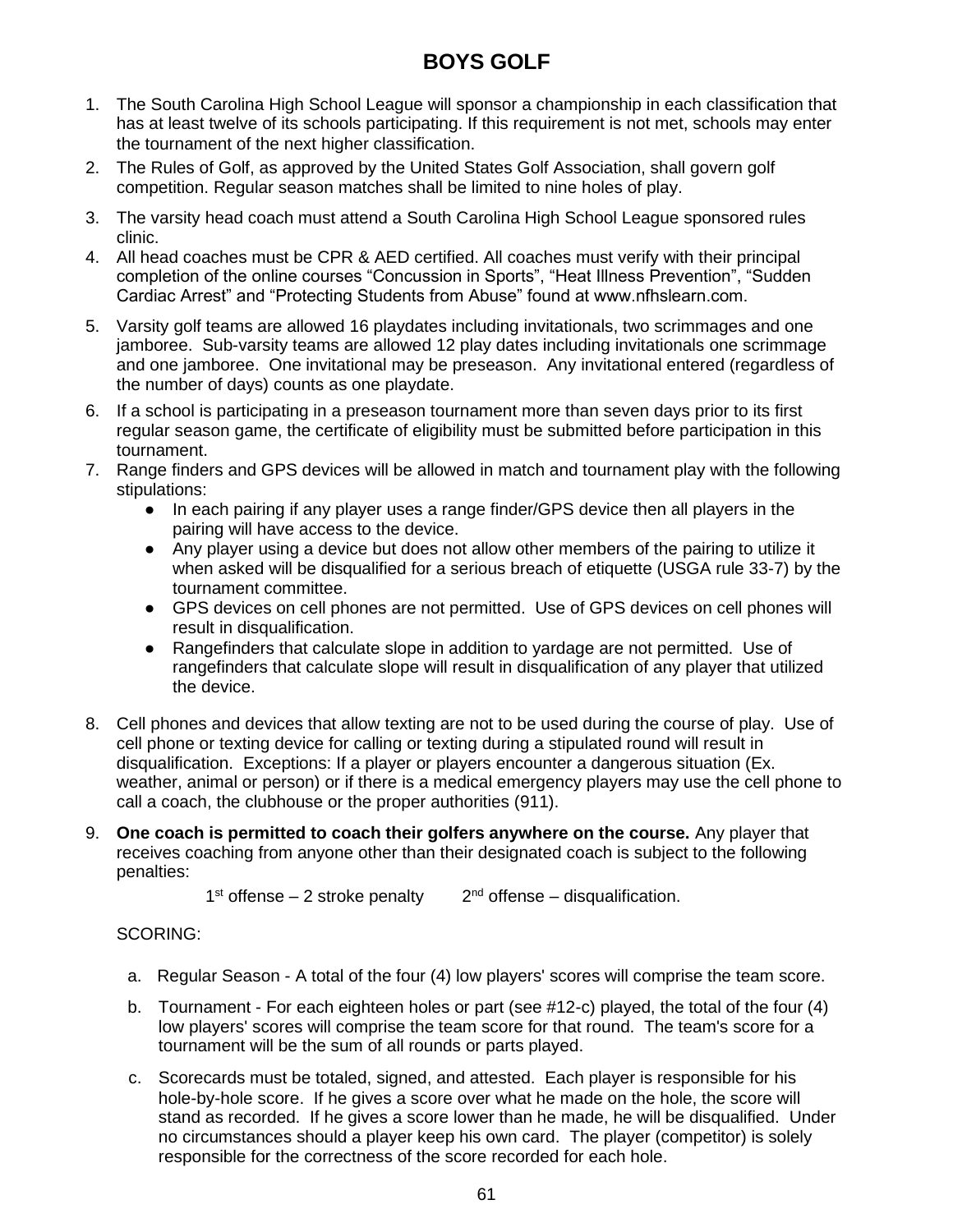### 10. BREAKING TIES:

- a. Teams tied for a position (champion or runner up) will be resolved by a sudden death stroke play-off by the four (4) low players on the previous eighteen holes. This will begin on the first tee or on the tee as designated by the committee with all four players teeing in the same group, beginning with the number four (4) players and progressing in order to the number one (1) players.
- b. Individuals tied for a position will be resolved in the same manner.
- 11 POSTPONEMENT/CANCELLATION:

Match - In the event a match cannot be completed (nine holes), it must be replayed in its entirety or canceled.

Tournament - In the event play has to be stopped, all players will mark their ball in an appropriate manner where play is suspended. If play cannot continue the same day, the round will begin from the beginning the next day. If play cannot begin again, the score will revert to the one-half (½) round that has been completed by all players. All tournaments will be at least eighteen (18) holes.

- 12 TOURNAMENT RULES BOYS:
	- a. Players from the same school will not be paired together.
	- b. Pairings will be determined by player position as designated by his coach when application is submitted to the Tournament Committee.
	- c. Unlimited substitutions may be made between rounds. (A round is defined as eighteen (18) holes.) A team may continue to compete as long as it has four (4) players. If a team has fewer than four (4) players, the team will be ineligible for team honors, but the remaining individual team players may compete for individual honors.
	- d. Caddies, ride on carts, and electric pull carts will not be permitted, but manual hand carts may be used. (A request to waive this regulation must be approved by the principals prior to a tournament.)
	- e. Practice on the competition course between rounds is prohibited. (USGA Rule 7-1-B disqualification.)
	- f. Practice between holes is prohibited. (Two (2) stroke penalty.)
	- g. Club throwing on the competition course is prohibited. (Two (2) stroke penalty.)
	- h. If a questionable situation occurs, a player must play a second ball (provisional) and request a ruling from the Committee at the end of the round. REGION TOURNAMENTS: Each region will determine their tournament format.

UPPER/LOWER STATE will be 18 holes events.

STATE TOURNAMENT will be 36 holes events.

- 13 The South Carolina High School League will furnish trophies and medals to the State Champion and Runner-up in each classification. Medals will be awarded to the medalist, second and third place finishers in each classification.
- 14. Refer to pages 1-25 for additional regulations.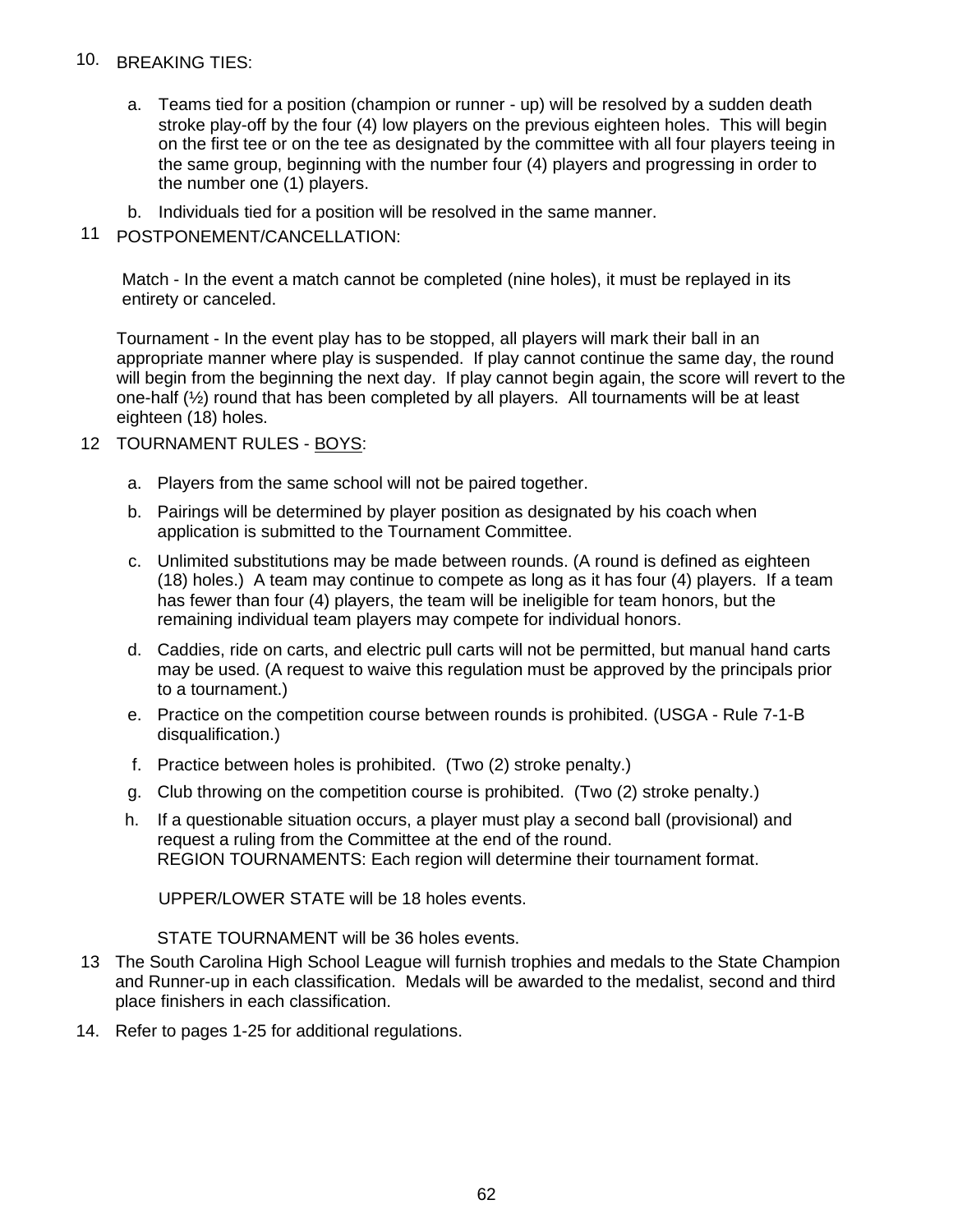# **Class AAAAA Boys Golf**

#### **QUALIFIERS:**

Each upper state region shall qualify four teams to the upper state tournament and each lower state region shall qualify four teams to the lower state tournament. Each region will also qualify one individual from a non-qualifying team. Upper and lower state tournaments will be 18-hole events. The top 8 teams from the upper state and lower state tournaments will qualify for the state tournament. The top 4 individuals from non-qualifying teams will qualify for the state tournament.

| Upper State | Mav 9 | Host School: |
|-------------|-------|--------------|
| Lower State | Mav9  | Host School: |

#### **STATE CHAMPIONSHIP:**

The top eight teams from the upper and lower state tournaments and the top 4 individuals from nonqualifying teams will qualify for the state tournament. (maximum of 16 teams and 8 individuals qualify for state).

May 16-17 **May 16-17 May 16-17 May 16-17 May 16-17 May 16-17 May 16-17 May 16-17** 

#### **Class AAAA Boys Golf**

#### **QUALIFIERS:**

The AAAA qualifier will be an open tournament with the following requirements: Teams must score 350 or less at the region tournament; Individuals 85 or less.

| <b>Upper State</b> | May 9 |  |
|--------------------|-------|--|
| <b>Lower State</b> | May 9 |  |

Host School: Host School:

#### **STATE CHAMPIONSHIP:**

The top eight teams from the upper and lower state tournaments and the top 3 individuals from nonqualifying teams will qualify for the state tournament.

May 16-17 **May 16-17 May 16-17 May 16-17 Host School:**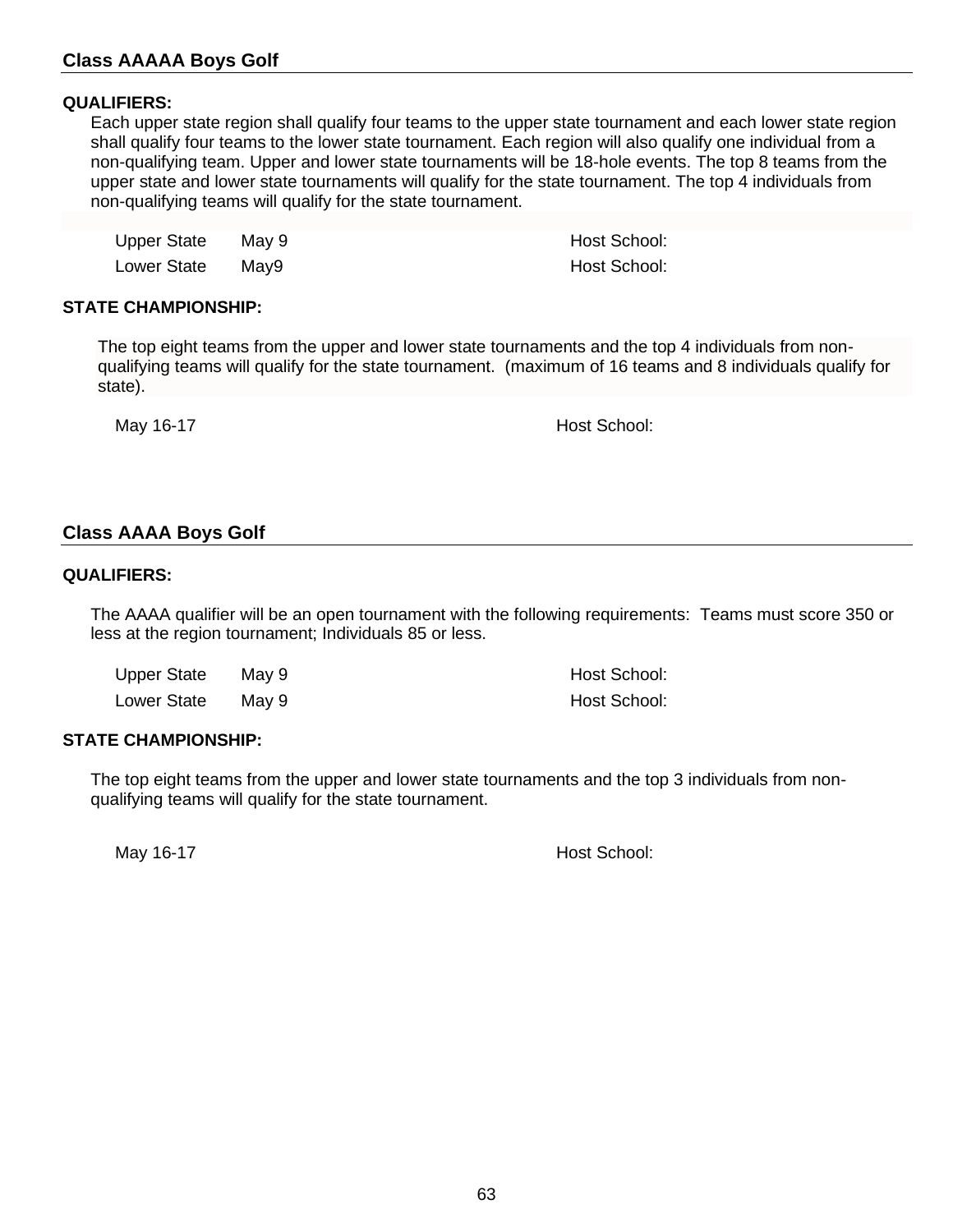#### **QUALIFIERS:**

Each upper state region shall qualify four teams to the upper state tournament and each lower state region shall qualify four teams to the lower state tournament. Each region will also qualify one individual from a non-qualifying team. Upper and lower state tournaments will be 18 hole events. The top 8 teams from the upper state and lower state tournaments will qualify for the state tournament. The top 3 individuals from non-qualifying teams will qualify for the state tournament.

| <b>Upper State</b> | May 9 |
|--------------------|-------|
| Lower State        | May 9 |

Host School: Host School:

#### **STATE CHAMPIONSHIP:**

Top eight teams from Upper state and 3 individuals Top eight teams from Lower state and 3 individuals

May 16-17 **May 16-17 May 16-17 May 16-17 May 16-17 Host School:** 

# **Class AA Boys Golf**

#### **QUALIFIERS:**

The State AA Boys' Golf Tournament will take the top two teams from each region to the State tournament by qualifying through their region tournament. A team must also shoot a score of 400 or less to be able to qualify for the state tournament. If the region has a two-day tournament, then the average must be 400 or less from the two days.

The top two individuals in a region's qualifying tournament and not on the two qualifying teams will also qualify for the state tournament. These individuals must have a score of 100 or less to qualify for the state tournament. If the region has a two-day tournament, then the average must be 100 or less for the two days.

### **STATE CHAMPIONSHIP:**

May 16-17 **May 16-17 May 16-17 May 16-17 May 16-17 May 16-17 May 16-17 May 16-17** 

# **Class A Boys Golf**

The Class A will be an open tournament. (provided there are 12 schools with teams (min. 4 players) participating). Entry forms located in the AD Notebook must be submitted to SCHSL by April 30.

#### **STATE CHAMPIONSHIP:**

May 9 **Ponderosa Golf Club** Host School: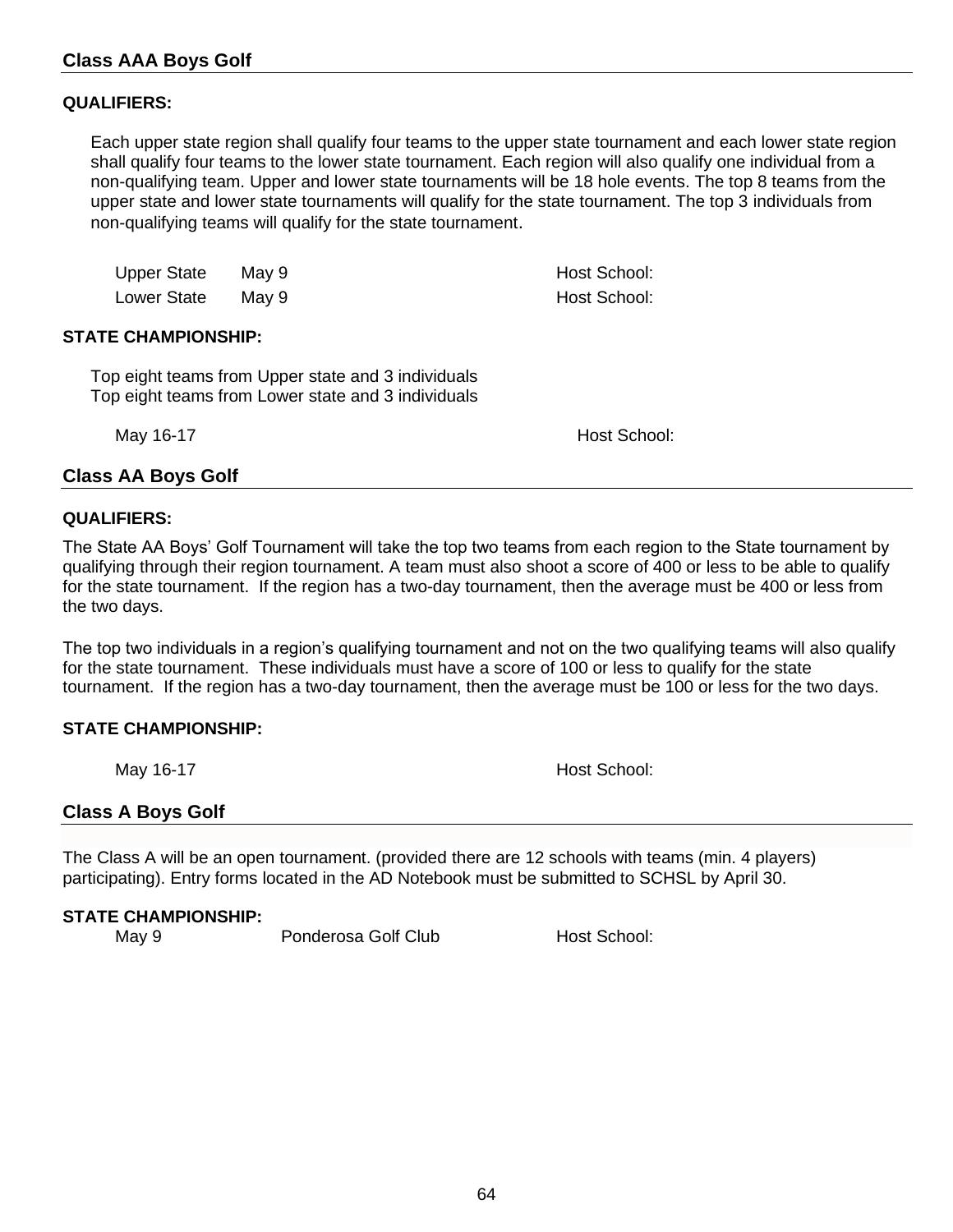# **TRACK AND FIELD**

- 1. The South Carolina High School League will sponsor a girls' and boys' championship in each class.
- 2. National Federation Rules shall govern all track and field meets.
- 3. The varsity head coach must attend a South Carolina High School League sponsored rules clinic.
- 4. All coaches must be CPR & AED certified. All coaches must verify with their principal completion of the online courses "Concussion in Sports", "Heat Illness Prevention", "Sudden Cardiac Arrest" and ``Protecting Students from Abuse" found at www.nfhslearn.com.
- 5. Track teams are allowed 16 varsity and 12 JV meets including invitationals. One invitational may be preseason. Each invitational entered will count as one of the meets. Varsity teams are also allowed two scrimmages and one jamboree. Sub-varsity teams are allowed one scrimmage and one jamboree.
- 6. The South Carolina High School League considers the qualifying meets (region and upper/lower state or qualifying) to be part of the State Final Series.
	- a All throwing implements will be chosen/designated by the Meet Director and/or event judge
	- . for competition.
	- b The Meet Directors will secure knowledgeable officials. Meets must have a referee,
	- . exchange zone judges, and turn judges. The decision of the judges will be final. No protest will be allowed unless violation of track or eligibility rules occurs.
	- c. The forty-eight-hour appeal limitation does not apply until after the finals. However, regionqualifying appeals will not be heard after the start of the upper/lower state or qualifying meet.
	- d Contestants must be ready at the scheduled time of their events. If not, the Meet Director . will scratch them.

# 7. **REGION MEET REGULATIONS:**

- a. A student must have participated in at least two regular season track meets prior to entering region qualifying leading to the State Meet. The South Carolina High School League Executive Committee must make any exceptions.
- b. Be sure that everyone clearly understands Rule 5-10-2. Being listed as one of the six members of a relay team does not count as an event unless the competitor actually participates. An athlete may not participate in more than **four** events. He or she may be listed in **two** individual events and as a member of **three** relay teams. However, once **this** athlete participates in **two** of these relays, he/she is not eligible for the other relay. Once he/she has been listed in any individual event(s), the athlete is locked in. (Rule 4-2- 2 and PENALTY)
- c. Schools must register their contestants (using both first and last names) with the region track chairperson by a date set by the chairperson. The best performances of each event in region meets must be sent to the director of the Upper or Lower State Meet. This information is requested in order that contestants may be placed in heats.
- d. A region may qualify four contestants in each event for the Upper / Lower State Meet or Qualifying Meet. There will also be "At Large" qualifiers based on performance. **(Must meet minimum standards)** Upper & Lower State Meet or Qualifying Meet could have up to 24 athletes. No more than four contestants from any school may be entered in any event in the region meet. A school may enter one team in each relay.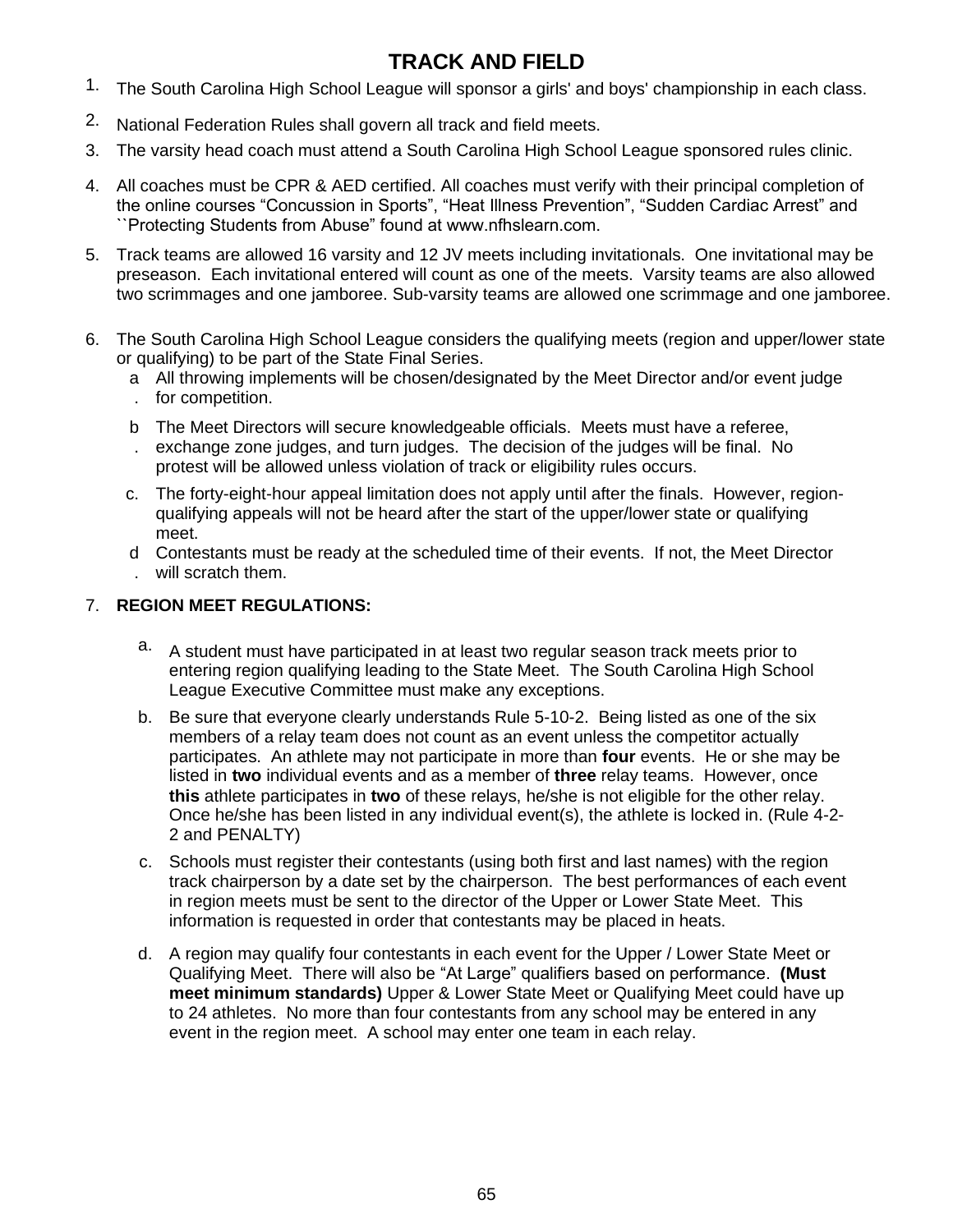# 8. **UPPER AND LOWER STATE MEET:**

- a. These meets will be held on or before May 14. Sites for upper and lower state or qualifying meet will be determined by each classification. The meet director must submit a financial statement to the League Office.
- b. The top 4 plus the next 8 performances from the upper and lower state meet or qualifying meet will advance to the state for a total of up to 16. (Must meet minimum standards)

# 9. **STATE TRACK MEET REGULATIONS:**

a. The State Meet(s) will be held on May 19, 20 & 21.

# **Will have up to 16 competitors in each event.**

- $b<sub>l</sub>$  During the week of the state meet no school may practice at the site of this meet unless the site is on its campus.
- c. Eight places will score in the State Meet as follows:

| First place  | 10 points | <b>Fifth Place</b>  | 4 points |
|--------------|-----------|---------------------|----------|
| Second place | 8 points  | <b>Sixth Place</b>  | 3 points |
| Third place  | 6 points  | Seventh Place       | 2 points |
| Fourth place | 5 points  | <b>Eighth Place</b> | 1 point  |

**NOTE**: The high jump will begin 2 heights (4 inches) below the lowest qualifying height of the contestants entered in the event. **(minimum starting heights are 4'0 girls and 5'6 boys)**

**NOTE**: The bar for the high jump will be raised 2 inches until a winner is determined.

**NOTE**: The pole vault will begin two heights (one foot) below the lowest qualifying height. **(minimum starting heights are 7'0 girls and 9'0 boys)**

**NOTE**: The maximum starting height in the pole vault event for girls is 9' 6" and for boys 12'  $6"$ .

**NOTE**: The bar for the pole vault will be raised 6 inches until a winner is determined.

**NOTE**: All throwing implements & relay batons will be chosen/designated by the Meet Director and/or event judge for competition.

**NOTE**: In the shot put, discus, triple jump and long jump, each competitor will be allowed three with the top nine getting three additional attempts.

**NOTE:** The minimum standards in the 3200 is girls-16:00 and boys - 14:30.

**NOTE:** The minimum standards in the 1600 and 4 X 800 Relay TBA

- d.. Only rubber-soled shoes may be used for the shot put and discus. Track flats or spikes that do not exceed  $\frac{1}{4}$ " spikes may be used for the pole vault, high jump, long jump and all running events.
- e.. NO ONE WILL BE ALLOWED IN THE TRACK AREA EXCEPT CONTESTANTS IN UNIFORM AND OFFICIALS.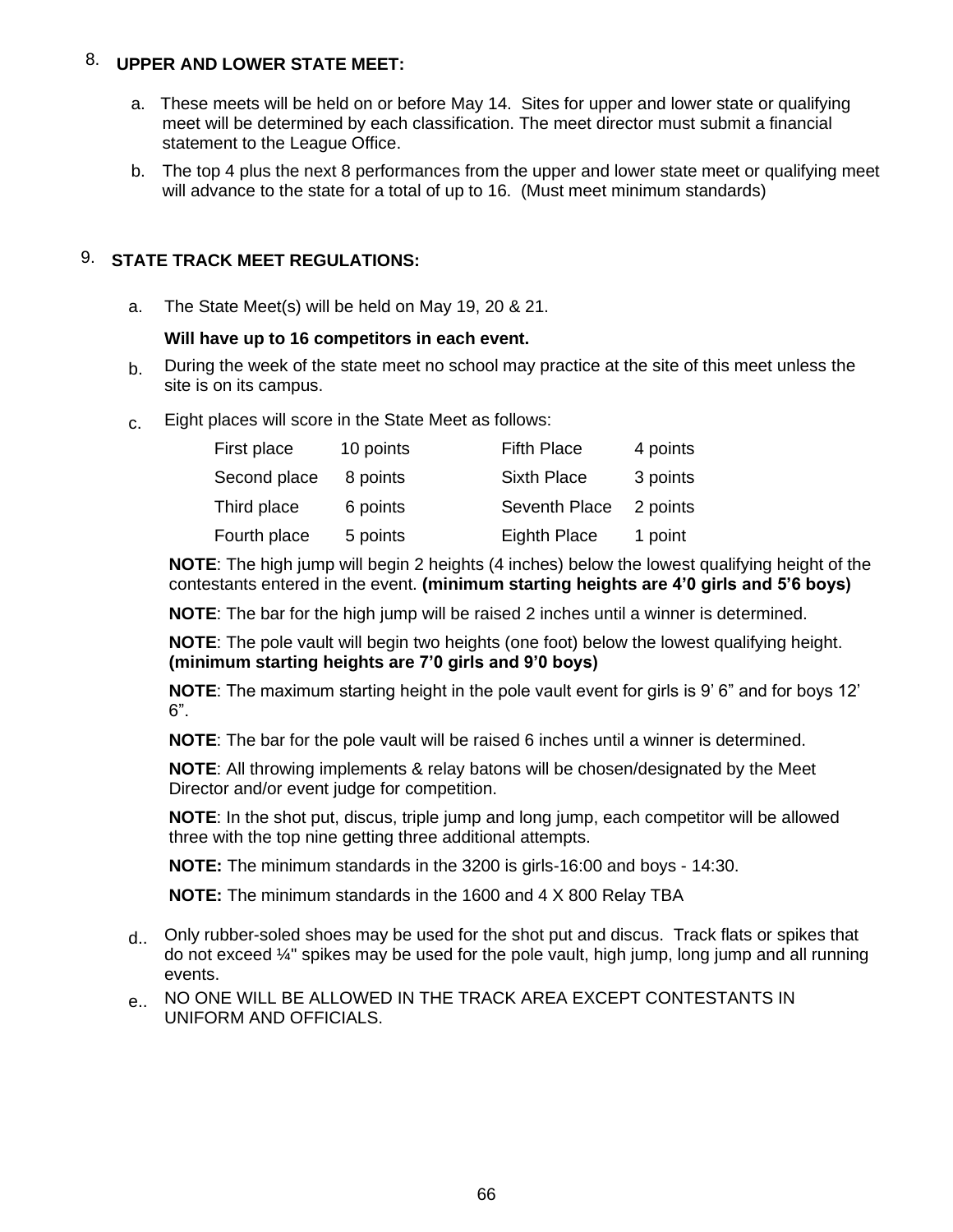- 10. Because of differences in starting procedures, jumping pits, throwing circles, tracks, watches, etc. the following regulations govern State Track Records:
	- a. Records may be broken only in the State Meet.
	- b. Metal or fiberglass tapes will be used and all records will be measured and certified by the meet director or referee, the head field judge and the person running the event.
	- c. A record must meet the requirements of the National Federation Edition of the Track and Field Rules.
	- d. There will be an entry fee of \$25 per athlete for the State Finals.
- 11. The South Carolina High School League will furnish trophies and medals for the State Champion and Runner-up in each classification. Medals will be given to first, second and third place finishers in each event.
- 12. Refer to pages 1-25 for additional regulations.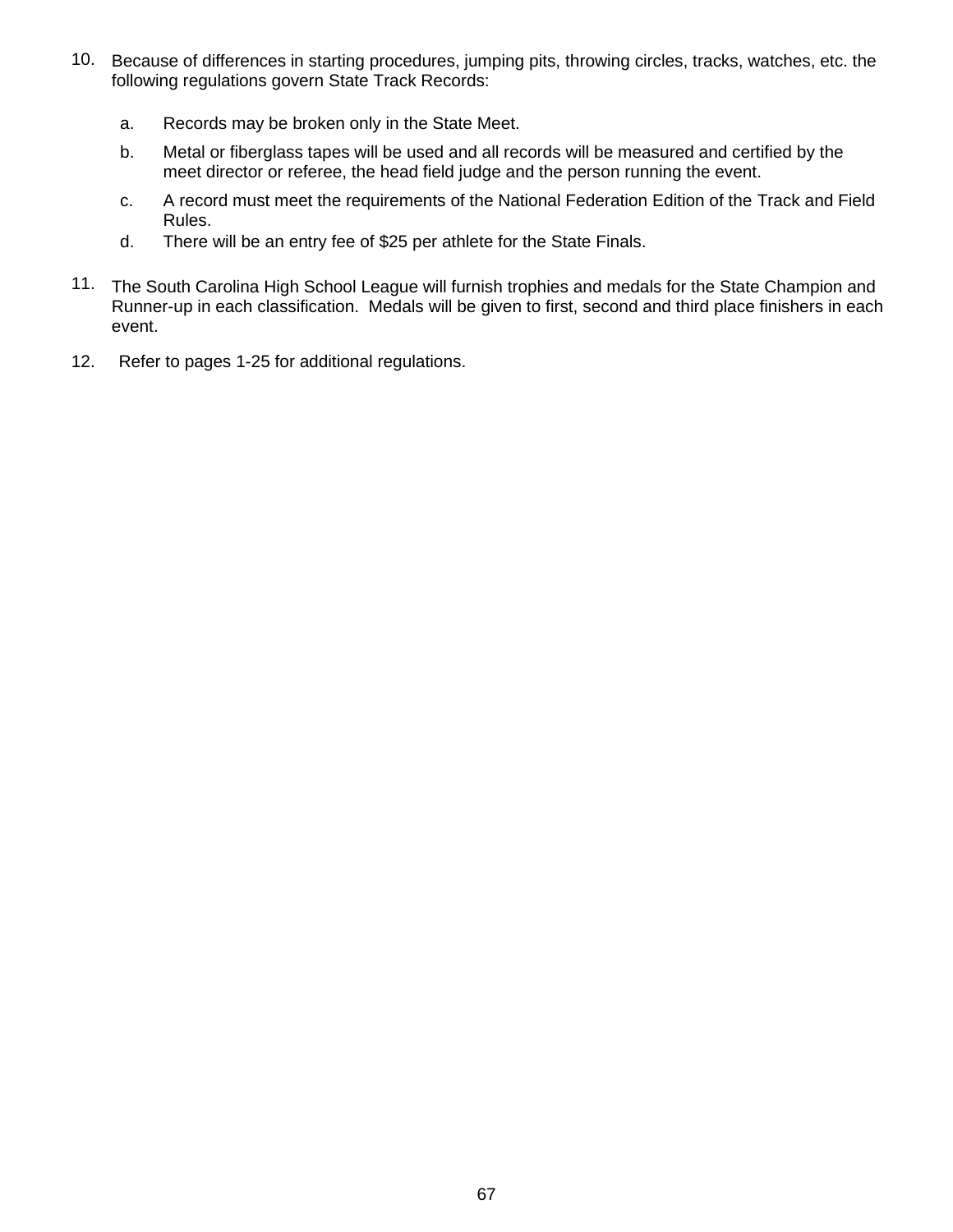# **Class AAAAA Track & Field**

Qualifying Meet TBA

The top eight competitors in each event will qualify for the state meet.

# **Class AAAA Track & Field**

| Qualifying Meets |            |
|------------------|------------|
| Upper            | TRA        |
| Lower            | <b>TBA</b> |

The top eight competitors in each event will qualify for the state meet.

### **Class AAA Track & Field**

#### Qualifying Meets

| Upper | TBA |
|-------|-----|
| Lower | TBA |

At each location, the top four competitors in each event will qualify for the state meet.

### **Class AA Track & Field**

| <b>Qualifying Meet</b> |            |
|------------------------|------------|
| Upper                  | TBA        |
| Lower                  | <b>TBA</b> |

The top eight competitors in each event will qualify for the state meet.

# **Class A Track & Field**

#### Qualifying Meets

Upper TBA

Lower Whale Branch High School

The top four competitors in each event from each site will qualify for the state meet.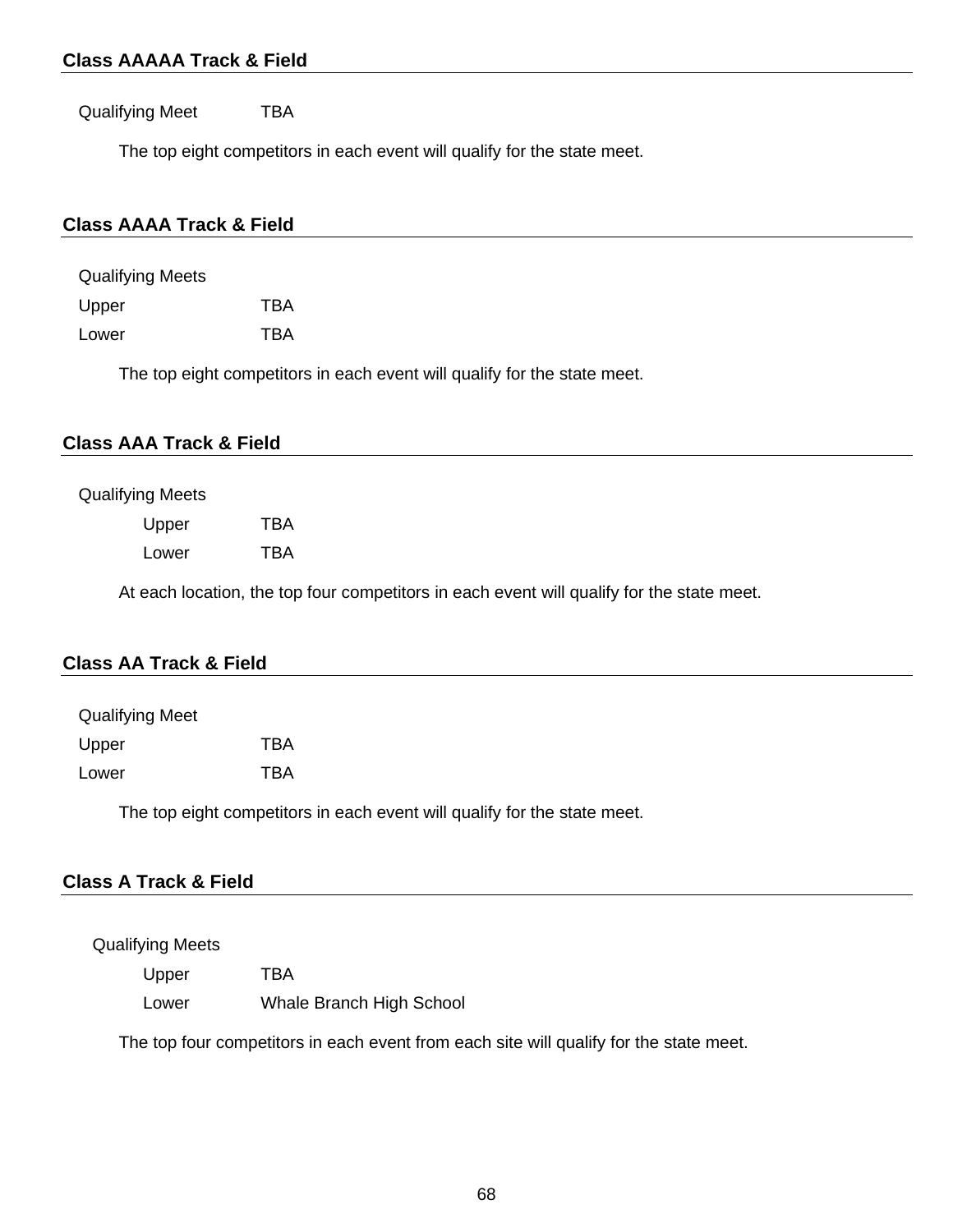# **BASEBALL**

- 1. The South Carolina High School League will sponsor championship play-offs in all five classes.
- 2. National Federation Baseball Rules will be used in all games.
	- a. Dead ball appeals will not be recognized.

The following speed-up rules may be used.

- a. The pitcher and/or catcher may have a courtesy runner if indicated at the pre-game conference. This change can be made any time after they reach base. Refer to the National Federation Baseball Rules book or regulations.
- 3. The varsity head coach must attend a South Carolina High School League sponsored rules clinic.
- 4. All coaches must be CPR & AED certified. All coaches must verify with their principal completion of the online courses "Concussion in Sports", "Heat Illness Prevention", "Sudden Cardiac Arrest" and ``Protecting Students from Abuse" found at www.nfhslearn.com.
- 5. If a school is participating in a preseason tournament, the certificate of eligibility must be submitted before participation in this tournament.
- 6. All classes are allowed 26 games, two scrimmages and one jamboree.Sub-varsity teams are allowed 24 games, one scrimmage and one jamboree. The games can be any combination of tournaments (to include preseason) and regular season games. Preseason play can only be in tournaments.
- 7. Certified umpires must be used in all varsity games. Games will be played even though only one umpire is present. Instructions for postponing or canceling games are printed on page 76.

Pitchers are limited to the pitch restriction guidelines (can be found on the South Carolina High School League website under Baseball) If this rule is violated, the pitcher is considered an ineligible player and the game will be forfeited and the school fined. Schools are required to enter their pitch counts into PlanetHS.

- 8. Varsity games must be scheduled for 7 innings. If a double header is played, the games may be scheduled for 5 innings.
- 9. The game will end any time after 3 innings, or after 2 ½ innings when a team is 15 or more runs behind and has completed its term at bat. The game will end any time after 5 innings, or after 4  $\frac{1}{2}$ innings when a team is 10 or more runs behind and has completed its term at bat.
- 10. Games that are called prior to completion will be considered suspended games under the following circumstances: **Suspended games will be resumed from the point of interruption.**
	- a. It is not a regulation game.
	- b. It is a regulation game with a tied score.
	- c. A game will be declared a forfeit after a 30-minute waiting period for opponent, unless other arrangements have been made.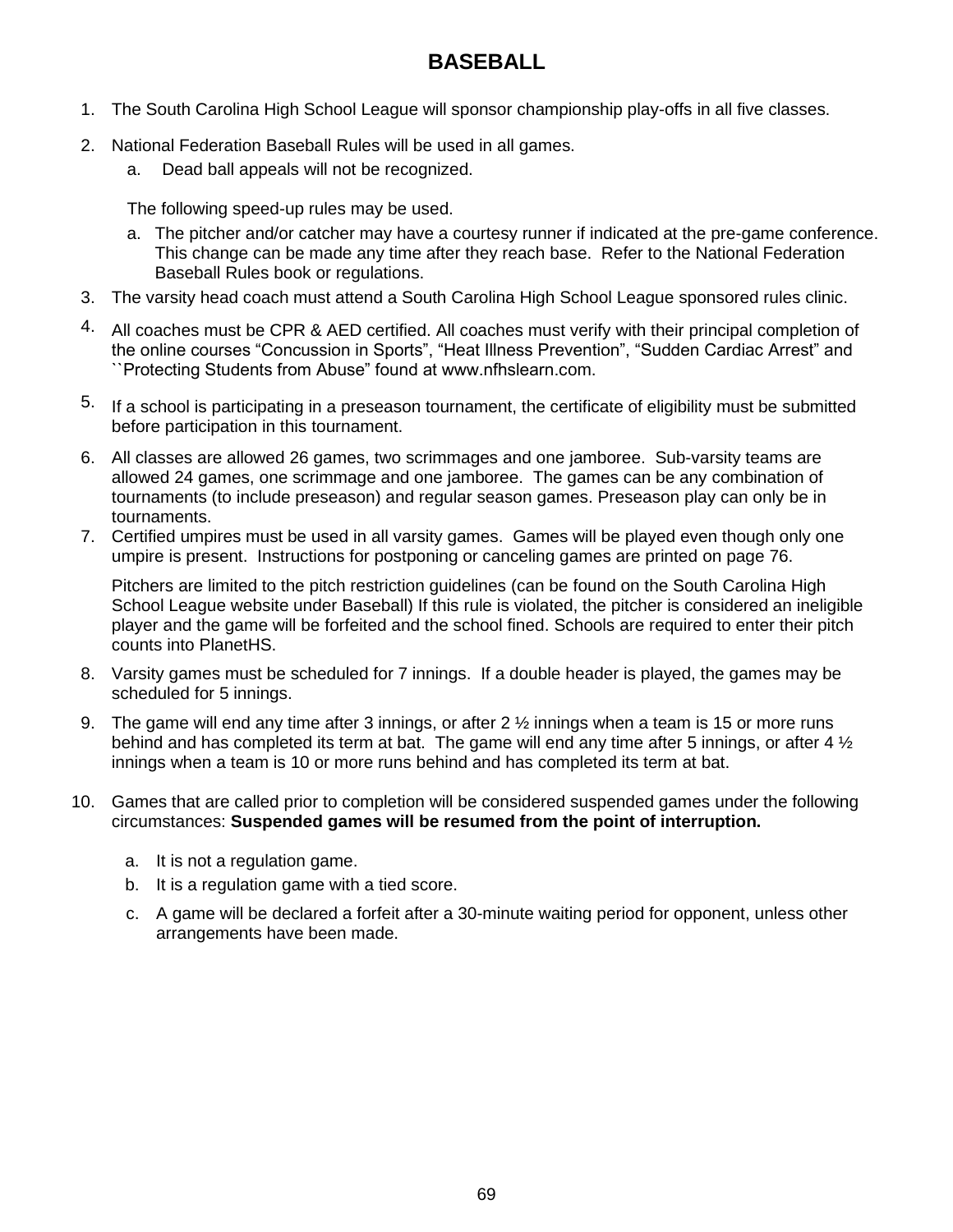- 11. If the game is called (ended) by the umpire, it is a regulation game:
	- a. If five full innings have been played or if the home team has scored an equal or greater number of runs in four or four and a fraction turns at bat than the visiting team has scored in five turns at bat; or
	- b. if play has gone beyond five full innings. If the game is called when the teams have not had an equal number of completed turns at bat, the score shall be the same as it was at the end of the last completed inning; except that if the home team in its half of the incomplete inning, scores a run (or runs) which equals or exceeds the opponent's score the final score shall be record when the game is called.
- 12. When a protest is filed, the offended team must enter it at the time of the play and before the next pitch. The umpire-in-chief shall report the protest to the South Carolina High School League Office along with all related conditions at the time of the protested play. If a protest is upheld the game will be replayed from the time of the protest.
- 13. Region schedules will be arranged so that the last region game will be played one week before the deadline for declaring champions and runners-up. This way, postponed games may be played without hardship on any team.
- 14. Postponed games during the regular season will be made up on the next available playing date unless one team has a scheduled game.
- 15. The South Carolina High School League will sponsor a state championship series in all classes.
	- a. Gate receipts will be distributed according to the financial statement on the South Carolina High School League website.
	- b. The host school is responsible for securing umpires through the local booking secretary
- 16. A tournament is a series of contests in competition for a championship in which at least 1<sup>st</sup> & 2<sup>nd</sup> place is decided by a final contest between the two teams. Schools must now submit tournament format i.e., brackets as part of the sanctioning process in basketball, baseball, lacrosse, softball, tennis and soccer. (Maximum 10 consecutive days for a tournament)
- 18. When games are played on neutral fields (outside of tournaments), game security is the responsibility of both schools and each school must control its own fans.
- 19. The South Carolina High School League will furnish trophies and medals for the State Champion and the Runner-up in each classification.
- 20. Refer to pages 1-25 for additional regulations.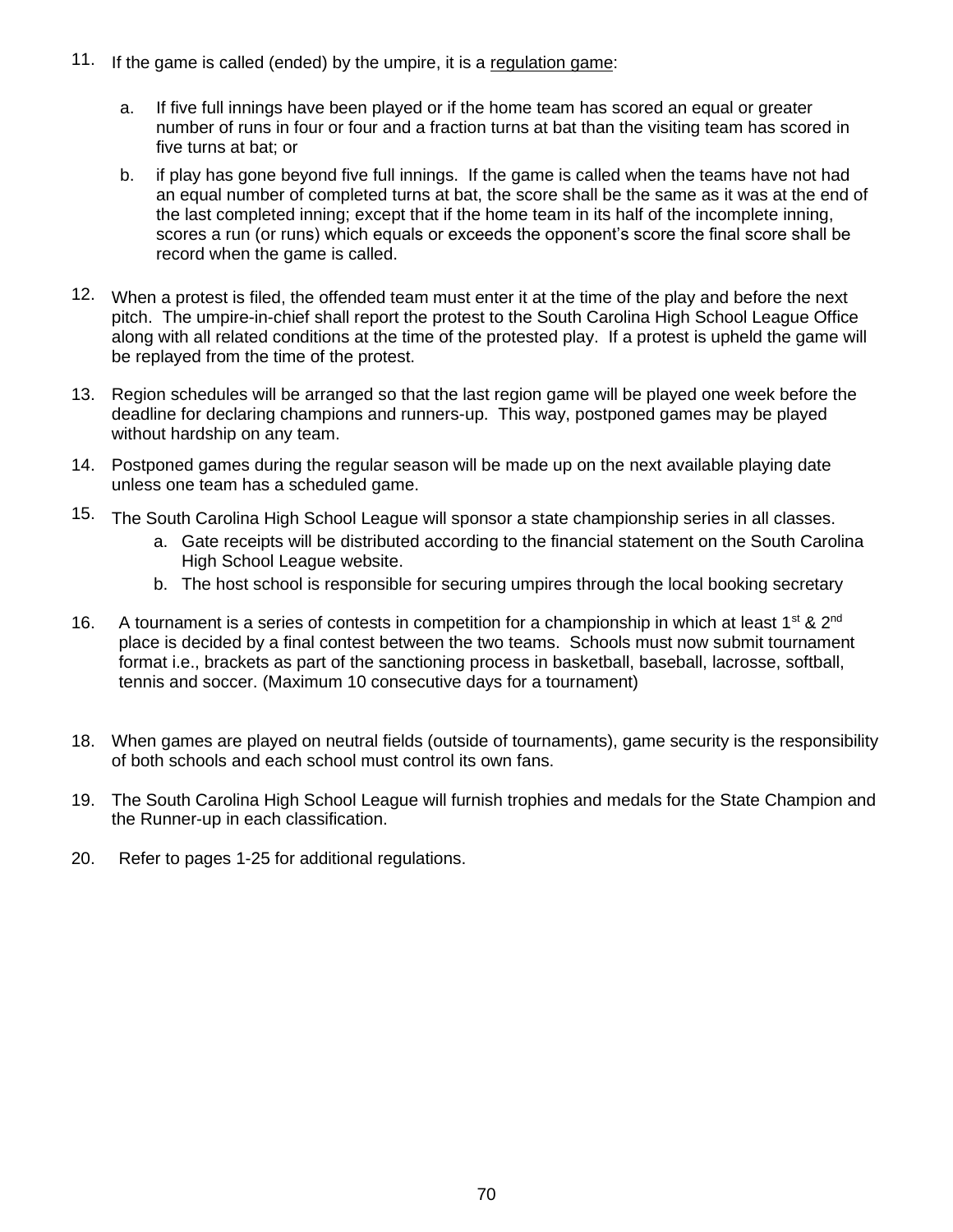# **SOFTBALL**

- 1. The South Carolina High School League will sponsor championship play-offs in all four classes.
- 2. National Federation FastPitch Rules will be used in all games.
	- a. Dead ball appeals will not be recognized.
- 3. The varsity head coach must attend a South Carolina High School League sponsored rules clinic.
- 4. All coaches must be CPR & AED certified. All coaches must verify with their principal completion of the online courses "Concussion in Sports", "Heat Illness Prevention", "Sudden Cardiac Arrest" and ``Protecting Students from Abuse" found at www.nfhslearn.com.
- 5. All classes are allowed 26 games, two scrimmages and one jamboree.Sub-varsity teams are allowed 24 games, one scrimmage and one jamboree. The games can be any combination of tournaments (to include preseason) and regular season games. Preseason play can only be in tournaments.
- 6. Certified umpires must be used in all varsity games. Games will be played even though only one umpire is present. Instructions for postponing or canceling games for which certified officials are booked are printed on page 76.
- 7. Varsity games must be scheduled for 7 innings. If a double header is played, the games may be scheduled for 5 innings.
- 8. The game will end any time after 5 innings, or after 4  $\frac{1}{2}$  innings when a team is 10 or more runs behind and has completed its term at bat. **The game may also be terminated earlier by mutual consent if a greater than 10 run differential exists.**
- 9. If a tie exists after 8 innings, the International Tie-Breaker Rule will be used beginning in the  $9<sup>th</sup>$ inning. Under this rule, each team starts the inning with the player who completed the last official at bat, as a base runner on second base. Each subsequent inning will start the same until a winner has been determined.
- 10. Games that are called prior to completion in regular season and post season will be considered suspended games under the following circumstances: **Suspended games will be resumed from the point of interruption.**
	- a. It is not a regulation game.
	- b. It is a regulation game with a tied score.
	- c. A game will be declared a forfeit after a 30-minute waiting period for opponent, unless other arrangements have been made.
- 11. If the game is called (ended) by the umpire, it is a regulation game (regular & post season):
	- a. If five full innings have been played or if the home team has scored an equal or greater number of runs in four or four and a fraction turns at bat than the visiting team has scored in five turns at bat; or
	- b. if play has gone beyond five full innings. If the game is called when the teams have not had an equal number of completed turns at bat, the score shall be the same as it was at the end of the last completed inning; except that if the home team in its half of the incomplete inning, scores a run (or runs) which equals or exceeds the opponent's score the final score shall be record when the game is called.
- 12. An optic yellow ball must be used. A red or black stitched ball may be used. A double first base is permitted. The maximum core is .47. The maximum compression shall not exceed 375 pounds.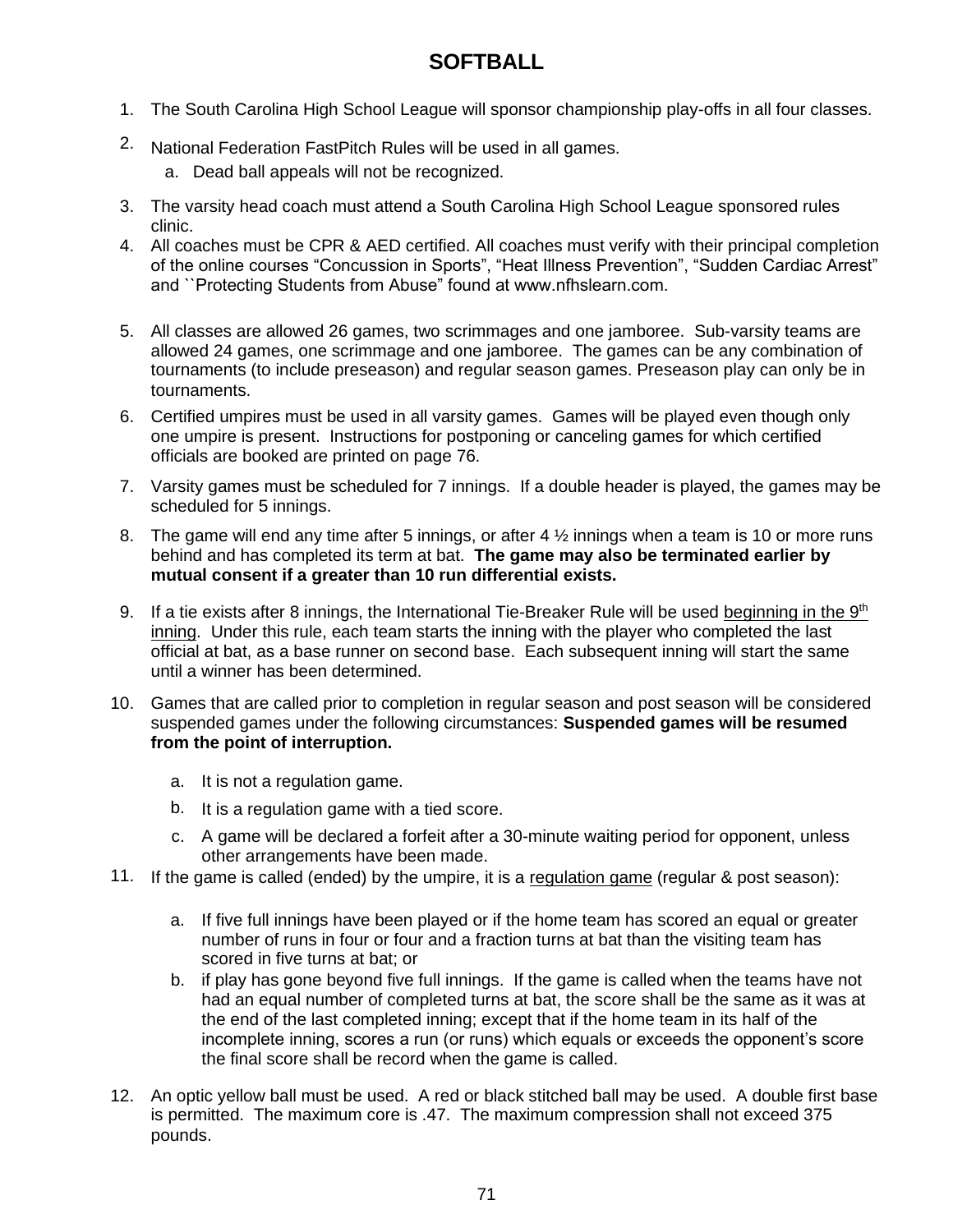- 13. When a protest is filed, the offended team must enter it at the time of the play and before the next pitch. The umpire-in-chief shall report the protest to the South Carolina High School League Office along with all related conditions at the time of the protested play. If a protest is upheld the game will be replayed from the time of the protest.
- 14. Region schedules will be arranged so that the last region game will be played one week before the deadline for declaring champions and runners-up. This way, postponed games may be played without hardship on any team.
- 15. Postponed games during the regular season and playoffs will be made up on the next available playing date.
- 16. The South Carolina High School League will sponsor a state championship series in all classes.
	- a. Gate receipts will be distributed according to the financial statement on the League website.
	- b The host school is responsible for securing umpires through the local booking secretary.
- 17. When games are played on neutral fields (outside of tournaments), game security is the responsibility of both schools and each school must control its own fans.
- 18. A tournament is a series of contests in competition for a championship in which at least 1<sup>st</sup> & 2<sup>nd</sup> place is decided by a final contest between the two teams. Schools must now submit tournament format i.e., brackets as part of the sanctioning process in basketball, baseball, lacrosse, softball, tennis and soccer. (Maximum 10 consecutive days for a tournament)
- 19. The South Carolina High School League will furnish trophies and medals for the State Champion and the Runner-up in each classification.
- 20. Refer to pages 1-25 for additional regulations.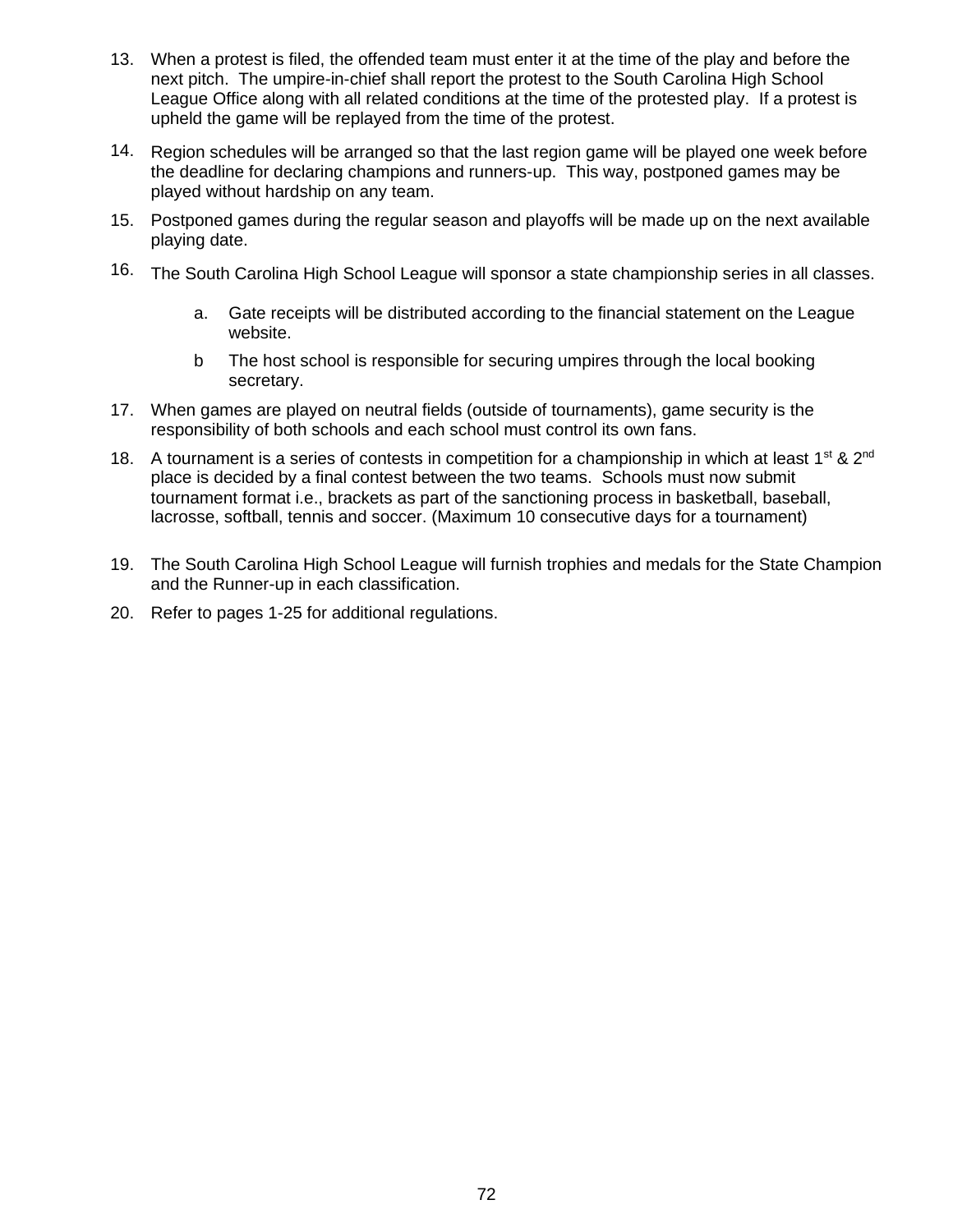## **BOYS AND GIRLS SOCCER**

- 1. The South Carolina High School League will sponsor a championship in each classification that has at least twelve of its schools participating. If this requirement is not met, schools may enter the tournament of the next higher classification.
- 2. National Federation rules will be used in all games.
- 3. The varsity head coach must attend a South Carolina High School League sponsored rules clinic.
- 4. All coaches must be CPR & AED certified. All coaches must verify with their principal completion of the online courses "Concussion in Sports", "Heat Illness Prevention", "Sudden Cardiac Arrest" and ``Protecting Students from Abuse" found at www.nfhslearn.com.
- 5. If a school is participating in a preseason tournament more than seven days prior to its first regular season game the certificate of eligibility must be submitted before participation in this tournament.
- 6. All classes are allowed 26 games, two scrimmages and one jamboree.Sub-varsity teams are allowed 24 games, one scrimmage and one jamboree. The games can be any combination of tournaments (to include preseason) and regular season games Preseason play can only be in tournaments. A student has the same limitations on playing as does a team.
- 7. Students will be restricted to one game per day except they may play in two games in one day in an invitational tournament. There must be a minimum of one-hour rest between games.
- 8. No match may end in a tie. During the regular season there will be two full five-minute overtime periods. If a tie still exists, penalty kicks by anyone on/off the field will determine the winner.
- 9. The girls and boys will use two full ten-minute overtime periods during the play-offs. If a tie still exists, two five-minute sudden victory overtime periods will be used. If still tied, penalty kicks will determine the winner. (National Federation Soccer Rules Book)
- 10. In the event a soccer game is called prior to completion of one half because of conditions, which makes it impossible to continue play, the game will be resumed from the point of interruption.
- 11. Schools must use officials that are certified by the South Carolina High School League Office. Instructions for postponing or canceling games for which certified officials are booked are printed on page 76.
- 12. Gate receipts will be disbursed according to the financial statement in the Athletic Directors Notebook.
- 13. The South Carolina High School League will furnish trophies and medals to the State Champion and Runner-up in each competing class.
- 14. A tournament is a series of contests in competition for a championship in which at least 1<sup>st</sup> & 2<sup>nd</sup> place is decided by a final contest between the two teams. Schools must now submit tournament format i.e., brackets as part of the sanctioning process in basketball, baseball, softball, lacrosse, tennis and soccer.
- 15 Refer to pages 1-25 for additional regulations.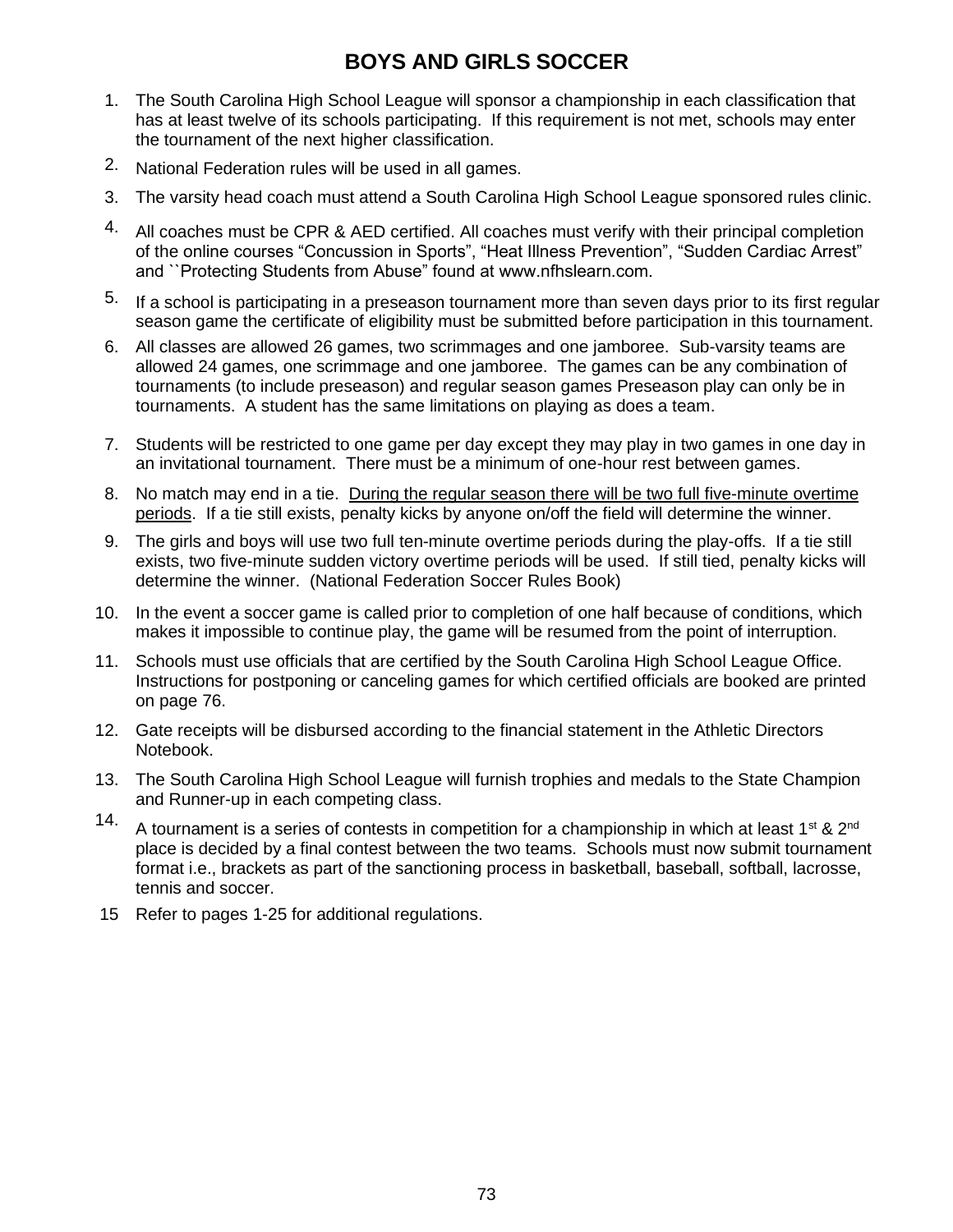## **MEMBERSHIP DUES & FEES**

The membership dues are as follows:

| AAAAA         | \$3,500.00 | Membership dues are due by December 1.                  |
|---------------|------------|---------------------------------------------------------|
| AAAA          | \$2,500.00 | A late fee of \$50.00 will be added to all invoices not |
| AAA           | \$2,000.00 | paid by December 1.                                     |
| AA            | \$1,500.00 |                                                         |
| Α             | \$1,000.00 |                                                         |
| Middle School | 350.00     |                                                         |

### **SCHOOL'S BOOKING FEES**

The Executive Committee of the League has approved the following booking fees:

| Football          | \$75.00 | <b>Baseball</b>    | \$50.00 |         |
|-------------------|---------|--------------------|---------|---------|
| <b>Basketball</b> | \$75.00 | Softball           | \$50.00 |         |
| Wrestling         | \$50.00 | Soccer             |         | \$50.00 |
| Volleyball        | \$50.00 | Cheer              |         | \$50.00 |
| Lacrosse          | \$50.00 | Swim               |         | \$25.00 |
|                   |         | Sub Varsity sports | \$50.00 |         |

## **INVITATIONAL - TOURNAMENT SANCTIONING FEES**

The Executive Committee of the League has approved the following sanctioning fee:

All Sports \$50.00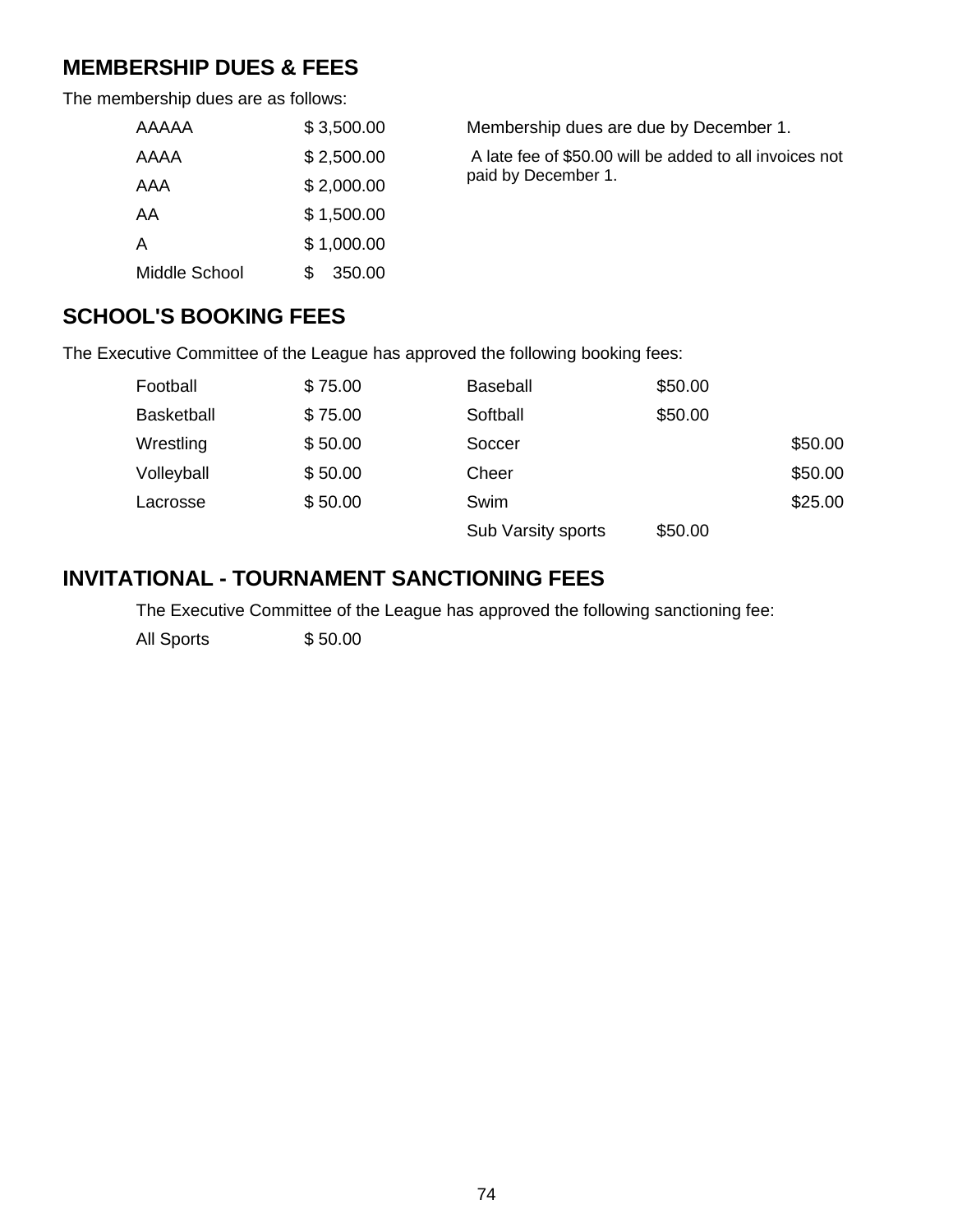# **ATHLETIC OFFICIALS ASSOCIATION**

Certified officials, registered and approved by the South Carolina High School League office, must be used in all varsity football, volleyball, basketball, wrestling, soccer, lacrosse, competitive cheer, baseball and softball contests. If a member school travels out of state to play, officials that are registered and approved by the host school's state association must be used.

### **BOOKING**

The booking office for football and basketball officials is located in the South Carolina High School League office. The problems involved in baseball, softball, volleyball, lacrosse, wrestling and soccer necessitate local booking offices for these officials. These booking offices are listed on the South Carolina High School League website.

All associations must abide by the disciplinary action of the Commissioner of the South Carolina High School League. If an officials' organization accepts the schedule of a school, it must furnish officials for the full season unless otherwise notified by the Commissioner of the South Carolina High School League. An official must report any irregular procedure of the game or any unusual conduct on the part of the crowd, coaches, school officials or students to the Commissioner of the South Carolina High School League.

Arrangements must be made to hold weekly or biweekly meetings and attendance must be kept. These meetings should be for the purpose of learning rules and mechanics. An official will work or attend a combined total of 12 meetings and scrimmages if the official is to receive the maximum number of points allotted to this item on the official's rating system. Before the start of the season an official shall attend a minimum of six classroom type meetings and will work a minimum of two scrimmages. After the start of the season, an official shall attend a minimum of two classroom type meetings. Credit for the remaining two meetings may be received for classroom meetings or scrimmages.

Associations will not book an official that has not been certified. The approval of the South Carolina High School League Office may be removed and the official may be banned from officiating in high school contests in the future for violation of the above regulation.

Schools and officials should be notified at least one week prior to assignments. High school personnel will not serve as the booking officer for an association except by permission of the South Carolina High School League Executive Committee.

A copy of the officials' association's constitution, bylaws, rules and regulations, list of officers and officials must be filed in the office of the South Carolina High School League Commissioner.

An official who fails to keep an accepted assignment shall be required to pay the school the game fee.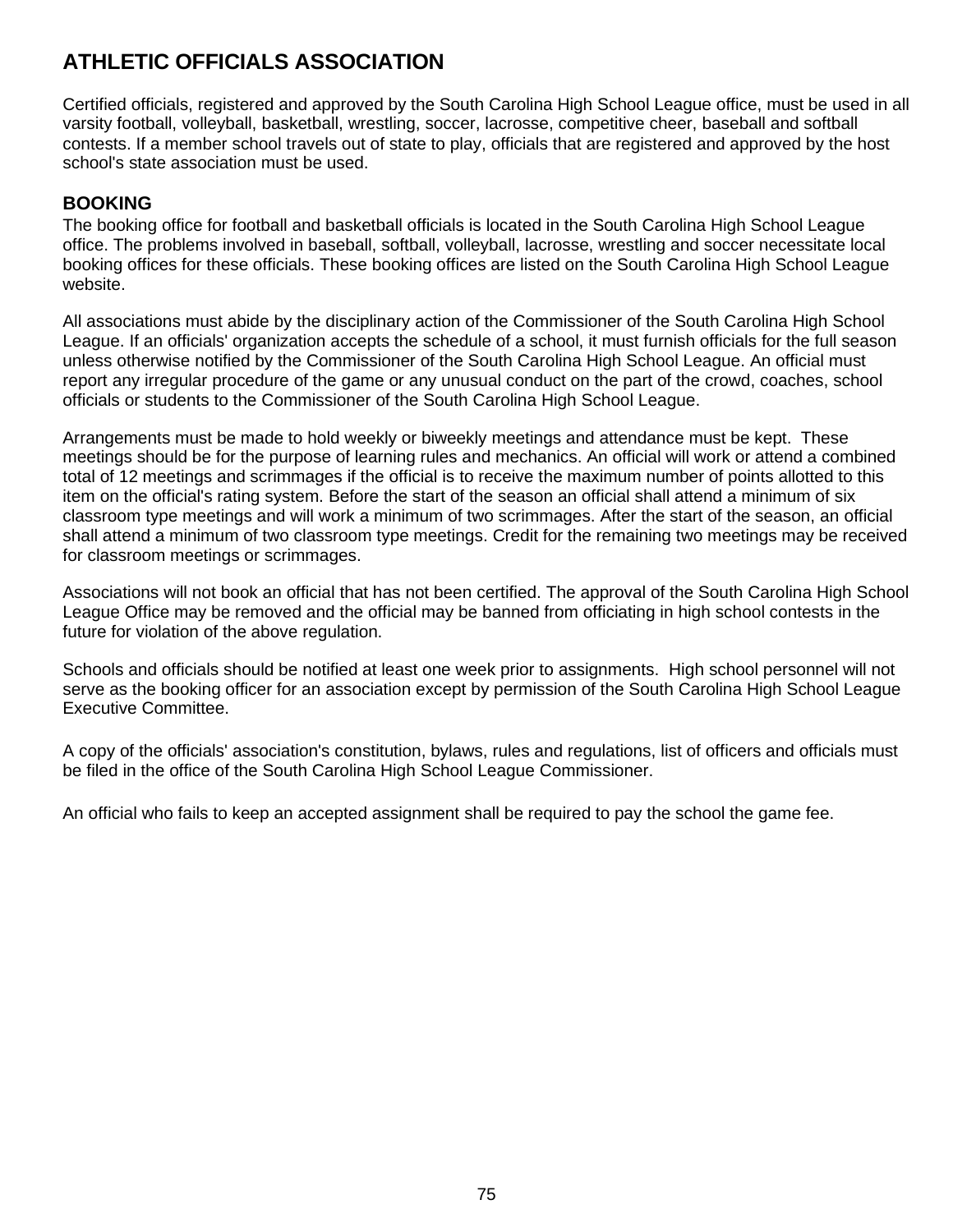## **INSTRUCTIONS FOR CANCELING OR POSTPONING A CONTEST TO WHICH CERTIFIED OFFICIALS ARE BOOKED**

If it is necessary to postpone or cancel a **varsity football or varsity basketball** contest to which certified officials are booked, the home school shall:

Notify the officials when the contest will be rescheduled and ask if they can work the contest.

If all officials can work, email Jan at jan@schsl.org to notify her of the date and time change so she can make those changes in Arbiter.

If one or more cannot work, you need to email Jan at: jan@schsl.org with the following information:

- A) Names of officials who can or cannot work
- B) Rescheduled Date
- C) Rescheduled Time

.

In **all other varsity sport(s)** where it is necessary to postpone or cancel a **regular season contest** to which certified officials are booked, the home school shall:

Notify the officials when the contest will be rescheduled and ask if they can work the contest.

Notify the local assignor of the rescheduled date and any officials who cannot work the contest.

NOTE: If it is a playoff contest, schools must notify the SCHSL office in addition to the above.

If the contest is canceled within two weeks of the scheduled date, the official will receive the fee.

If a contest is postponed and it is too late to stop the officials from traveling, mileage will be paid. The same officials will be reassigned if possible.

. If a contest is postponed in time to stop the officials from traveling and the school fails to do so, fees and mileage will be paid.

Baseball and softball officials shall receive one-half fee and mileage if the game is started and terminated before it is a regulation game and full fee and travel if it is regulation. In other sports, officials are expected to return and finish a suspended contest on the rescheduled date. Only mileage will be paid. An official who cannot return will receive a fee comparable to the percentage of the contest worked. The replacement will receive mileage plus the remaining fee. The home school shall make the adjustments in fees.

If an official fails to keep an assignment, the official will pay the home school the game fee.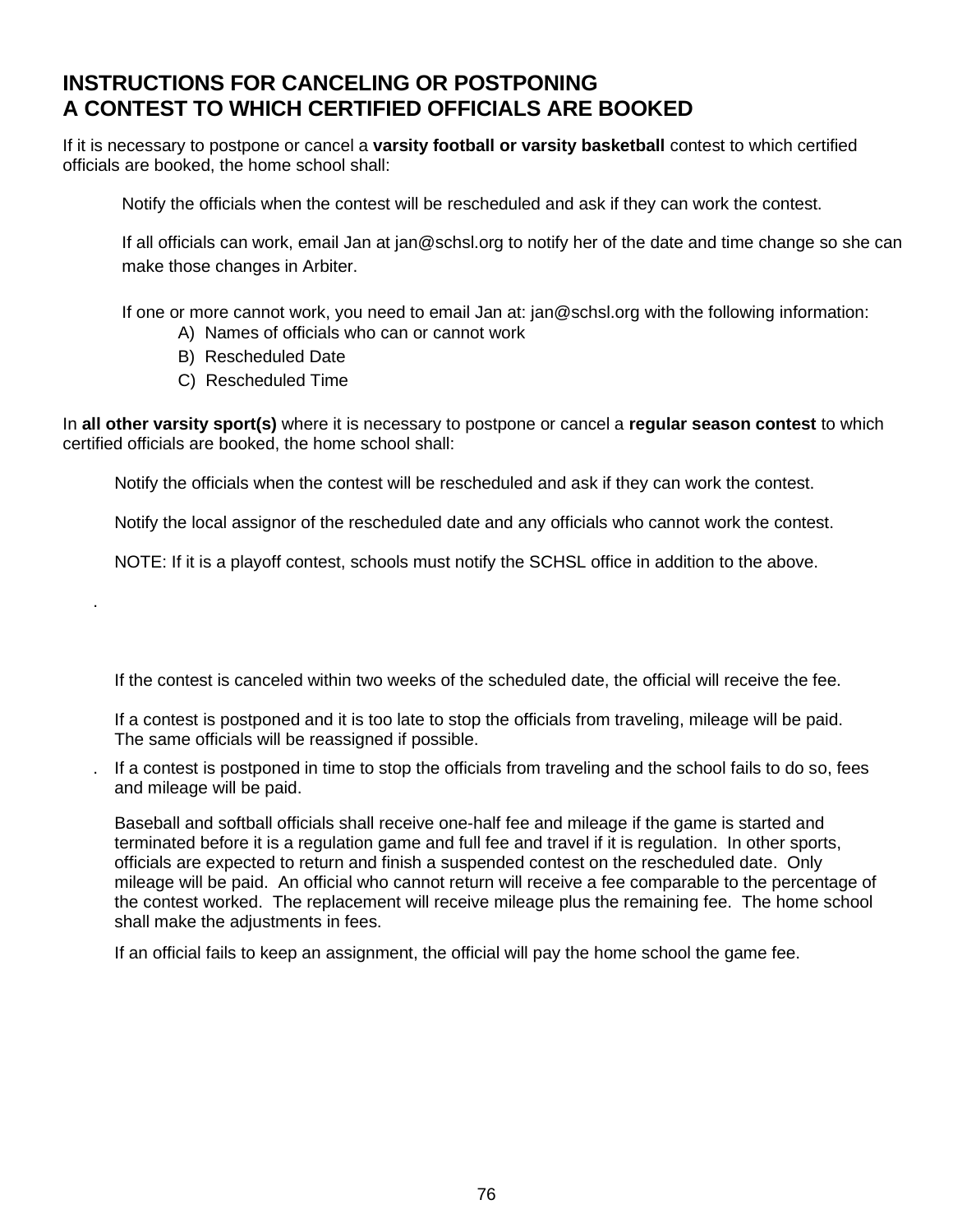The Executive Committee has approved the following fees:

|              |                       |            |              | <b>PLAY-OFFS</b> |               |      |
|--------------|-----------------------|------------|--------------|------------------|---------------|------|
|              | <b>REGULAR SEASON</b> |            | QTR & SEMI   |                  | <b>FINALS</b> |      |
| <b>CLASS</b> | <b>FIELD</b>          | <b>ECO</b> | <b>FIELD</b> | ECO              | <b>FIELD</b>  | ECO  |
|              | \$106                 | \$59       | \$112        | \$63             | \$119         | \$66 |
|              | \$92                  | \$59       | \$95         | \$63             | \$106         | \$66 |
| Ш            | \$78                  | \$55       | \$78         | \$55             | \$92          | \$59 |
|              |                       |            |              |                  |               |      |

Travel Allowance shall be 45 cents per mile to each official with a minimum of \$9.00. Upon application and payment of the booking fee, a school shall be placed in the fee class set forth above according to the classification of the school in the League. The minimum fee for AAAAA & AAAA schools shall be Class I, AAA schools Class II and AA and A schools Class III. The selection of officials shall begin with Class I and continue through Class III.

Fees will be \$49.00 for each official for sub varsity games and \$38.00 for each official for middle school/junior high games.

#### **BASKETBALL OFFICIALS' FEES**

**FOOTBALL OFFICIALS' FEES**

All varsity games use 3 officials.

| Single<br>Varsity<br>Game | Two-Games<br>Referee<br>U1. U2 | State<br>Play-Off<br>Game | Two State<br>Play-Off<br>Games | State<br><b>Finals</b> | Single<br>Sub-Varsity<br>Game | Two<br>Sub-Varsity<br>Games |
|---------------------------|--------------------------------|---------------------------|--------------------------------|------------------------|-------------------------------|-----------------------------|
| \$63                      | \$89                           | \$71                      | \$98                           | 89                     | \$42                          | \$63                        |

#### **Fees For Middle And Junior High Schools:**

Regular Season Games \$39.00 for one game \$53.00 for two games. Travel Allowance shall be 45 cents per mile to each official with a minimum of \$9.00.

#### **VOLLEYBALL OFFICIALS' FEES**

|                            | First 2/3 Match | <b>Additional 2/3 Matches</b> | 3/5 Match          |
|----------------------------|-----------------|-------------------------------|--------------------|
| <b>Regular Season</b>      | \$35(R)         | \$35(R)                       | \$56(R)            |
|                            | \$31(U)         | \$31(U)                       | \$46(U)            |
| <b>Upper/Lower State</b>   |                 |                               | \$59(R)<br>\$49(U) |
| <b>State Finals</b>        |                 |                               | \$62               |
| <b>Sub-Varsity Matches</b> | 35              | \$35                          | \$56               |

Travel Allowance shall be 45 cents per mile to each official with a minimum of \$9.00.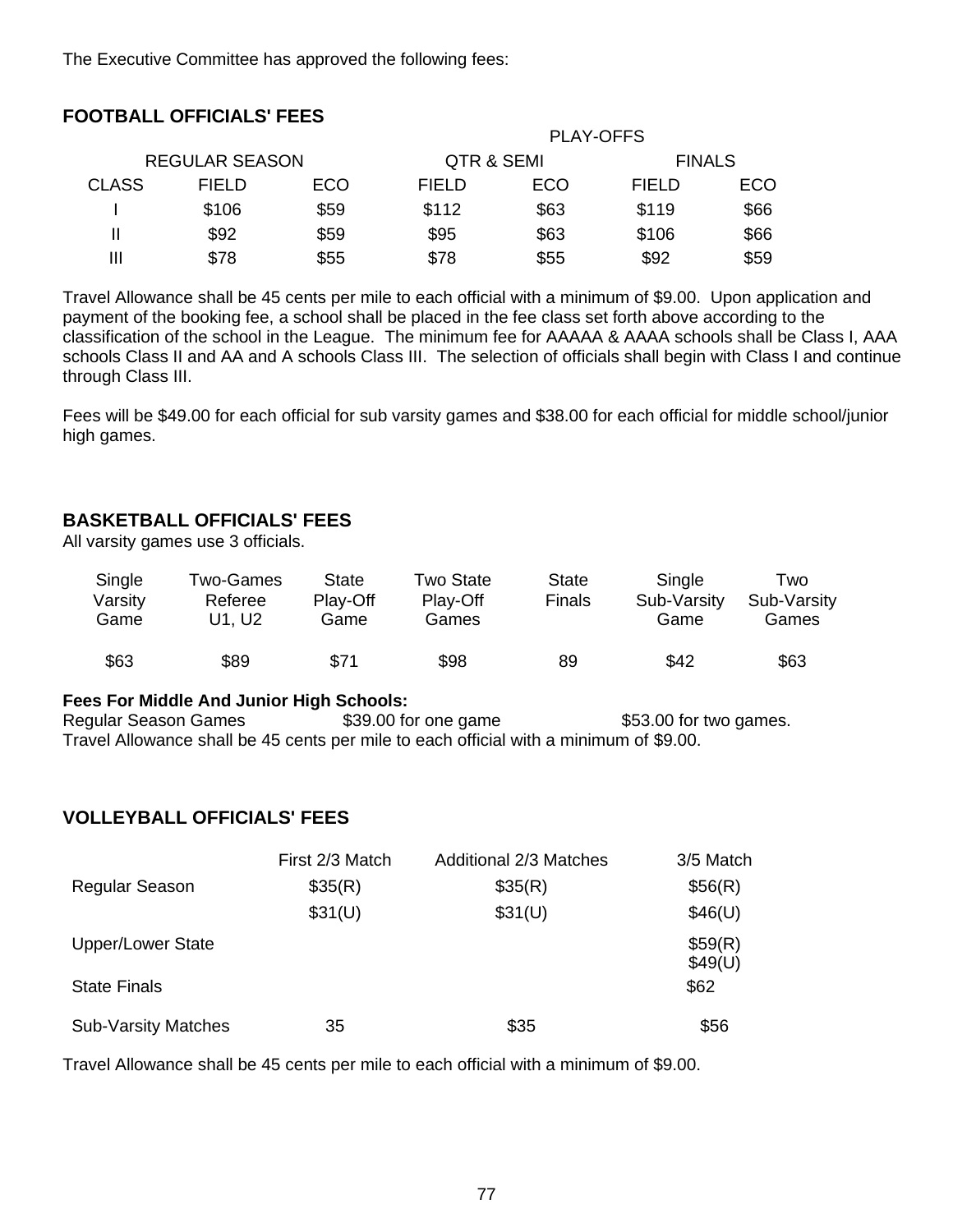### **WRESTLING OFFICIALS' FEES**

| Varsity Regular Season Dual Matches<br>Sub-varsity Regular Season Dual Matches | \$76.00 Plus Travel<br>\$76.00 Plus Travel – (Three 2:00 min periods)                         |
|--------------------------------------------------------------------------------|-----------------------------------------------------------------------------------------------|
|                                                                                | \$57.00 Plus Travel - (Three 0:90 sec periods)                                                |
| Tournament fee (Three 2:00 min periods)                                        |                                                                                               |
|                                                                                | \$5.00 per match plus travel (byes do not count – teams treated as full teams)                |
| Tournament fee (Three 0:90 sec periods)                                        |                                                                                               |
|                                                                                | \$3.80 per match plus travel (byes do not count-teams treated as full teams)                  |
|                                                                                | Head Official Fee - \$50.00 per day in addition to normal pay $-$ Optional for schools to use |
| Post Season Duals:                                                             | \$76.00 per official                                                                          |
| State Semi- final and Finals Duals:                                            | \$82.00 per official                                                                          |
| Upper/Lower Individuals:                                                       | \$5.00 per match plus travel (byes do not count.)                                             |

Travel Allowance shall be 45 cents per mile to each official with a minimum of \$9.00

Individual State Finals: \$200.00 per official

### **LACROSSE OFFICIALS' FEES**

| Regular Season                                                                        | \$50.00 (Sub-Varsity) \$70.00 (Varsity) |          |
|---------------------------------------------------------------------------------------|-----------------------------------------|----------|
| Combination JV & Varsity (same day)                                                   |                                         | \$120.00 |
| <b>State Play-Off Games</b>                                                           |                                         | \$70.00  |
| <b>State Finals</b>                                                                   |                                         | \$70.00  |
| Travel Allowance shall be 45 cents per mile to each official with a minimum of \$9.00 |                                         |          |

### **SOCCER OFFICIALS' FEES**

| Regular Season                                                                        | \$45.00 (Sub-Varsity) \$51.00 (Varsity) |         |
|---------------------------------------------------------------------------------------|-----------------------------------------|---------|
| <b>State Play-Off Games</b>                                                           |                                         | \$55.00 |
| <b>State Finals</b>                                                                   |                                         | \$65.00 |
| Travel Allowance shall be 45 cents per mile to each official with a minimum of \$9.00 |                                         |         |

### **BASEBALL UMPIRES' FEES**

|                             | (Sub-Varsity)                                                                         | (Varsity) |
|-----------------------------|---------------------------------------------------------------------------------------|-----------|
| Regular Season              | \$54                                                                                  | \$65      |
| 5 Inning DH                 | \$91                                                                                  | \$113     |
| <b>State Play-Off Games</b> |                                                                                       | \$65      |
| <b>State Finals</b>         |                                                                                       | \$65      |
|                             | Travel Allowance shall be 45 cents per mile to each official with a minimum of \$9.00 |           |

### **SOFTBALL UMPIRES' FEES**

|                                                                                        | <b>Plate Umpire</b> | <b>Base Umpire</b> |
|----------------------------------------------------------------------------------------|---------------------|--------------------|
| Regular Season                                                                         | \$47.00             | \$41.00            |
| <b>State Play-Off Games</b>                                                            | \$53.00             | \$47.00            |
| <b>State Finals</b>                                                                    | \$59.00             | \$53.00            |
| Travel Allowance shall be 45 cents per mile to each official with a minimum of \$9.00. |                     |                    |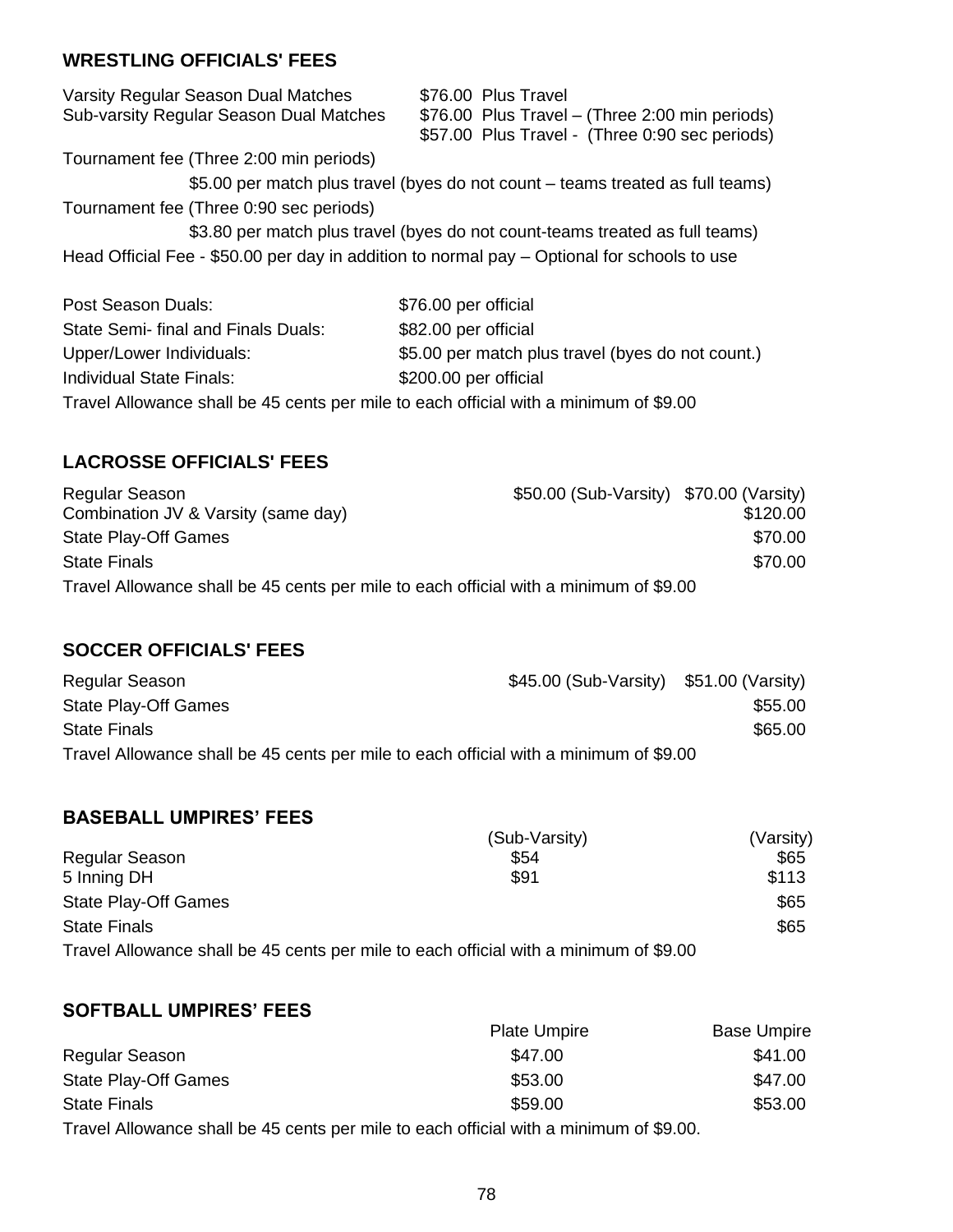### **COMPETITIVE CHEER JUDGES' FEES**

| 1 - 16 teams                                                                          | \$62.00 per judge   |
|---------------------------------------------------------------------------------------|---------------------|
| 17 - 32 teams                                                                         | \$86.00 per judge   |
| 33 - 48 teams                                                                         | \$108.00 per judge  |
| 49 & up teams                                                                         | $$139.00$ per judge |
| Travel Allowance shall be 45 cents per mile to each official with a minimum of \$9.00 |                     |

### **UNIFORMS**

All athletic officials must wear the uniform designated by the South Carolina High School League office as determined from each sport's official's manual.

## **DISCIPLINE OF OFFICIALS**

Officials' associations may set rules and regulations for the discipline of its members. The Commissioner of the South Carolina High School League may discipline athletic officials in one or more of the following manners:

**A WARNING** is an official notice that an inexcusable, unethical or unsportsmanlike action is a matter of record and must not happen again.

**PROBATION** is a more severe type of warning. An official on probation may be assigned to regularly scheduled games but he will not be assigned to a play-off or tournament game of any type.

**A FINE** may be levied separately or in addition to a warning, probation or suspension. It will be levied against the individual official and may range from the game fee to a maximum of \$100.00.

**A SUSPENDED** official may not work an interscholastic athletic contest of any kind for a member of the League or a school that is a member of another state associated with the National Federation of State High School Associations.

Any disciplinary action by any athletic officials' association or the South Carolina High School League Commissioner may be appealed to the Executive Committee of the South Carolina High School League.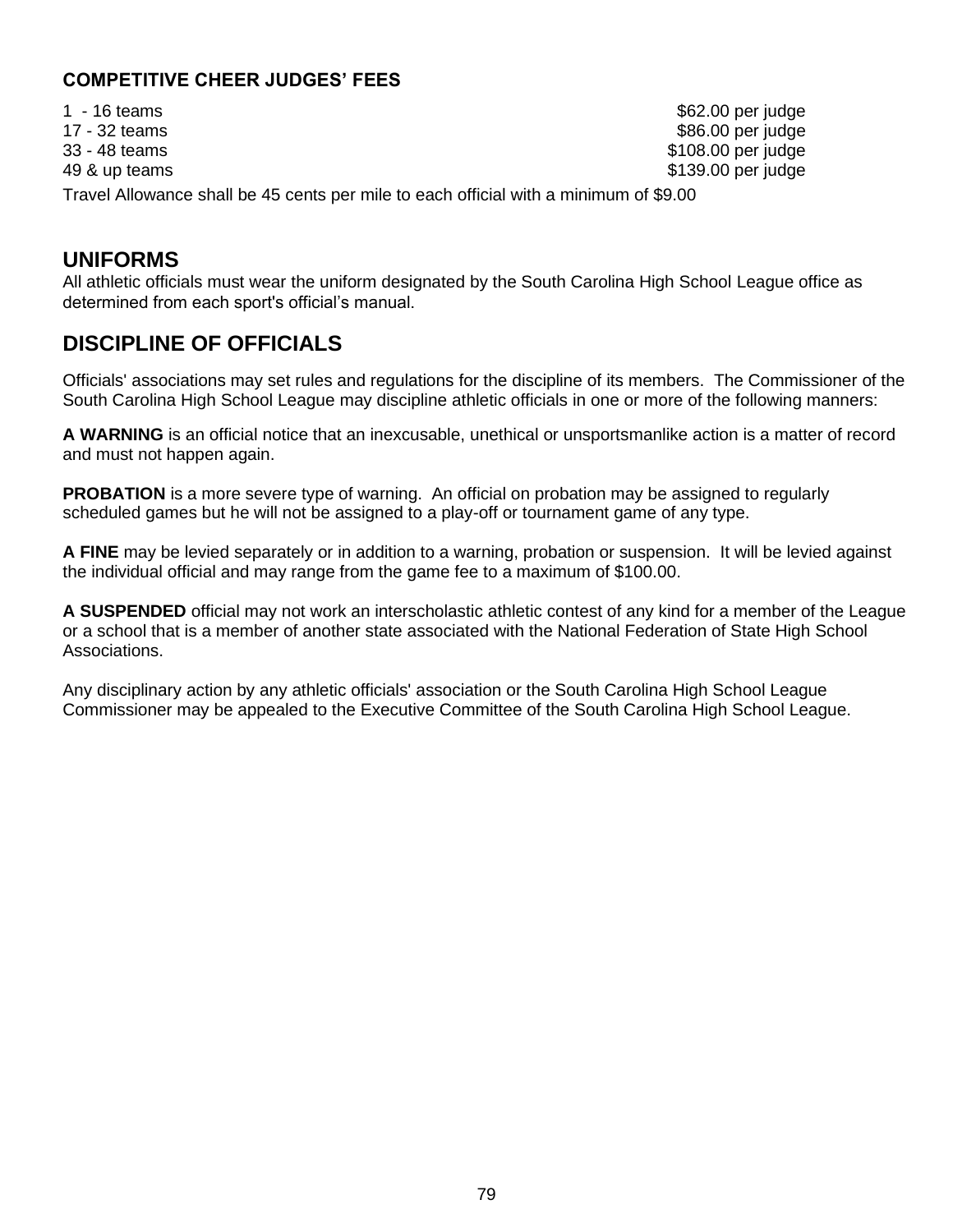## **RULES CLINICS**

The South Carolina High School League will conduct clinics in football, swim, competitive cheer, cross country, volleyball, basketball, lacrosse, baseball, softball, golf, soccer, track and field, tennis and wrestling. Head coaches of these sports are required to attend one of these clinics. A testing program approved by the South Carolina High School League Executive Committee will be administered under the direction of the Commissioner.

# **FALL SPORTS**

#### **FOOTBALL, SWIM, COMPETITIVE CHEER, CROSS COUNTRY, VOLLEYBALL. GOLF & TENNIS**

The South Carolina High School League will conduct online rules clinics for fall sports during the 2021-22 school year. This rules clinic is mandatory for all head coaches.

#### **Online Rules Clinics on Zoom:**

#### **Fall Sports:**

| July 29, 2021  | 8:00 amFootball<br>9:00 amVolleyball<br>10:00 amCross Country<br>11:00 amTennis<br>12:00 pmSwim<br>2:00 pmGolf                             |
|----------------|--------------------------------------------------------------------------------------------------------------------------------------------|
| August 2, 2021 | 8:00 amGolf<br>9:00 amSwim<br>10:00 amTennis<br>11:00 amFootball<br>12:00 pmCross Country<br>1:00 pmVolleyball<br>2:00 pmCompetitive Cheer |
| August 3, 2021 | 8:00 amGolf<br>9:00 amSwim<br>10:00 amTennis<br>11:00 amFootball<br>12:00 pmCross Country<br>1:00 pmVolleyball                             |

**Note:** Fall Head Coaches must register through the SCHSL to view the zoom rules clinics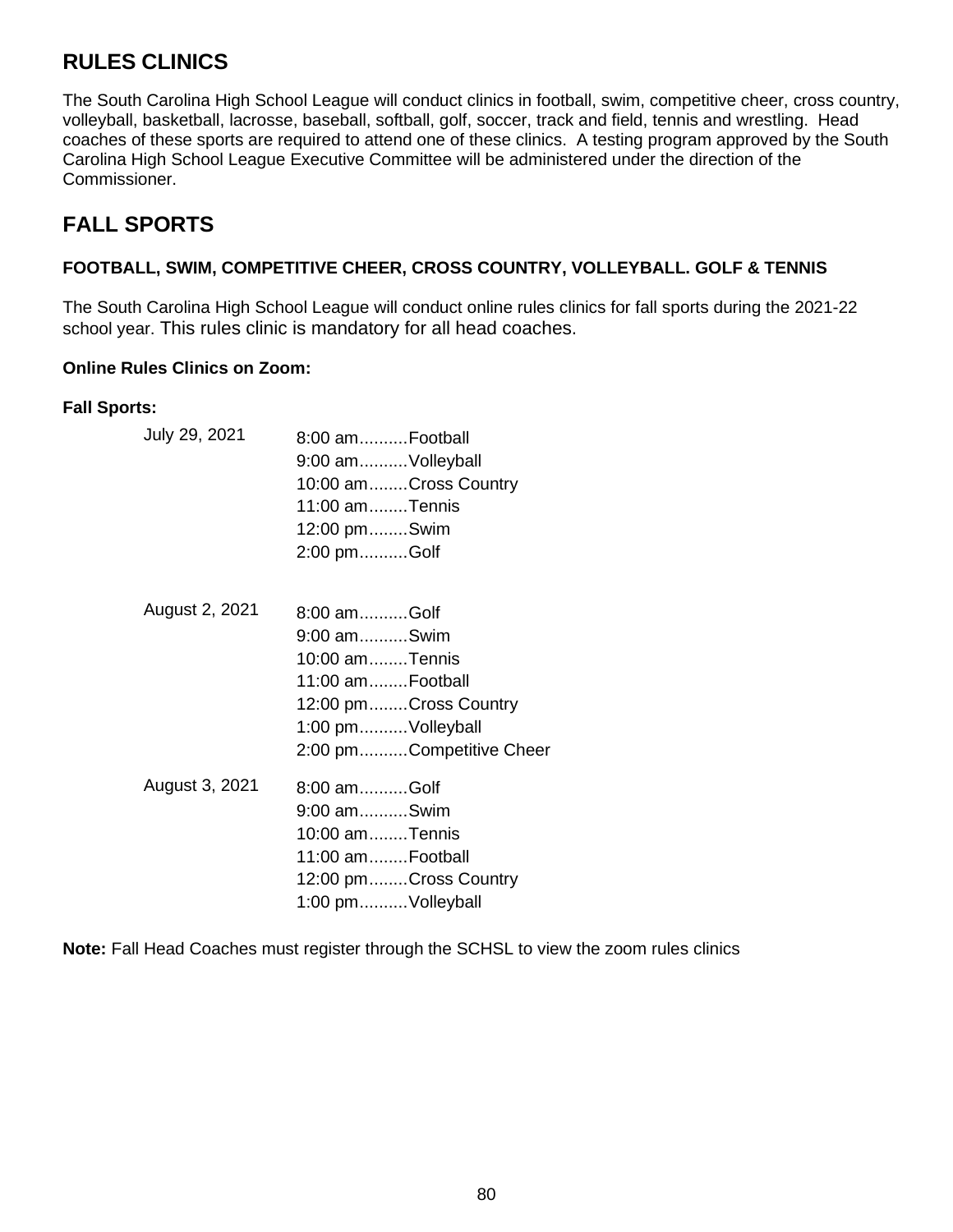### **WINTER SPORTS BASKETBALL & WRESTLING**

The South Carolina High School League will conduct online rules clinics for winter sports during the 2021-22 school year. This rules clinic is mandatory for all head coaches.

#### **Online Rules Clinics on PlanetHS:**

**Winter Sports:** October 1- 31, 2021

**Note:** Winter Head Coaches must have an account through PlanetHS to view the online rules clinics

### **SPRING SPORTS**

#### **Lacrosse, Baseball, Softball, Boys Golf, Boys Tennis, Soccer, Track & Field**

The South Carolina High School League will conduct online rules clinics for Spring sports during the 20221- 22 school year. This rules clinic is mandatory for all head coaches.

#### **Online Rules Clinics on PlanetHS:**

**Spring Sports:** January 3 - 31, 2022.

**Note:** Spring Head Coaches must have an account through PlanetHS to view the online rules clinics.